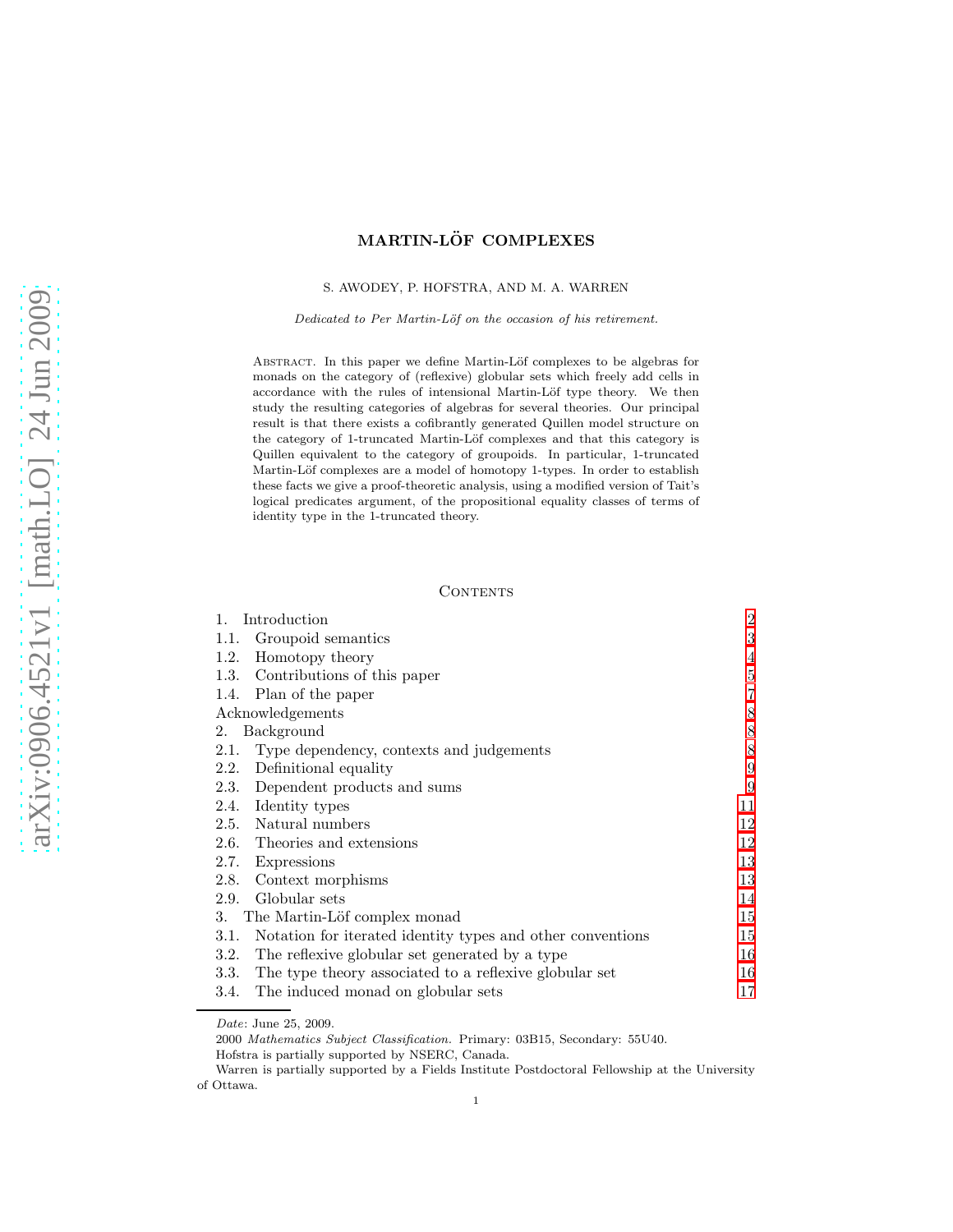| Martin-Löf complexes and other categories of algebras<br>3.5.            | 20     |
|--------------------------------------------------------------------------|--------|
| 3.6.<br>Connection between truncation and other rules                    | 21     |
| Doppelgängers and $T_0$ -algebras<br>4.                                  | 23     |
| Doppelgängers<br>4.1.                                                    | 23     |
| 4.2.<br>$T_0$ -Algebras                                                  | 24     |
| 4.3.<br>Relevant types and terms                                         | 25     |
| $T_1$ -algebras<br>5.                                                    | 26     |
| 5.1. All $T_1$ -algebras are groupoids                                   | 27     |
| 5.2.<br>Interpretation of $\mathbb{T}_1[G]$ using the free groupoid on G | 29     |
| 5.3.<br>Relevant types and terms                                         | 31     |
| 5.4.<br>Action of identity types on contexts                             | 32     |
| 5.5.<br>Context morphisms induced by the action of identity types        | 34     |
| 5.6.<br>Associated transition terms                                      | 35     |
| 5.7. The action preserves relevance                                      | 36     |
| 5.8.<br>Proof that $T_1(G)$ is the free groupoid on G                    | 41     |
| The Quillen model structure on $MLCx_1$<br>6.                            | 43     |
| 6.1.<br>Filtered colimits in $MLCx_1$                                    | 43     |
| 6.2.<br>Equivalence with the category of theories                        | 45     |
| Construction of colimits<br>6.3.                                         | 49     |
| Connection with groupoids<br>6.4.                                        | 51     |
| 6.5.<br>The induced model structure                                      | $53\,$ |
| Appendix A. Rules of type theory                                         | 57     |
| A.1. Structural rules                                                    | 57     |
| Rules governing definitional equality<br>A.2.                            | 58     |
| Formation rules<br>A.3.                                                  | 58     |
| A.4.<br>Introduction and elimination rules for dependent products        | $58\,$ |
| Introduction and elimination rules for dependent sums<br>A.5.            | 59     |
| A.6.<br>Introduction and elimination rules for identity types            | 59     |
| A.7.<br>Introduction and elimination rules for natural numbers           | 59     |
| A.8.<br>Conversion rules                                                 | 59     |
| Appendix B. All terms of type N are propositionally equal to numerals    | 60     |
| References                                                               | 61     |

# 1. INTRODUCTION

<span id="page-1-0"></span>This paper pursues a surprising connection between Geometry, Algebra, and Logic that has only recently come to light, in the form of an interpretation of the constructive type theory of Martin-Löf into homotopy theory, resulting in new examples of certain algebraic structures which are important in topology. This fascinating connection is currently under investigation from several different per-spectives $([1, 20, 6, 13, 3, 5])$  $([1, 20, 6, 13, 3, 5])$  $([1, 20, 6, 13, 3, 5])$  $([1, 20, 6, 13, 3, 5])$  $([1, 20, 6, 13, 3, 5])$  $([1, 20, 6, 13, 3, 5])$  $([1, 20, 6, 13, 3, 5])$  $([1, 20, 6, 13, 3, 5])$ , and these preliminary results confirm the significance of the link. Some of these results will be surveyed in this brief introduction in order to position the present work in its context; especially for the reader coming from one field or the other, a brief summary is given of the essential concepts from the different subjects involved.

Martin-Löf type theory [\[14\]](#page-60-7) is a formal system originally intended to provide a rigorous framework in which to develop constructive mathematics. At heart,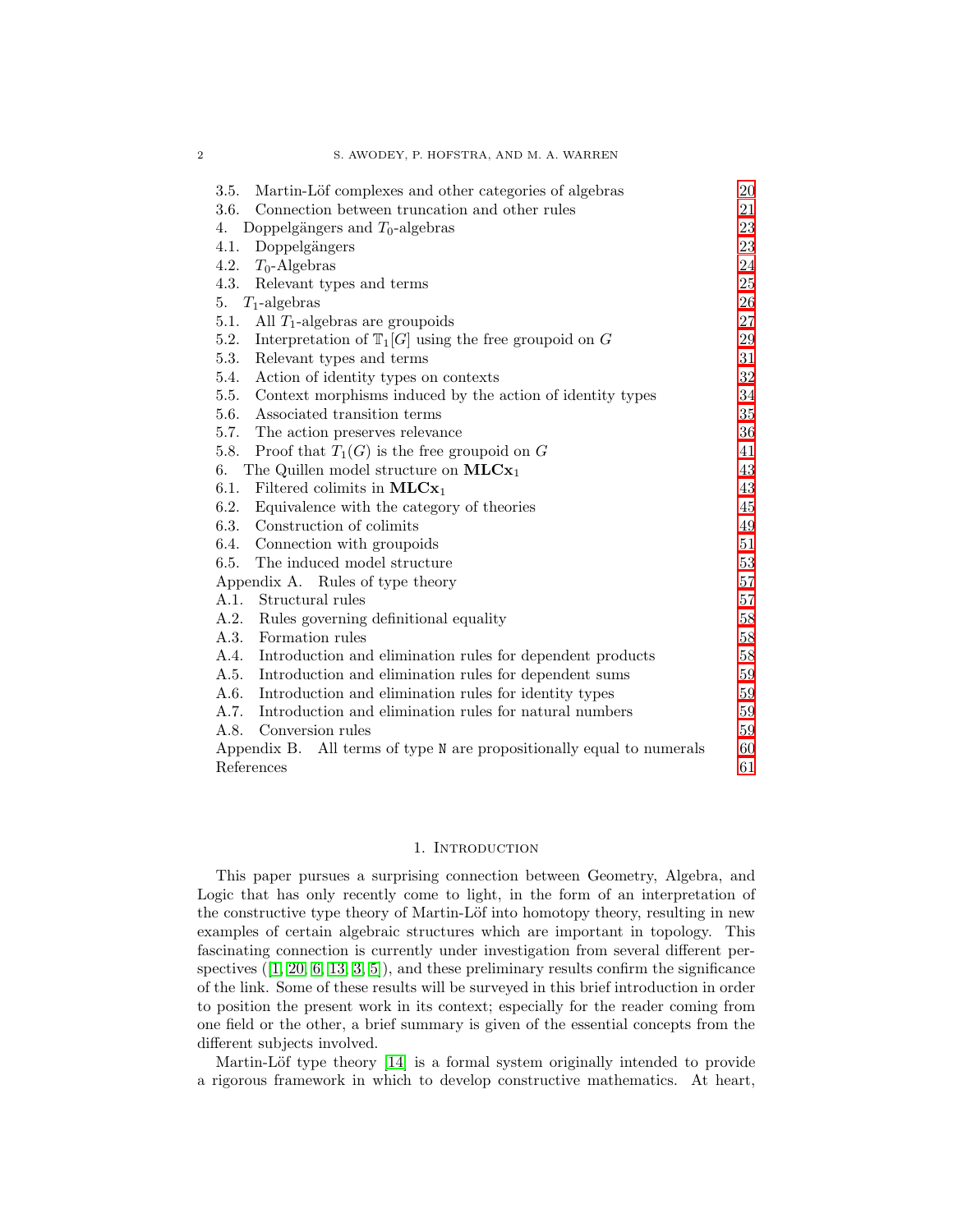it is a calculus for reasoning about dependent types and terms, and equality between those. Under the Curry-Howard correspondence, one may identify types with propositions, and terms with proofs. Viewed in this manner, the system can be shown to be at least as strong as second-order logic, and it is also known to interpret constructive set theory. Indeed, Martin-Löf type theory has been used successfully to formalize parts of constructive mathematics, such as pointless topology (constructive locale theory). Moreover, it has been employed as a framework for the development of programming languages as well, a task for which it is especially well-suited in virtue of its combination of expressive strength and desirable proof-theoretic properties. (See the textbook [\[15\]](#page-60-8) for a discussion.)

The type theory has two variants: an intensional, and an extensional version. The difference between them lies mainly in the treatment of equality. In the intensional version (with which we are mainly concerned in the present work), one has two different kinds of equality: the first kind is called definitional equality, and behaves much like equality between terms in the simply-typed lambda-calculus, or any other conventional equational theory. The second kind is a more subtle relation, called propositional equality, which, under the Curry-Howard correspondence, represents the equality formulas of first-order logic. Specifically, given two terms a, b of the same type A, one may form a new type  $\text{Id}_{A}(a, b)$ , which we think of as the proposition that  $a$  and  $b$  are equal; a term of this type thus represents a proof of the proposition that  $a$  equals  $b$  (hence the name "propositional equality").

When  $a$  and  $b$  are definitially equal, then (since they can be freely substituted for each other) they are also propositionally equal, in the sense that the type  $\text{Id}_A(a, b)$ is inhabited by a term; but the converse is generally not true, at least in the intensional version of the theory. In the extensional version, by contrast, the two notions of equality are forced by an additional rule to coincide. As a consequence, the extensional version of the theory is essentially a dependent type theory with a standard, extensional equality relation. As is well-known, however, the price one pays for this simplification is a loss of desirable proof-theoretic properties, such as strong normalization and decidable equality of terms.

In the intensional version with which we shall be concerned here, it can be shown that the identity types  $\text{Id}_{A}(a, b)$  satisfy certain conditions which were observed by Hofmann and Streicher in [\[8\]](#page-60-9) to be analogous to the groupoid laws. Specifically, the posited reflexivity of propositional equality produces identity proofs  $\mathbf{r}(a)$  : Id $A(a, a)$ for any term  $a : A$ , playing the role of a unit arrow for a; and when  $f : \text{Id}_{A}(a, b)$  is an identity proof, then (corresponding to the symmetry of identity) there also exists a proof  $f^{-1}$ : Id<sub>A</sub> $(b, a)$ , to be thought of as the inverse of f; finally, when  $f$ : Id<sub>A</sub> $(a, b)$ and  $g : \text{Id}_A(b, c)$  are identity proofs, then (corresponding to transitivity) there is a new proof  $(g \cdot f)$ : Id $_A(a, c)$ , thought of as the composite of f and g. Moreover, this structure on each type  $A$  can be shown to satisfy the usual groupoid laws, but only up to propositional equality. We shall return to this point below.

<span id="page-2-0"></span>1.1. Groupoid semantics. A good notion of a model for the extensional theory is due to Seely [\[16\]](#page-60-10), who showed that one can interpret type dependency in locally cartesian closed categories in a very natural way. (There are certain coherence issues related to this semantics, prompting a later refinement, but this need not concern us here.) Of course, intensional type theory may also be interpreted this way in lcccs, but then the interpretation of the identity types necessarily becomes trivial.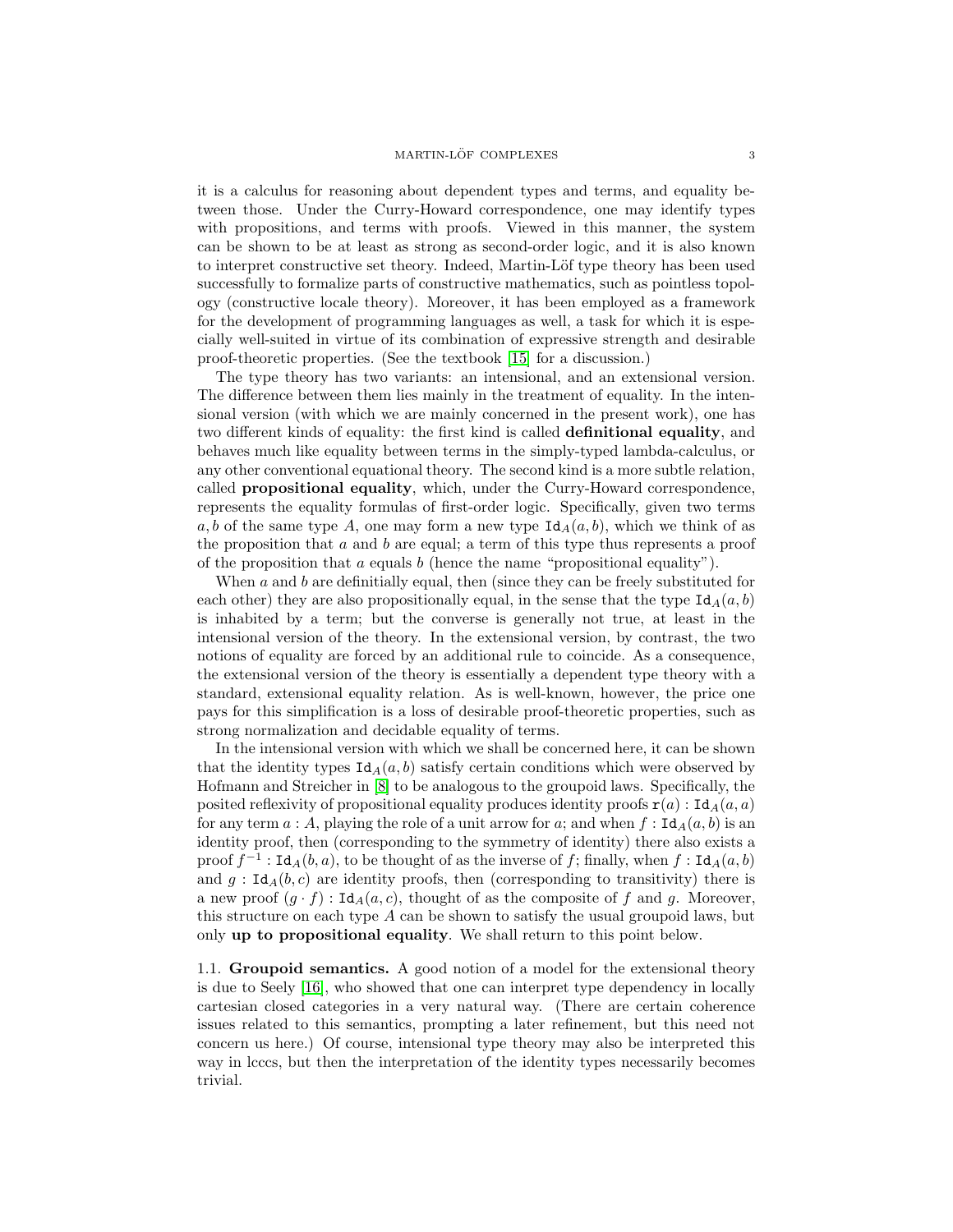The first non-trivial semantics for intensional type theory were developed by Hofmann and Streicher [\[8\]](#page-60-9) using groupoids, which are categories in which every arrow is an isomorphism. The category of groupoids is not locally cartesian closed, and the model employs certain fibrations (equivalently, groupoid-valued functors) to model type dependency. Intuitively, the identity type over a groupoid  $G$  is interpreted as the groupoid of arrows  $G^{\rightarrow} \rightarrow G \times G$ , so that an identity proof  $f : \text{Id}_{A}(a, b)$  becomes an arrow  $f : a \to b$  in G. The interpretation no longer validates extensionality, since there can be different elements  $a, b$  related by nonidentity arrows  $f: a \to b$ . Indeed, there may be many different such arrows  $f, g, \cdots$ :  $a \rightarrow b$ ; however, unlike in the type theory, these cannot in turn be further related by identity terms of higher type  $\vartheta$  :  $\text{Id}_{\text{Id}_A}(f,g)$ , since a (conventional) groupoid has no non-trivial higher-dimensional structure. Thus the groupoid semantics validates a certain truncation principle, stating that all higher identity types are trivial—a form of extensionality one dimension up. In particular, the groupoid laws for the identity types are strictly satisfied in these models, rather than holding only up to propositional equality.

This situation has led to the use of the higher-dimensional analogues of groupoids, as formulated in category theory, in order to provide models admitting non-trivial higher identity types. Such higher groupoids have been studied extensively in homotopy theory in recent years, since they occur naturally as the (higher) fundamental groupoids of spaces (see below). In this direction, Warren [\[20\]](#page-60-2) has generalized the groupoid model of  $\vert 8 \vert$  to strict  $\omega$ -groupoids, thereby showing that the type theory truly possesses non-trivial higher-dimensional structure. Along similar lines, Garner [\[6\]](#page-60-3) has used a 2-dimensional notion of fibration to model intensional type theory, and shown that when various truncation axioms are added the theory is sound and complete with respect to this semantics.

<span id="page-3-0"></span>1.2. Homotopy theory. In homotopy theory one is concerned with spaces and continuous mappings up to homotopy; a homotopy between continuous maps  $f, g$ :  $X \to Y$  is a continuous map  $\vartheta : X \times [0,1] \to Y$  satisfying  $\vartheta(x,0) = f(x)$  and  $\vartheta(x, 1) = g(x)$ . Such a homotopy  $\vartheta$  can be thought of as a "continuous deformation" of f into g, determining a higher-dimensional arrow  $\vartheta : f \to g$ . As already suggested, one also considers homotopies between homotopies, referred to as higher homotopies. Algebraic invariants, such as homology or the fundamental group, are homotopy-invariant, in that any two spaces which are homotopy-equivalent must have the same invariants.

When we consider a space  $X$ , the paths in  $X$ , the homotopies between paths, and all higher homotopies, we obtain a structure called the fundamental weak  $\omega$ -groupoid of X. We can truncate this structure by considering only paths up to homotopy, and this yields the usual fundamental groupoid of the space. This truncation is evidently analogous to adding to our type theory axioms of extensionality above the first identity type. Indeed, this is more than a mere analogy: these constructions, including the basic assignment of fundamental groupoids to objects, are special cases of a common, general construction that can be described abstractly in axiomatic homotopy theory. The central concept is that of a Quillen model category, which captures axiomatically some of the essential features of homotopy of topological spaces, enabling us to "do homotopy" in different mathematical settings, and to express the fact that two categories carry the same homotopical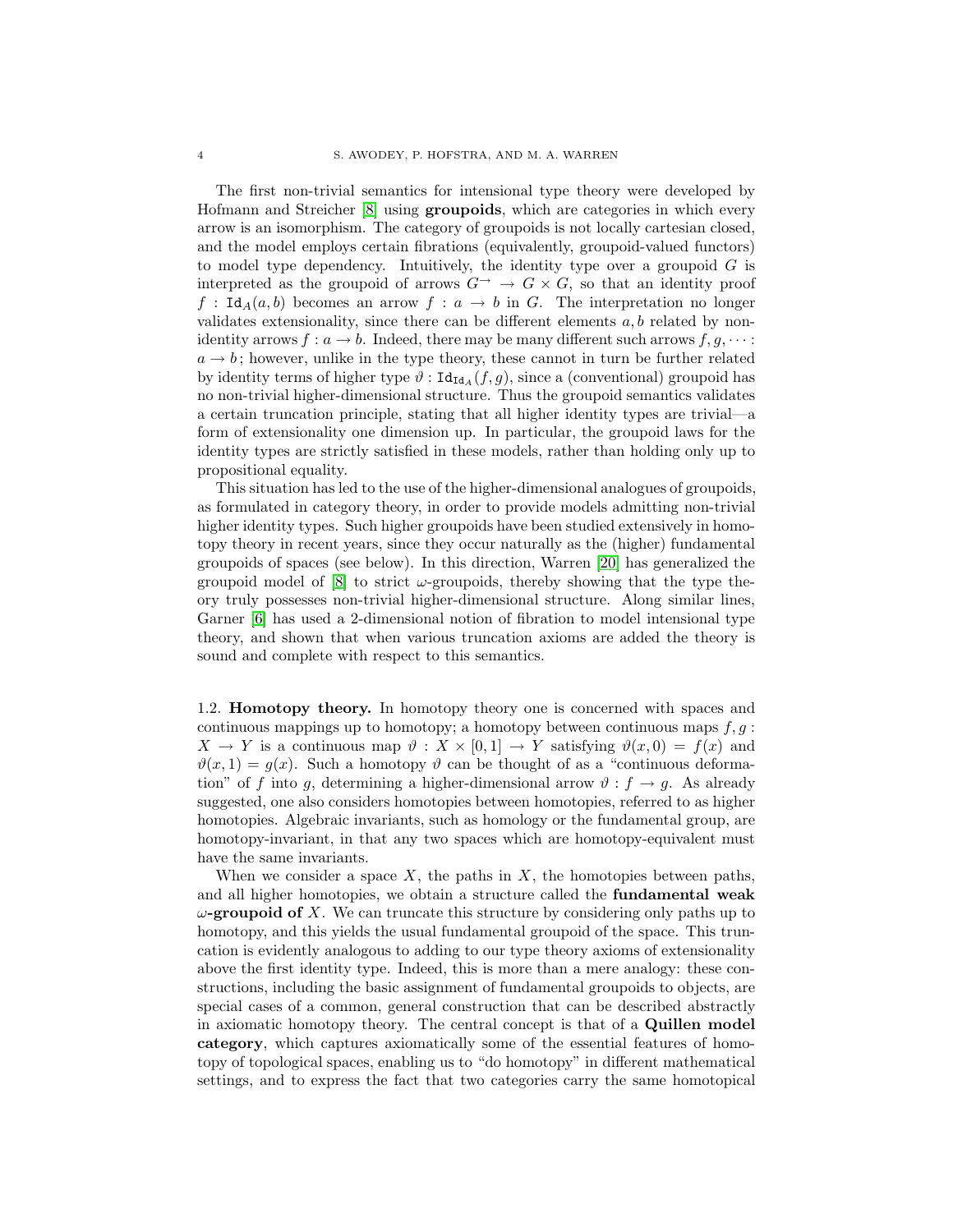information, even if they are not equivalent in the ordinary sense. The basic result of Awodey and Warren in [\[1\]](#page-60-1) (see also [\[20\]](#page-60-2)) is that it is possible to model the type theory in any Quillen model category which is well-behaved in certain ways (essentially using just the basic notion of a weak factorization system). In this interpretation, one uses path objects to model identity types in a non-trivial way, recovering the groupoid model as a special case. This suggests that intensional type theories are a sort of internal language of (certain kinds of) model categories. Indeed, in [\[5\]](#page-60-6) it is shown that the type theory itself carries a natural such homotopy structure (i.e. a weak factorization system), so that the theory is not only sound but also complete with respect to such abstract homotopical semantics.

Thus we are justified in thinking of types in the intensional theory as spaces. From this point of view, the terms of the type  $A$  are the points of the "space"  $A$ , the identity type  $Id_A(a, b)$  represents the collection of paths from a to b, and the higher identities are homotopies between paths, homotopies between homotopies of paths, et cetera. The fact that paths and homotopies do not form a groupoid, but only a groupoid up to homotopy, is of course precisely the same observation as the fact that the identity types only satisfy the groupoid laws up to propositional equality. This parallel between type theory and homotopy theory, which was first pointed out by Moerdijk a few years ago, has now been made precise by the recognition that both cases are instances of one and the same abstract axiomatic theory.

In particular, it has been shown independently by Lumsdaine [\[13\]](#page-60-4) and Van den Berg and Garner  $[3]$  that the tower of identity types over any fixed base type A in the intensional theory indeed gives rise to a certain infinite dimensional categorical structure called a weak  $\omega$ -groupoid. In fact, something apparently stronger is shown, namely that at every type the type theory already hosts an internal model of such a higher category. The next step in exploring the connection between type theory and topology is to investigate the relationship between type theoretic "truncation" (i.e. higher-dimensional extentionality principles) and topological "truncation" of the higher fundamental groups. Spaces for which the homotopy type is already completely determined by the fundamental groupoid are called homotopy 1-types, or simply 1-types. More generally, one has n-types, which are thought of as spaces which have no homotopical information above dimension  $n$ . One of the goals of homotopy theory is to obtain good models of homotopy  $n$ -types. For example, the category of groupoids is Quillen equivalent to the category of 1-types and therefore the corresponding homotopy categories (obtained by inverting weak equivalences) are equivalent; in this precise sense, groupoids are said to model homotopy 1-types (for more on homotopy types see [\[2\]](#page-60-11)).

<span id="page-4-0"></span>1.3. Contributions of this paper. The current paper aims at further investigation of the relationship between type theory and homotopy theory, but in a way that is somewhat different than the work already mentioned. First of all, our objective is not to give a new semantics, although it will become apparent that in fact implicitly we do obtain a possibility of having one. Secondly, we are not mainly interested in the possibility of obtaining higher-dimensional structures from type theories. Rather, we are interested in understanding the limitations of this process. Thirdly, we wish to make another connection between model categories and type theory, namely by showing that a category of suitably truncated type theories gives a model of the homotopy 1-types. It is our hope that this picture can then be extended to higher dimensions.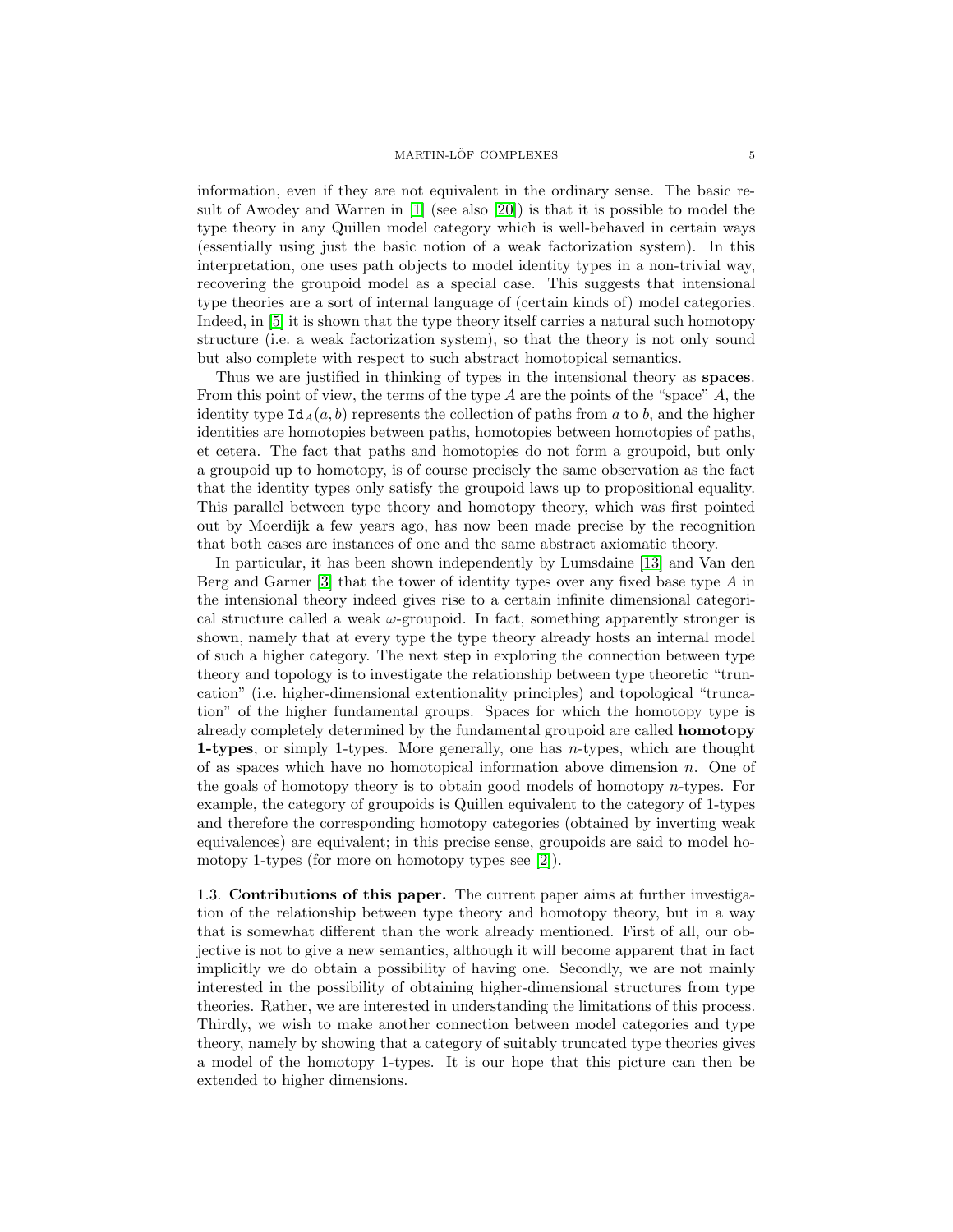Our first goal is to show how every extension of type theory gives rise to a monad on the category of globular sets. Intuitively, the monad associated to a theory freely adds cells to a globular set in accordance with the rules of the type theory. For example, the monad will formally add composites and inverses for all cells of the globular set; however, even in dimension 0 it adds much more than just these formal composites; it also produces a plethora of new cells which we here call doppelgängers. For every such monad we may consider its category of algebras: these we refer to as **Martin-Löf complexes** (or **ML-complexes**), and these are the main objects of study of the paper.

The theories which we shall consider arise from basic intensional Martin-Löf type theory having dependent sums and products as well as a natural numbers object. (The latter plays no conceptual role in this paper but because of its importance in virtually every application of the theory to mathematics and computer science we thought it important to show that our results are not affected by its presence.) We shall then consider extensions of this basic theory obtained by adding truncation axioms, which effectively trivialize the higher identity types above a fixed dimension. Using these theories we get a hierarchy of categories of Martin-Löf complexes, and in this paper we shall investigate the first two dimensions in detail.

The 0-dimensional case is relatively straightforward — we shall prove here that the monad on globular sets is idempotent and is in fact isomorphic to the connected components functor, so that its category of algebras (the 0-dimensional ML-complexes) is simply the category of sets.

Matters become more interesting in dimension 1. Towards an analysis of 1 dimensional ML-complexes we first observe, using the Hofmann-Streicher groupoid semantics, that every ML-complex has an underlying groupoid, and that there is a canonical comparison functor between the underlying groupoid of a free MLcomplex and the free groupoid on the same globular set. This functor is not an isomorphism of groupoids, because the free ML-complex is, intuitively speaking, much larger due to all the doppelgängers produced by the theory. The main technical difficulty then is to prove that there is still an equivalence of groupoids between the two. To this end, we employ a Tait-style computability predicate argument [\[19\]](#page-60-12), which allows us to prove that every term of the theory represents, up to propositional equality, an object or morphism of the free groupoid. This essentially shows that even though the theory forces the existence of many more objects and arrows than needed to form the free groupoid, it does not force anything which is undesirable from a homotopical point of view. The proof also relies on a careful analysis of elimination terms for identity types, and in particular exploits the idea of identity types acting on contexts.

Once this key result is in place, we turn to an analysis of the category of 1 dimensional ML-complexes as a whole. To start, we set up an adjunction between this category and the category of groupoids. This adjunction is not an equivalence: a ML-complex structure on a globular set carries essentially more information than a groupoid structure. We can, however, make use of the adjunction by transferring along it the standard Quillen model structure on the category of groupoids [\[11\]](#page-60-13), turning the category of 1-dimensional ML-complexes into a cofibrantly generated model category. Doing so requires a detailed analysis of colimits in the category of ML-complexes, and to this end we adopt a more model-theoretic perspective, viewing ML-complexes as "classifying complexes" for their own internal language.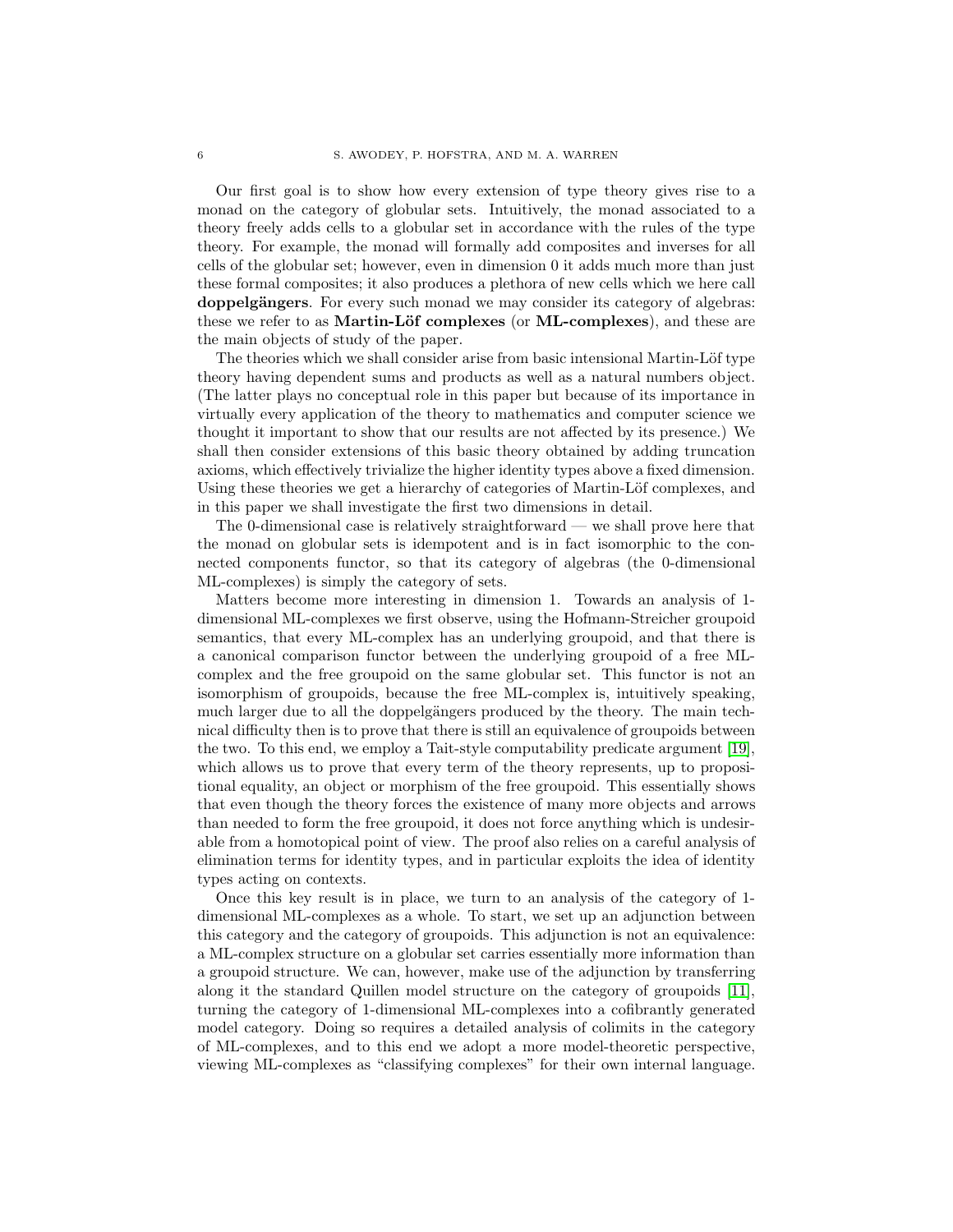This allows us to regard instead the category of theories and compute colimits there, which is technically easier.

Finally, we prove that the adjunction between groupoids and 1-dimensional MLcomplexes is in fact a Quillen equivalence. Because the categories of groupoids and that of homotopy 1-types are Quillen equivalent, this makes precise in which sense the 1-truncated version of the type theory models homotopy 1-types. It also explains why the groupoid semantics is adequate from a homotopical point of view, but is still incomplete because it lacks the possibility (which is present in ML-complexes) of handling different interpretations for doppelgänger terms.

<span id="page-6-0"></span>1.4. Plan of the paper. In Section [2](#page-7-1) we recall the basics of Martin-Löf type theory as well as several facts about globular sets which will be required later. We also fix notation (some of which is non-standard). The reader who is familiar with this material should feel free to skip ahead. Section [3](#page-14-0) describes the construction of monads on the category of reflexive globular sets coming from type theories. We then define the categories MLCx and MLCx<sub>n</sub> of Martin-Löf complexes and ntruncated Martin-Löf complexes as the Eilenberg-Moore categories of the monads  $T_{\omega}$  and  $T_n$ , respectively, generated by suitable theories.

In Section [4](#page-22-0) we study 0-truncated Martin-Löf complexes. In particular, we show that the category  $MLCx_0$  is equivalent to the category of sets and, moreover, that if X is a reflexive globular set, then  $T_0(X)$  is the set of connected components of X. Even the proofs of these eminently plausible results are a bit more subtle than one might at first expect and their discussion in Section [4](#page-22-0) serves as a reasonable "warm-up" for the later sections. One of the principal difficulties one faces when proving results about Martin-Löf complexes is that the type theory also adds, in addition to composition and inverses, the doppelgänger terms mentioned earlier. In our analysis of  $MLCx_0$  then it is necessary to develop techniques for proving that such terms are essentially harmless. The principal technique, introduced in Section [4,](#page-22-0) we employ is a modified version of the Tait-style [\[19\]](#page-60-12) logical-predicates argument. Section [5](#page-25-0) begins with a proof that every 1-truncated Martin-Löf complex can be equipped with the structure of a groupoid. We then explicitly introduce the modified logical-predicates technique, called here the method of *relevant types and terms*, and developing several of the technical results on it which are required later. The basic idea behind this approach is that the *relevant terms* of identity type should be representatives of elements of the free groupoid on the underlying reflexive globular set and the principal result (Proposition [5.13\)](#page-40-1) is that all terms of appropriate type are propositionally equal to relevant terms. The proof of Proposition [5.13](#page-40-1) relies in particular on an analysis, up to propositional equality, of the elimination "J-terms" for identity types via the action of maps  $\{0, 1\} \rightarrow \{0, 1\}$ on those contexts which depend on identity types. This analysis is given in Sections [5.4](#page-31-0) and [5.7.](#page-35-0) An immediate consequence of Proposition [5.13](#page-40-1) is that the free groupoid  $\mathcal{F}(G)$  on a reflexive globular set is equivalent to the induced groupoid structure on  $T_1(G)$ . This is Theorem [5.14.](#page-42-2) Finally, in Section [6](#page-42-0) we develop the general categorical properties of the category  $MLCx_1$ . In particular we prove as Theorem [6.22](#page-55-0) that  $MLCx_1$  is a bicomplete category with a Quillen closed model structure. This model structure is obtained via an adjunction with the category of groupoids via Crans's Transfer Theorem [\[4\]](#page-60-14). Finally, we have, using our earlier results on relevant terms, that the adjunction between  $MLCx_1$  and the category of groupoids is a Quillen equivalence (Corollary [6.23\)](#page-56-2).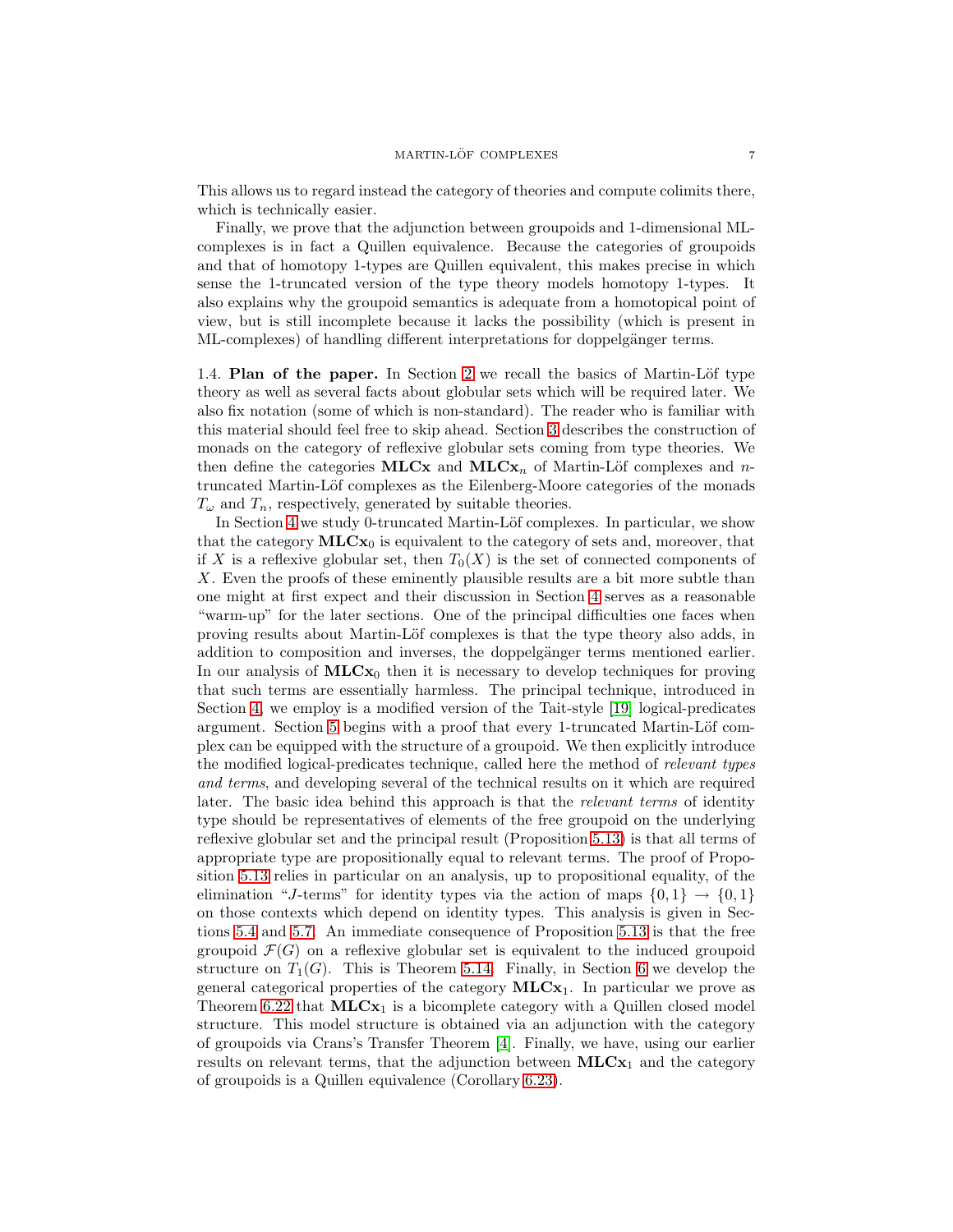<span id="page-7-0"></span>Acknowledgements. We thank Phil Scott for suggesting a simplification to the logical predicates argument given in Section [5.](#page-25-0) We also thank Nicola Gambino, Peter L. Lumsdaine and Thomas Streicher for useful discussions of some of the ideas in this paper.

#### 2. Background

<span id="page-7-1"></span>The purpose of this section is to provide the reader with a brief introduction to Martin-Löf type theory. We begin by giving a quick exposition of the main features of the most basic version of the theory we shall be concerned with. In particular we explain the different kinds of judgements of the system, dependent products and sums, identity types and the notion of propositional equality. We also use this as an opportunity to fix some notation and terminology, in particular concerning identity types.

We assume that the reader is somewhat familiar with at least simple type theory. For more background on (dependent) type theory we refer to the textbook [\[10\]](#page-60-15). The reader who is more familiar with higher-dimensional category theory or homotopy theory might also consult [\[1\]](#page-60-1) for a "homotopical" view of type theory.

In the last subsection we introduce the basic categorical structures used in the paper, namely globular sets. A more detailed exposition of globular sets may be found in [\[17\]](#page-60-16), or the textbook [\[12\]](#page-60-17).

<span id="page-7-2"></span>2.1. Type dependency, contexts and judgements. Type dependency means that types may depend on variables of other types; for example one can has a type  $T(x)$  depending on a variable x of type S. Such a type  $T(x)$  is often thought of as being indexed by the type  $S$ . To illustrate this, suppose that we let  $S$  denote the type of rings; then the type  $T(x)$  of modules depends on, or varies over, the type of rings.

One may then substitute a term a of type S into the type  $T(x)$ , as to obtain a new type  $T(a)$ . In the above example,  $T(a)$  would be the type of modules over the ring a.

The fact that types may depend on terms has two obvious consequences: first, one can no longer, as in simple type theory, separate the formation of types and that of terms into two inductive defitions; rather, types and terms are derived simultaneously. Second, the notion of a **variable context** also needs to take dependency into account. Explicitly, this means that a variable context  $\Gamma$  is now an ordered sequence of variable declarations  $\Gamma = (x_1 : T_1, \ldots, x_k : T_k)$ , where each type  $T_i$  may only depend on the variables declared earlier, i.e. on  $x_1, \ldots, x_{i-1}$ . For example,

$$
x:S, y:S, z:T(x), v: R(x, y, z)
$$

is a legitimate variable context, but

$$
x : S, y : s, v : R(x, y, z), z : T(x)
$$

is not, because of the fact that  $R$  depends on  $z$ , which hasn't been declared yet. Throughout, we shall always assume that contexts are well-formed in this sense.

Thus the theory is concerned with types and terms in context, and with equalities between such types and terms. Formally, statements about these are called judgements, and these come in four kinds:

$$
\Gamma \;\vdash\; T : \mathtt{type}
$$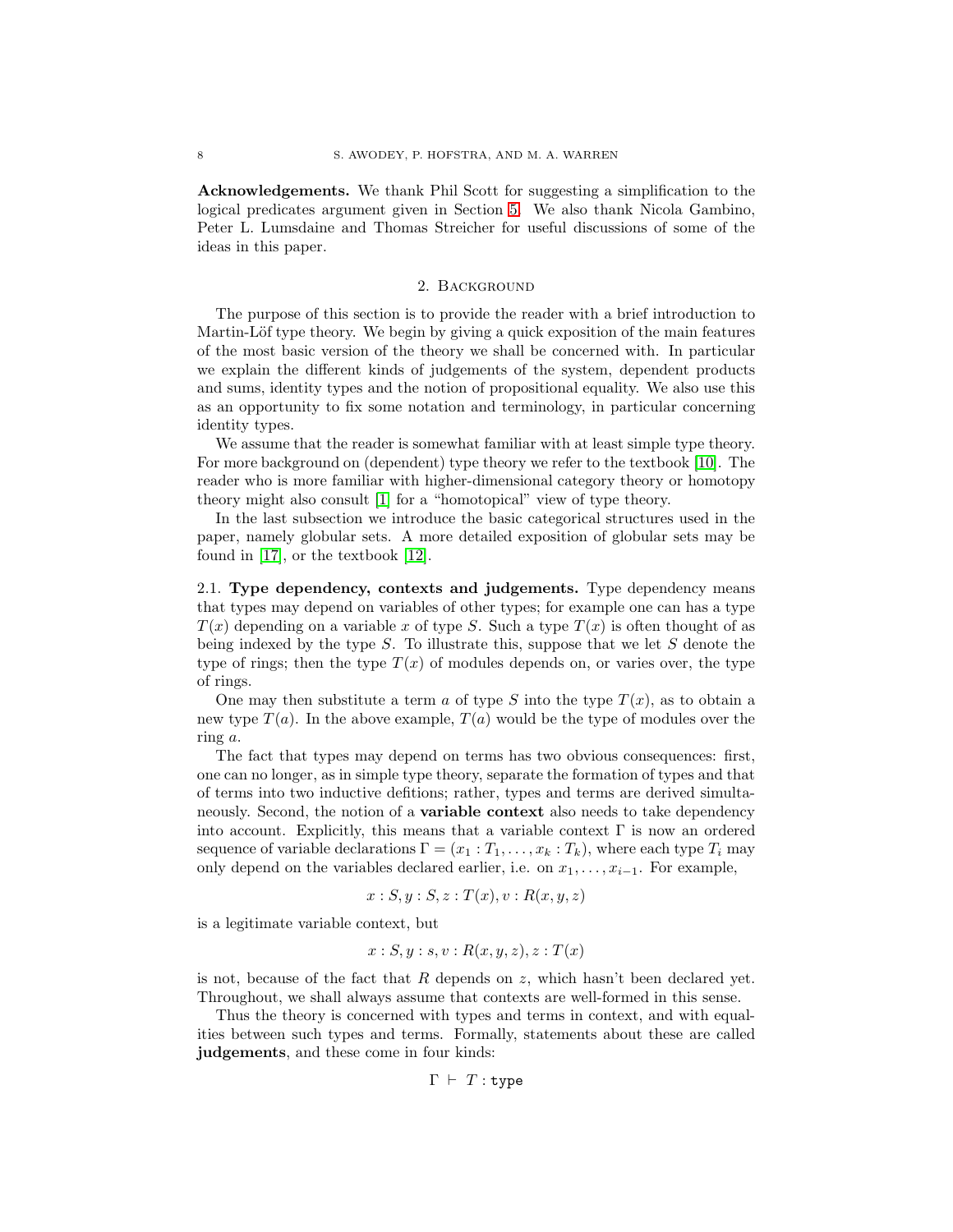This judgement states that T is a type, possibly depending on the variables declared in the context Γ.

$$
\Gamma \ \vdash \ \tau : T
$$

This judgement states that  $\tau$  is a term of type T, where both  $\tau$  and the type T may depend on the variables from Γ.

$$
\Gamma \ \vdash \ T = S : \mathtt{type}
$$

This judgement states that  $T$  and  $S$  are (definitionally) equal types.

 $\Gamma$   $\vdash$   $\tau = \tau' : T$ 

This judgement states that  $\tau$  and  $\tau'$  are (definitionally) equal terms of type T.

In the theory, such judgements are derived from axioms using inference rules. These derivations (which may formally be regarded as finite trees suitably labelled by judgements and inference rules) are the main objects of study. Below we shall discuss several of the rules which may be used to derive new judgements from old; the axioms typically include judgements stating the existence of certain basic types and terms.

When the context plays no role in a judgement or rule of the theory, we shall usually omit it altogether.

<span id="page-8-0"></span>2.2. Definitional equality. The notion of equality here is the standard one, but often the qualifier definitional is used to distinguish it from the different notion of propositional equality, to be discussed below. The rules governing the behaviour of definitional equality are as expected. Apart from the rules expressing that definitional equality is an equivalence relation, there are rules which force that it is a congruence with respect to substitution into types and terms:

$$
\begin{array}{rcl}\n & \vdash a = b : A & x : A \vdash B(x) : \text{type} \\
 & \vdash B(a) = B(b) : \text{type} \\
 & \vdash a = b : A & x : A \vdash f(x) : B(x) \\
 & \vdash f(a) = f(b) : B(a) \\
 & \vdash A = B : \text{type} & \vdash a : A \\
 & \vdash a : B\n\end{array}
$$

The first rule states that substituting equal terms into a type results in equal types; the second states the same, but now for substitution into terms; the last rule states that equal types are inhabited by the same terms. A complete set of rules for definitional equality may be found in the appendix.

<span id="page-8-1"></span>2.3. Dependent products and sums. There are several ways to construct new types from old. For each new type one specifies three things: an introduction rule which generates new terms of the type; an elimination rule which shows how general terms of the new type may be used; and a conversion rule which governs the interaction between the two.

We now discuss the formation of dependent products and sums. Given a type  $B(x)$  depending on a variable x of type A, we may form the type  $\prod_{x:A} B(x)$ , to be thought of as the type of sections of  $B(x)$  over A. The rules are as follows:

$$
\frac{x:A \vdash B(x) : \text{type}}{\vdash \prod_{x:A} B(x) : \text{type}} \prod \text{formation}
$$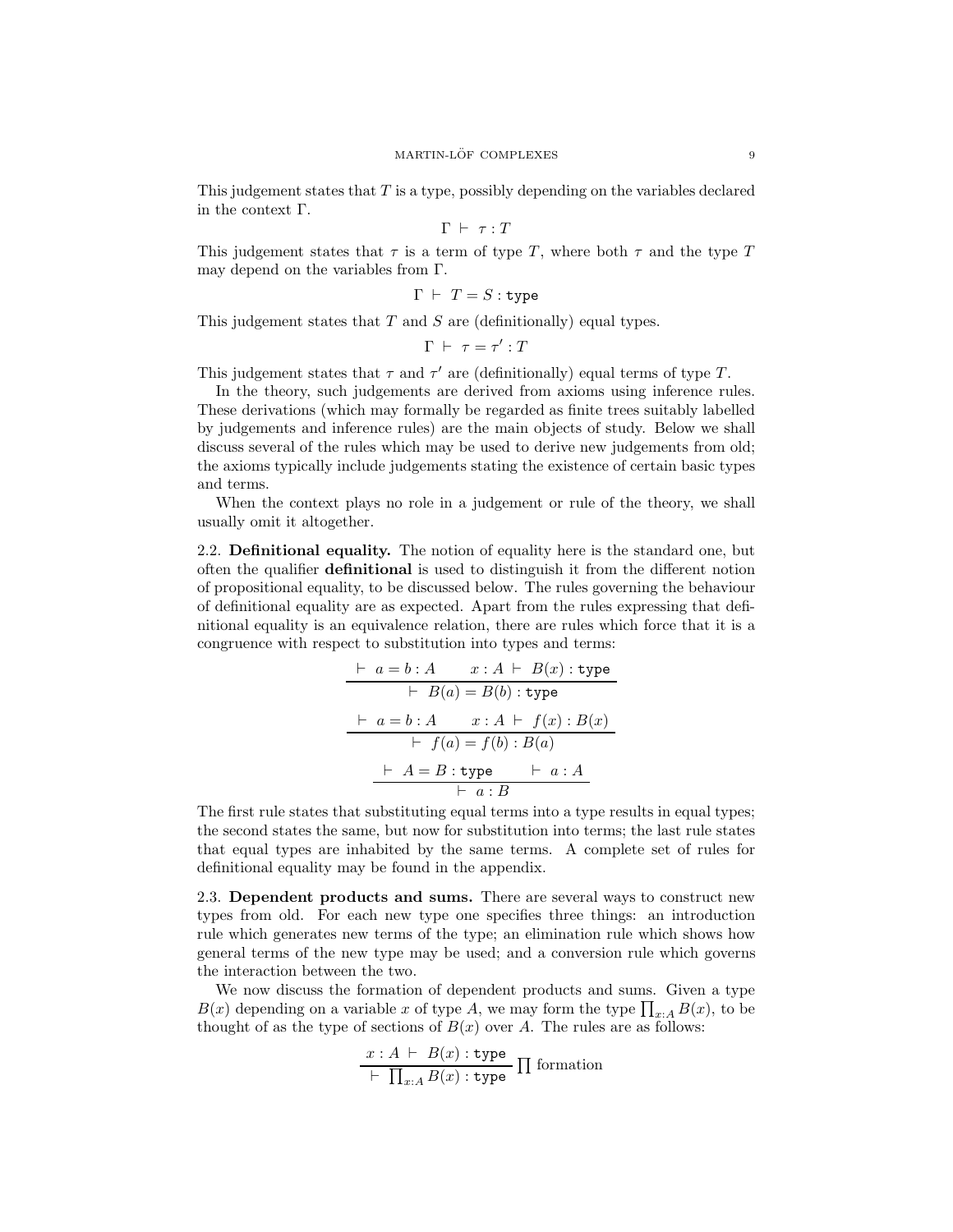$$
\frac{x:A\ \vdash\ f(x):B(x)}{\vdash\ \lambda_{x:A}.f(x): \prod_{x:A}B(x)}\prod \text{introduction}
$$

$$
\frac{\vdash f:\prod_{x:A}B(x) \qquad \vdash a:A}{\vdash \texttt{app}(f,a):B(a)} \prod \text{elimination}
$$

$$
\frac{\vdash \lambda_{x:A}.f(x) : \prod_{x:A} B(x) \qquad \vdash a:A}{\vdash \text{ app}(\lambda_{x:A}.f(x),a) \ = \ f(a) : B(a)} \prod \text{ conversion}
$$

Thus an introduction term of type  $\prod_{x:A} B(x)$  is a lambda expression, thought of as an operation assigning to each  $x : A$  a value  $f(x) : B(x)$ . A general term f of type  $\prod_{x:A} B(x)$  may be applied to a term  $a$  of type  $A$ , as to return a term  $\texttt{app}(f,a)$ of type  $B(a)$ . Finally, the conversion rule, commonly known as **beta-conversion**, allows us to reduce  $app(\lambda_{x:A}.f(x), a)$  to  $f(a)$ . In the case where the type  $B(x)$  does not depend on the variable x, we shall often write  $B^A$  for the type  $\prod_{x:A} B(x)$ .

Similarly, the theory admits formation of **dependent sum types**  $\sum_{x:A} B(x)$ . The rules are:

$$
\frac{x:A \vdash B(x) : \text{type}}{\vdash \sum_{x:A} B(x) : \text{type}} \sum \text{formation}
$$

$$
\frac{\vdash a:A \quad \vdash b:B(a)}{\vdash \text{ pair}(a,b):\sum_{x:A}B(x)} \sum \text{introduction}
$$

$$
\frac{\vdash p : \sum_{x:A} B(x) \qquad x : A, y : B(x) \vdash \psi(x, y) : C(\text{pair}(x, y))}{\vdash \mathsf{R}([x : A, y : B(x)]\psi(x, y), p) : C(p)} \sum \text{elimination}
$$
\n
$$
\frac{\vdash a : A \qquad \vdash b : B(a) \qquad x : A, y : B(x) \vdash \psi(x, y) : C(\text{pair}(x, y))}{\vdash \mathsf{R}([x : A, y : B(x)]\psi(x, y), \text{pair}(a, b))} \sum \text{conversion}
$$

The notation  $[x : A, y : B(x)]$  indicates that the variables x and y are formally bound in the term. Using these rules, we may define projection terms by letting

$$
\pi_0(p) = \mathsf{R}([x : A, y : B(x)]x, p), \qquad \pi_1(p) = \mathsf{R}([x : A, y : B(x)]y : B(p)
$$

in

$$
\frac{\vdash p : \sum_{x:A} B(x) \qquad x : A, y : B(x) \vdash x : A}{\vdash \pi_0(p) : A} \sum \text{elimination}
$$
\n
$$
\frac{\vdash p : \sum_{x:A} B(x) \qquad x : A, y : B(x) \vdash y : B(x)}{\vdash \pi_1(p) : B(\pi_0(p))} \sum \text{elimination}
$$

The projection terms  $\pi_0(p)$  and  $\pi_1(p)$  then satisfy the conversion rules

$$
\pi_i(\texttt{pair}(a, b)) = \begin{cases} a & \text{if } i = 0 \\ b & \text{if } i = 1. \end{cases}
$$

We point out that we do not adopt the  $\eta$ -rule for sums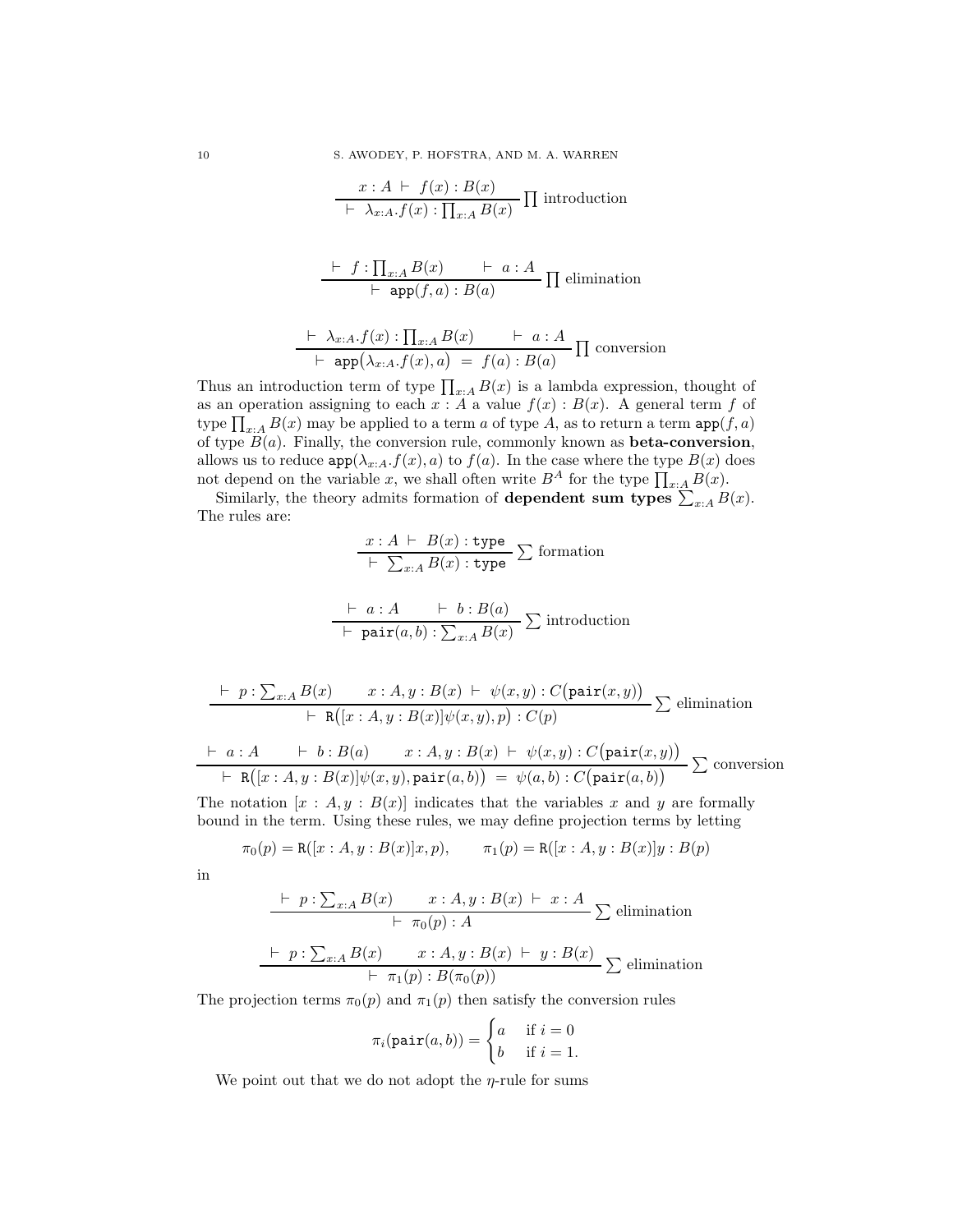#### MARTIN-LÖF COMPLEXES  $\,$   $\,$  11  $\,$

$$
\vdash p : \sum_{x:A} B(x) \vdash p = \text{pair}(\pi_0(p), \pi_1(p)) : \sum_{x:A} B(x)
$$

but that it can easily be proved that every term of type  $\sum_{x:A} B(x)$  is *propositionally* equal to a pair term (see the discussion of identity types below for what this means).

In some treatments a different formulation of the rules for sum types is used, taking the projection terms as primitive. In the presence of the  $\eta$ -rule both formulations are equivalent, but without the  $\eta$ -rule this latter approach is strictly weaker  $(see [7]).$  $(see [7]).$  $(see [7]).$ 

<span id="page-10-0"></span>2.4. **Identity types.** Let A be a type. For every pair of terms  $a, b$  of type A we may form a new type  $\underline{A}(a, b)$ . This type is thought of as the type of proofs of the fact that a and b are equal. A term  $\tau : \underline{A}(a, b)$  is sometimes referred to as a propositional identity proof. It is important to note that the existence of such a proof term does not necessarily imply that  $a = b$  in the definitional sense of equality discussed above. From a more geometric perspective one may think of a propositional equality as a **homotopy** between a and b (see [\[1\]](#page-60-1)). This explains why we sometimes use the notation  $a \simeq b$  to indicate the existence of a propositional identity between  $a$  and  $b$ . We also point out that it is perhaps more common to denote the identity type  $\underline{A}(a, b)$  by  $\text{Id}_{A}(a, b)$ , but we have chosen to adopt a notation more suggestive of hom-sets.

The formation rule for the identity types is thus as follows (omitting contexts for simplicity)

$$
\frac{\vdash a, b : A}{\vdash \underline{A}(a, b) : \text{type}} \text{Id formation}
$$

where we write  $a, b : A$  as an abreviation for the two judgements  $a : A$  and  $b : A$ . Then, there are the introduction and elimination rules:

$$
\frac{\vdash a:A}{\mathbf{r}(a):\underline{A}(a,a)} \text{ Id introduction}
$$
\n
$$
x:A, y:A, z:\underline{A}(x,y) \vdash B(x,y,z): \text{type}
$$
\n
$$
x:A \vdash \varphi(x):B(x,x,\mathbf{r}(x))
$$

$$
\vdash f: \underline{A}(a,b) \vdash \mathbf{J}_{[x,y:A,z:\underline{A}(x,y)]B(x,y,z)}([x:A]\varphi(x),a,b,f):B(a,b,f) \text{ Id elimination}
$$

The introduction term  $r(a)$  is called the **reflexivity term**; it witnesses the fact that  $a \simeq a$ . The elimination rule is a bit more involved. What we start with is first of all a type  $A$  (which is referred to as the **type over which the elimination occurs**), and an identity proof  $f : \underline{A}(a, b)$  (this is the term which is being eliminated). Next we need a type  $B(x, y, z)$  (called the **pattern type**) and a term  $\varphi(x)$  of type  $B(x, x, r(x))$  which intuitively witnesses the fact that the pattern type is inhabited in the trivial instance where we substitute a reflexivity term. Given all of this, we may form a new term  $J(|x : A|\varphi(x), a, b, f)$  of type  $B(a, b, f)$ . One way to think of this J-term is as the result of expanding the term  $\phi(x)$  using the propositional equality  $f : \underline{A}(a, b)$ . This viewpoint will be developed in more detail later on.

Note also that the variables  $x, y, z$  in the elimination rule need not necessarily occur in the type  $B(x, y, z)$ , and similarly that x need not occur in  $\varphi(x)$ . Also,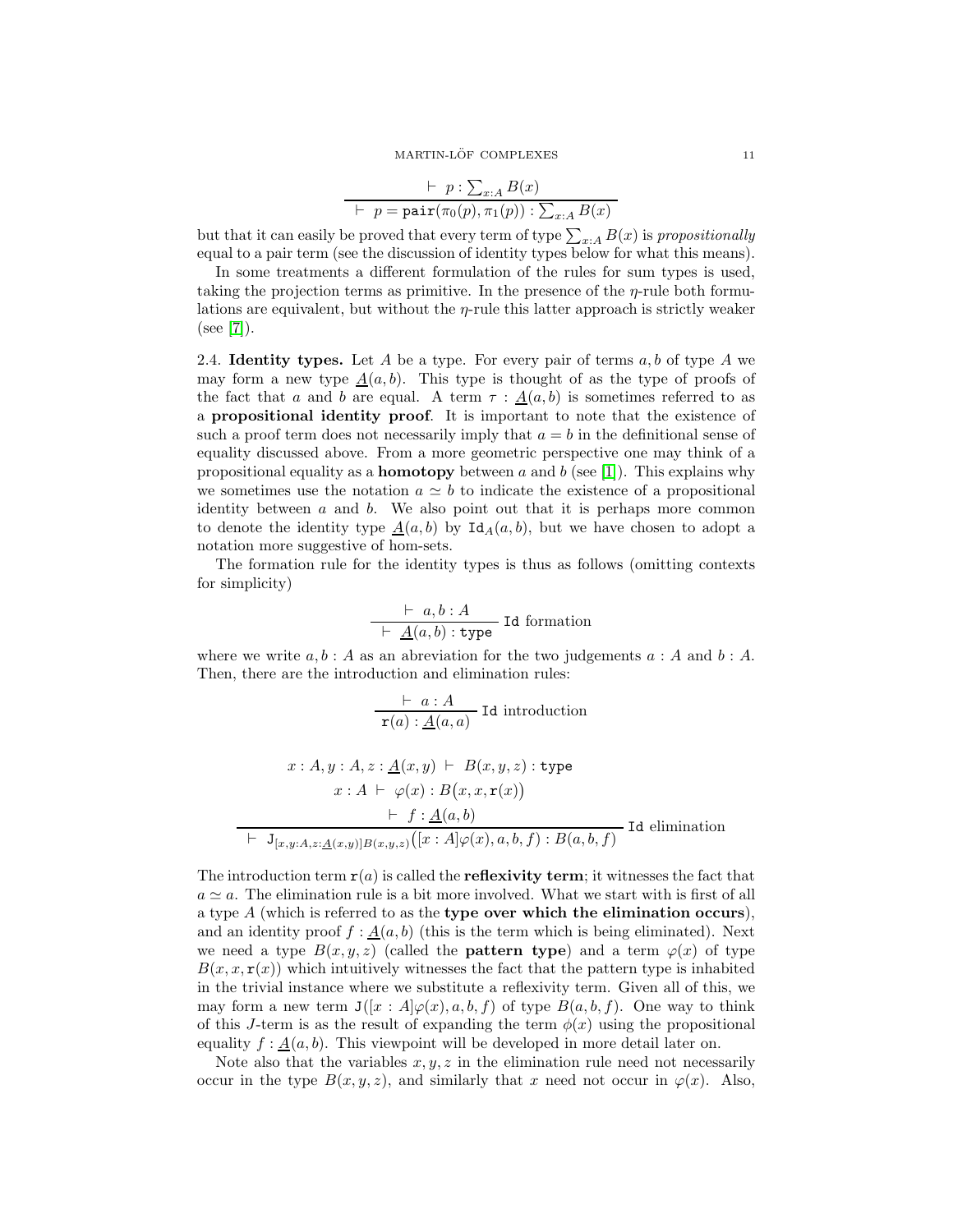it may happen that the term  $f$  (and possibly also  $a, b$ ) are themselves variable, in which case the *J*-term depends on those variables.

Finally, there is a conversion rule:

$$
\vdash a : A
$$
  
\n
$$
\vdash \mathbf{J}_{[x,y:A,z:\underline{A}(x,y)]B(x,y,z)}([x : A]\varphi(x), a, a, \mathbf{r}(a)) = \varphi(a) : B(a,a,\mathbf{r}(a))
$$
Id conversion

Thus, using a trivial identity proof  $r(a)$  to build a J-term does simply give back  $\varphi(a).$ 

To illustrate the use of the rules for derivations of judgements, we give an example of a derivation which shows that the result of applying a term to two propositionally equal terms results in propositionally equal terms.

**Example 2.1.** Let  $\tau \simeq \tau'$ :  $\prod_{v:S} T(v)$ , and let  $\sigma$ : S be derivable. Then  $app(\tau, \sigma) \simeq$  $app(\tau', \sigma)$  is also derivable. Indeed, consider the following derivation:

$$
x, y: \prod_{v:S} T(v), z: \underline{\prod_{v:S} T(v)}(x, y) \vdash \underline{T(\sigma)}(\text{app}(x, \sigma), \text{app}(y, \sigma)) : \text{type}
$$
  

$$
x: \prod_{v:S} T(v) \vdash \mathbf{r}(\text{app}(x, \sigma)) : \underline{T(\sigma)}(\text{app}(x, \sigma), \text{app}(x, \sigma))
$$
  

$$
\vdash f: \underline{\prod_{v:S} T(v)}(\tau, \tau')
$$
  

$$
\vdash \mathbf{J}([x: \prod_{v:S} T(v)]\mathbf{r}(\text{app}(x, \sigma)), \tau, \tau', f) : \underline{T(\sigma)}(\text{app}(\tau, \sigma), \text{app}(\tau', \sigma))
$$
Id elim.

Here, f is a term witnessing the propositional identity  $\tau \simeq \tau'$ . Of course, the two other premises have to be derived as well, but this is straightforward.

<span id="page-11-0"></span>Similarly we may derive from  $\sigma \simeq \sigma'$  that  $app(\tau, \sigma) \simeq app(\tau, \sigma')$ .

2.5. Natural numbers. So far we have discussed only methods to construct new types and terms from ones already present. It is common to introduce as a basic type the type N of natural numbers, and to add axioms

$$
\frac{}{\mathbf{0} : \mathbf{N}} \text{ N introduction (i)}
$$
  

$$
\frac{n : \mathbf{N}}{\mathbf{S}(n) : \mathbf{N}}
$$
 N introduction (ii)

which allow us to construct the standard numerals. Since the type of natural numbers will not play a central role in this paper we refer to the appendix for the precise formulation of the elimination rule (expressing the possibility of defining terms by recursion) and the conversion rules. We do point out however that aside from the standard numerals the theory may prove the existence of other, nonstandard, numerals as well.

<span id="page-11-1"></span>2.6. Theories and extensions. We shall denote by  $\mathbb{T}_{\omega}$  the system having all of the above constructors and rules, including those for the type of natural numbers (for a complete description see the appendix). By a type theory we shall mean any extension of the basic system  $\mathbb{T}_{\omega}$  obtained by adding axioms and possibly also inference rules. The axioms are judgements which may assert the existence of basic types or terms, or may assert the equality between certain types or terms. Possible additional inference rules include the so-called truncation- and reflection rules, which express triviality of certain identity types. See Section [3](#page-14-0) for a discussion of these rules.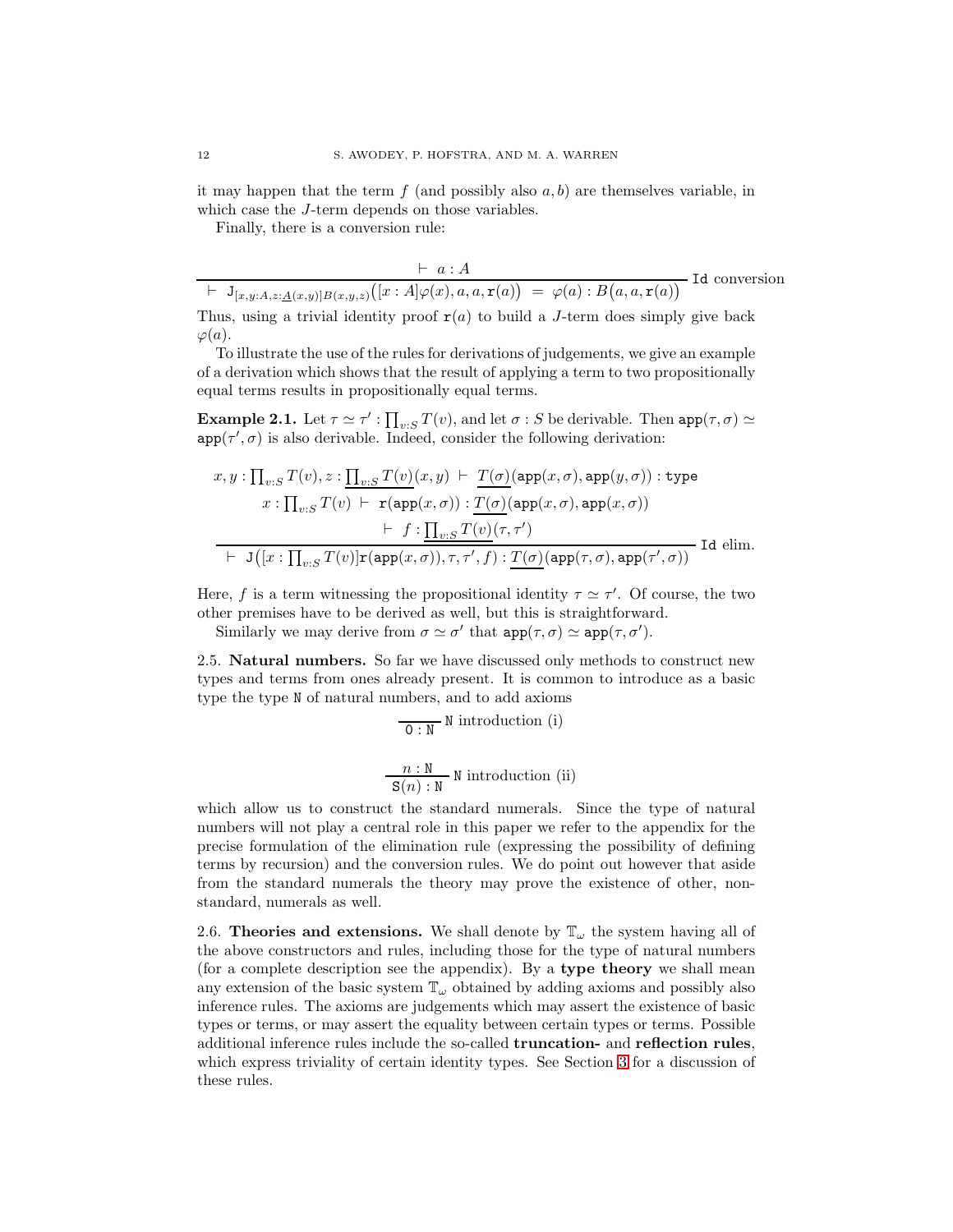Given two type theories  $\mathbb T$  and  $\mathbb T'$ , we say that  $\mathbb T'$  is an extension of  $\mathbb T$  when every judgement which is derivable in  $\mathbb T$  is also derivable in  $\mathbb T'$ . Notation:  $\mathbb T \subseteq \mathbb T'$ . Thus by our definitions,  $\mathbb{T}_{\omega}$  is the smallest type theory.

We will often be interested in extensions which are obtained by adding only axioms of an equational nature. A set  $E$  of pairs of terms of some theory  $\mathbb T$  is admissible if it satisfies the condition that if  $\langle \tau, \tau' \rangle$  is in E, then there exists a context  $(x_1 : A_1, \ldots, x_n : A_n(x_1, \ldots, x_{n-1}))$  together with terms  $a_1, a'_1, \ldots, a_{n-1}, a'_{n-1}$  such that  $a_i$  is related to  $a'_i$  in under the equivalence relation generated by E and in T the judgements  $\vdash \tau : A_n(a_1, \ldots, a_{n-1})$  and  $\vdash \tau' : A_n(a'_1, \ldots, a'_{n-1})$  are derivable. An extension  $\mathbb{T}'$  of  $\mathbb{T}$  is then **equational** if it is obtained by adding to  $\mathbb{T}$  only axioms

$$
\vdash \; \tau \; = \; \tau' : T
$$

for  $\langle \tau, \tau' \rangle$  in an admissible set of pairs of terms with  $\tau : T$  in T. Note that we only permit equational extensions where the equations are between *closed* terms. However, it is possible to extend this notion of equational extension to include also equations between open terms, but this direction is not pursued here.

<span id="page-12-0"></span>2.7. Expressions. Because the types and terms of such theories are defined simultaneously, in order to formally specify the syntax of the theory it is convenient to first define inductively a class of *expressions* — which need not satisfy any typing conventions — from which the genuine syntactical data of the theory is then extracted via the rules given above (and stated in full in Appendix [A\)](#page-56-0). For example, in order to formally define the theory  $\mathbb{T}_{\omega}$  we first fix a countable set V of (untyped) variables and then define the class of **expressions of**  $\mathbb{T}_{\omega}$ , denoted  $Exp(\mathbb{T}_{\omega})$ , by

- v is in  $Exp(T_{\omega})$ , for any v in V;
- 0 and N are in  $Exp(T_{\omega})$ ;
- S(p),  $\texttt{app}(p, q)$ ,  $\texttt{pair}(p, q)$ ,  $\texttt{r}(p)$ ,  $\texttt{rec}(p, q, r)$ ,  $\texttt{R}(p, q)$ ,  $\texttt{J}(p, q, r, s)$  and  $\lambda_{p:q}.r$  are in  $\text{Exp}(\mathbb{T}_\omega)$  when  $p, q, r$  and s are;
- $p(q,r)$ ,  $\prod_{p:q} r$  and  $\sum_{p:q} r$  are in  $Exp(\mathbb{T}_{\omega})$  when  $p,q$  and  $r$  are.

Thus, the expressions are generated by applying all term- and type constructors without regard for well-typedness. The derivation rules of the type theory may then be regarded as carving out from this set of all expressions those which are well-formed and well-typed. The syntax of other the theories extending  $\mathbb{T}_{\omega}$  that we consider later is similarly specified in this way with the evident modifications to the definition of the expressions. Moreover, because the expressions are inductively generated it follows that the sets of the form  $Exp(-)$  possess an obvious universal property.

### <span id="page-12-1"></span>2.8. Context morphisms. Recall that if  $\Gamma$  and

$$
\Delta = (x_1 : A_1, \ldots, x_n : A_n(x_1, \ldots, x_{n-1}))
$$

are contexts, then a **context morphism**  $a : \Gamma \to \Delta$  is a sequence of terms

$$
\Gamma \vdash a_1 : A_1, \Gamma \vdash a_2 : A_2(a_1), \ldots, \Gamma \vdash a_n : A_n(a_1, \ldots, a_{n-1}).
$$

There is a category of contexts with arrows the context morphisms (cf.  $[7]$ ). We will only be employing the terminology of context morphisms very briefly in Section [5.4.](#page-31-0)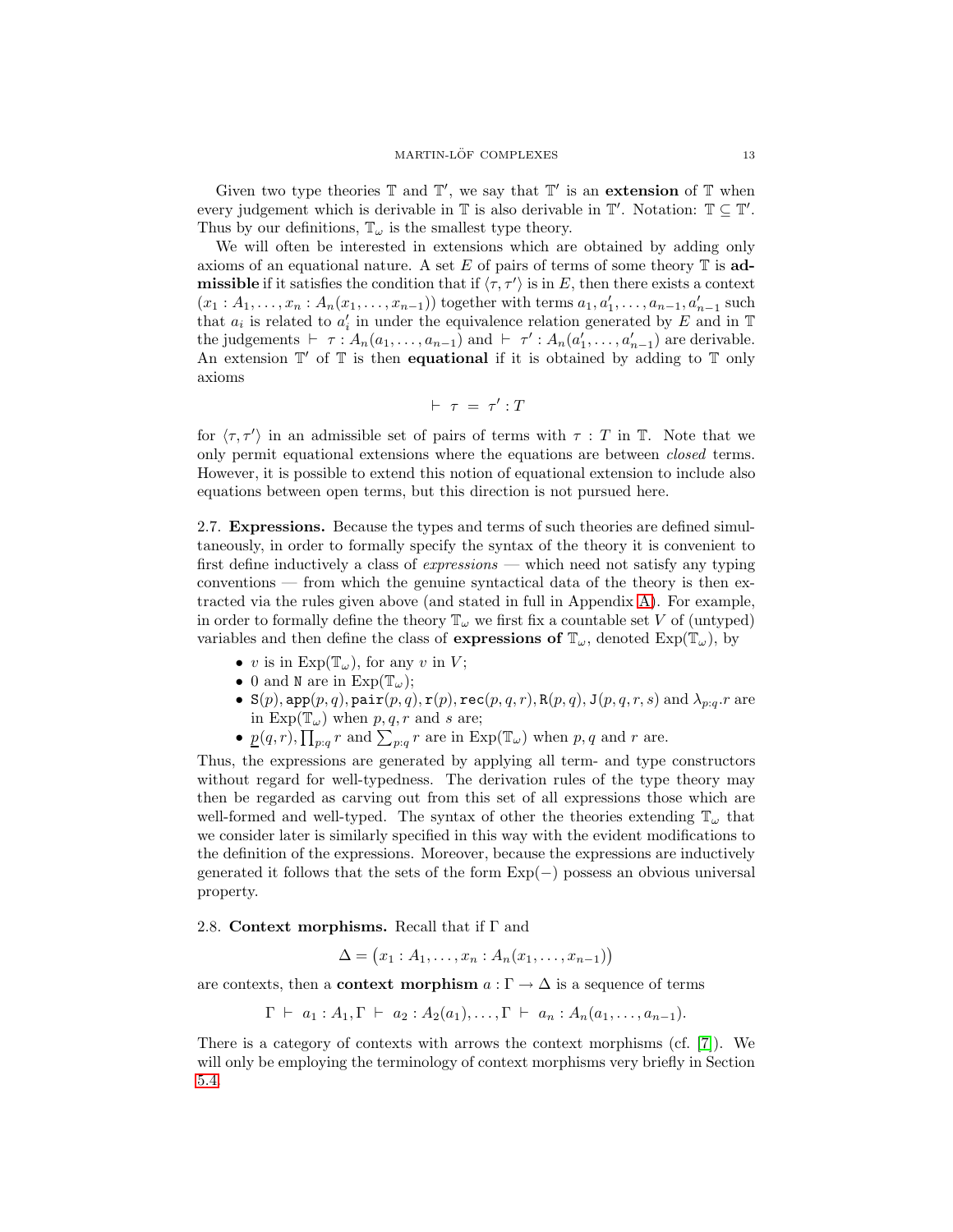<span id="page-13-0"></span>2.9. Globular sets. Globular sets are structures which form the basis for several definitions of higher dimensional category. One way to think of a globular set is as a higher dimensional graph: not only are there vertices and edges between the vertices, but one has edges between edges, and so on. Formally, a globular set  $G$  is a tuple  $(G_n, s_n, t_n)_{n \in \mathbb{N}}$ , where each  $G_n$  is a set, and where  $s_n, t_n : G_{n+1} \to G_n$  are functions subject to the globular identities

$$
d_n d_{n+1} = d_n s_{n+1}; \qquad s_n s_{n+1} = s_n d_{n+1} \tag{1}
$$

for  $d = s, t$ . Elements of  $G_n$  are referred to as **n-cells**, and are said to have **dimen**sion n. The maps  $s_n$  and  $t_n$  are called source and target maps, respectively.

If G is a globular set for which  $G_n = \emptyset$  for all  $n > 1$ , then we may simply regard G as a (directed) graph. If there exist elements of higher dimension, then the globular identities ensure that the source  $s_n(x)$  and target  $t_n(x)$  for such an n-dimensional edge are a parallel pair of edges of dimension  $n - 1$ .

Because it is often convenient, given a *n*-cell  $\alpha$  of a globular set G, to be able to refer to the result of iteratively taking the source or target of  $\alpha$  we introduce the notation  $\alpha_0^j, \alpha_1^j$  for these corresponding *j*-cells. Explicitly, for  $0 \le j \le n-1$ ,

$$
\alpha_i^j := \begin{cases} s_j \circ \cdots \circ s_{(n-1)}(\alpha) & \text{if } i = 0 \\ t_j \circ \cdots \circ t_{(n-1)}(\alpha) & \text{if } i = 1. \end{cases}
$$

By the globular identities,  $\alpha_0^j$  and  $\alpha_1^j$  are the only elements of  $G_j$  which are obtainable from  $\alpha$  by applying the source and target maps.

A globular set  $G$  is said to be **reflexive** if it comes equipped with a family of maps  $i_n: G_n \to G_{n+1}$ , such that

$$
t_n i_n = 1 = s_n i_n \tag{2}
$$

We think of  $i_n(x)$  as the identity edge from x to itself. In this paper we shall be working with reflexive globular sets only. For readability we often omit the dimension from the source, target and identity maps of a globular set.

A morphism of globular sets  $f: G \to H$  is a family of functions  $f_n: G_n \to$  $H_n$  which commute with the source and target maps. Globular sets and their morphisms form a category denoted GSet. For reflexive globular sets we also require that the  $f_n$  commute with the identity maps; this gives a category **rGSet**.

There is a functor  $\Delta : \mathbf{Set} \to \mathbf{rGSet}$  which takes a set A to the constant globular set with  $\Delta(A)_n = A$ . A globular set which is isomorphic to one of the form  $\Delta(A)$ will be called **constant**. The functor  $\Delta$  has a left adjoint  $\pi_0 : \mathbf{rGSet} \to \mathbf{Set}$ ; this functor assigns to a globular set  $G$  its set of connected components

$$
\pi_0(G)=G_0/\sim
$$

where the equivalence relation on 0-dimensional elements is generated by

$$
x \sim y \iff \exists f \in G_1 . s(f) = x, t(f) = y.
$$

We may express this as a (reflexive) coequalizer diagram:

$$
G_1 \xrightarrow[t]{s} G_0 \longrightarrow \pi_0(G).
$$

The composite  $\Delta \pi_0$ : **rGSet** → **rGSet** is an idempotent monad, to which we refer as 0-truncation. Often it will be convenient to identify the essential image of this functor (the constant globular sets) with the category of sets.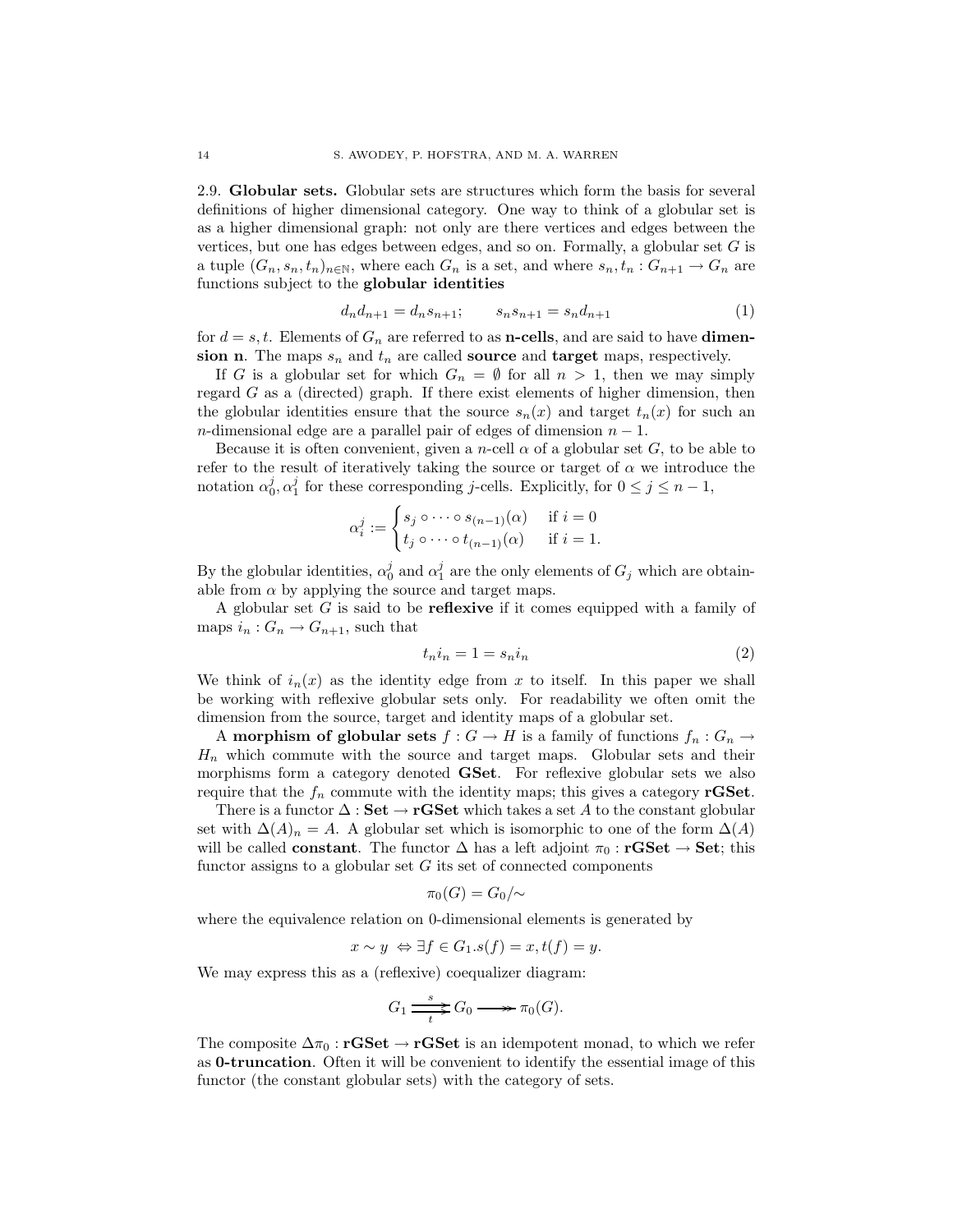We may also truncate a globular set at dimension 1: in this case we replace the category of sets by the category **rGraph** of directed reflexive graphs. There is a functor **rGSet**  $\rightarrow$  **rGraph** which assigns to a globular set G the graph whose vertex set is  $G_0$  and whose edge set is  $G_1/\sim$ , where two edges h, k satisfy  $h \sim k$  if there is an  $\alpha \in G_2$  with  $s(\alpha) = h, t(\alpha) = k$ .

In the other direction, any directed reflexive graph  $G$  gives a globular set with which is the same as G in dimensions 0 and 1, and is degenerate above dimension 1. The composite functor  $\mathbf{rGSet} \to \mathbf{rGraph} \to \mathbf{rGSet}$  will be called 1-truncation, and a globular set in the essential image of this functor will be said to be 1 truncated. We shall often identify the subcategory of 1-truncated globular sets with the category of graphs.

## 3. THE MARTIN-LÖF COMPLEX MONAD

<span id="page-14-0"></span>The goal of this section is to state the formal definition of Martin-Löf complexes. Because Martin-Löf complexes are defined to be algebras for a monad on the category of reflexive globular sets the principal matter addressed here is the construction of the appropriate monad. The monad for the theory  $\mathbb{T}_{\omega}$  obtained by the construction below essentially corresponds to the monad obtained from the operadic constructions due to van den Berg and Garner [\[3\]](#page-60-5) and Lumsdaine [\[13\]](#page-60-4), who show that the algebras are weak omega-groupoids. It is worth emphasizing that, because the converse seems not to hold, the problem of determining precisely the higher-dimensional structure of the algebras for these monads remains open. It is to the solution of this problem that the results of the present paper contribute.

Because we will be interested in algebras for the monad generated by theories, such as the theories  $\mathbb{T}_n$  described in Section [3.5](#page-19-0) below, which extend  $\mathbb{T}_{\omega}$  the description of the monad involved in the definition of Martin-Löf complexes will be described for an arbitrary extension of  $\mathbb{T}_{\omega}$ . As such, throughout this section  $\mathbb{T}$  is assumed to be an arbitrary theory extending  $\mathbb{T}_{\omega}$ . Finally, observe that although we choose to work with reflexive globular sets, the construction of the monad can be modified to yield a corresponding monad for globular sets.

<span id="page-14-1"></span>3.1. Notation for iterated identity types and other conventions. In order to most efficiently (and readably) state some of the additional principles for identity types that we consider it is useful to introduce notation for iterated identity types. Fixing a type A together with terms  $a, b : A$  in some ambient context, we introduce the (at this stage superfluous) notation

$$
\underline{A}^0 := A, \text{ and}
$$

$$
\underline{A}^1(a, b) := \underline{A}(a, b).
$$

In general, assuming given terms

$$
\vdash a_{n+1}, b_{n+1} : \underline{A}^n(a_1, b_1; \cdots; a_n, b_n),
$$

we define

$$
\underline{A}^{n+1}(a_1,b_1;\dots; a_n,b_n;a_{n+1},b_{n+1}):=\underline{A}^n(a_1,b_1;\dots; a_n,b_n)(a_{n+1},b_{n+1}).
$$

In the sequel we will be dealing extensively with sets of terms from various theories extending  $\mathbb{T}_{\omega}$ . We adopt the convention that such terms are always assumed to be identified modulo definitional equality and  $\alpha$ -equivalence.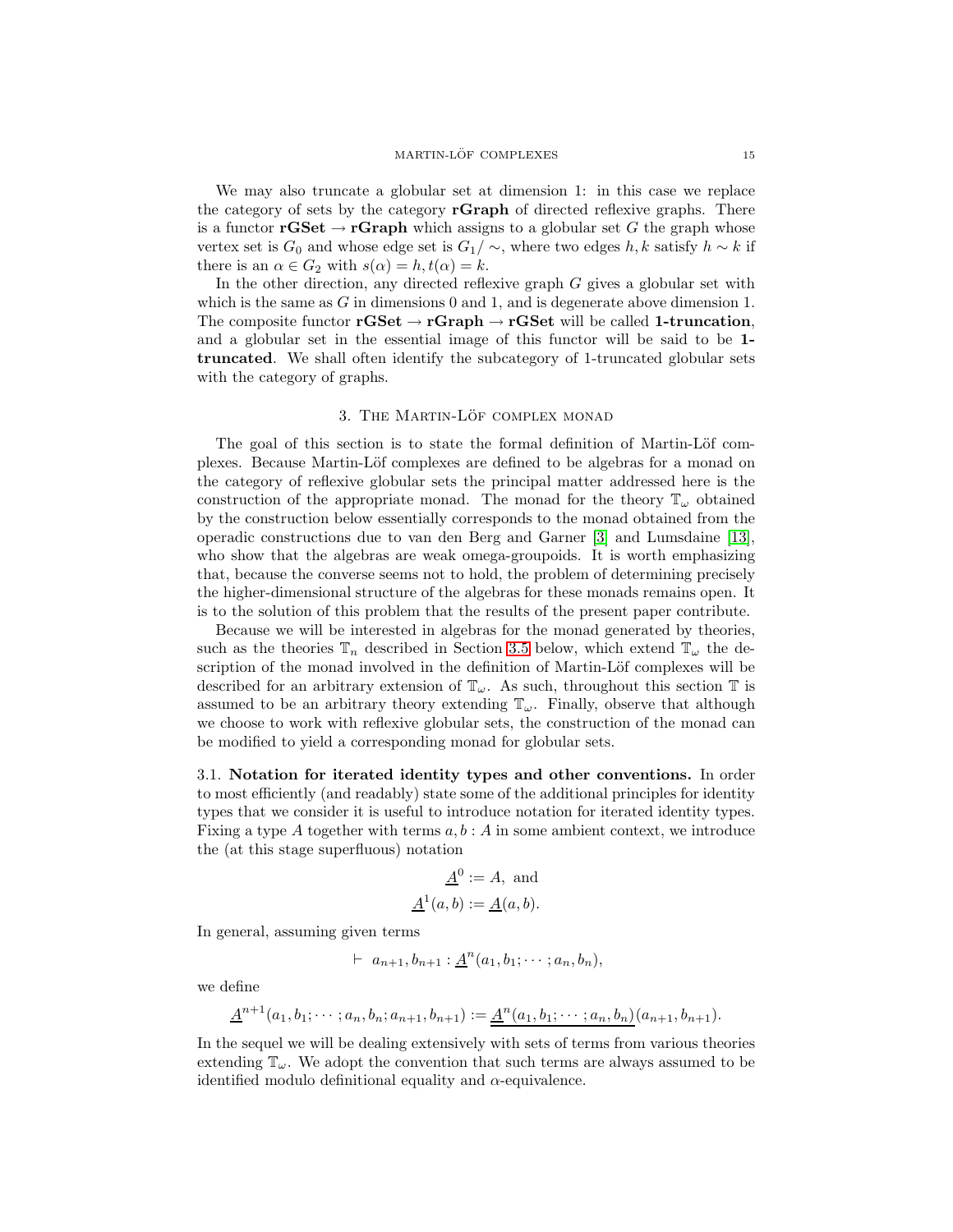As a notational convenience we adopt the convention of, given a reflexive globular set  $G = (G_n)_{n \geq 0}$ , writing G for the set  $\sum_{n \geq 0} G_n$ .

<span id="page-15-0"></span>3.2. The reflexive globular set generated by a type. Fix a type  $A$  in  $\mathbb{T}$ . It is possible that  $A$  is a type in context, yet we will assume that  $A$  is a type in the empty context. The case where the context is non-empty is obtained in essentially the same way, and so this is a reasonable simplification. We will now construct a reflexive globular set denoted by  $\Gamma(A)$  and called the **reflexive globular set generated by** A (in  $\mathbb{T}$ ). When the theory  $\mathbb{T}$  is fixed we will omit the subscript and write simply  $\Gamma(A)$ . This construction will be carried out in such a way that the following conditions are satisfied:

- (1) Each element of  $\Gamma(A)_n$  is a tuple of  $(2n + 1)$  elements of the set of terms of T.
- (2) If both  $(\vec{\alpha}; \beta)$  and  $(\vec{\alpha}; \beta')$  are in  $\Gamma(A)_n$ , then  $\vdash \underline{A}^{n+1}(\vec{\alpha}; \beta, \beta')$ : type is derivable in T.
- (3) The source and target maps  $s, t : \Gamma(A)_{n+1} \to \Gamma(A)_n$  must send a tuple  $(\alpha_0, \ldots, \alpha_{2n})$  to  $(\alpha_0, \ldots, \alpha_{2n-2})$  and  $(\alpha_0, \ldots, \alpha_{2n-3}, \alpha_{2n-1})$ , respectively.

We begin by defining

$$
\begin{aligned} \n\Gamma(A)_0 &:= \{ a \mid +a : A \}, \\ \n\Gamma(A)_1 &:= \{ (a_0, a_1; \alpha) \mid a_0, a_1 \in \Gamma(A)_0 \text{ and } +\alpha : A(a_0, a_1) \}, \n\end{aligned}
$$

and the maps  $s, t : \Gamma(A)_1 \to \Gamma(A)_0$  are simply the projections  $\pi_0, \pi_1$  sending  $(a_0, a_1; \alpha)$  to  $a_0$  and  $a_1$ , respectively. Assuming  $\Gamma(A)$  has been constructed up to stage n, we define  $\Gamma(A)_{n+1}$  to be the following set

 $\{(\vec{\alpha}; \beta_0, \beta_1; \gamma) \mid (\vec{\alpha}; \beta_i) \in \Gamma(A)_n \text{ for } i = 0, 1, \text{ and } \vdash \gamma : \underline{A}^{n+1}(\vec{\alpha}; \beta_0, \beta_1)\}.$ 

The source and target maps  $s, t : \Gamma(A)_{n+1} \to \Gamma(A)_n$  are given by the projections

$$
(\vec{\alpha}; \beta_0, \beta_1; \gamma) \longmapsto (\vec{\alpha}; \beta_i),
$$

for  $i = 0$  and  $i = 1$ , respectively.

**Lemma 3.1.** *Given an extension*  $\mathbb{T}$  *of*  $\mathbb{T}$ <sub>*w*</sub> *and a (closed) type A of*  $\mathbb{T}$ *, the graded set* Γ(A) *described above is a reflexive globular set.*

*Proof.* The maps  $i : \Gamma(A)_n \to \Gamma(A)_{n+1}$  are obtained using reflexivity terms. The equations for reflexive globular sets are then readily verified.

<span id="page-15-1"></span>3.3. The type theory associated to a reflexive globular set. Not only does every type A give rise to a reflexive globular set, but also every reflexive globular set G gives rise to a type theory  $T[G]$ .

**Definition 3.2.** Given a reflexive globular set G, the type theory  $\mathbb{T}[G]$  generated by  $G$  (or  $T$  with  $G$  adjoined) is obtained by augmenting  $T$  with the following additional symbols and rules:

- A basic type  $\vdash \ulcorner G\urcorner;$
- Basic terms  $\vdash \ulcorner g\urcorner : \ulcorner G\urcorner$ , for each vertex  $g \in G_0$ ;
- Basic terms  $\vdash \ulcorner f\urcorner : \ulcorner G\urcorner(\ulcorner g\urcorner, \ulcorner h\urcorner)$ , for each element  $f \in G_1$  with  $s(f) = g$ and  $t(f) = h$ ;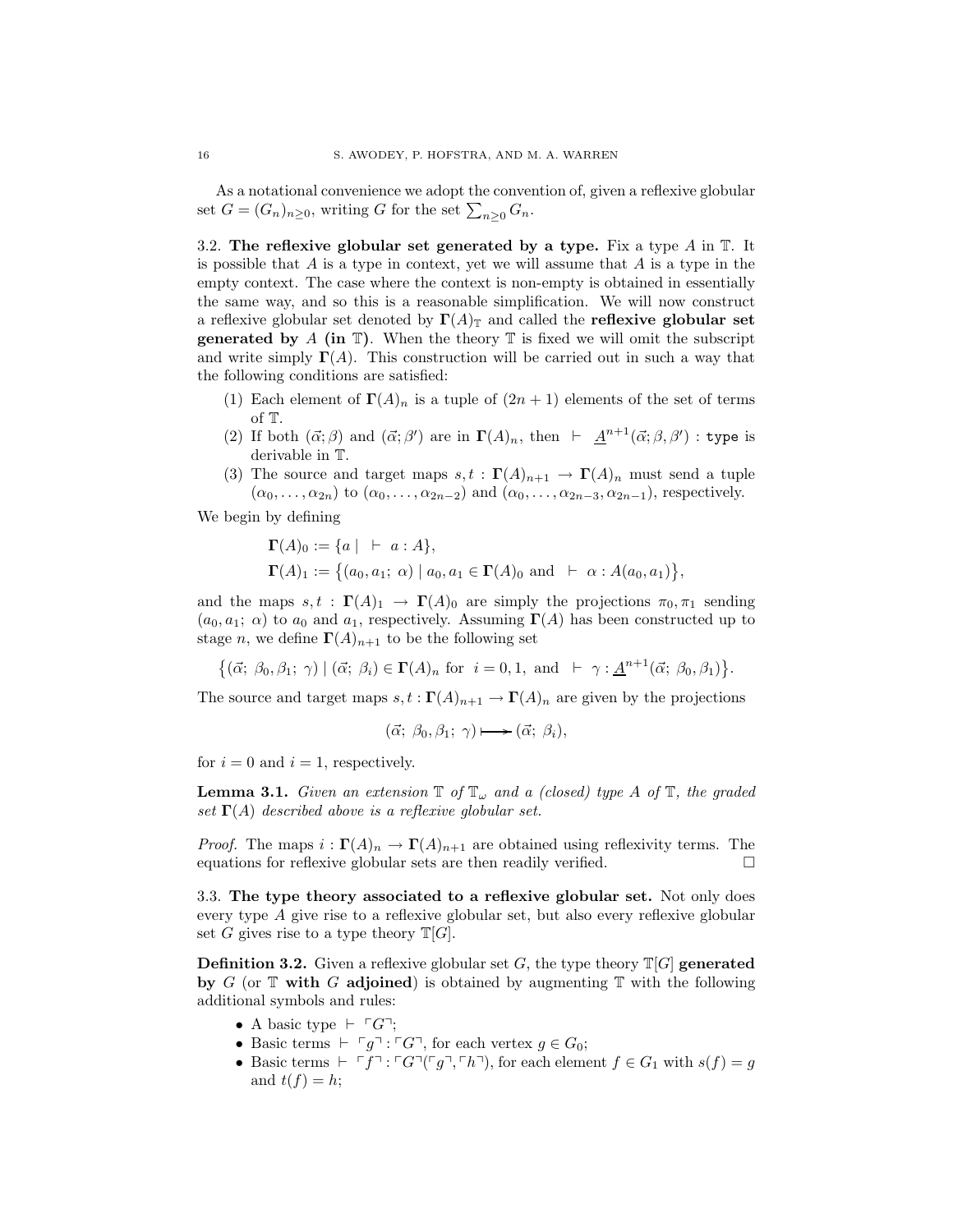### <span id="page-16-2"></span> $\begin{tabular}{lllllllllll} \bf{MARTIN-LÖF} & \bf{COMPLEXES} & \tt{17} \end{tabular}$

• Basic terms

 $\vdash \lceil \alpha \rceil$  :  $\lceil G \rceil$   $\lceil (\alpha_0^0 \rceil, \lceil \alpha_1^0 \rceil; \lceil \alpha_0^1 \rceil, \lceil \alpha_1^1 \rceil; \cdots; \lceil \alpha_0^{n-1} \rceil, \lceil \alpha_1^{n-1} \rceil)$ (3)

where  $\alpha_i^j$  for  $i = 0, 1$  and  $0 \le j \le n - 1$  are as defined in Section [2.9,](#page-13-0) for each  $\alpha \in G_n$ ;

• New conversion rules:

$$
\ulcorner i(\alpha) \urcorner = \mathbf{r}(\ulcorner \alpha \urcorner) : \ulcorner G \urcorner^{n+1}(\ldots; \ulcorner \alpha \urcorner, \ulcorner \alpha \urcorner)
$$

for every  $\alpha \in G_n$ .

xs

*Remark.* As a matter of notation, we write  $\Gamma \vdash_G \mathcal{J}$  to indicate that the judgement  $\Gamma \vdash \mathcal{J}$  is derivable in  $\mathbb{T}[G]$ . Finally, we also write  $Exp_G$  instead of the more cumbersome  $Exp(\mathbb{T}[G])$ . Also, when no confusion will result, we identify the symbol  $\lceil \tau \rceil$  with  $\tau$  itself. E.g., we write  $f : G(g, h)$  instead of the more cumbersome  $\ulcorner f \urcorner : \ulcorner G \urcorner (\ulcorner g \urcorner, \ulcorner h \urcorner).$ 

In subsequent sections it will be convenient to have at our disposal techniques for constructions maps between the sets of expressions of one type theory  $\mathbb{T}[G]$  and another  $T[H]$ , for G and H globular sets. Along these lines, we make the following observation.

<span id="page-16-1"></span>Lemma 3.3. *Given globular sets* G *and* H*, any function*

$$
G \xrightarrow{\varphi} \operatorname{Exp}_H
$$

*has a unique extension*  $\hat{\varphi}$  :  $Exp_G \rightarrow Exp_H$ *, commuting with the operations from which the expressions are formed, such that the following diagram of sets commutes:*



*where*  $i_G$  *is the map sending*  $g \in G_n$  *to*  $\lceil g \rceil$ *.* 

Note that the basic type  $\ulcorner G\urcorner$  is sent by the extension  $\hat{\varphi}$  to  $\ulcorner H\urcorner$ . Of course, depending on the nature of  $\varphi$  the extension  $\hat{\varphi}$  may or may not preserve derivable judgements. Such a  $\hat{\varphi}$  will, however, commute with substitution. I.e., if  $e(x)$  is an expression of  $\mathbb{T}[G]$  with x free, then, for any other expression f,

$$
\hat{\varphi}(e)[\hat{\varphi}(f)/x] = \hat{\varphi}(e[f/x]).\tag{4}
$$

<span id="page-16-0"></span>3.4. The induced monad on globular sets. We will now see that composing the foregoing processes

$$
G \longmapsto \mathbb{T}[G], \text{ and}
$$

$$
A: \text{type} \longmapsto \Gamma(A),
$$

yields a monad  $T$  on the category  $rGSet$  of reflexive globular sets. Given a globular set  $G$ ,

<span id="page-16-3"></span>
$$
T(G) := \Gamma(\ulcorner G \urcorner). \tag{5}
$$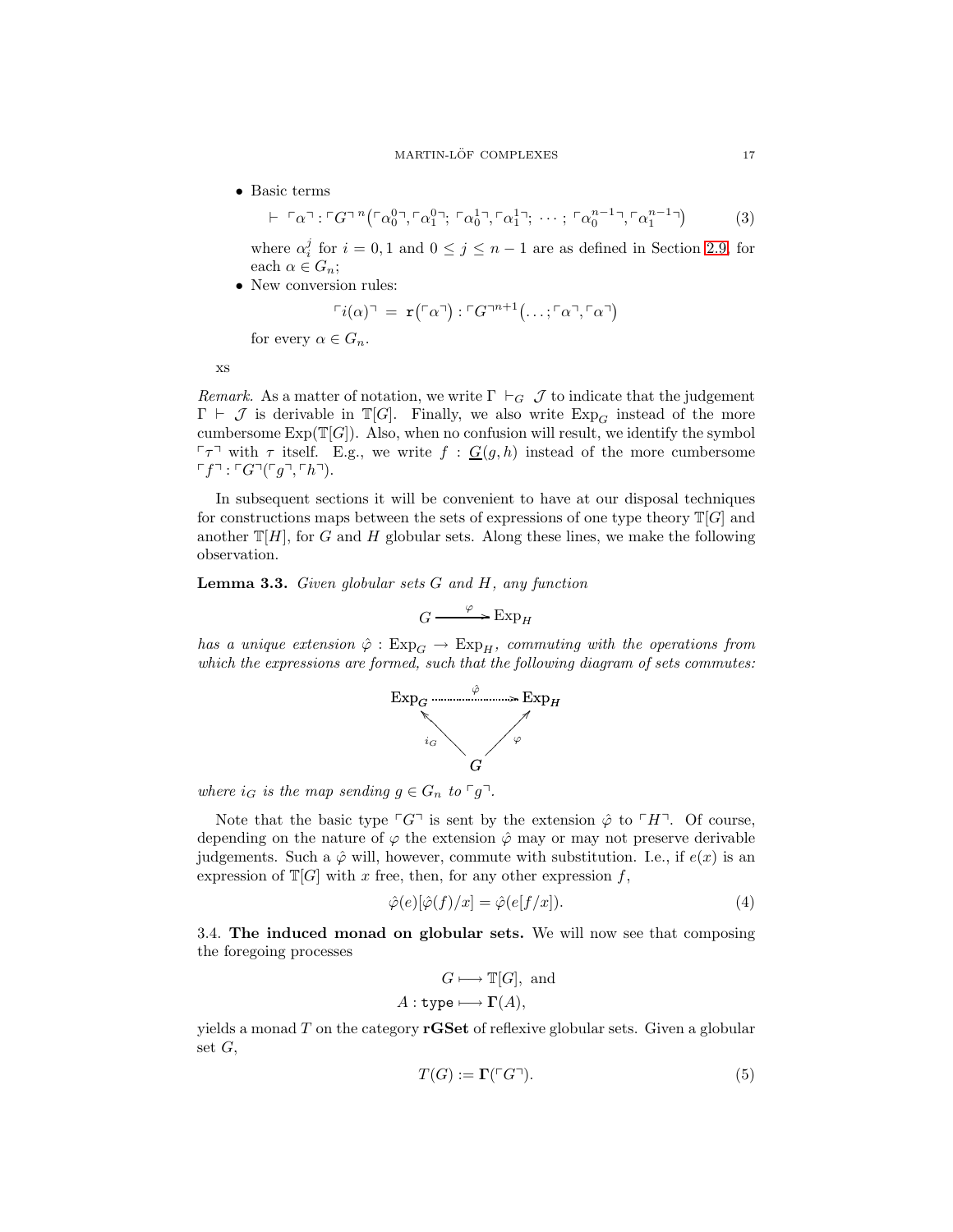Suppose given a map  $\varphi: G \to H$  of globular sets. To see that this assignment is in fact functorial we begin by noting that, by Lemma [3.3,](#page-16-1) the map

$$
g \longmapsto \ulcorner \varphi(g) \urcorner
$$

for  $g \in G_n$ , possesses a canonical extension  $\varphi_* : \mathrm{Exp}_G \to \mathrm{Exp}_H$ . I.e., in the notation of Lemma [3.3,](#page-16-1)

$$
\varphi_* := \widehat{i_H \circ \varphi}.
$$

In order to be able to use  $\varphi_*$  to define the action of T on arrows we must first verify that it preserves derivable judgements, where the action of  $\varphi_*$  extends to judgements in the obvious manner.

<span id="page-17-0"></span>**Lemma 3.4.** *Suppose*  $\mathcal J$  *is a judgement derivable in*  $\mathbb{T}[G]$ *, then*  $\varphi_*(\mathcal J)$  *is derivable in*  $T[H]$ *.* 

*Proof.* The proof is a straightforward induction on the structure of derivations  $\vdash_G \mathcal{J}$ . For example, suppose  $\mathcal{J}$  is the conclusion  $\Gamma \vdash_G \lambda_{x:A}.b(x) : \prod_{x:A} .B(x)$ of the introduction rule for dependent products. Then we have by the induction hypothesis that

$$
\varphi_*(\Gamma), x: \varphi_*(A) \vdash_H \varphi_*(b(x)) : \varphi_*(B(x)).
$$

Applying the introduction rule in  $T[H]$  yields the appropriate judgement since

$$
\varphi_*\bigl(\prod_{x:A} .B(x)\bigr) = \prod_{x:\varphi_*(A)} .\varphi_*(B)(x),
$$

by definition of  $\varphi_*$ . The only case which merits special attention are those judge-ments of the form [\(3\)](#page-16-2) which occur as axioms of  $\mathbb{T}[G]$ . Such judgements are preserved by the fact that  $\varphi$  is a map of globular sets.  $\square$ 

**Lemma 3.5.** *The assignment* [\(5\)](#page-16-3) *is functorial*  $T : \mathbf{rGSet} \rightarrow \mathbf{rGSet}$ .

*Proof.* Let

$$
T(\varphi)(\alpha_0,\alpha_1, \ \cdots, \ \alpha_{2n}):=\big(\varphi_*(\alpha_0),\varphi_*(\alpha_1), \ \cdots, \ \varphi_*(\alpha_{2n})\big),
$$

for  $\vec{\alpha}$  in  $T(G)_{n+1}$ . That this definition makes sense follows from Lemma [3.4](#page-17-0) and the definition of  $\varphi_*$ . Trivially,  $T(1_G) = 1_{T(G)}$ . To see that T is well behaved with respect to composition it suffices to show that, when given  $\psi : H \to I$ , we have

$$
(\psi \circ \varphi)_* = \psi_* \circ \varphi_*.
$$

For this we observe that on the generators  $g \in G_n$ ,

$$
\psi_*\big(\varphi_*(\ulcorner g\urcorner)\big) \;=\; \psi_*\big(\ulcorner \varphi(g)\urcorner\big) \;=\; \ulcorner \psi \circ \varphi(g)\urcorner \;=\; (\psi \circ \varphi)_*(\ulcorner g\urcorner).
$$

As a notational convenience we will often write elements  $\vec{\alpha} \in T(G)$  in terms of their boundaries. I.e., we write  $\vec{\alpha} = (\alpha_0^0, \alpha_1^0; \ldots; \alpha_0^{n-1}, \alpha_1^{n-1}; \alpha)$  instead of  $(\alpha_0, \alpha_1, \ldots, \alpha_{2n}).$ 

<span id="page-17-1"></span>**Proposition 3.6.**  $T : rGSet \rightarrow rGSet$  *is the functor part of a monad.*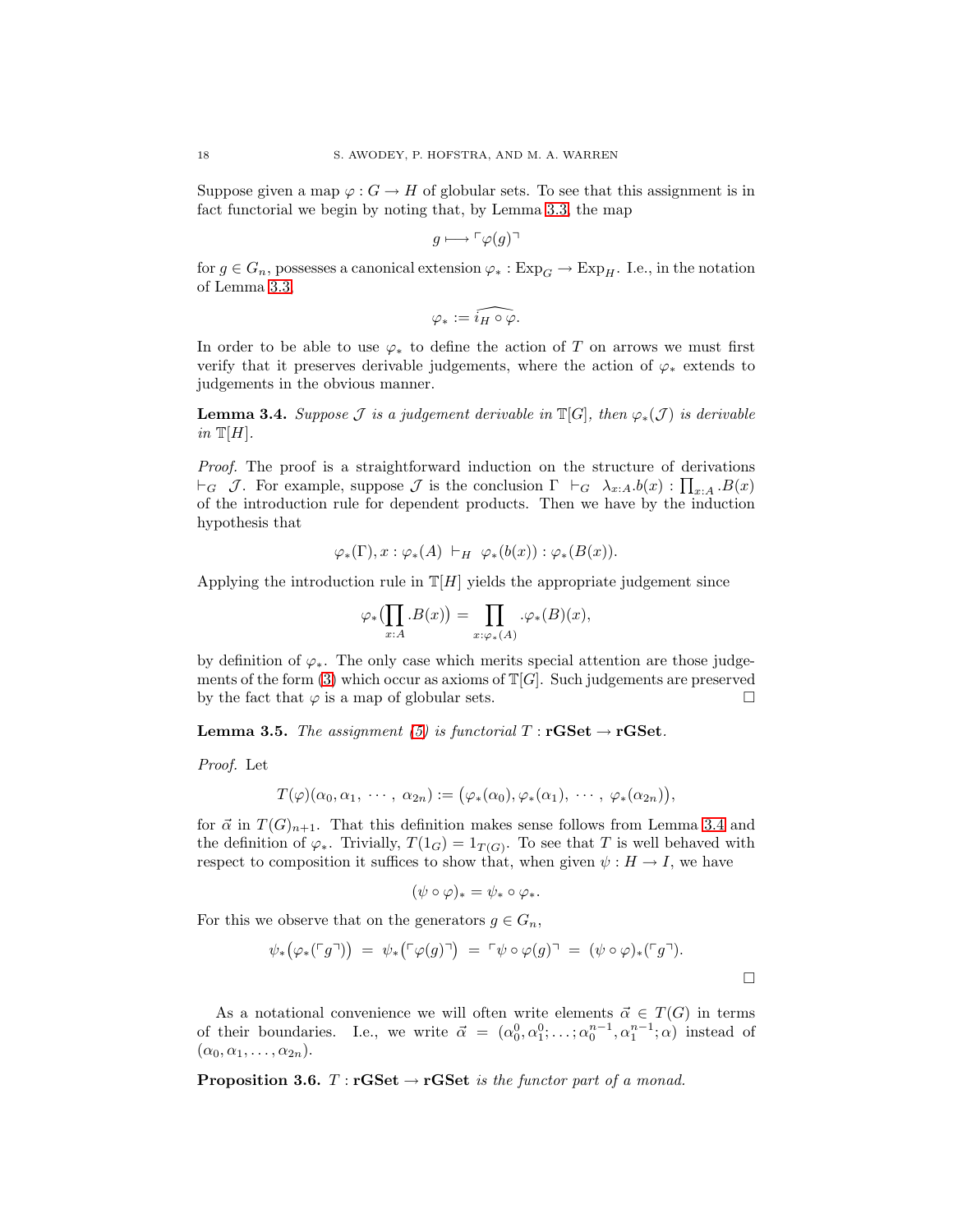*Proof.* Given a globular set G, the unit  $\eta_G : G \to T(G)$  is the "insertion of generators" defined by setting

$$
\eta_G(g):=\left(\ulcorner g_0^0\urcorner,\ulcorner g_1^0\urcorner,\cdots,\ulcorner g\urcorner\right)
$$

for  $g \in G_n$ . This is a globular map which is natural in G by definition.

For the multiplication  $\mu_G : T^2G \to TG$  we begin by defining  $\tau_G : Exp_{TG} \to$  $Exp<sub>G</sub>$  to be the canonical extension, which exists by Lemma [3.3,](#page-16-1) of the assignment  $\pi: TG \rightarrow \text{Exp}_G$  given by

$$
(\alpha_0^0, \alpha_1^0; \ldots; \alpha_0^{n-1}, \alpha_1^{n-1}; \alpha) \longmapsto \alpha,
$$

where  $\vec{\alpha}$  is in  $(TG)_n$ . That is,  $\tau_G = \hat{\pi}$  is the canonical extension such that



commutes. As such, given  $\vec{\alpha}$  in  $(TG)_n$  as above,

$$
\tau_G(\ulcorner \vec{\alpha} \urcorner) = \alpha,
$$

where this definition makes sense because  $\alpha$  is itself a term of  $\mathbb{T}[G]$ . We would like to show that  $\tau_G$  preserves derivable judgements. As in the proof of Lemma [3.4,](#page-17-0) the non-trivial step is to verify that the axioms added in the formation of  $T[TG]$  are preserved. That is, where  $\vec{\alpha}$  is as above, we need to show that

$$
\vdash_{TG} \ulcorner \vec{\alpha} \urcorner : \ulcorner TG\urcorner^n \big( \ulcorner (\vec{\alpha})_0^{0} \urcorner, \ldots, \ulcorner (\vec{\alpha})_1^{n-1} \urcorner \big)
$$

implies the corresponding judgement in  $T[G]$ . But, we have that

<span id="page-18-0"></span>
$$
\tau_G(\ulcorner (\vec{\alpha})_j^i \urcorner) = \alpha_j^i. \tag{6}
$$

Thus, we must show that

$$
\vdash_G \alpha : \ulcorner G \urcorner^n(\alpha_0^0, \ldots, \alpha_1^{n-1}).
$$

However, this is a trivial consequence of the fact that  $\vec{\alpha}$  is an element of  $(TG)_n$ . Therefore  $\tau_G$  preserves derivable judgements and we may define

$$
\mu_G(\beta_0^0,\ldots,\beta_1^{n-1},\beta) := (\tau_G(\beta_0^0),\ldots,\tau_G(\beta_1^{n-1}),\tau_G(\beta)),
$$

for  $\vec{\beta}$  in  $(T^2G)_n$ . Since  $\tau_G$  preserves valid judgements this gives a globular map which is natural in G.

To see that the first unit law for monads is satisfied, let  $\vec{\alpha}$  in  $(TG)_n$  be given as above. Then

$$
\mu_G \circ \eta_{TG}(\vec{\alpha}) = \mu_G(\ulcorner(\vec{\alpha})_0^{0\top}, \ldots, \ulcorner(\vec{\alpha})_1^{n-1\top}, \ulcorner\vec{\alpha}\urcorner)
$$
\n
$$
= \left(\tau_G(\ulcorner(\vec{\alpha})_0^{0\top}), \ldots, \tau_G(\ulcorner(\vec{\alpha})_1^{n-1\top}), \tau_G(\ulcorner\vec{\alpha}\urcorner)\right)
$$
\n
$$
= \vec{\alpha},
$$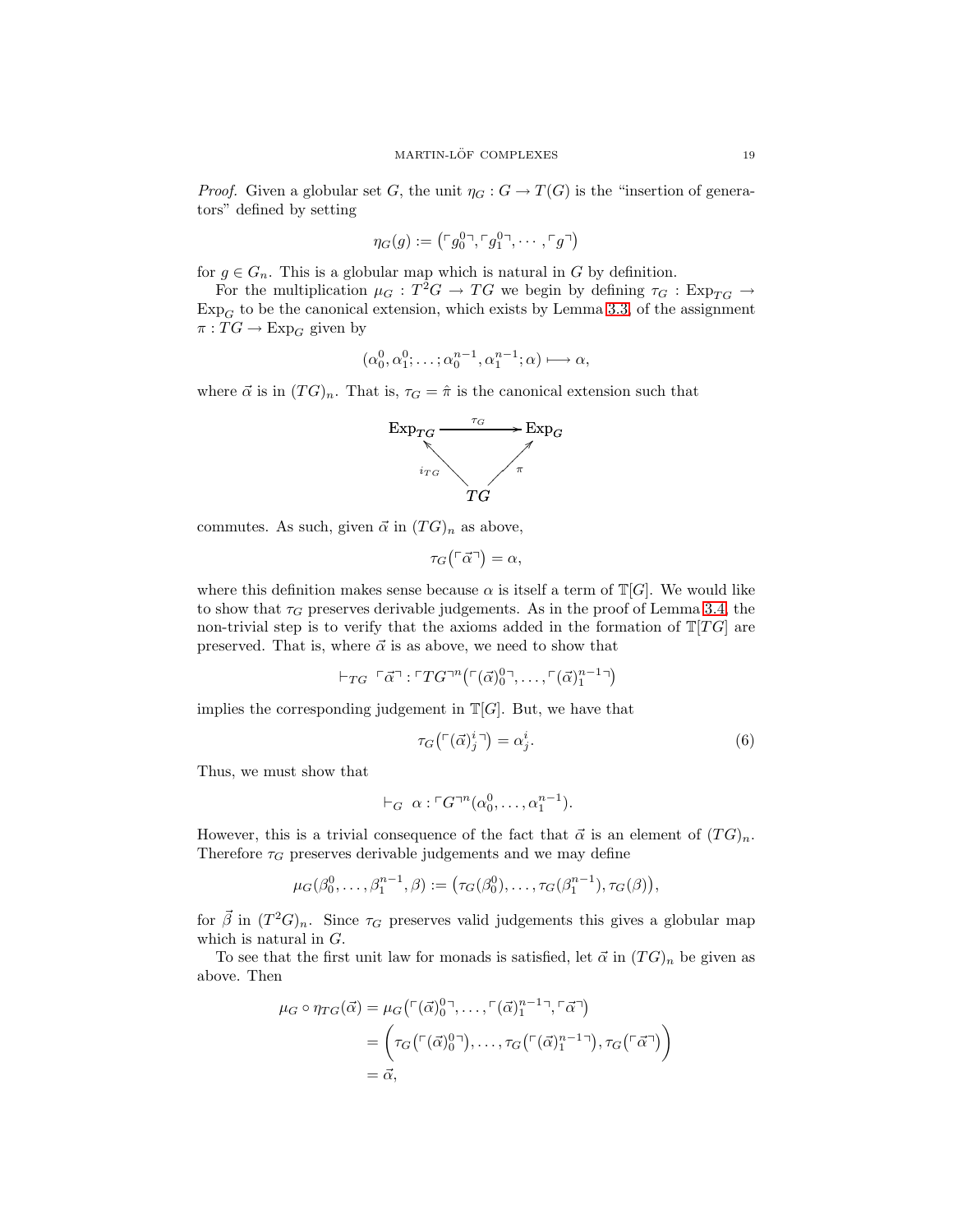where the final equation is by  $(6)$ . For the other unit law, observe that the following diagram commutes:



Thus,  $\tau_G \circ (\eta_G)_* \circ i_G = i_G$  and, by Lemma [3.3,](#page-16-1)  $\mu_G \circ T(\eta_G) = 1_{TG}$ .

Next, to see that the multiplication law is satisfied it suffices to prove that

$$
\tau_G \circ \tau_{TG} = \tau_G \circ (\mu_G)_*. \tag{7}
$$

Given 
$$
\vec{\beta} = (\beta_0^0, \beta_1^0; \dots; \beta_0^{n-1}, \beta_1^{n-1}; \beta)
$$
 in  $(T^2G)_n$  we have  
\n
$$
\tau_G \circ \tau_{TG}(\ulcorner \vec{\beta}\urcorner) = \tau_G(\beta)
$$
\n
$$
= \tau_G \left( \ulcorner (\tau_G(\beta_0^0), \tau_G(\beta_1^0), \dots, \tau_G(\beta)) \urcorner \right)
$$
\n
$$
= \tau_G \left( \ulcorner \mu_G(\vec{\beta}) \urcorner \right)
$$
\n
$$
= \tau_G \circ (\mu_G)_* (\ulcorner \vec{\beta}\urcorner).
$$

Thus, by Lemma [3.3,](#page-16-1) [\(7\)](#page-19-1) holds.  $\square$ 

**Example 3.7.** Suppose g is a vertex of G, then  $\lceil (q^{\dagger})^{\dagger} \rceil$  is likewise a vertex of  $T^2G$ . The multiplication  $\mu_G$  acts on such a vertex by removing the outermost  $\ulcorner$  - T. I.e.,

$$
\mu_G\left(\ulcorner\left(\ulcorner g\urcorner\right)\urcorner\right) = \ulcorner g\urcorner.
$$

Similarly, if  $f$  is in  $G_n$ , then

$$
\mu_G\left(\ulcorner(f_0^{0}\urcorner,\ulcorner f_1^{0}\urcorner,\ldots,\ulcorner f_1^{n-1}\urcorner,\ulcorner f\urcorner)\urcorner\right) = \left(\ulcorner f_0^{0}\urcorner,\ldots,\ulcorner f\urcorner\right).
$$

The action of  $\mu$ <sub>G</sub> on composite terms (constructed out of the basic terms of  $\mathbb{T}[TG]$ using the rules of T) is then to go through the term recursively removing occurrences of  $\ulcorner$  − $\urcorner$ . Thus, the unit acts by adding  $\ulcorner$  − $\urcorner$  and the multiplication acts by removing it.

<span id="page-19-0"></span>3.5. Martin-Löf complexes and other categories of algebras. It is possible to extend Proposition [3.6](#page-17-1) by allowing the extension  $\mathbb{T}$  of  $\mathbb{T}_{\omega}$  employed in the construction to vary. We denote by  $\text{Ext}(\mathbb{T}_{\omega})$  the category of all extensions of  $\mathbb{T}_{\omega}$ . I.e., the objects of  $\text{Ext}(\mathbb{T}_{\omega})$  are dependent type theories extending  $\mathbb{T}_{\omega}$  (where we only allow those extensions obtained by the addition of set-many new symbols and rules). A morphism  $\mathbb{T} \to \mathbb{T}'$  in  $\text{Ext}(\mathbb{T}_{\omega})$  is an inclusion of theories (i.e., such a morphism exists whenever  $\mathbb{T}'$  extends  $\mathbb{T}$ ). We also denote by  $\mathbf{Mon}(\mathbf{rGSet})$  the category of monads on rGSet (regarded as monoids in [rGSet, rGSet]).

<span id="page-19-2"></span>**Lemma 3.8.** The construction of a monad on rGSet from an extension of  $\mathbb{T}_{\omega}$ *from Section [3.4](#page-16-0) gives the action on objects of a functor*

$$
\mathcal{T}:\mathbf{Ext}(\mathbb{T}_\omega)\longrightarrow \mathbf{Mon}(\mathbf{rGSet}).
$$

*Proof.* Assume given theories  $\mathbb T$  and  $\mathbb T'$  in  $\text{Ext}(\mathbb{T}_{\omega})$  such that  $\mathbb T'$  is an extension of T. We will now describe the induced natural transformation  $\xi : T \to T'$ , where we write T and T' as abbreviations for  $\mathcal{T}(\mathbb{T})$  and  $\mathcal{T}(\mathbb{T}')$ , respectively. Given a

<span id="page-19-1"></span>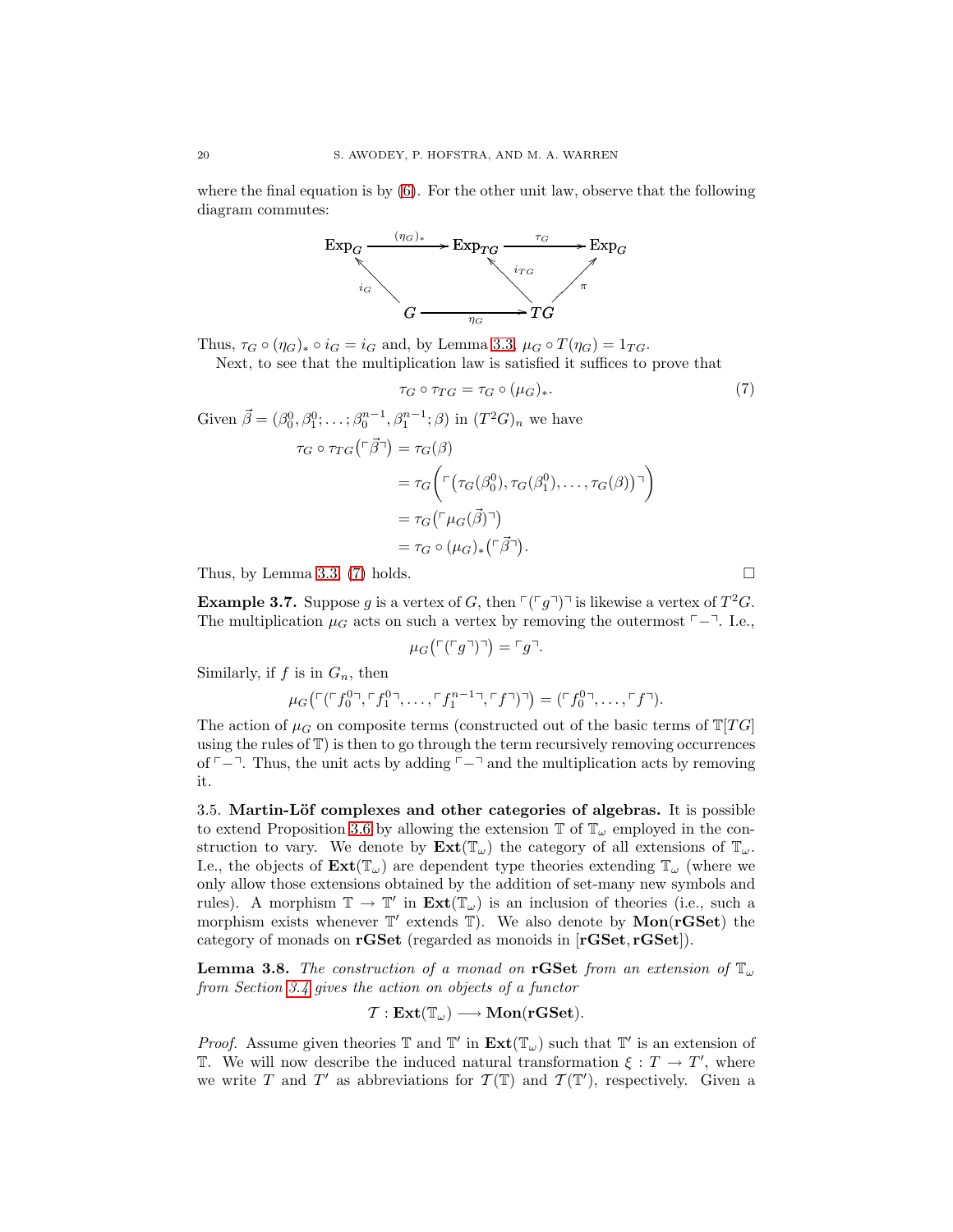reflexive globular set G and an element  $\vec{\alpha} = (\alpha_0^0, \ldots, \alpha_1^{n-1}, \alpha)$  of  $T(G)_n$ , we note that since  $\mathbb{T}'$  extends  $\mathbb T$  it follows that each component of the list  $\vec{\alpha}$  is also a term of  $T'[G]$ . Moreover, all of these terms necessarily possess the appropriate boundaries so that  $\vec{\alpha}$  is also an element of  $T'(G)_n$ . As such, we may simply define  $(\xi_G)_n : T(G)_n \to T'(G)_n$  to be the map which sends any  $\vec{\alpha}$  as above to itself (now regarded as a list of terms from  $T'[G]$ ). This clearly describes a map of reflexive globular sets which is clearly  $\xi$  is natural and that it commutes with the multiplication and unit maps for  $T$  and  $T'$ . Finally, it is trivial to see that, with this definition  $\mathcal T$  is functorial.

The specific extensions of  $\mathbb{T}_{\omega}$  to which we would like to apply Lemma [3.8](#page-19-2) are obtained by augmenting  $\mathbb{T}_{\omega}$  by axioms that force the identity types to be trivial once they have been iterated sufficiently many times. To begin with, recall that the reflection rule for identity types is the principle which states that all identity types are trivial in the sense that

$$
\frac{\vdash a, b : A \qquad \vdash p : \underline{A}(a, b)}{\vdash a = b : A}
$$
 Reflection

Higher-dimensional generalizations of this rule are then given by "truncating" the identity types only after they have been iterated a certain number of times. Explicitly, the n-truncation rule is stated as follows:

$$
\frac{\vdash a_{n+1}, b_{n+1} : \underline{A}^{n}(a_1, b_1; \cdots; a_n, b_n)}{\vdash a_{n+1} = b_{n+1} : \underline{A}^{n}(a_1, b_1; \cdots; a_n, b_n)} \text{TR}_n
$$

With these rules at our disposal we are able to describe the type theories extending  $\mathbb{T}_{\omega}$  with which we will be concerned. Explicitly, for  $n \geq 0$ , the theory  $\mathbb{T}_n$  is defined to be the result of adding to  $\mathbb{T}_{\omega}$  the (instances of the) principle  $TR_n$ . These theories then arrange themselves according to the following hierarchy of theories:

<span id="page-20-1"></span>
$$
\mathbb{T}_{\omega} \subseteq \cdots \subseteq \mathbb{T}_{n+1} \subseteq \mathbb{T}_n \subseteq \cdots \subseteq \mathbb{T}_1 \subseteq \mathbb{T}_0,
$$
\n(8)

since TR<sub>m</sub> clearly implies TR<sub>n</sub>, when  $m < n$ . The theory T<sub>0</sub> is also known as *extensional type theory* as contrasted with the *intensional type theory*  $\mathbb{T}_{\omega}$ .

**Definition 3.9.** Denote by  $T_{\omega}$  the monad  $\mathcal{T}(\mathbb{T}_{\omega})$ . A reflexive globular set G is a Martin-Löf complex (or ML-complex) if it is an algebra for  $T_{\omega}$ . We write **MLCx** for the Eilenberg-Moore category consisting of  $T_{\omega}$ -algebras and homomorphisms thereof. Similarly, we denote by  $MLCx_n$  the category of  $T_n$ -algebras for  $n = 0, 1, 2, \ldots$ , where  $T_n$  denotes the monad  $\mathcal{T}(\mathbb{T}_n)$ .

Corresponding to the hierarchy of theories [\(8\)](#page-20-1) we obtain, by Lemma [3.8,](#page-19-2) the following sequence of inclusions of categories:

$$
\mathbf{MLCx}_0\longrightarrow \dots \longrightarrow \mathbf{MLCx}_n\longrightarrow \mathbf{MLCx}_{n+1}\longrightarrow \dots \longrightarrow \mathbf{MLCx}_{\omega}
$$

and it is our goal to understand how these categories relate to the hierarchy of categories of homotopy types discussed in Section [1.](#page-1-0)

<span id="page-20-0"></span>3.6. Connection between truncation and other rules. The truncation principles  $TR_n$  are related to several other type theoretic principles which we employ occasionally in the sequel. For example consider the following  $n$ -dimensional generalization of the principle of (definitional) uniqueness of identity proofs: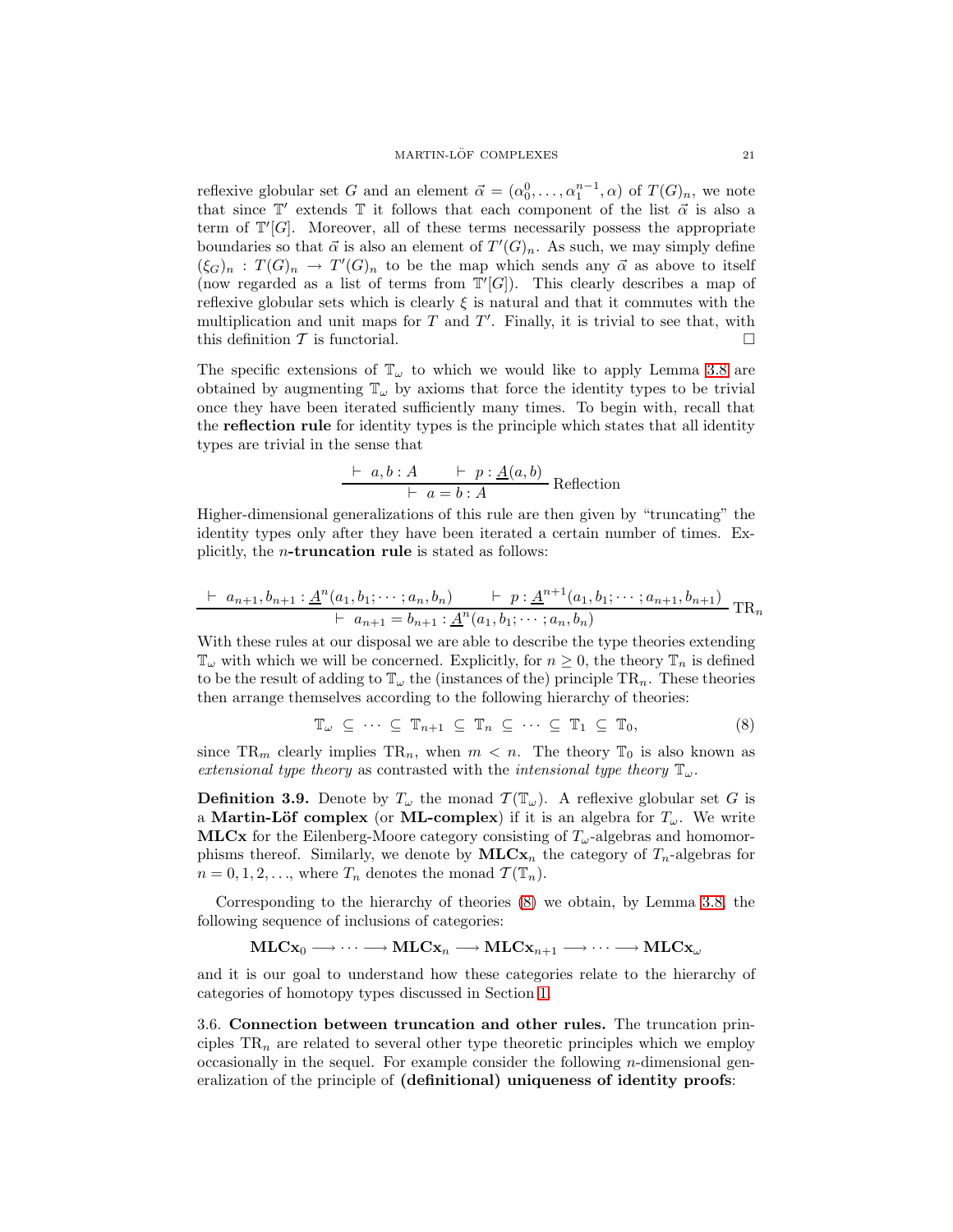$$
\frac{\vdash a_{n+1}, b_{n+1} : \underline{A}^{n}(a_1, b_1; \cdots; a_n, b_n)}{\vdash a_{n+1} = b_{n+1} : \underline{A}^{n}(a_1, b_1; \cdots; a_n, b_n)} \text{UIP}_n
$$

The question whether  $UIP_1$  — or the variant where the definitional equality occurring in the conclusion is replaced by a propositional equality — is derivable in  $\mathbb{T}_{\omega}$ was one of the motivations for the original groupoid model due to Hofmann and Streicher  $[8]$ . In particular, the groupoid model shows that neither  $UIP<sub>1</sub>$  nor the propositional version are derivable in  $\mathbb{T}_{\omega}$ .

Another related principle is the  $n$ -dimensional **ordinary unit principle** 

$$
\frac{\vdash a_{n+1} : \underline{A}^{n}(a_1, b_1; \cdots; a_n, b_n)}{\vdash p = \mathbf{r}(a_{n+1}) : \underline{A}^{n+1}(a_1, b_1; \cdots; a_{n+1}, a_{n+1})} \text{OUP}_n
$$

Whereas the uniqueness of identity proofs principles can be thought of as requiring that the identity types are preorders above a given dimension, the ordinary unit rules indicate that all loops (above certain dimensions) are necessarily identities.

The truncation and ordinary unit principles have been considered previously by Garner in [\[6\]](#page-60-3) and by Warren in [\[20\]](#page-60-2). The relation between the truncation, uniqueness of identity proofs and ordinary unit principles are clarified in the following lemma (the idea for the proof of which comes essentially from results, which are not "stratified" in the way considered here, from [\[18\]](#page-60-19)).

**Lemma 3.10.** *Assuming the rules of*  $\mathbb{T}_{\omega}$  *and the usual rules for identity types, the following implications hold:*

- (1)  $TR_n$  *implies*  $OUP_n$ .
- (2)  $TR_n$  *implies*  $UIP_{n+1}$ .
- (3)  $\text{UIP}_n$  *implies*  $\text{TR}_n$ .

*for*  $n \geq 0$ *.* 

*Proof.* For (1), let a term  $a_{n+1}$  of type  $\underline{A}^n(a_1, b_1; \dots; a_n, b_n)$  and a "loop" p of type  $\underline{A}^{n+1}(a_1, b_1; \dots; a_{n+1}, a_{n+1})$  be given. Then, by TR<sub>n</sub> it suffices to show that

$$
\vdash p \simeq \mathbf{r}(a_{n+1}) : \underline{A}^{n+1}(a_1, b_1; \cdots; a_{n+1}, a_{n+1}).
$$

To this end, define the type

$$
D(x,y) := \underline{A}^{n+2}(y,\mathbf{r}(x))
$$

in the context  $(x: \underline{A}^n(a_1, b_1; \dots; a_n, b_n), y: \underline{A}^{n+1}(a_1, b_1; \dots; a_n, b_n; x, x))$ . Clearly,

$$
x:\underline{A}^n(a_1,b_1;\cdots;a_n,b_n) + \mathbf{r}(\mathbf{r}(x)):D(x,\mathbf{r}(x)),
$$

and therefore the elimination rule yields the required term of type

$$
D(a_{n+1}, p) = \underline{A}^{n+2}(p, \mathbf{r}(a_{n+1})).
$$

Note that the particular form of the eliminaton rule used here, which is essentially Streicher's K elimination rule, applies in this case because we are assuming  $TR_n$ and whenever we are given  $z : \underline{A}^{n+1}(a_1, b_1; \dots; x, y)$  it therefore follows that x and y are definitionally equal (for more on the K rules we refer the reader to [\[18\]](#page-60-19)).

Suppose, for the proof of (2), that we are given terms  $a_{n+2}$  and  $b_{n+2}$  of type  $\underline{A}^{n+1}(a_1, b_1; \cdots, a_{n+1}, b_{n+1})$ . Then, by TR<sub>n</sub>,  $a_{n+1} = b_{n+1}$ . By (1) it follows that  $\text{OUP}_n$  holds and therefore we obtain

$$
a_{n+2} = \mathbf{r}(a_{n+1}) = b_{n+2},
$$

as required.

Finally, (3) holds trivially.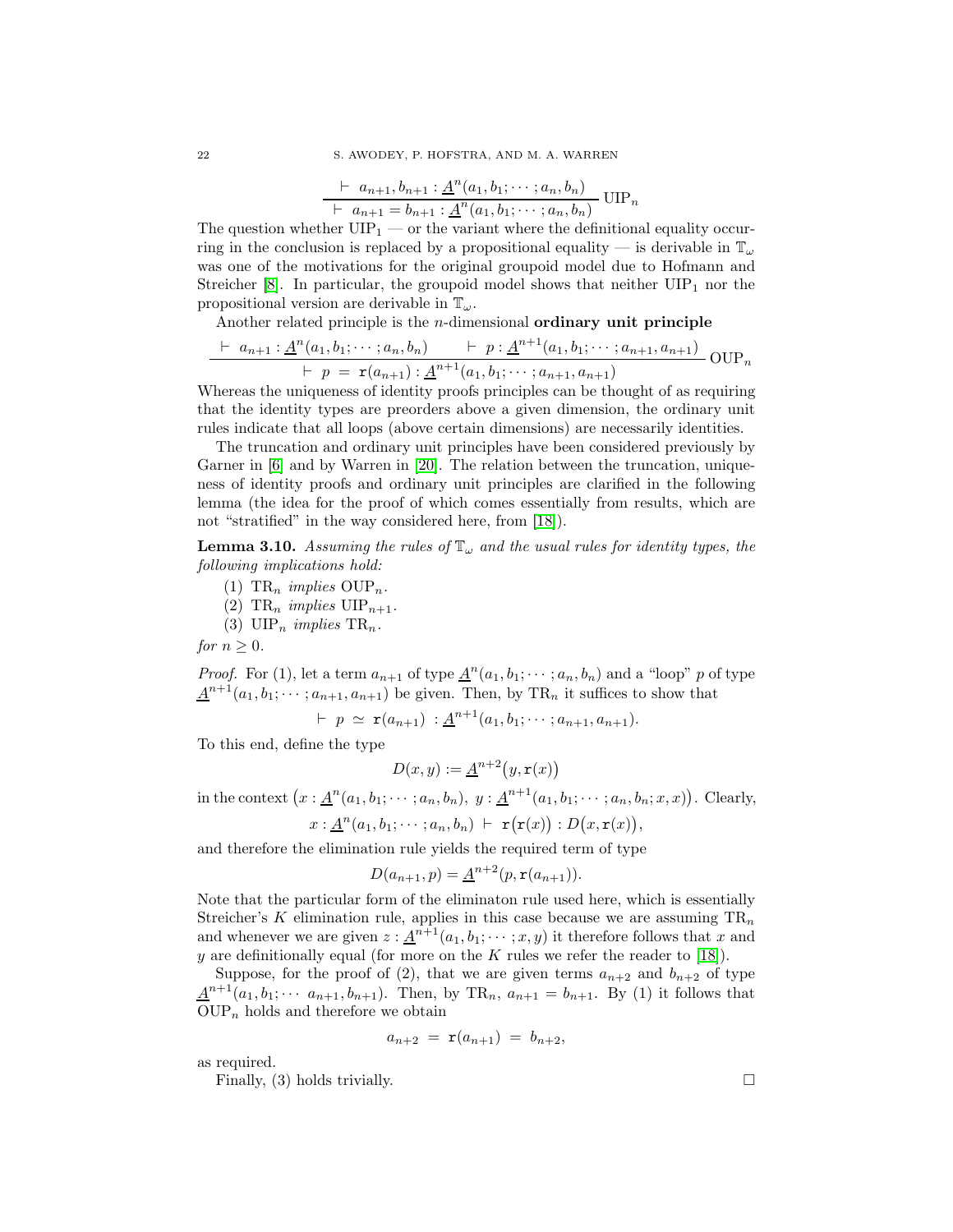#### $\rm MARTIN\text{-}L\ddot{O}F\text{ }COMPLEXES \text{\hspace{0.5cm} 23}$

#### 4. DOPPELGÄNGERS AND  $T_0$ -ALGEBRAS

<span id="page-22-0"></span>Our purpose in this section is to characterize the category  $MLCx_0$  of algebras for the monad  $T_0$  by proving that it is equivalent to the category of sets. This result will in fact be a consequence of the work done in the next section, but the 0-dimensional case is already instructive and provides us with an opportunity to introduce some ideas and concepts which will be put to work in a more complicated setting in the 1-dimensional case.

We begin by discussing the reason why the results are nontrivial by explaining the various ways in which the type theory  $\mathbb{T}_0[G]$  proves the existence of infinitely many duplicates of all of the vertices, edges, and higher edges of the globular set G. These duplicates (here called doppelgängers) must all be shown to be propositionally equal to an element in the original globular set G.

Next, we establish the characterization of the  $T_0$ -algebras in a number of steps, making use of the set-theoretic interpretation of extensional type theories and a form of the technique of logical predicates due originally to Tait [\[19\]](#page-60-12). We will concentrate on stating the main concepts and theorems and omit some of the detailed proofs, allowing the reader to follow the line of argument.

<span id="page-22-1"></span>4.1. Doppelgängers. Fix a globular set G and consider the type theory  $\mathbb{T}_{\omega}[G]$ (or any extension of it). It is clear from the definition of the theory  $\mathbb{T}_{\omega}[G]$  that every vertex  $a \in G_0$  is represented as a term in  $\mathbb{T}_{\omega}[G]$ , namely  $a : G$ . (We shall, as before, not distinguish between an actual element in  $G$  and its "name" in the type theory.) Similarly, every 1-dimensional edge  $f \in G_1$  is represented by  $f : \underline{G}(a, b)$ , where  $s(f) = a, t(f) = b$ , and so on in higher dimensions. One might, at first sight, conjecture that these are the only judgements of this form, i.e. that whenever  $\mathbb{T}_{\omega}[G]$ derives  $\tau : G$  for a closed term  $\tau$ , then  $\tau$  must be an element of G already, and whenever  $\mathbb{T}_{\omega}[G]$  derives  $\sigma : \underline{G}(a, b)$  then  $\sigma \in G_1$  already. However, things are more complicated than that, due to the elimination rule for identity types.

Suppose, for example, that we have  $a, b, c \in G_0$  and a non-reflexivity term  $f: a \to b$  in  $G_1$ . Now we can consider the following derivation:

$$
x: G, y: G, z: \underline{G}(x, y) \vdash G: \text{type}
$$
  

$$
x: G \vdash c: G
$$
  

$$
\underline{\vdash f: \underline{G}(a, b)}
$$
  

$$
\underline{\vdash J([x:G]c, a, b, f): G}
$$
Id elimination

This creates a new term of type G which we denote by  $c\langle f \rangle$ ; we call it the **doppelgänger** of c (at f). This term is not definitionally equal to any of  $a, b, c$ . However, it is propositionally equal to c: this we can see from the derivation

$$
x: G, y: G, z: \underline{G}(x, y) \vdash \underline{G}(c, \mathbf{J}([v:G]c, x, y, z)) : \text{type}
$$
\n
$$
x: G \vdash \mathbf{r}(c): \underline{G}(c, \mathbf{J}([v:G]c, x, x, \mathbf{r}(x)))
$$
\n
$$
\vdash f: \underline{G}(a, b)
$$
\n
$$
\vdash \mathbf{J}([x:G]c, a, b, f): \underline{G}(c, \mathbf{J}([v:G]c, a, b, f))
$$
\nId elimination

showing that there is a term witnessing  $c \simeq c \langle f \rangle$  (note that by the conversion rule the second premise reduces to  $x : G \vdash r(c) : G(c, c)$  so that the trivial term is well-defined).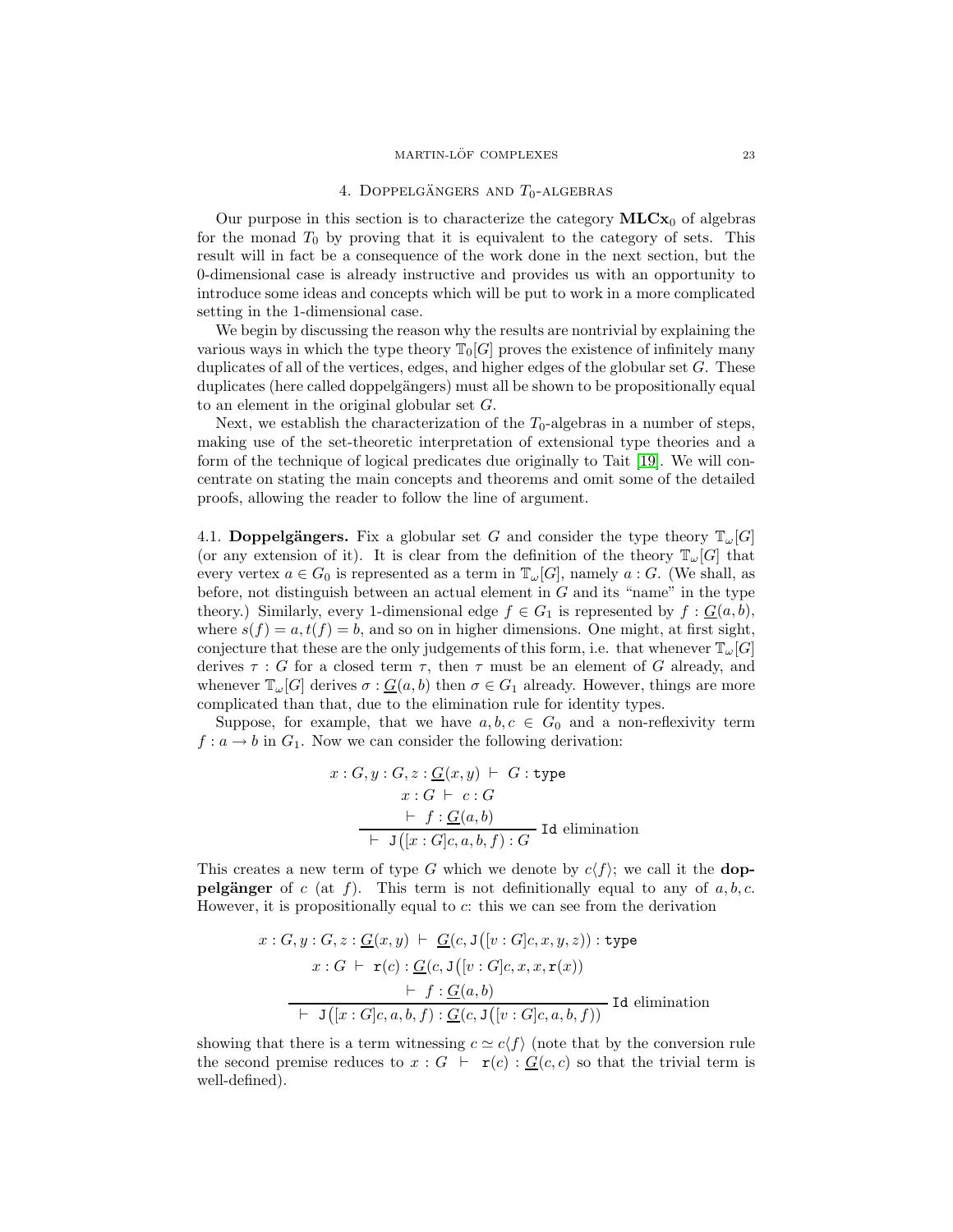Of course, this idea works in general: given any term  $\tau$ : T and any (nonreflexivity) identity proof  $f : \underline{A}(a, b)$  we may form

$$
\tau \langle f \rangle := \mathtt{J}([x : A] \tau, a, b, f) : T
$$

and then show that  $\tau \simeq \tau \langle f \rangle$ .

There are other ways to create doppelgängers: consider again  $f: a \to b \in G_1$ and form

$$
f^{\sharp} := \mathcal{J}_{[x,y:G,z:\underline{G}(x,y)]G}([x:G]x,a,b,f):G.
$$

This term is a new vertex which is homotopic to both  $a$  and  $b$  (again this is proved by defining a suitable witness using the J-rule).

Yet another possibility is to construct

$$
f^{\flat} := \mathbf{J}_{[x,y:G,z:\mathcal{L}(x,y)]\mathcal{L}(x,y)}([x:G]\mathbf{r}(x),a,b,f): \mathcal{L}(a,b),
$$

which turns out to be homotopic to  $f$ .

While in the above examples of doppelgängers it is easy to show that each of the newly created terms is, up to homotopy, equal to a basic term coming from the original globular set, it is not clear why this would always be the case, i.e. why for *every* term derivable in  $\mathbb{T}_{\omega}[G]$  there is a suitable homotopy. Moreover, it will be seen in the next section that the elimination rule for identity types does in certain instances give genuinely new terms which are not homotopic to any basic term (namely, the formal composites which are used to give the Martin-Löf complexes their categorical structure).

<span id="page-23-0"></span>4.2.  $T_0$ -Algebras. We now study the category of algebras  $MLCx_0$  for the monad  $T_0$ . We fix a reflexive globular set G, and consider  $T_0(G)$ , the free algebra on G.

# **Lemma 4.1.** *The reflexive globular set*  $T_0(G)$  *is constant.*

*Proof.* Since the theory  $\mathbb{T}_0[G]$  satisfies the reflection rule, it follows that any term  $\tau: \underline{G}^n(a, b)$  is definitionally equal to a reflexivity term (see Subsection [3.6](#page-20-0) above). Hence for  $n > 0$ , the elements of  $T_0(G)_n$  are all degenerate, and the globular set  $T_0(G)$  is completely determined by its vertices.

Thus in order to characterize the globular set  $T_0(G)$ , it suffices to understand the set  $T_0(G)_0$  of its vertices. Recall from the construction of the monad  $T_0$  that the elements of  $T_0(G)_0$  are equivalence classes of closed terms  $\tau : G$ , where two of these are identified if the theory proves that they are definitionally equal. We begin by noting that there is a canonical map from  $\pi_0(G)$  to  $T_0(G)_0$ , induced by the coequalizer

$$
G_1 \xrightarrow{s} G_0 \xrightarrow{e} \pi_0(G) \qquad (9)
$$
  
\n
$$
\downarrow^{p} \qquad \qquad \downarrow^{p}
$$
  
\n
$$
T_0(G)_0
$$

Here, the map  $\eta_0$  is the component of the unit  $\eta: G \to T_0(G)$  at dimension 0. For every  $f \in G_1$  with  $s(f) = a, t(f) = b$  there is an axiom  $f : G(a, b)$  in  $\mathbb{T}_0[G]$ ; by truncation this forces  $a = b$  in the theory, and hence a and b are identified as well in  $T_0(G)$ ; hence  $\eta_0 s = \eta_0 t$ .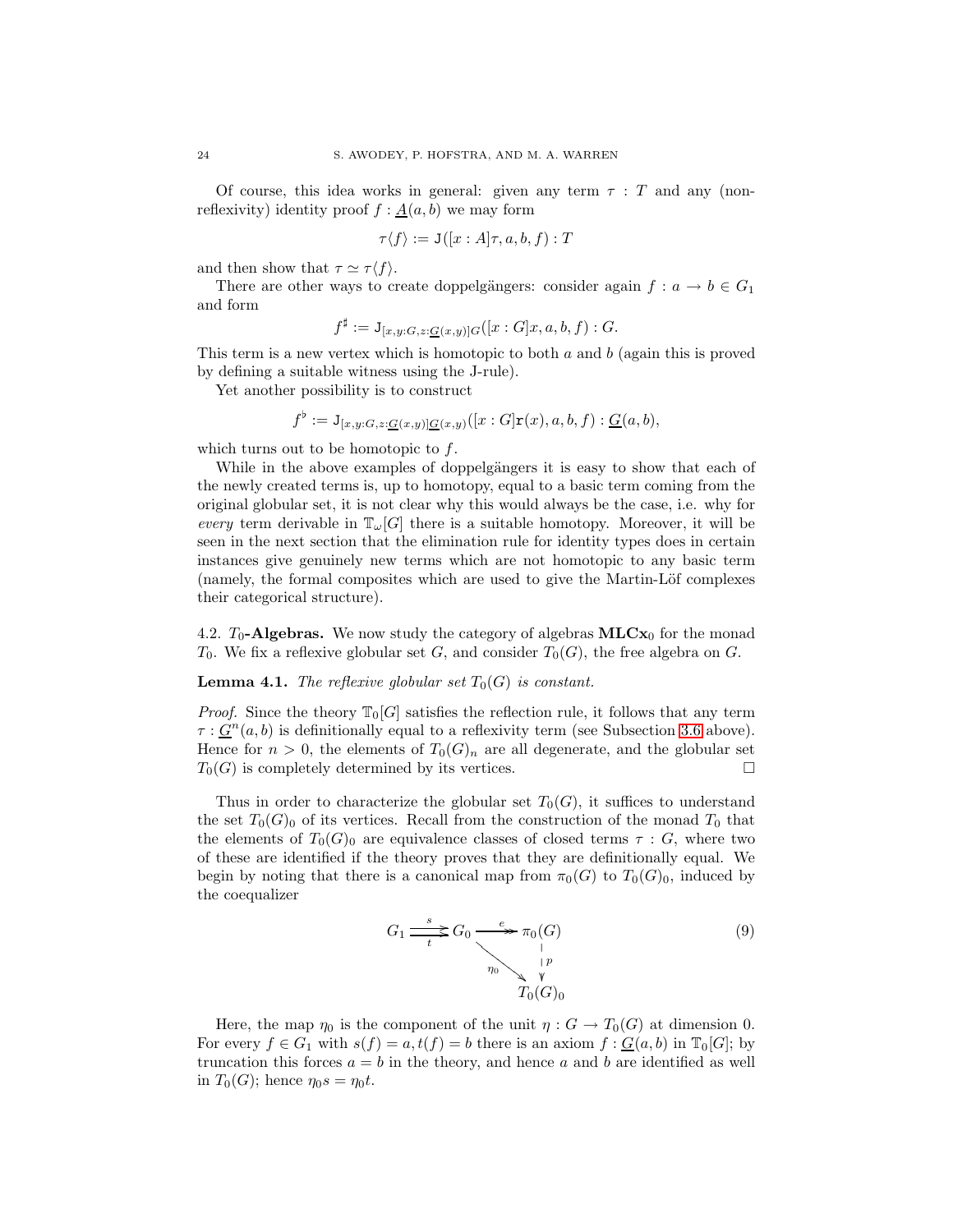We would like to show that p is a bijection; this would prove that  $T_0$  is isomorphic to the (idempotent) monad  $\Delta \pi_0$  on rGSet, and in particular it would follow that the category of  $T_0$ -algebras is just the category of sets.

The first step in proving this is to exploit the fact that extensional ML type theories may be modelled in locally cartesian closed categories (see the original work of Seely  $[16]$ , or the expository texts  $[10, 7]$  $[10, 7]$ . In particular, these theories may be soundly interpreted in the category of sets. More concretely, the theory  $\mathbb{T}_0[G]$ has the following set-theoretic model: interpret the basic type G by the set  $\pi_0(G)$ , and interpret the basic terms  $a : G$  by the element  $[a]$ , the connected component of  $a$  in  $G$ .

**Lemma 4.2.** The above interpretation extends to a model of  $\mathbb{T}_0[G]$  in the category *of sets.*

*Proof.* We need only verify the new axioms and the new conversion rule of the theory; if these are valid under the interpretation then the result follows by soundness. By construction, the judgements  $a : G$  for  $a \in G$  are valid. The identity types  $G(a, b)$  will be interpreted in a degenerate way, namely as the emptyset when  $[a] \neq [b]$  and as the one element set when  $[a] = [b]$ . Thus if we have an element  $f \in G_1$  with  $s(f) = a$  and  $t(f) = b$ , then the interpretation of f may be taken to be  $[a] = [b]$ , since the reflection rule allows us to derive  $a = b$  from the axiom  $f : G(a, b)$ . Similar reasoning works to show that the term judgements associated to higher cells of G are soundly interpreted. Finally, the new conversion rule  $i(a) = r(a)$  holds under the interpretation since both sides of the equation will be interpreted as  $|a|$ .

The soundness of this interpretation guarantees that the map  $p$  is injective: indeed, given two connected components [a] and [b] of G, suppose that  $p[a] = p[b]$ . Then  $T_0[G]$  proves that  $a = b$ . But then this equation should hold in the model  $\pi_0(G)$ , i.e.  $[a] = [b]$  as elements of  $\pi_0(G)$ .

<span id="page-24-0"></span>4.3. Relevant types and terms. More involved is the proof that the comparison map  $p : \pi_0(G) \to T_0(G)_0$  is also surjective. For this, we need to show that for any judgement  $\vdash \tau : G$  in  $\mathbb{T}_0[G]$  there is a vertex  $a \in G_0$  for which  $\tau \simeq a$ . Therefore we need to understand which closed terms of type  $G$  can be derived in the theory. As discussed in the previous section, we have to worry about doppelgängers, and in particular we have to prove that all doppelgängers are homotopic to a basic vertex.

In order to establish these facts, we use an appropriate form of the logical predicates argument to prove a more general statement about a much wider class of terms.

**Definition 4.3.** The collection of **relevant types** of the theory  $\mathbb{T}_0[G]$  is inductively defined as follows:

- the basic type  $G$  is relevant;
- $\bullet$   $\prod_{x:A} T(x)$  is relevant if  $x:A \vdash T(x)$ : type is;
- $\sum_{x:A} T(x)$  is relevant if at least one of A and  $T(x)$  is relevant.

If a type is not relevant then it will be called irrelevant.

Next, we define a class of terms called relevant terms.

**Definition 4.4.** First, let  $\tau$  be a term of type T in the empty context. Then  $\tau$  is quasi-relevant whenever one of the following holds: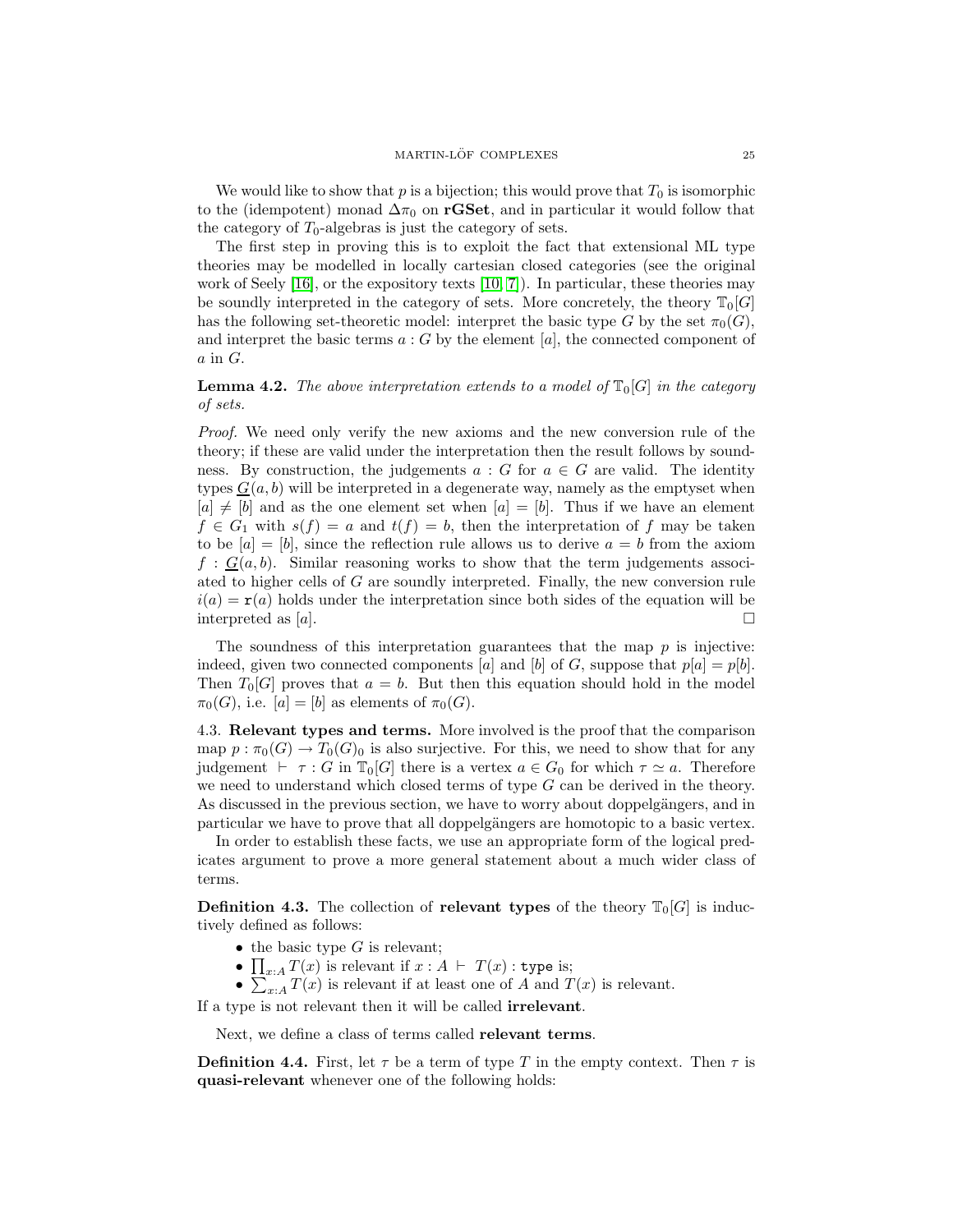- $T$  is irrelevant;
- $T = G$  and  $\tau$  is propositionally equal to a basic term;
- $T = \prod_{x:A} S(x)$  is relevant, and  $\tau$  is propositionally equal to a term  $\tau'$  for which  $app(\tau', \sigma)$  is quasi-relevant for each quasi-relevant closed term  $\sigma : A$ ;
- $T = \sum_{x:A} S(x)$  is relevant and  $\tau$  is propositionally equal to a term  $\sigma$  for which both terms  $\pi_0(\sigma)$  and  $\pi_1(\sigma)$  are quasi-relevant.

Quasi-relevant terms of relevant type will be called relevant.

Next, a (possibly open) term  $\Gamma \vdash \tau : T$  in context  $\Gamma$ , where T is relevant, is said to be relevant whenever the result of substituting closed quasi-relevant terms for all variables of the context yields a quasi-relevant closed term.

A few features of this definition are worth pointing out. To begin with, it follows from the definition that the class of relevant terms is closed under propositional equality. Next, the definition follows the pattern of Tait's computability predicates, but with two differences: the closure under propositional equality is added at each type, and for open terms we test on all relevant substitution instances instead on just a canonical one. Indeed, types need not be inhabited, and therefore no canonical term may exist.

The key result is now:

# Proposition 4.5. *Every term of relevant type is relevant.*

We will not prove this result here since it will follow from a more general statement in the next section. Essentially the result can be obtained from an induction on derivations, but some of the steps are not straightforward and require a finer analysis of the interplay between the rules for identity types and the other types. See the next section for details. By definition of closed relevant terms, the above proposition implies the following corollary:

**Corollary 4.6.** *If*  $\tau$  : *G is a closed term derivable in*  $\mathbb{T}_0[G]$  *then*  $\tau \simeq a$  *for some basic term* a*.*

The statement in the corollary immediately gives that the comparison map  $p$ :  $\pi_0(G) \to T_0(G)_0$  is surjective.

We summarize the situation in the following theorem:

**Theorem 4.7.** The monad  $T_0$  on the category of reflexive globular sets is naturally *isomorphic to the monad*  $\Delta \pi_0$  *(the composite of the connected components functor* and the constant objects functor). Hence, the category **MLC**x<sub>0</sub> of algebras for the *monad is equivalent to the category of sets.*

*Proof.* Only the issue of naturality has not yet been addressed explicitly. It is easily seen that the comparison map  $p : \pi_0(G) \to T_0(G)_0$  is natural in G. Now extend this in the obvious way to higher dimensions to obtain a map  $\Delta \pi_0(G) \to T_0(G)$  of globular sets. Clearly this map is again an isomorphism since all higher dimensions are degenerate. For the same reason, this map is also natural in  $G$ .

# 5.  $T_1$ -ALGEBRAS

<span id="page-25-0"></span>The aim of this section is to generalize the results described in Section [4](#page-22-0) to the case of  $T_1$ -algebras and the category  $MLCx_1$ . Contrary to what one might expect this category is not equivalent to the category of groupoids. However, there is an adjunction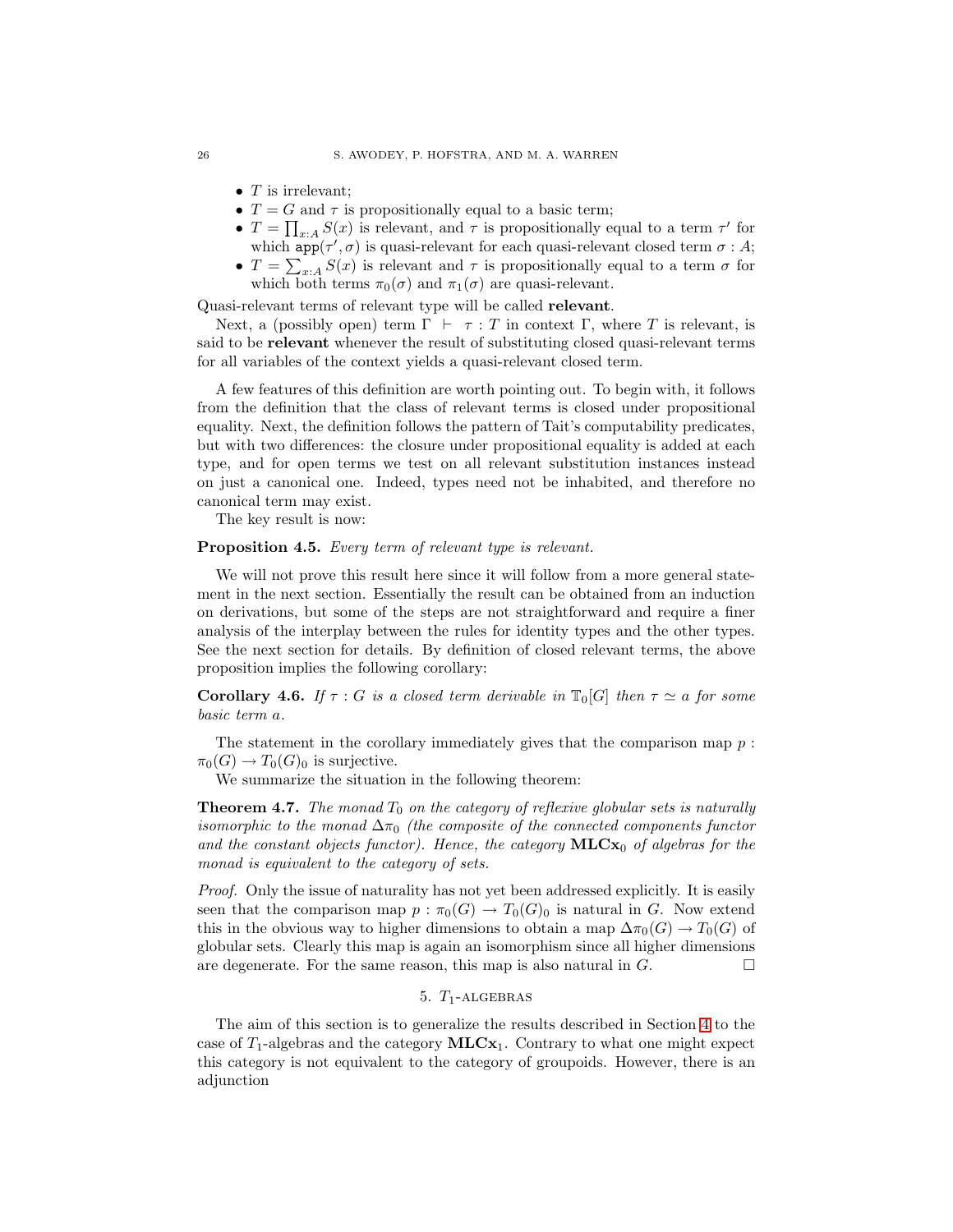<span id="page-26-1"></span>

analogous to the adjunction between topological spaces or, better yet, homotopy 1-types, and groupoids.

Most of this section is devoted to proving that the free  $T_1$ -algebra on a globular set  $G$  is a groupoid which is equivalent (but not isomorphic) to the free groupoid on G.

The outline of the proof is roughly analogous to that sketched in Section [4.](#page-22-0) However, doppelgänger terms become more of a significant problem in this case and a substantial part of the proof is devoted to showing, again using the logical predicates technique, that such terms are ultimately harmless. We emphasize here that all results of Sections [5.3,](#page-30-0) [5.4,](#page-31-0) [5.5,](#page-33-0) [5.6,](#page-34-0) and [5.7](#page-35-0) are valid for arbitrary extensions of  $\mathbb{T}_{\omega}$ .

<span id="page-26-0"></span>5.1. All  $T_1$ -algebras are groupoids. We begin with the straightforward proof that all  $T_1$ -algebras are in fact groupoids (regarding groupoids themselves as reflexive globular sets in which all *n*-cells are degenerate for  $n \geq 2$ ). This result follows immediately from the construction of composition and inverse operations — as well as the corresponding propositional equalities witnessing the associativity, unit and inverse laws — by Hofmann and Streicher [\[8\]](#page-60-9). However, we will later require some of the details of the proof and we therefore describe the construction explicitly. First, recall that, given any type A together with terms  $a, b : A$  and  $f : A(a, b)$ , the **inverse**  $f^{-1}$ :  $\underline{A}(b, a)$  of f is defined to be the following elimination term:

$$
f^{-1} := J_{[x,y:A,z:\underline{A}(x,y)]\underline{A}(y,x)}([x:A]\mathbf{r}(x),a,b,f).
$$

Moreover, when there exists a further propositional equality  $g : \underline{A}(b, c)$ , the **composite**  $(g \cdot f)$  of g with f is defined to be the term  $app(J(\lambda_v.v, b, c, g), f)$ , where the J-term here is written in full as

$$
\mathsf{J}_{[x,y:A,z:\underline{A}(x,y)]\underline{A}(a,y)\underline{A}(a,x)}([x:A]\lambda_{v:\underline{A}(a,x)}..v,b,c,g):\underline{A}(a,c)\underline{A}(a,b).
$$

We will use these operations on terms of identity type to define the composition and inverses for  $T_1$ -algebras. To this end, let an object G of  $MLCx_1$  be given with action  $\gamma: T_1(G) \to G$ . Of course, we will regard G as a groupoid with objects the vertices of  $G$  and arrows the edges of  $G$ . Identities are given by the edges of the form  $i(a)$  for a a vertex. In order to define composition in G let a composable pair of edges  $f, g$  in G be given with

$$
a \xrightarrow{f} b \xrightarrow{g} c.
$$

By definition, both of these edges (and their endpoints) are represented by corresponding terms  $f : G(a, b)$  and  $g : G(b, c)$  in the theory  $\mathbb{T}_1[G]$ . As such, the composite  $(g \cdot f) : \underline{G}(a, c)$ , as defined above, exists and we define the result of composing f with g in G to be the edge obtained by appling the action of G to  $(g \cdot f)$ . I.e.,

$$
(g \circ f) := \gamma(\ulcorner a \urcorner, \ulcorner c \urcorner; (\ulcorner g \urcorner \ulcorner f \urcorner)).
$$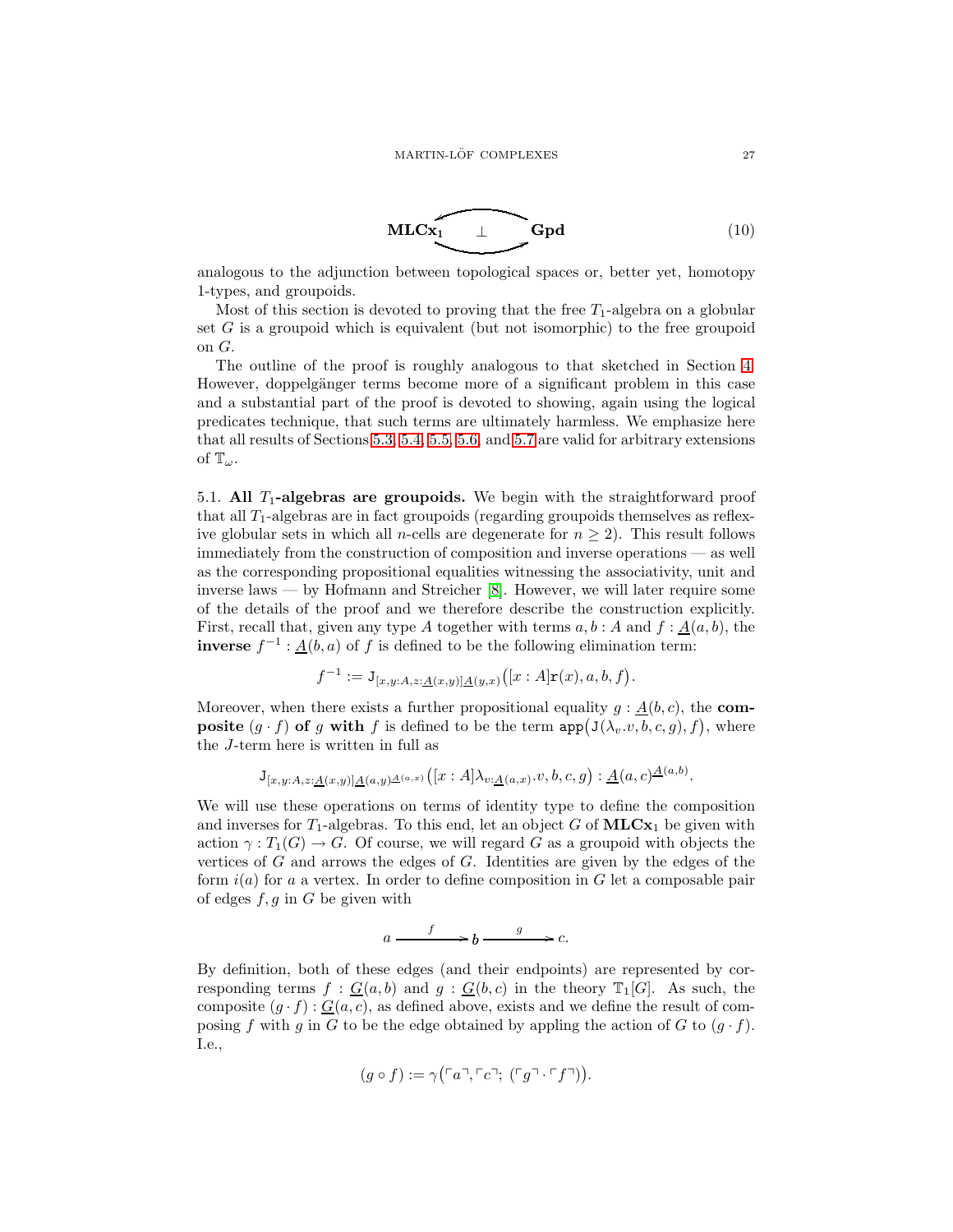This edge possesses the appropriate source and target since  $\gamma$  is an arrow in **rGSet**. Likewise, the inverse  $f^{-1}$  of f is defined by setting

<span id="page-27-0"></span>
$$
f^{-1} := \gamma(\ulcorner b \urcorner, \ulcorner a \urcorner; \ulcorner f \urcorner^{-1}),
$$

where  $f^{-1}$  on the right-hand side is the inverse of the term  $\lceil f \rceil$ , as defined above.

With these definitions, the groupoid laws are a consequence of their up-to propositional equality counterparts (for which see [\[8\]](#page-60-9)) together with the 1-truncation rule. In this way the unit law is an immediate consequence of the fact that  $\mathbf{r}(\lceil a\rceil) = \lceil i(a)\rceil$ . For the associativity law, suppose we are given f and g as above together with a further edge  $h : c \rightarrow d$  in G. To prove the associative law  $h \circ (g \circ f) = (h \circ g) \circ f$  holds it suffices to show that

$$
\gamma\bigg(\ulcorner h\urcorner\cdot\ulcorner\gamma\big(\ulcorner g\urcorner\cdot\ulcorner f\urcorner\big)\urcorner\bigg) = \gamma\bigg(\ulcorner\gamma\big(\ulcorner h\urcorner\cdot\ulcorner g\urcorner\big)\urcorner\cdot\ulcorner f\urcorner\bigg),\tag{11}
$$

where we have omitted all but the final entries of lists of terms as the missing entries are evident in this case. To see that this is indeed the case observe that the left-hand side of [\(11\)](#page-27-0) is equal to

$$
\gamma(\gamma_*(\ulcorner\ulcorner h\urcorner\urcorner)\cdot\gamma_*(\ulcorner(\ulcorner g\urcorner\ulcorner f\urcorner\urcorner\urcorner)) = \gamma \circ T_1(\gamma)(\ulcorner\ulcorner h\urcorner\urcorner\ulcorner(\ulcorner g\urcorner\ulcorner f\urcorner\urcorner\urcorner))
$$
  
=\gamma \circ \mu\_G(\ulcorner\ulcorner h\urcorner\urcorner\ulcorner(\ulcorner g\urcorner\ulcorner f\urcorner\urcorner))  
=\gamma(\ulcorner h\urcorner\ulcorner(\ulcorner g\urcorner\ulcorner f\urcorner))

where the penultimate equality is by the multiplication law for actions. By the remarks above,  $\ulcorner h \urcorner \cdot (\ulcorner g \urcorner \cdot \ulcorner f \urcorner)$  is definitionally equal to  $(\ulcorner h \urcorner \cdot (\ulcorner g \urcorner \cdot \ulcorner f \urcorner)$ . A dual calculation reveals that the right-hand side of [\(11\)](#page-27-0) is equal to  $\gamma((\ulcorner h \urcorner \ulcorner g \urcorner) \urcorner f \urcorner).$ Lastly, that  $f^{-1}$  is the inverse of f is straightforward using similar reasoning.

It then follows, in particular, that the free  $T_1$ -algebra  $T_1(G)$  on G is a groupoid and therefore the unit  $\eta_G: G \to T_1(G)$  extends canonically along the unit  $\eta'_G$  for  $F$  to a morphism of groupoids



Recall that  $\mathcal{F}(G)$  has the same vertices as G, and arrows  $a \to b$  in  $\mathcal{F}(G)$  are a zig-zag paths



of edges in G modulo the evident relations forcing the groupoid laws to hold. The action of the induced functor  $\Phi_G$  is then to send an equivalence class of such "formal" composites" from  $\mathcal{F}(G)$  to the term representing the result of taking inverses and composites of its edges. Corresponding to this notion of formal composite or arrow in the free groupoid we have type theoretic formal composites as well.

**Definition 5.1.** A term  $\tau$  of type  $G(a, b)$  in the theory  $\mathbb{T}_{\omega}[G]$  (or any of its extensions) is a formal composite if

•  $\tau$  is a basic term (including reflexivity terms);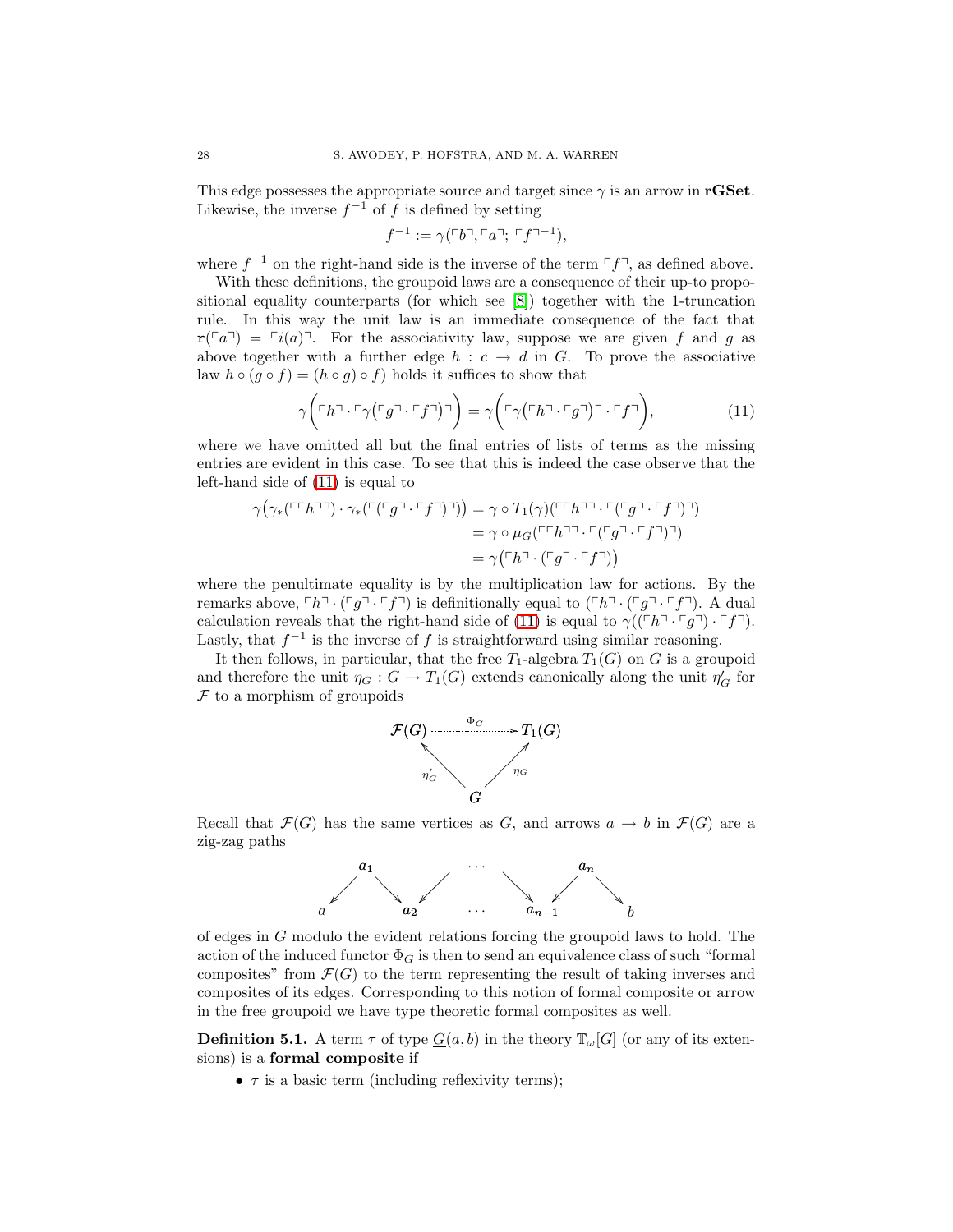- $\tau$  is of the form  $\gamma^{-1}$ , for  $\gamma$  a formal composite; or
- $\tau$  is of the form  $(\delta \cdot \gamma)$ , for formal composites  $\gamma$  and  $\delta$ .

Thus, the action of  $\Phi_G$  on arrows is always a formal composite.

We would like to show that  $\Phi_G$  is in fact an equivalence of categories and the remainder of Section [5](#page-25-0) is devoted to the proof of the following theorem:

**Theorem 5.2.** *Given a reflexive globular set*  $G$ ,  $\Phi_G : \mathcal{F}(G) \to T_1(G)$  *is an equivalence of categories.*

The first step to proving this theorem is to show that there exists a retraction  $\Psi_G: T_1(G) \to \mathcal{F}(G)$  and this is what we will now prove in Section [5.2.](#page-28-0)

<span id="page-28-0"></span>5.2. Interpretation of  $T_1[G]$  using the free groupoid on G. Let  $\mathcal{F}(G)$  denote the free groupoid (regarding the free groupoid monad as a monad on reflexive globular sets) on G. Then  $\mathbb{T}_1[G]$  is soundly modelled using groupoids by extending the interpretation from [\[8\]](#page-60-9) by the following additional clauses:

• The new type  $\ulcorner G\urcorner$  is interpreted as the free groupoid on G:

$$
\llbracket \ulcorner G \urcorner \rrbracket := \mathcal{F}(G).
$$

• The new terms basic  $\lceil a \rceil$  of type  $\lceil G \rceil$  are interpreted by the objects of  $\mathcal{F}(G)$ which they represent:

$$
\llbracket \ulcorner a \urcorner \rrbracket := a.
$$

• The new basic terms  $\ulcorner f \urcorner$  of identity type  $\ulcorner G \urcorner (\ulcorner a \urcorner, \ulcorner b \urcorner)$  are likewise interpreted as the arrows they represent

$$
\llbracket \ulcorner f \urcorner \rrbracket := f.
$$

• If  $\lceil \alpha \rceil$  is a new basic term of type  $\lceil G \rceil^n (\lceil \alpha_0^0 \rceil, \ldots, \lceil \alpha_1^{n-1} \rceil)$ , for  $n > 1$ , then

$$
[\![\ulcorner\alpha\urcorner]\!]:= \alpha_0^1.
$$

With these definitions, the axioms of  $\mathbb{T}_1[G]$  are clearly satisfied. We now remind the reader how the particular kinds of terms we are interested in are interpreted in this model. To begin with recall that the identity type  $x, y : \ulcorner G \urcorner \vdash \ulcorner G \urcorner (x, y) :$  type is interpreted as the functor  $I_G : \mathcal{F}(G) \times \mathcal{F}(G) \to \mathbf{Gpd}$  which sends a pair of objects  $(a, b)$  of  $\mathcal{F}(G)$  to the discrete groupoid  $\mathcal{F}(G)(a, b)$  and which sends an arrow  $(\alpha, \beta) : (a, b) \to (a', b')$  to the functor  $\mathcal{F}(G)(a, b) \to \mathcal{F}(G)(a', b')$  with action  $f \mapsto (\beta \circ f \circ \alpha^{-1})$ . The extended context  $(x, y : \ulcorner G \urcorner, z : \ulcorner G \urcorner (x, y))$  is interpreted as the result of applying the Grothendieck construction  $\int I_G$  to  $I_G$ . In this instance,  $\int I_G$  coincides with the arrow category  $\mathcal{F}(G)$ <sup>→</sup>. As such, the elimination data  $x : \ulcorner G \urcorner \vdash \varphi(x) : B(x, x, \mathbf{r}(x))$  is interpreted by a functor  $\llbracket B \rrbracket : \mathcal{F}(G) \urcorner \rightarrow \mathbf{Gpd}$ together with a functor  $[\![\varphi]\!] : \mathcal{F}(G) \to \iint [B]$  such that



commutes. I.e., for an object a of  $\mathcal{F}(G)$ ,  $\varphi(a)$  is a tuple composed of  $1_a : a \to a$ together with an object, which we denote by  $a_{\varphi}$ , of the groupoid  $[[B]](1_a : a \to a)$ .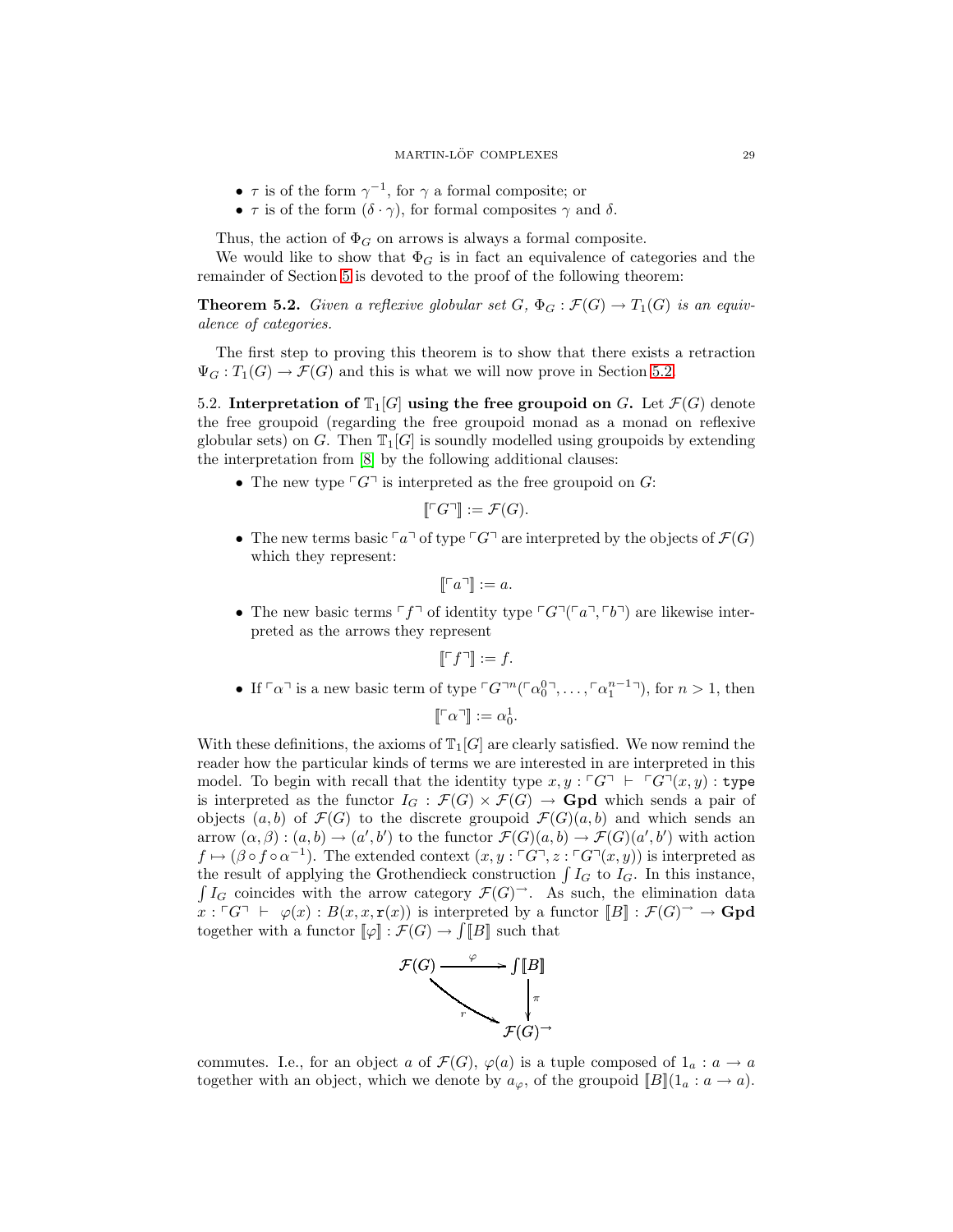For an arrow  $\alpha : a \to a'$  of  $\mathcal{F}(G)$ ,  $\varphi(\alpha)$  is then a tuple composed of  $\alpha$  itself together with an arrow

$$
\llbracket B\rrbracket \left(\begin{array}{c} a \xrightarrow{1_a} a \\ \alpha \downarrow \\ a' \xrightarrow{1_{a'}} a'\end{array}\right) (a_\varphi) \xrightarrow{\alpha_\varphi} a'_\varphi
$$

in the groupoid  $[\![B]\!](1_{a'}:a'\to a').$ 

The resulting elimination term  $x, y : \ulcorner G \urcorner, z : \ulcorner G \urcorner (x, y) \vdash J(\varphi, x, y, z) :$  $B(x, y, z)$  is interpreted as the section J of the projection  $\iiint [B] \to \mathcal{F}(G)$ <sup>-1</sup> which sends an object  $f : a \to b$  of  $\mathcal{F}(G)$ <sup> $\to$ </sup> to the pair consisting of f and the object

$$
\llbracket B \rrbracket \left( \begin{array}{c} a \xrightarrow{1_a} a \\ 1_a \downarrow \\ a \xrightarrow{f} b \end{array} \right) (a_\varphi)
$$

of  $[B](a, b, f)$ . Similarly, the action of J on an arrow

<span id="page-29-0"></span>
$$
\begin{array}{ccc}\n a \xrightarrow{f} & b \\
 \alpha \downarrow & \downarrow \beta \\
 a' \xrightarrow{g} b'\n\end{array} \tag{12}
$$

from  $f: a \to b$  to  $g: a' \to b'$  in  $\mathcal{F}(G)$ <sup> $\to$ </sup> is the pair consisting of the arrow itself together with

$$
\llbracket B \rrbracket \left( \begin{array}{c} a' \xrightarrow{1_{a'}} a' \\ 1_{a'} \downarrow \\ a' \xrightarrow{g} b' \end{array} \right) (\alpha_{\varphi}) : \llbracket B \rrbracket \left( \begin{array}{c} a \xrightarrow{1_{a}} a \\ \alpha \downarrow \\ a' \xrightarrow{g} b' \end{array} \right) a_{\varphi} \longrightarrow \llbracket B \rrbracket \left( \begin{array}{c} a' \xrightarrow{1_{a'}} a' \\ 1_{a} \downarrow \\ a' \xrightarrow{g} b' \end{array} \right) (a'_{\varphi})
$$

So, for example, given a term  $h: \ulcorner G\urcorner(g, g')$  in  $\mathbb{T}_1[G]$ , consider  $h^{-1}$ . The pattern type  $B(x, y, z)$  in this instance is  $\underline{G}(y, x)$  and  $[\![B]\!]$  is the functor sending  $f : a \to b$ to the discrete groupoid  $G(b, a)$  and which sends an arrow [\(12\)](#page-29-0) in  $\mathcal{F}(G)$ <sup> $\rightarrow$ </sup> to the functor  $\lambda_v.\alpha \circ v \circ \beta^{-1} : \underline{G}(b,a) \to \underline{G}(b',a')$ . As such, it is straightforward to verify with the description of the interpretation given above that  $[h^{-1}]$  is equal to the inverse  $[[h]]^{-1}$  in  $\mathcal{F}(G)$ . Similarly, given f:  $\ulcorner G\urcorner(a, b)$  and  $g: \ulcorner G\urcorner(b, c)$  in  $\mathbb{T}_1[G]$ , it is straightforward to verify that the interpretation commutes with composition in the sense that  $\llbracket \ulcorner g \urcorner \cdot \ulcorner f \urcorner \rrbracket$  is equal to  $\llbracket g \rrbracket \circ \llbracket f \rrbracket$  in  $\mathcal{F}(G)$ . These observations yield the following:

**Lemma 5.3.** The assignment  $\Psi_G : T_1(G) \to \mathcal{F}(G)$  which sends an n-cell  $\vec{\alpha} =$  $(\alpha_0^0, \ldots, \alpha_1^{n-1}, \alpha)$  *of*  $T_1(G)$  *to*  $[\![\alpha]\!]$  *is functorial.* 

*Proof.* By the results of Section [5.1](#page-26-0) it follows that  $T_1(G)$  is a groupoid in with the result of composing 1-cells  $(a, b; f)$  and  $(b, c; g)$  is  $(a, c; g \cdot f)$ . Thus, because the interpretation function commutes with composition it follows that  $\Psi_G$  is functorial (that  $\Psi_G$  preserves identities is also straightforward).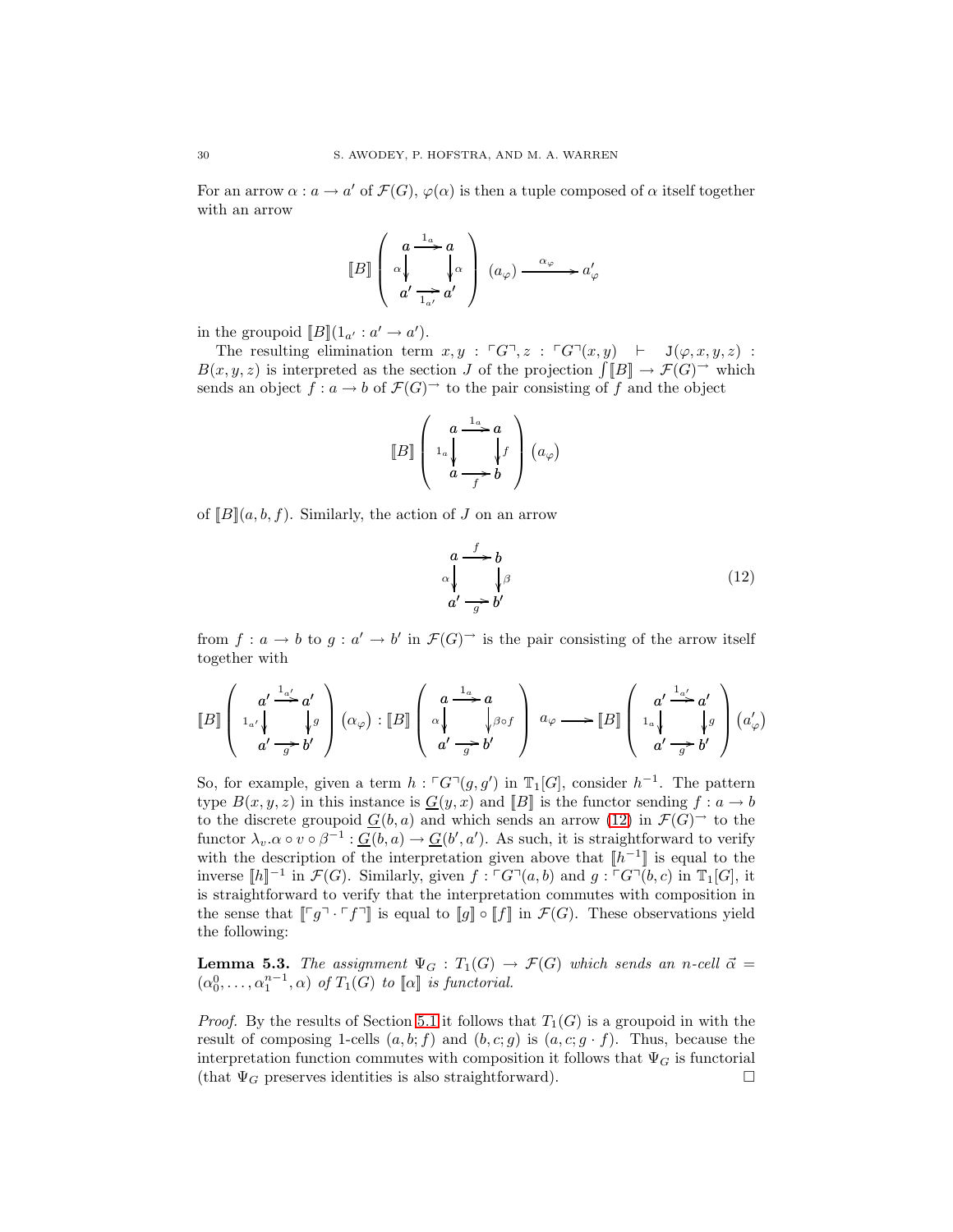<span id="page-30-0"></span>5.3. Relevant types and terms. In this section we introduce the first ingredient for the proof: the relevant types and terms. The second ingredient will be the actions on contexts by endomorphisms of the two-element set introduced in Section [5.4](#page-31-0) below. We note that in this section, as well as in Sections [5.4](#page-31-0) and [5.7](#page-35-0) we make no use of the hypothesis that we are working in  $\mathbb{T}_1[G]$  and, in particular, the results of these sections apply to arbitrary extensions of  $\mathbb{T}_{\omega}[G]$  (although the definition of relevant types and terms given below are useful mainly in the 0- and 1-dimensional cases, as will be evident from the definition). While in the 0-dimensional case we considered the class of terms generated (in the sense of logical predicates) by the basic terms  $a : G$ , we now have to add the basic terms  $g : G(a, b)$ , as well as the formal composites of such basic terms. This results in:

**Definition 5.4.** The collection of **relevant types** of the theory  $T_1[G]$  is inductively defined as follows:

- the basic type  $G$  is relevant;
- the type  $G(p, q)$  is relevant provided p and q are either variables or basic terms;
- $\prod_{x:A} T(x)$  is relevant if  $x:A \vdash T(x)$ : type is;
- $\sum_{x:A} T(x)$  is relevant if at least one of A and  $T(x)$  is relevant.

If a type is not relevant then it will be called irrelevant.

<span id="page-30-1"></span>Next, we define a class of terms called relevant terms.

**Definition 5.5.** First, let  $\tau$  be a closed term of type T. Then  $\tau$  is quasi-relevant whenever one of the following holds:

- $\bullet$  T is irrelevant.
- $T = G$  and  $\tau$  is propositionally equal to a basic term.
- $T = G(a, b)$  and  $\tau$  is propositionally equal to a formal composite.
- $T = \prod_{x:A} S(x)$  is relevant, and  $\tau$  is propositionally equal to a term  $\tau'$  which has the property that  $app(\tau', \sigma)$  is quasi-relevant for each quasi-relevant closed term  $\sigma : A$ .
- $T = \sum_{x:A} S(x)$  is relevant and  $\tau$  is propositionally equal to a term  $\sigma$  for which both terms  $\pi_0(\sigma)$  and  $\pi_1(\sigma)$  are quasi-relevant.

Quasi-relevant terms of relevant type will be called relevant.

Next, consider a term-in-context  $\Gamma \vdash \tau : T$ , where T is relevant. Then  $\Gamma \vdash \tau : T$ is said to be relevant (or briefly:  $\tau$  is relevant if  $\Gamma$  is understood) whenever the result of substituting closed quasi-relevant terms for all variables mentioned in the context yields a relevant closed term.

Thus a term is quasi-relevant if either it is relevant, or it is of irrelevant type. The main interest is in the relevant terms, but the quasi-relevant terms facilitate some of the definitions and proofs because they allow us to avoid unwieldy case distinctions.

We note that the clause for terms of dependent product type is equivalent to:  $\tau$  is quasi-relevant when  $app(\tau, \sigma)$  is quasi-relevant for each quasi-relevant σ. Indeed, when  $τ ≈ τ'$  and  $τ'$  has this property, then for every σ we have  $app(\tau, \sigma) \simeq app(\tau', \sigma)$ , showing that  $\tau$  has the property as well.

The following closure properties of relevant terms are virtually immediate from the definition: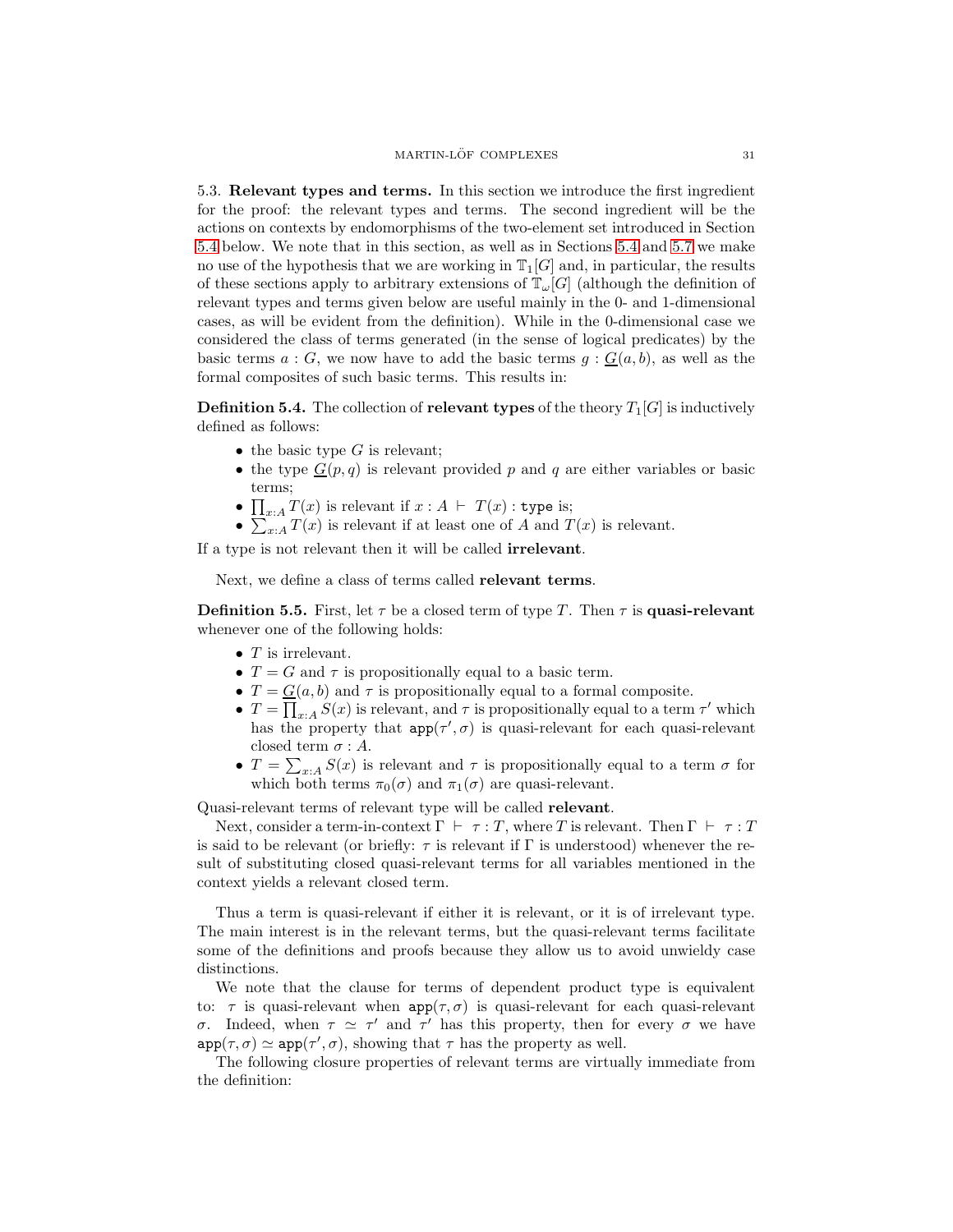**Lemma 5.6.** *If*  $x : A \vdash \tau(x) : T$  *is relevant and*  $\sigma : A$  *is quasi-relevant then*  $\tau[\sigma/x]$  *is (quasi-)relevant.* 

*Proof.* This is immediate from the fact that relevance of open terms is defined in terms of substitution.

Lemma 5.7. *The class of relevant terms (in context) is closed under propositional equality, i.e. if*  $\tau$  *is relevant and*  $\tau \simeq \tau'$  *then*  $\tau'$  *is relevant as well.* 

*Proof.* We first show that it suffices to prove that the class of closed relevant terms is closed under propositional equality. Suppose that  $\Gamma \vdash \tau \simeq \tau' : T$ , where T is relevant, and suppose that  $\Gamma \vdash \tau : T$  is relevant. We must show that  $\Gamma \vdash \tau' : T$ is also relevant. To that end, consider a closed substitution instance  $\tau'[\vec{a}/\vec{x}]$  of  $\tau'$ where all of the  $\vec{a}$  are quasi-relevant. Since  $\tau[\vec{a}/\vec{x}] \simeq \tau'[\vec{a}/\vec{x}]$  we have reduced the problem to the case of closed terms.

However, this is an easy induction on the structure of relevant types and terms, as closure under propositional equality is built into the definition of closed relevant terms.  $\Box$ 

<span id="page-31-0"></span>5.4. Action of identity types on contexts. One elementary consequence of the elimination rule for identity types is the ability to "substitute" one term  $\tau$  of type  $T(a)$  along a propositional identity  $f: \underline{A}(a, b)$  to obtain a new term  $\tau'$  of type  $T(b)$ . Explicitly, such a result of substituting b for a in  $\tau$  along the propositional equality  $f$  is defined as in the following derivation:

$$
x, y : A, z : \underline{A}(x, y) \vdash T(y)^{T(x)} : \text{type}
$$
\n
$$
x : A \vdash \lambda_{v:T(x)} \cdot v : T(x)^{T(x)} \qquad \qquad \vdash f : \underline{A}(a, b) \qquad \qquad \vdash J(\lambda_v \cdot v, a, b, f) : T(b)^{T(a)} \qquad \qquad \vdash \tau : T(a) \qquad \qquad \vdash \text{app}(J(\lambda_v \cdot v, a, b, f), \tau) : T(b)
$$

Indeed, we have already encountered such a term since the composition of  $(g \cdot f)$ of propositional equalities defined in Section [5.1](#page-26-0) is of this form. Of course, there is no reason to restrict ourselves to types of  $T(x)$  which depend only on a single variable from the type  $A$ . Indeed, in order to understand the propositional equality classes of J-terms of relevant type we will require a more general version of this construction where the type T may contain variables of type  $x, y : A$  and  $z : \underline{A}(x, y)$ , as well as further parameter variables which themselves depend on  $x, y$  and  $z$ .

*Remark* (Notation)*.* In the following construction we will be dealing extensively with lists of terms and we adopt the convention of employing "vector" notation  $\vec{v}$ for such lists. We also will employ notation such as  $\Theta(\vec{v})$ , when  $\Theta$  is some given operation on terms, for the list  $\Theta(v_1), \Theta(v_2), \ldots, \Theta(v_n)$ , where lengths of lists are always clear from the context. We will write, given a term

$$
\tau : \prod_{x_1:A_1} \prod_{x_2:A_2(x_1)} \cdots \prod_{x_n:A_n(\vec{x})} \cdot T(\vec{x})
$$

and terms  $a_1 : A_1, \ldots, a_n : A_n(a_1, \ldots, a_{n-1}),$ 

 $app(\tau, a_1, \ldots, a_n)$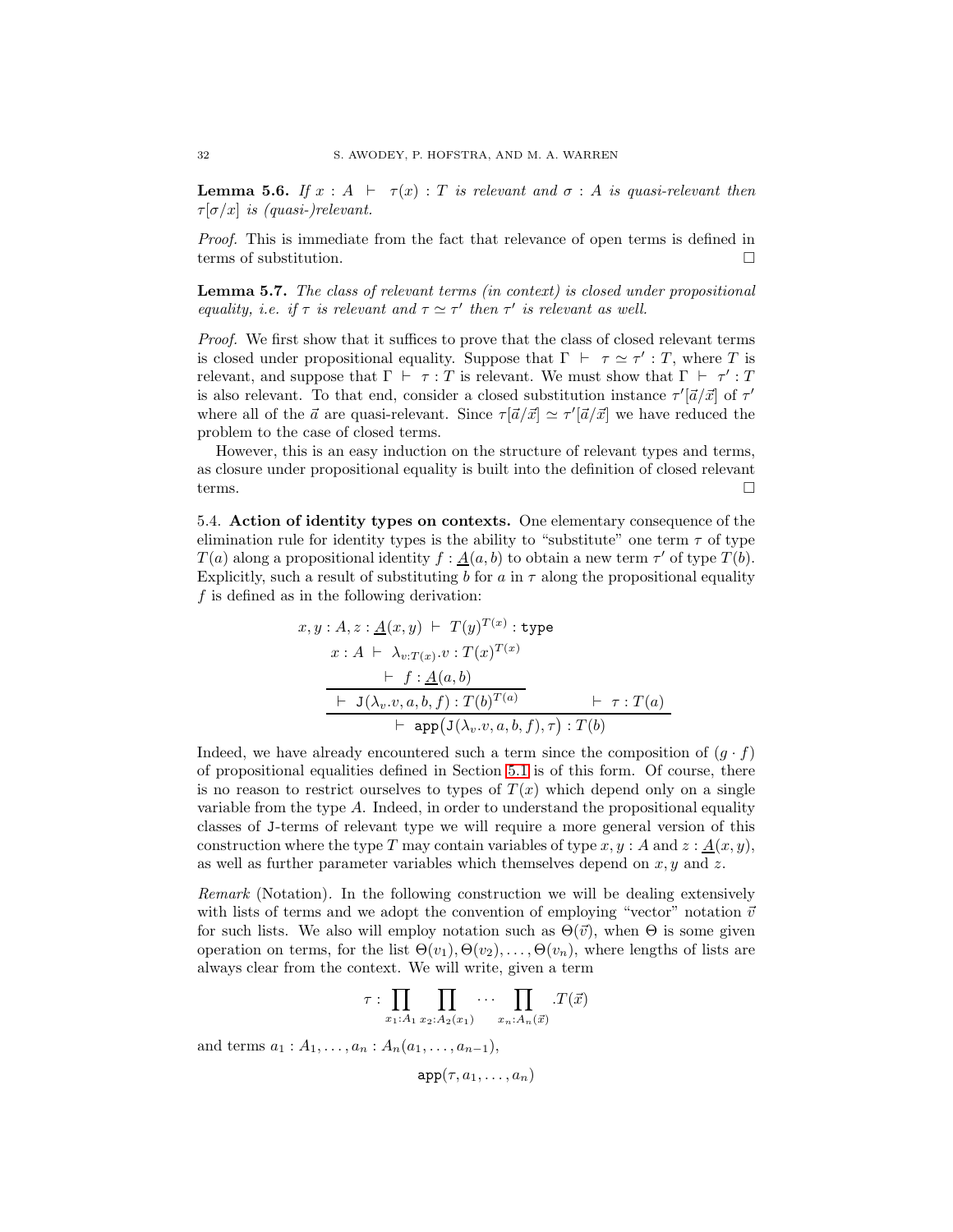for the result of iteratively forming application terms. I.e.,

$$
\mathtt{app}(\tau, a_1, \ldots, a_n) = \mathtt{app}\big(\mathtt{app}(\cdots \mathtt{app}(\tau, a_1), a_2) \cdots), a_n\big).
$$

Assume given a context  $\Delta$  of the form

$$
\Delta := (x_0, x_1 : A, z : \underline{A}(x_0, x_1), v_1 : B_1(x_0, x_1, z), \dots, v_n : B_n(x_0, x_1, z, \vec{v})). \tag{13}
$$

In fact, we might even have some other  $\Gamma$  to the left of the declaration  $(x_0 : A)$ here, but we prefer to avoid having to write Γ everywhere since it will not enter into the subsequent construction. Now, given a function  $\chi : \{0,1\} \to \{0,1\}$  there is an action of  $\chi$  on the context  $\Delta$  which yields a new context  $\Delta_{\chi}$  defined to be

$$
(x_0, x_1 : A, z : \underline{A}(x_0, x_1), w_1 : B_1(x_{\chi_0}, x_{\chi_1}, z_{\chi}), \ldots, w_n : B_n(x_{\chi_0}, x_{\chi_1}, z_{\chi}, \vec{w}))
$$

where

<span id="page-32-0"></span>
$$
z_{\chi} := \begin{cases} z & \text{if } \chi = \lambda_{x \in \{0,1\}}.x \\ z^{-1} & \text{if } \chi = \lambda_{x \in \{0,1\}} . |1 - x| \\ \mathbf{r}(x_0) & \text{if } \chi = \lambda_{x \in \{0,1\}}.0 \text{ and} \\ \mathbf{r}(x_1) & \text{if } \chi = \lambda_{x \in \{0,1\}}.1 \end{cases}
$$

From the "semantic" perspective, the context  $\Delta_\chi$  is the pullback



obtained by pulling back the projection  $\pi : \Delta \to (x_0, x_1 : A, z : \underline{A}(x_0, x_1))$  along the horizontal map  $(x_0, x_1 : A, z : \underline{A}(x_0, x_1)) \to (x_0, x_1 : A, z : \underline{A}(x_0, x_1))$  which is:

- the identity when  $\chi$  is the identity map  $\{0,1\} \to \{0,1\};$
- the context morphism given by

$$
(x_0, x_1 : A, z : \underline{A}(x_0, x_1)) \vdash x_i : A
$$
  
\n
$$
(x_0, x_1 : A, z : \underline{A}(x_0, x_1)) \vdash x_i : A
$$
  
\n
$$
(x_0, x_1 : A, z : \underline{A}(x_0, x_1)) \vdash \mathbf{r}(x_i) : \underline{A}(x_i, x_i)
$$

when  $\chi$  is the constant *i*-valued function  $\{0, 1\} \to \{0, 1\}$ ; and • the context morphism given by

$$
(x_0, x_1 : A, z : \underline{A}(x_0, x_1)) \vdash x_1 : A
$$
  
\n
$$
(x_0, x_1 : A, z : \underline{A}(x_0, x_1)) \vdash x_0 : A
$$
  
\n
$$
(x_0, x_1 : A, z : \underline{A}(x_0, x_1)) \vdash z^{-1} : \underline{A}(x_1, x_0)
$$

when  $\chi$  is the non-identity permutation of  $\{0, 1\}.$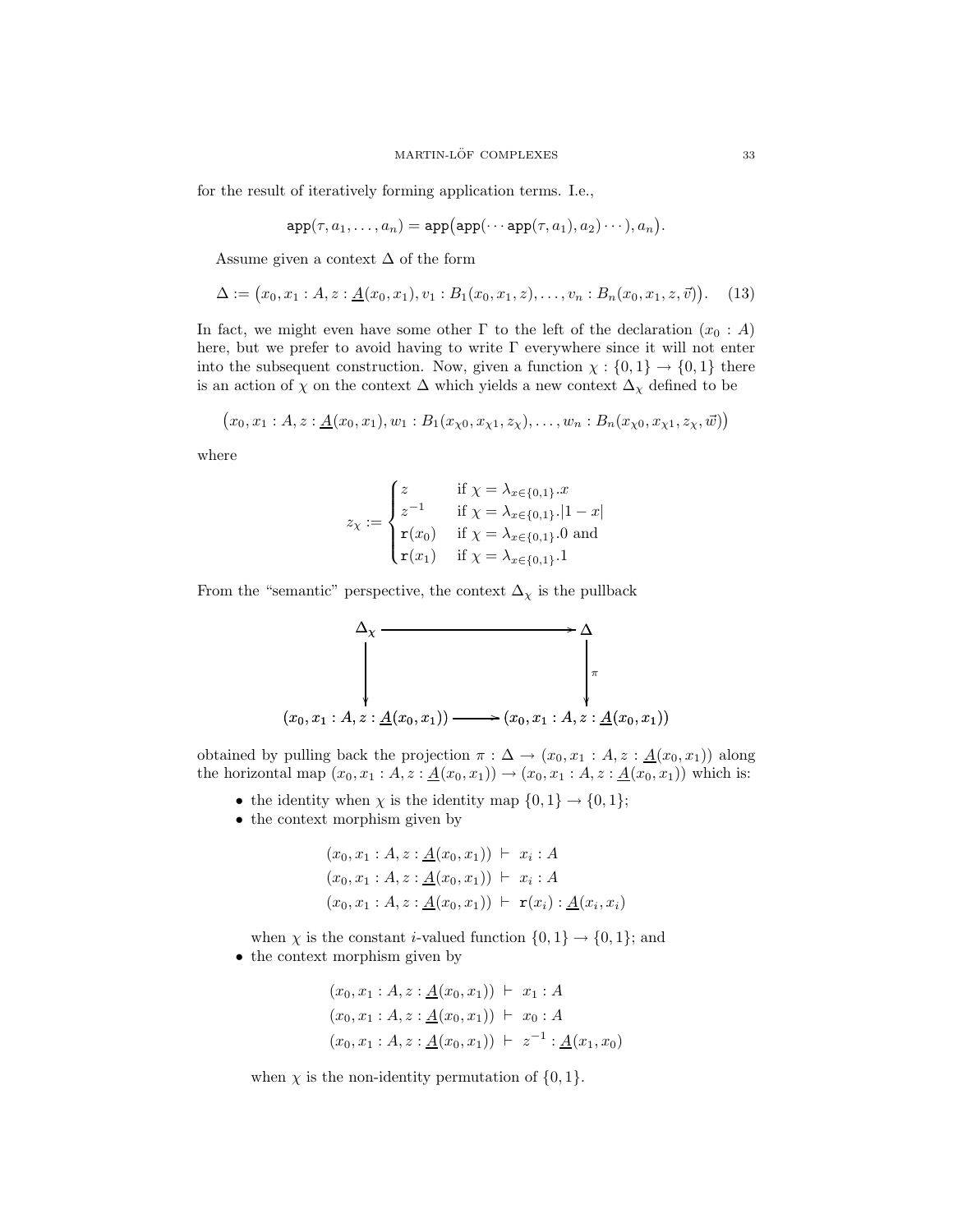<span id="page-33-0"></span>5.5. Context morphisms induced by the action of identity types. Where  $\Delta$  and  $\chi$  are as above, we now describe induced context morphisms



with the properties that on the first three components  $x_0, x_1 : A$  and  $z : \underline{A}(x_0, x_1)$ of these contexts they are the identity and

$$
\Delta_{\lhd_{\chi}}[x/x_0,x/x_1,\mathbf{r}(x)/z] = 1_{\Delta[x/x_0,x/x_1,\mathbf{r}(x)/z]} = \Delta_{\rhd_{\chi}}[x/x_0,x/x_1,\mathbf{r}(x)/z].
$$

First, we construct  $\Delta_{\leq \chi}$  by induction on  $n \geq 1$ . The first three components of  $\Delta_{\leq x}$  are just  $x_0, x_1$  and z. We indicate the additional components using the following notation

$$
\Delta \vdash z \lhd_{\chi} v_1 : B_1(x_{\chi 0}, x_{\chi 1}, z_{\chi}), \n\Delta \vdash z \lhd_{\chi} (v_1, v_2) : B_2(x_{\chi 0}, x_{\chi 1}, z_{\chi}, z \lhd_{\chi} v_1),
$$

et cetera. When  $n = 1, z \leq x \leq v_1$  is constructed as follows. First, we form the term

 ${\rm J}_{[x_0, x_1:A, z:\underline{A}(x_0, x_1)]B_1(x_{\chi 0}, x_{\chi 1}, z_{\chi})^{B_1(x_0, x_1,z)} }(\lambda_v.v, x_0, x_1, z): B_1(x_{\chi 0}, x_{\chi 1}, z_{\chi})^{B_1(x_0, x_1,z)}$ in context  $(x_0, x_1 : A, z : \underline{A}(x_0, x_1))$ . Then, we define  $z \leq_X v_1$  to be the term

 $\Delta \ \vdash \ \mathtt{app} \big( \mathtt{J} (\lambda_v. v, x_0, x_1, z), v_1 \big) : B_1 (x_{\chi 0}, x_{\chi 1}, z_{\chi}).$ 

Clearly  $\mathbf{r}(x) \leq \mathcal{L}_\chi \quad v_1 = v_1$  in context  $\Delta[x/x_0, x/x_1, \mathbf{r}(x)/z]$ . For the induction step, suppose we have defined operations  $z \prec_{\chi} (v_1, \ldots, v_i), i = 1, \ldots, n$ , with the property that in each case

$$
\Delta[x/x_0, x/x_1, \mathbf{r}(x)/z] \vdash \mathbf{r}(x) \triangleleft_{\chi} (v_1, \ldots, v_i) = v_i : B_i(x, x, \mathbf{r}(x), \ldots).
$$

Then to define  $z \leq \langle v_1, \ldots, v_{n+1} \rangle$  we first form the term

$$
x_0, x_1 : A, z : \underline{A}(x_0, x_1) \vdash J(\lambda_{v_1} \cdots \lambda_{v_n} \cdot \lambda_v \cdot v, x_0, x_1, z) : C(x_0, x_1, z)
$$

where  $C(x_0, x_1, z)$  is the type

$$
\prod_{v_1} \cdots \prod_{v_n} B_{n+1}(x_{\chi 0}, x_{\chi 1}, z_{\chi}, z \prec_{\chi} v_1, \ldots, z \prec_{\chi} (v_1, \ldots, v_n))^{B_{n+1}(x_0, x_1, z, \vec{v})}
$$

where  $v_i : B_i(x_0, x_1, z, v_1, \ldots, v_{n-1})$ . Then,  $z \leq x_i (v_1, \ldots, v_{n+1})$  is the term

$$
\mathrm{app}\bigg(\mathrm{J}\big(\lambda_{v_1}\cdots\lambda_{v_n}.\lambda_v.v,x_0,x_1,z\big),v_1,\ldots,v_{n+1}\bigg)
$$

,

which trivially has the property that

$$
\Delta[x/x_0, x/x_1, \mathbf{r}(x)/z] \vdash \mathbf{r}(x) \triangleleft_X (v_1, \ldots, v_{n+1}) = v_{n+1}.
$$

Thus, we have completed the construction of  $\Delta_{\lhd_\chi}$ .

The construction of  $\Delta_{\triangleright_{\chi}}$  is essentially the same. For example, it is the identity in the first three compoments. In the case where  $n = 1$  we define the term

$$
x_0, x_1 : A, z : \underline{A}(x_0, x_1), w_1 : B_1(x_{\chi 0}, x_{\chi 1}, z_{\chi}) \vdash z \rhd_{\chi} w_1 : B_1(x_0, x_1, z)
$$

by setting

$$
z \; \rhd_{\chi} \; w_1 := \mathrm{app} \big( \mathrm{J}_{[x_0,x_1:A,z:\underline{A}(x_0,x_1)]B_1(x_0,x_1,z)} B_1(x_0,x_1,z_1)}(\lambda_w.w,x_0,x_1,z),y_1 \big).
$$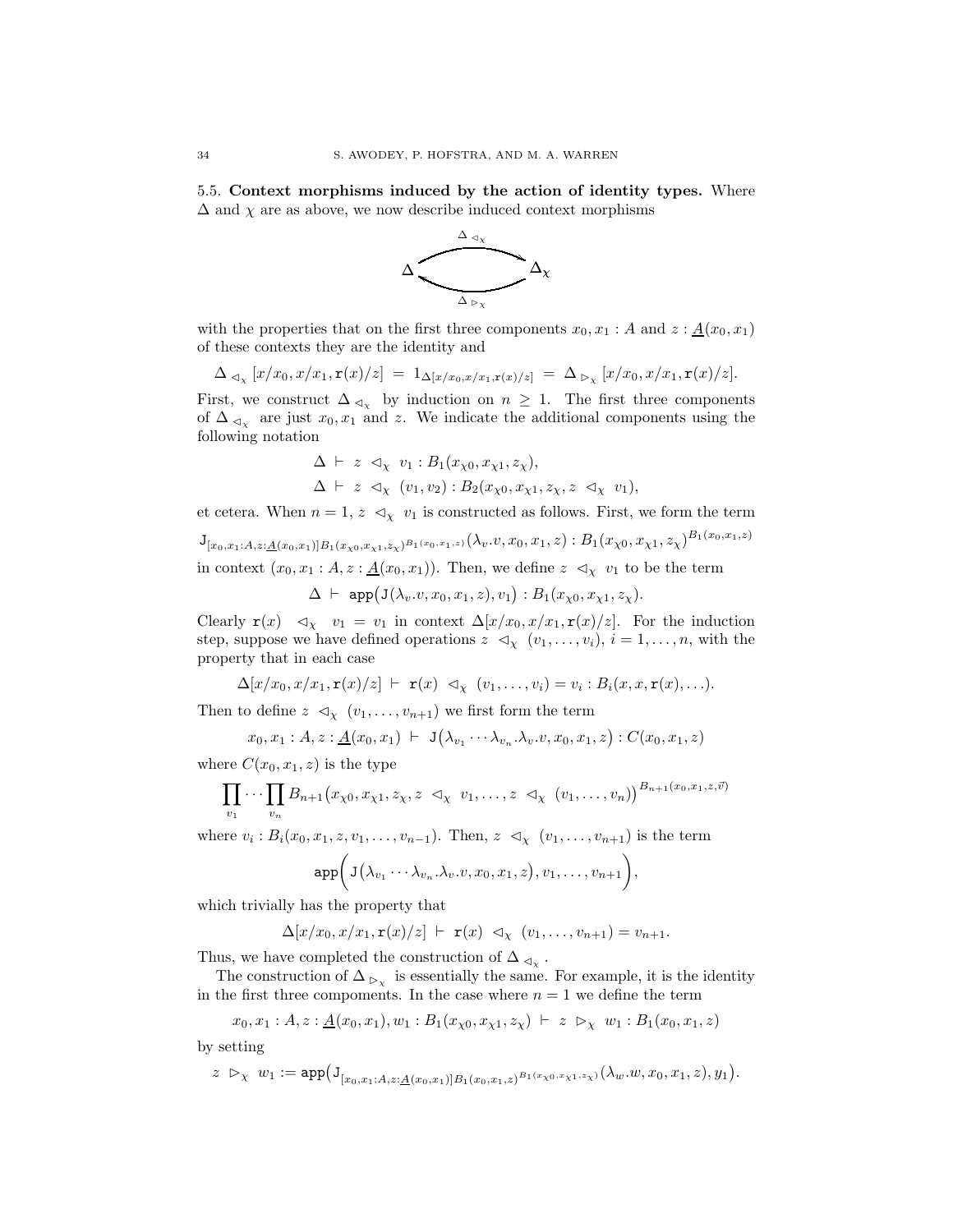In the induction step we first form the type  $J(\lambda_{w_1} \cdots \lambda_{w_n} \lambda_w w, x_0, x_1, z)$  of type  $D(x_0, x_1, z)$  where this type is defined to be

$$
\prod_{w_1} \cdots \prod_{w_n} B_{n+1}(x_0, x_1, z, z \triangleright_{\chi} w_1, \ldots, z \triangleright_{\chi} (w_1, \ldots, w_n))^{B_{n+1}(x_{\chi_0}, x_{\chi_1}, z_{\chi}, \vec{w})}
$$

and  $w_i: B_i(x_{\chi 0}, x_{\chi 1}, z_{\chi}, w_1, \ldots, w_{i-1})$ . Then

$$
z \; \rhd_{\chi} \; (w_1,\ldots,w_{n+1}) := \mathrm{app}\bigg(\mathsf{J}\big(\lambda_{w_1}\cdots \lambda_{w_n}.\lambda_w.w,x_0,x_1,z\big),w_1,\ldots,w_{n+1}\bigg).
$$

Thus, we have also constructed  $\Delta_{\triangleright_{\chi}}$ .

*Remark* (Notation)*.* In general, when dealing with terms that are either of the form  $z \prec_{\chi} (v_1, \ldots, v_n)$  or  $z \succ_{\chi} (w_1, \ldots, w_n)$  such that the map  $\chi$  and the sequences of variables (or terms)  $(v_1, \ldots, v_n)$  or  $(w_1, \ldots, w_n)$  are understood, we will omit  $\chi$  and all but the last element of these sequences. That is, we denote  $z \prec_{\chi} (v_1, \ldots, v_n)$ and  $z \ge_{\chi} (w_1, \ldots, w_n)$  by  $z \le v_n$  and  $z \ge w_n$  when no confusion will result. Also, it is worth emphasizing here that the notation *should* also include the context  $\Delta$  to which the entire procedure is applied, but this is not in general necessary. Nonetheless, when we do wish to emphazize the context we write  $|\Delta|z \leq v_n$  or  $[\Delta]z \geq w_n$ .

In Section [5.7](#page-35-0) below we will restrict our attention exclusively to the case where  $\chi$  is a constant and accordingly we write  $z \prec_i v_n$  or  $z \succ_i v_n$  for  $i \in \{0, 1\}.$ 

*Remark.* Although it is convenient to construct the maps  $\Delta_{\leq \chi}$  and  $\Delta_{\geq \chi}$  at the level of contexts, we will almost exclusively be concerned with substitution instances of these context morphisms. Accordingly, we employ the same notation for these substitution instances. E.g., given  $a, b : A, f : \underline{A}(a, b)$  and  $c : B_1(a, b, f)$ , we will write  $f \prec_0 c : B_1(a, a, r(a))$  and  $f \prec_1 c : B_1(b, b, r(b))$  for the results of substituting into the corresponding context morphisms, for a context  $\Delta$  as above.

<span id="page-34-0"></span>5.6. Associated transition terms. Given  $\Delta$  and  $\chi$  as above, we would now like to show that there exist, in addition to the context morphisms  $\Delta_{\lhd_{\mathcal{X}}}$  and  $\Delta_{\rhd_{\mathcal{X}}}$ described above, associated "2-cells"



which are, in a suitable sense, weakly invertible. Note though that this is meant principally by way of motivation for we will not here define a general notion of 2-cell or of weakly invertible map; these are the only ones with which we are here concerned. Suppose we are given terms  $a_0, a_1 : A, f : \underline{A}(a_0, a_1)$  together with

$$
b_1 : B_1(a_0, a_1, f), \ldots, b_n : B_n(a_0, a_1, f, \vec{b})
$$
, and  
 $d_1 : B_1(a_{\chi_0}, a_{\chi_1}, f_{\chi}), \ldots, d_n : B_n(a_{\chi_0}, a_{\chi_1}, f_{\chi}, \vec{d})$ .

Observe that given such terms we obtain

$$
f \ \triangleright \ (f \ \triangleleft \ b_n) : B_n(a_0, a_1, f, f \ \triangleright \ (f \ \triangleleft \ \vec{b})).
$$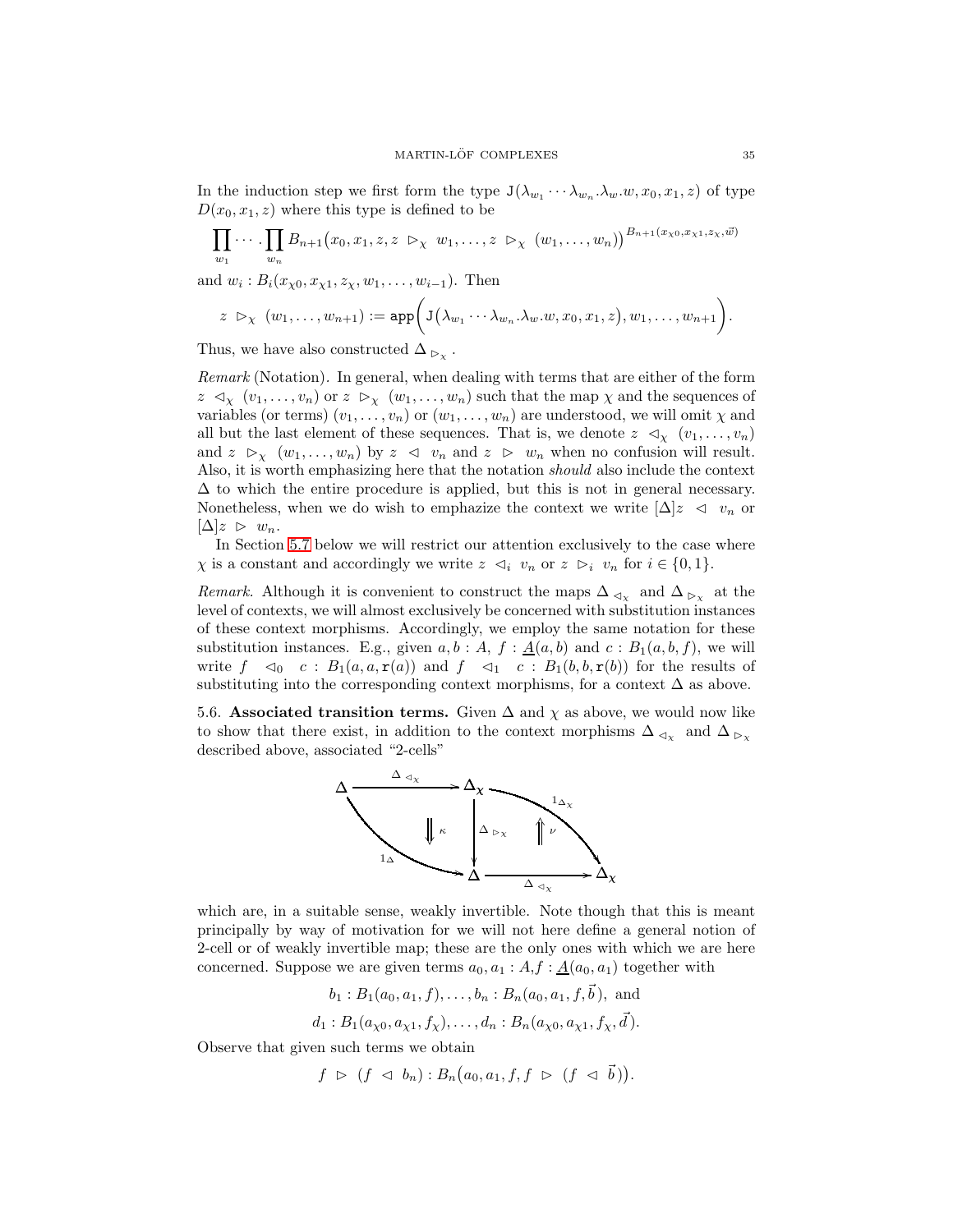and

 $f \preceq (f \rhd d_n) : B_n(a_{\chi 0}, a_{\chi 1}, f_{\chi}, f \preceq (f \rhd \vec{d})).$ 

In the general case, where  $n > 1$ , we define terms

$$
\kappa(f) := \mathbf{J}(\lambda_{v_1} \cdots \lambda_{v_n} \cdot v_n, a_0, a_1, f) : C(a_0, a_1, f)
$$

where the type  $C(x_0, x_1, z)$  is defined to be

$$
\prod_{v_1} \cdots \prod_{v_{n-1}} B_n(x_0, x_1, z, \vec{v})^{B_n(x_0, x_1, z, z \triangleright (z \triangleleft \vec{v}))}
$$

In the same way,

$$
\nu(f) := \mathbf{J}\big(\lambda_{w_1}\cdots \lambda_{w_n}.w_n,a_0,a_1,f\big): C'(a_0,a_1,f)
$$

where the type  $C'(x_0, x_1, z)$  is defined to be

$$
\prod_{w_1}\cdots\prod_{w_{n-1}}B_n(x_{\chi 0},x_{\chi 1},z_{\chi},\vec{w})^{B_n(x_{\chi 0},x_{\chi 1},z_{\chi},z\vartriangleleft (z\vartriangleright\vec{w}))}
$$

We refer to the terms  $\kappa(f)$  and  $\nu(f)$  as **transition terms**. We note that, to be as precise as possible, the notation for these transition terms should also include the context  $\Delta$  and the map  $\chi$ . However, these will be evident from the context in each of the cases that we consider.

<span id="page-35-0"></span>5.7. The action preserves relevance. The following lemma shows that, up to propositional equality, all J-terms are expressible in the form  $f \rhd_i \tau$ , for  $i = 0, 1$ . We recall that, for  $i = 0, 1$ , we write  $f \prec_i \tau$  and  $f \prec_i \tau$  as abbreviations for the terms  $f \prec_\chi \tau$  and  $f \succ_\chi \tau$ , respectively, where  $\chi$  is the constant function  $\lambda_{x\in\{0,1\}}\cdot i$ 

<span id="page-35-1"></span>**Lemma 5.8.** *Given a J-term*  $J(\varphi, a, b, f)$  :  $B(a, b, f)$ *, there exist propositional identities:*

$$
f \rhd_0 \varphi(a) \simeq J(\varphi, a, b, f) \simeq f \rhd_1 \varphi(b).
$$

*Proof.* The required term witnessing the propositional equality  $f \in \mathfrak{O}_0$   $\varphi(a) \simeq$  $J(\varphi, a, b, f)$  is constructed as follows:

$$
x, y : A, z : \underline{A}(x, y) \vdash \underline{B(x, y, z)}(z \rhd_0 \varphi(x), J(\varphi, x, y, z)) : \text{type}
$$
  

$$
x : A \vdash \mathbf{r}(\varphi(x)) : \underline{B(x, x, \mathbf{r}(x))}(\mathbf{r}(x) \rhd_0 \varphi(x), J(\varphi, x, x, \mathbf{r}(x)))
$$
  

$$
\vdash f : \underline{A}(a, b)
$$
  

$$
\vdash J(\mathbf{r}(\varphi(x)), a, b, f) : \underline{B(a, b, f)}(f \rhd_0 \varphi(a), J(\varphi, a, b, f))
$$
Id elimination

where the term  $\mathbf{r}(\varphi(x))$  has the correct type since both  $\mathbf{r}(x) \geq 0 \quad \varphi(x)$  and  $J(\varphi, x, x, r(x))$  are definitionally equal to  $\varphi(x)$ . The construction of the other propositional equality  $J(\varphi, a, b, f) \simeq f \vartriangleright_1 \varphi(b)$  is essentially the same.

Intuitively, the term  $f \rhd_0 \varphi(a)$  should be thought of as a representation of the groupoid interpretation of  $J(\varphi, a, b, f)$ , as described in Section [5.2.](#page-28-0) As such, the fact that these terms are propositionally equal should come as no surprise. Nonetheless, we emphasize that  $f \rhd_0 \varphi(a)$  is constructed using also the dependent products in an essential way.

With this elementary (but useful) observation at our disposal we will be able to prove that all terms of relevant type are relevant in Section [5.8](#page-40-0) below. First though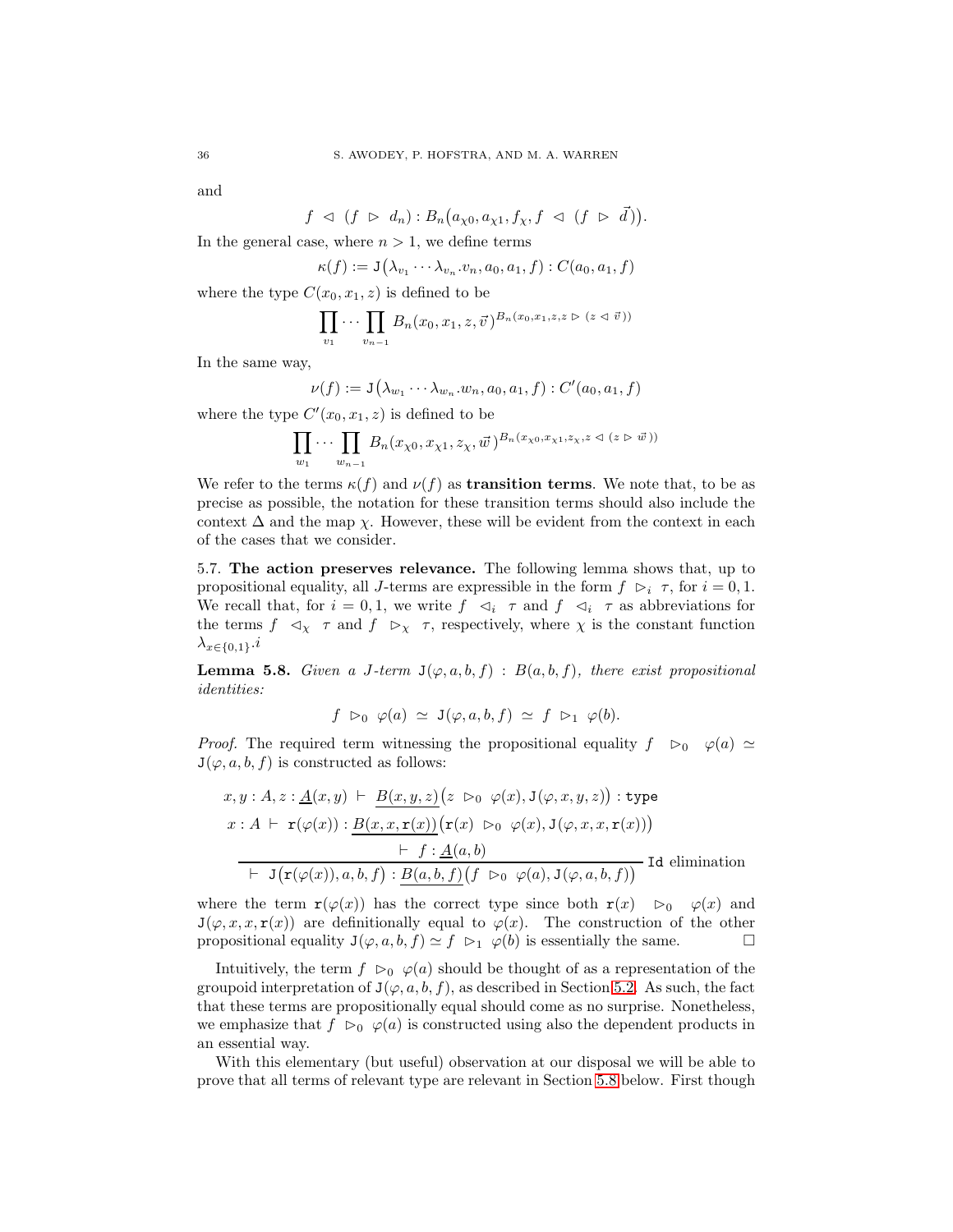<span id="page-36-0"></span>it is necessary to show that the relevant terms are closed under the formation of elimination terms for identity types.

**Lemma 5.9.** Let quasi-relevant terms  $a_0, a_1 : A$  and  $f : \underline{A}(a_0, a_1)$  be given together *with a type*  $x_0, x_1 : A \vdash T(x_0, x_1)$  *which is both basic and relevant.* If  $\tau : T(a_0, a_1)$ *is relevant, then so is*  $f \prec_i \tau$ , for  $i = 0, 1$ . Similarly, if  $\tau' : T(a_i, a_i)$  is relevant, *then so is*  $f \supset_i \tau'$  *for*  $i = 0, 1$ *.* 

*Proof.* First observe that when neither variable  $x_0$  nor  $x_1$  occurs in  $T(x_0, x_1)$ , we have that  $f \prec_i \tau \simeq \tau$ . Since  $\tau$  may itself depend on  $a_0, a_1$  or f it is necessary to exercise some care. I.e., we must observe that

$$
x_0, x_1 : A, z : \underline{A}(x_0, x_1) \vdash \prod_{v:T} \underline{T}(v, z \lhd_i v) : \text{type}
$$
  
\n
$$
x : A \vdash \lambda_{v:T}.\mathbf{r}(v) : \prod_{v:T} \underline{T}(v, \mathbf{r}(x) \lhd_i v)
$$
  
\n
$$
\vdash f : \underline{A}(a_0, a_1)
$$
  
\n
$$
\underline{\vdash} \ \underline{J}(\lambda_{v:T}.\mathbf{r}(v), a_0, a_1, f) : \prod_{v:T} \underline{T}(v, f \lhd_i v)} \ \text{Id elimination} \ \vdash \tau : T
$$
  
\n
$$
\vdash \ \text{app}(\underline{J}(\lambda_{v:T}.\mathbf{r}(v), a_0, a_1, f), \tau) : \underline{T}(\tau, f \lhd_i \tau)
$$

in order to obtain the required homotopy. A similar construction shows that in this case  $\tau' \simeq f \; \rhd_i \; \tau'$ . Thus, it remains to consider only those cases, to which we now turn, where at least one of  $x_0$  or  $x_1$  occurs in the type.

**Case**  $T(x_0, x_1) = G(x_0, x_1)$ : If  $i = 0$ , then  $f \prec_i \tau \simeq (f^{-1} \cdot \tau)$  and is therefore relevant. Similarly, if  $i = 1$ , then  $f \prec_i \tau \simeq (\tau \cdot f^{-1})$ .

We will not go through each of these individual cases in detail as they are all essentially the same. However, in order to give some indication of the construction of these propositional identities we consider the case where  $i = 1$  in full (it is slightly more complicated than  $i = 0$ ). In this case, we first define the type

$$
C(x_0,x_1,z) := \prod_{v: \underline{G}(x_0,x_1)} \underline{G(x_1,x_1)} \big( v \cdot z^{-1}, z \prec_1 v \big).
$$

Then,  $x : G \vdash \lambda_{v:G(x,x)} \rho_v : C(x,x,\mathbf{r}(x))$  where  $\rho_v$  is the propositional equality witnessing the fact that reflexivity terms are (weak) units on the right for composition. I.e.,  $\rho_{\alpha} : \alpha \cdot r(a) \simeq \alpha$  where a is the domain of an identity proof  $\alpha$ . Thus,

$$
\mathtt{app}\big(\mathtt J([x:G]\lambda_{v:\underline G(x,x)}\cdot \rho_v,a_0,a_1,f),\tau\big):\underline G(a_1,a_1)\big(\tau\cdot f^{-1},f\vartriangleleft_1\tau\big),
$$

as required.

On the other hand,  $f \rhd_0 \tau' \simeq (f \cdot \tau')$  and  $f \rhd_1 \tau' \simeq (\tau' \cdot f)$ . Case  $T(x_0, x_1) = G(x_0, v)$  for v basic or a variable: In this case:

$$
f \vartriangleleft_i \tau \simeq \begin{cases} \tau & \text{if } i = 0 \text{ and} \\ (\tau \cdot f^{-1}) & \text{if } i = 1. \end{cases}
$$

In this case and each subsequent case it is easily seen that  $f \rightharpoonup_i \tau'$  is expressible up to propositional equality as the term obtained by replacing  $\tau$  with  $\tau'$ , f with  $f^{-1}$ , and  $f^{-1}$  with f in the expression of  $f \prec_i \tau$  as a relevant term for that case. As such, we omit the explicit statement of these expressions.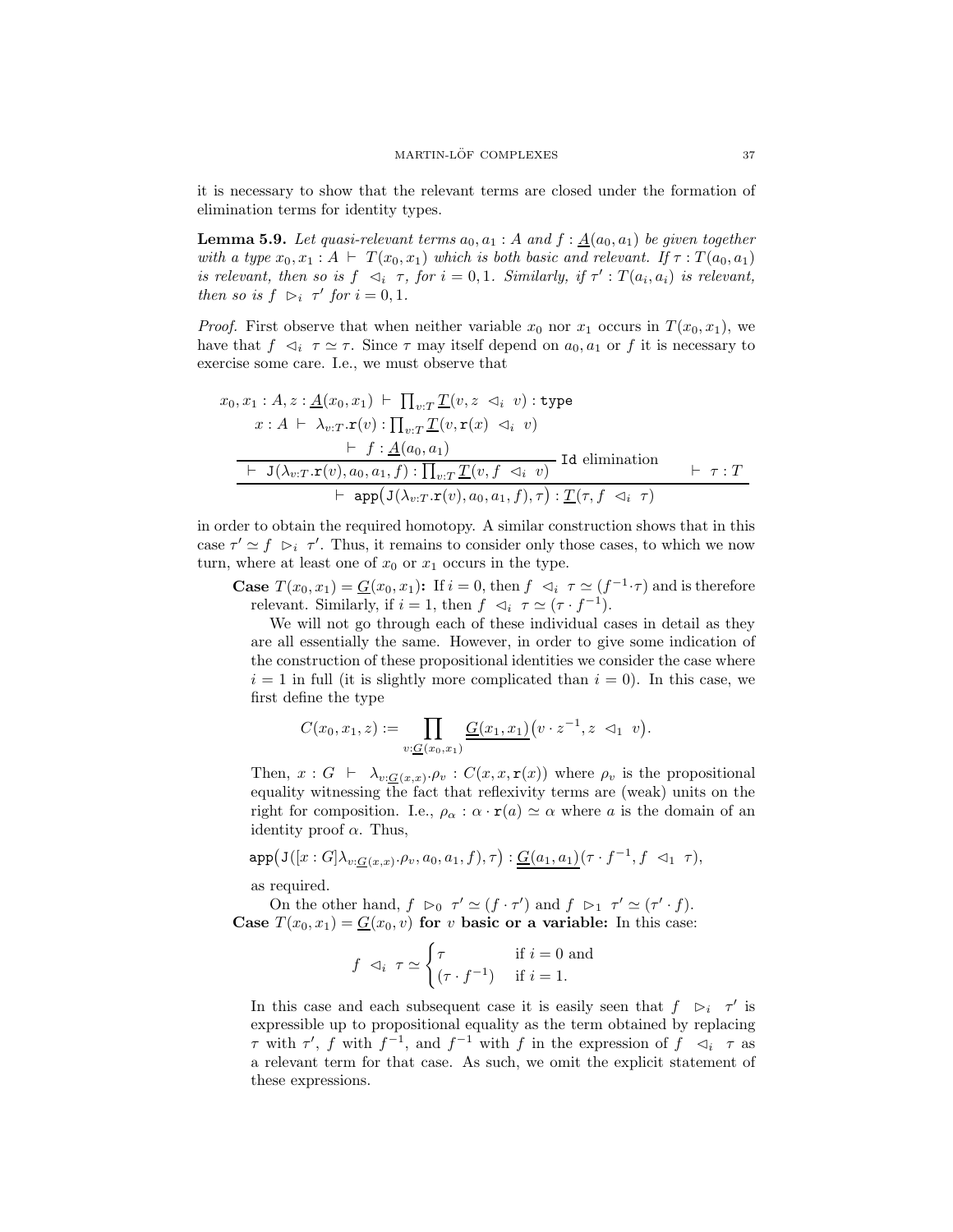Case  $T(x_0, x_1) = G(v, x_0)$  for v relevant: In this case:

$$
f \vartriangleleft_i \tau \simeq \begin{cases} \tau & \text{if } i = 0 \text{ and} \\ (f \cdot \tau) & \text{if } i = 1. \end{cases}
$$

Case  $T(x_0, x_1) = G(x_1, v)$  for v relevant: In this case:

$$
f \vartriangleleft_i \tau \simeq \begin{cases} (\tau \cdot f) & \text{if } i = 0 \text{ and} \\ \tau & \text{if } i = 1. \end{cases}
$$

Case  $T(x_0, x_1) = G(v, x_1)$  for v relevant: In this case:

$$
f \vartriangleleft_i \tau \simeq \begin{cases} (f^{-1} \cdot \tau) & \text{if } i = 0 \text{ and} \\ \tau & \text{if } i = 1. \end{cases}
$$

**Case**  $T(x_0, x_1) = G(x_1, x_0)$ : In the other case,  $f \prec_i \tau \simeq (f \cdot \tau)$ . In this case:

$$
f \vartriangleleft_i \tau \simeq \begin{cases} (\tau \cdot f) & \text{if } i = 0 \text{ and} \\ (f \cdot \tau) & \text{if } i = 1. \end{cases}
$$

 $\Box$ 

<span id="page-37-0"></span>**Lemma 5.10.** *Given a context*  $\Delta$  *as in* [\(13\)](#page-32-0) *together with a fixed*  $i = 0, 1$ *. If the type*  $B_n(x_0, \ldots, x_{n-1})$  *is basic, then all of the terms* 

$$
\Delta \vdash z \vartriangleleft v_n,
$$
  
\n
$$
\Delta_{\chi} \vdash z \vartriangleright w_n,
$$
  
\n
$$
x_0, x_1 : A, z : \underline{A}(x_0, x_1) \vdash \kappa(z), \text{ and}
$$
  
\n
$$
x_0, x_1 : A, z : \underline{A}(x_0, x_1) \vdash \nu(z)
$$

*are quasi-relevant.*

*Proof.* We consider the two possible cases for the type  $B_n(x_0, x_1, z, \vec{v})$ . In the first case, it is equal to G and, as is easily verified, we have that  $z \prec_i v_n \simeq v_n$ . As such,  $z \leq i \ v_n$  is relevant and similarly  $\kappa(z)$  is relevant since it is propositionally equal to  $\lambda_{v_1} \cdots \lambda_{v_n} v_n$ .

Next, the case where  $B_n(x_0, x_1, z, \vec{v})$  is  $G(u, v)$  can be split into separate cases, as in the proof of Lemma [5.9,](#page-36-0) depending on what u and v are. First, if neither u nor v occurs in  $\Delta$ , then this case is identical to the one just considered. Next, note that, since the type of  $z \leq v_n$  is assumed to be relevant, it follows that  $A = G$  and if u or v occurs in  $\Delta$ , then it is either  $x_0$  or  $x_1$ . Thus, the remaining cases correspond to those from the proof of Lemma [5.9.](#page-36-0) Indeed,  $z \leq i \, v_n$  in these cases is seen to be propositionally equal to the result of  $\lambda$ -abstracting the terms constructed there. For example, when  $B_n(x_0, x_1, z, \vec{v}) = \underline{G}(u, x_1)$ , for u not in  $\Delta$ , we have that  $z \leq i \ v_n = \text{app}(\alpha, \vec{v})$  where  $\alpha$  is the auxiliary term

$$
\mathsf{J}(\lambda_{v_1}\cdots \lambda_{v_n}.v_n,x_0,x_1,z):\prod_{v_1}\cdots \prod_{v_{n-1}}\underline{G}(u,x_i)^{\underline{G}(u,x_1)}.
$$

Now, when  $i = 0$ ,  $\alpha \simeq \lambda_{v_1} \cdots \lambda_{v_n}$ .  $(z^{-1} \cdot v_n)$  so that  $z \leq v_0 \cdot v_n \simeq (z^{-1} \cdot v_n)$ . Similarly, when  $i = 1, \alpha \simeq \lambda_{v_1} \cdots \lambda_{v_n} \cdot v_n$  and  $z \leq v_0 \cdots v_n \simeq v_n$ . The other cases are likewise obtained by abstraction from the terms constructed in the proof of Lemma [5.9.](#page-36-0) For the transition term  $\kappa(z)$ , note that here

$$
\kappa(z) = \mathbf{J}_{[x_0, x_1:G, z]C(x_0, x_1, z)}(\lambda_{v_1} \cdots \lambda_{v_n}.v_n, x_0, x_1, z) : C(x_0, x_1, z)
$$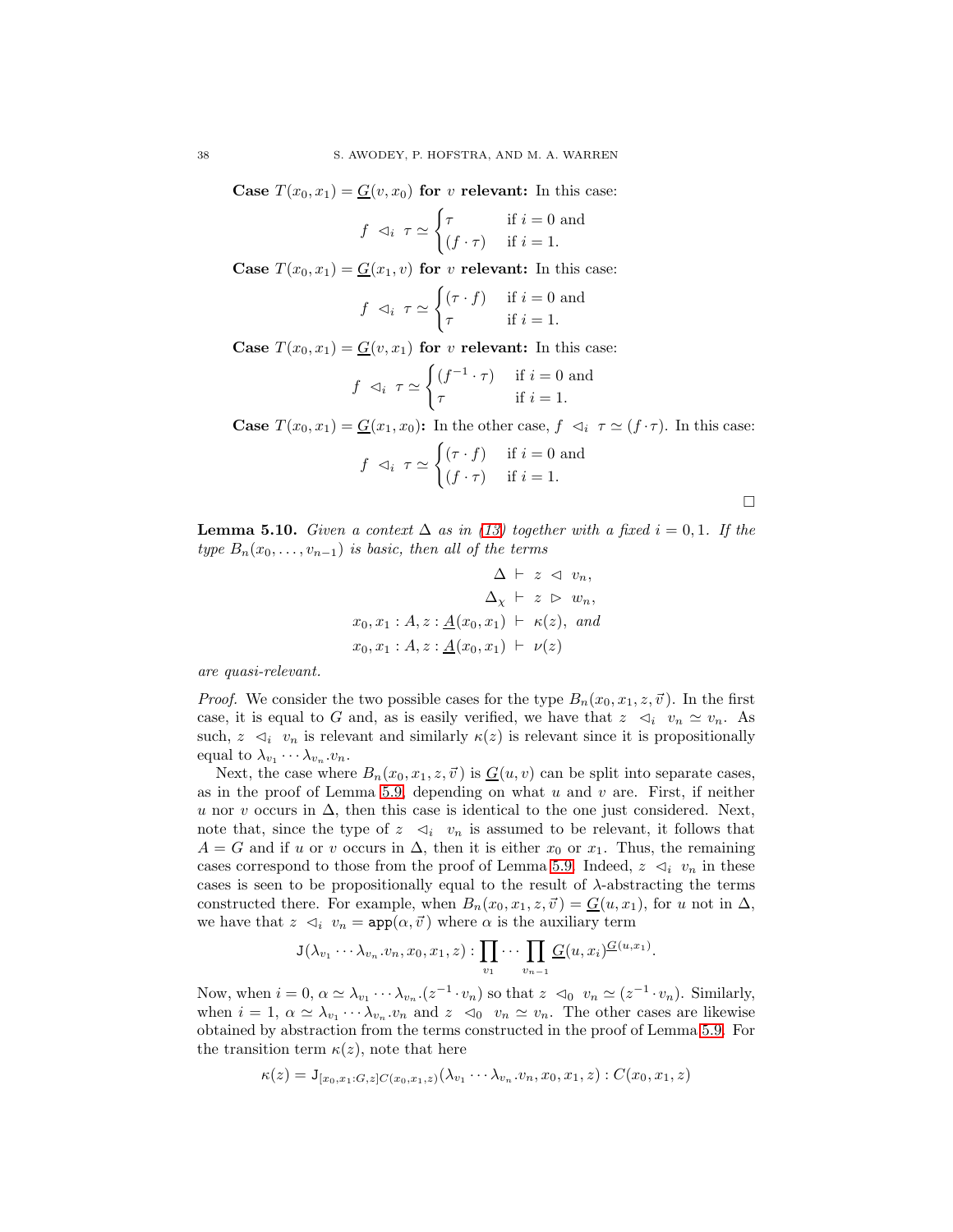where

$$
C(x_0, x_1, z) = \prod_{v_1} \cdots \prod_{v_{n-1}} \underline{G}(u, x_1)^{\underline{G}(u, x_1)}.
$$

As such,  $\kappa(z) \simeq \lambda_{v_1} \cdots \lambda_{v_n} \cdot v_n$ . The same fact, indeed, holds in all of the remaining cases.

<span id="page-38-1"></span>An essentially "dual" argument can be given for  $z \geq w_n$  and  $\nu(z)$ .

**Proposition 5.11.** *Given a context*  $\Delta$  *as in [\(13\)](#page-32-0), all of the terms* 

$$
\Delta \vdash z \vartriangleleft v_n,
$$
  
\n
$$
\Delta_{\chi} \vdash z \vartriangleright w_n,
$$
  
\n
$$
x_0, x_1 : A, z : \underline{A}(x_0, x_1) \vdash \kappa(z), \text{ and }
$$
  
\n
$$
x_0, x_1 : A, z : \underline{A}(x_0, x_1) \vdash \nu(z)
$$

*are quasi-relevant, for*  $i = 0, 1$ *.* 

*Proof.* We prove simultaneously all of the claims by induction on the structure of  $B_n(x_0, x_1, z, \vec{v})$  as a relevant type. When this type is basic, it is by Lemma [5.10.](#page-37-0)

Assume given a sequence of quasi-relevant terms  $a_0, a_1, f, b_1, \ldots, b_{n-1}, b_n$  of the appropriate types and consider the case where  $B_n(x_0, x_1, z, \vec{v})$  is a dependent product type,

$$
B_n(x_0, x_1, z, \vec{v}) = \prod_{y:S(...)} T(x_0, x_1, z, \vec{v}, y),
$$

for  $T(\ldots)$  a relevant type. Given a quasi-relevant term s of type  $S(a_i, a_i, \mathbf{r}(a_i), f \preceq$  $\vec{b}$ ), it suffices to show that  $app(f \triangleleft b_n, s)$  is quasi-relevant. By induction hypothesis,

$$
f \ \triangleright \ s : S(a_0, a_1, f, f \ \triangleright \ (f \ \triangleleft \ \vec{b}))
$$

is quasi-relevant, where we emphasize that this term is obtained via the action  $f \geq i$  s for the context

$$
(x_0, x_1 : A, z : \underline{A}(x_0, x_1), \dots, v_{n-1} : B_{n-1}(\dots), y : S(x_0, x_1, z, \vec{v})). \tag{14}
$$

Thus, also by induction hypothesis, the term

$$
\xi := \mathrm{app}(\kappa'(f), b_1, \ldots, b_{n-1}, f \; \rhd \; s) : S(a_0, a_1, f, \vec{b})
$$

is quasi-relevant, where we write  $\kappa'(f)$  for the transition term defined with respect to the context [\(14\)](#page-38-0).

As such, since  $b_n$  is relevant it follows that

<span id="page-38-0"></span>
$$
\mathtt{app}(b_n,\xi):T(a_0,a_1,f,\vec{b},\xi)
$$

is quasi-relevant and thus, by induction hypothesis, so is

$$
f \ \triangleleft \ \ {\rm app}(b_n,\xi): T(a_i,a_i,{\tt r}(a_i),f \ \triangleleft \ \vec{b},f \ \triangleleft \ \xi),
$$

where this is now the action for the extended context

$$
(x_0, x_1 : A, z : \underline{A}(x_0, x_1), \ldots, v_{n-1} : B_{n-1}(\ldots), y : S(\ldots), y' : T(x_0, x_1, \ldots, y)).
$$

Observe that there exists a propositional equality  $f \leq \xi \leq s$  defined by

$$
\vartheta:=\mathtt{app}(\mathtt{J}(\lambda_{v_1}\cdots\lambda_{v_{n-1}}.\lambda_{y'}.\mathtt{r}(y'),a_0,a_1,f),\vec{b},s)
$$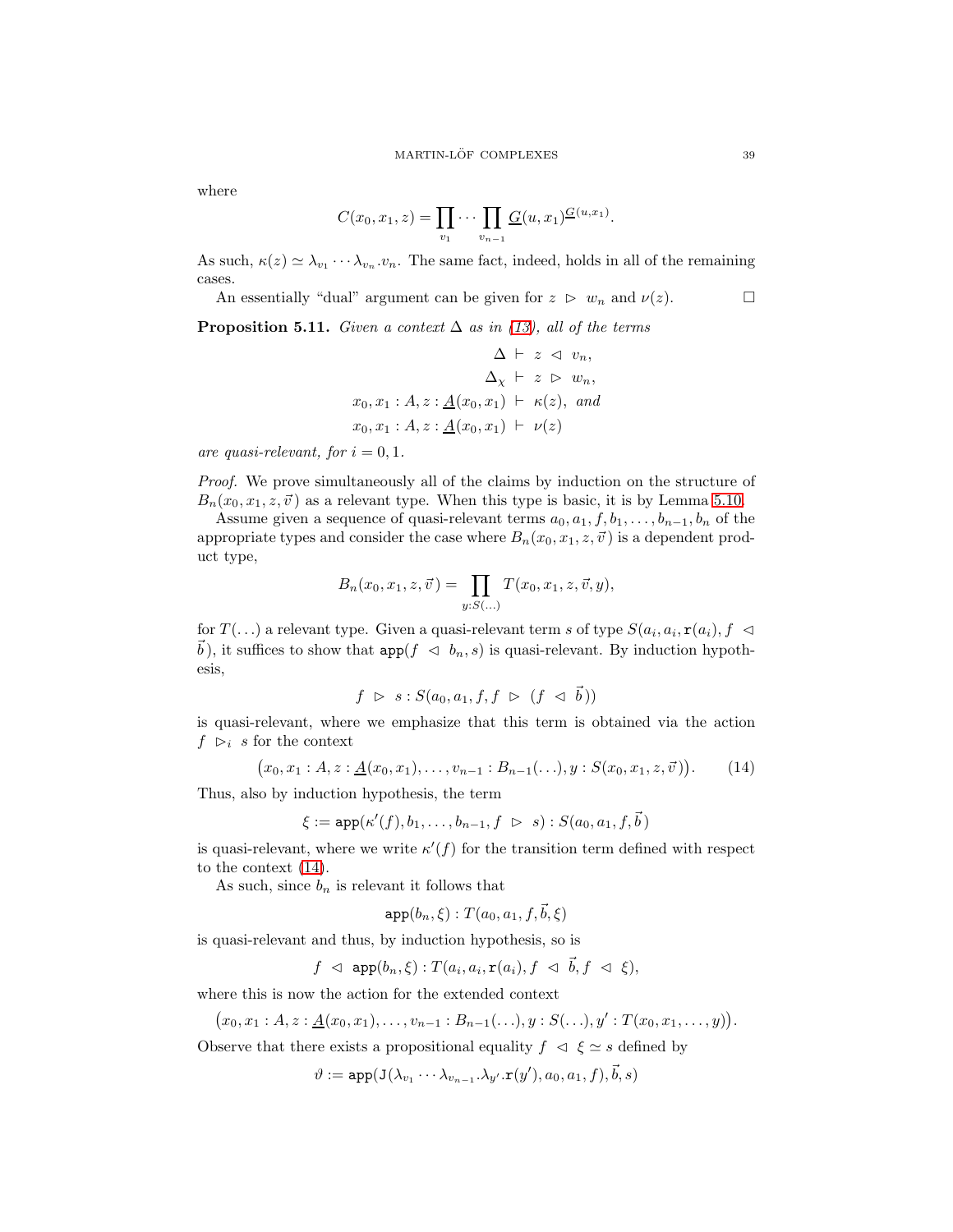Moreover, since  $f \prec \xi$  is neither a variable nor a basic term, the type of  $\vartheta$  is not relevant. Thus, we may conclude that the result

$$
\vartheta \leq_1 \text{app}(b_n, \xi) : T(a_i, a_i, \mathbf{r}(a_i), \dots, s)
$$

of substituting along  $\vartheta$  is quasi-relevant by the induction hypothesis (where the operation  $\lhd_1$  here is given with respect to the obvious context). Finally, this term is propositionally equal to  $app(f \triangleleft b_n, s)$  and the latter is therefore quasi-relevant.

To see that  $\kappa(f)$  is quasi-relevant it suffices to prove that

$$
\mathtt{app}(\kappa(f),\vec{b},\alpha,s'):T(a_0,a_1,f,\vec{b},s')
$$

is quasi-relevant when

$$
\alpha : \prod_{y:S(a_0,a_1,f,f \supseteq (f \vartriangleleft \vec{b}))} T(a_0,a_1,f,f \supseteq (f \vartriangleleft \vec{b}),y)
$$

and  $s' : S(a_0, a_1, f, \vec{b})$  are. Well, using the induction hypothesis, both

$$
\mathrm{app}(\alpha, f \; \triangleright \; (f \; \triangleleft \; s')) : T(a_0, a_1, f, f \; \triangleright \; (f \; \triangleleft \; \vec{b}), f \; \triangleright \; (f \; \triangleleft \; s'))
$$

and

$$
\mathtt{app}\bigl(\kappa(f), \vec{b}, \mathtt{app}(\alpha, f \; \vartriangleright \; (f \; \vartriangleleft \; \; s'))\bigr): T(a_0, a_1, f, \vec{b}, s')
$$

are quasi-relevant. Moreover, this is easily seen to be propositionally equal to  $app(\kappa(f), \alpha, s').$ 

Next, when  $B_n(\ldots)$  is a dependent sum type

$$
\sum_{y:S(x_0,x_1,z,\vec{v})} T(x_0,x_1,z,\vec{v},y),
$$

we have by definition that  $b_n$  is propositionally equal to a term  $\tau$  with  $\pi_0(\tau)$  and  $\pi_1(\tau)$  quasi-relevant. Since it follows that  $f \prec b_n \simeq f \prec \tau$  it therefore suffices to show that  $\pi_0(f \prec \tau)$  and  $\pi_1(f \prec \tau)$  are quasi-relevant. First, note that there exists a propositional equality  $\pi_0(f \prec \tau) \simeq f \prec \pi_0(\tau)$  given by

$$
\zeta := \mathsf{app} \big( \mathsf{J} \big( [x : A] \lambda_{v_1} \cdots \lambda_{v_{n-1}} \ldotp \lambda_{u: \sum_{y : S(\ldots)} T(\ldots)} \ldotp \mathsf{r}(\pi_0(u)), a_0, a_1, f \big), \vec{b}, \tau \big).
$$

By induction hypothesis,  $f \prec \pi_0(\tau)$  is quasi-relevant and therefore so is  $\pi_0(f \prec$  $\tau$ ). On the other hand, the induction hypothesis implies that

$$
f \prec \pi_1(\tau) : T(a_i, a_i, \mathbf{r}(a_i), f \prec \vec{b}, f \prec \pi_0(\tau))
$$

is quasi-relevant. But then, because  $\zeta$  is of irrelevant type,

$$
\zeta \triangleleft_0 (f \triangleleft \tau) : T(a_i, a_i, \mathbf{r}(a_i), f \triangleleft \vec{b}, \pi_0(f \triangleleft \tau))
$$

is quasi-relevant, where this action  $\zeta \leq 0$  ... is simply the result of substitution along the propositional equality  $\zeta$  and is defined with respect to the obvious context. It is easy to see though that this term is propositionally equal to  $\pi_1(f \prec \text{pair}(s, \tau))$ and therefore the latter is quasi-relevant, as required.

In this case, to see that  $\kappa(f)$  is relevant, let a quasi-relevant term  $\alpha$  of type  $B_n(a_0, a_1, f, f \geq (f \leq \vec{b}))$  be given. As such, there exists a propositionally equal term  $\tau'$  with  $\pi_0(\tau')$  and  $\pi_1(\tau')$  quasi-relevant. Since

$$
\mathtt{app}(\kappa(f), \vec{b}, \alpha) \simeq \mathtt{app}(\kappa(f), \vec{b}, \tau'),
$$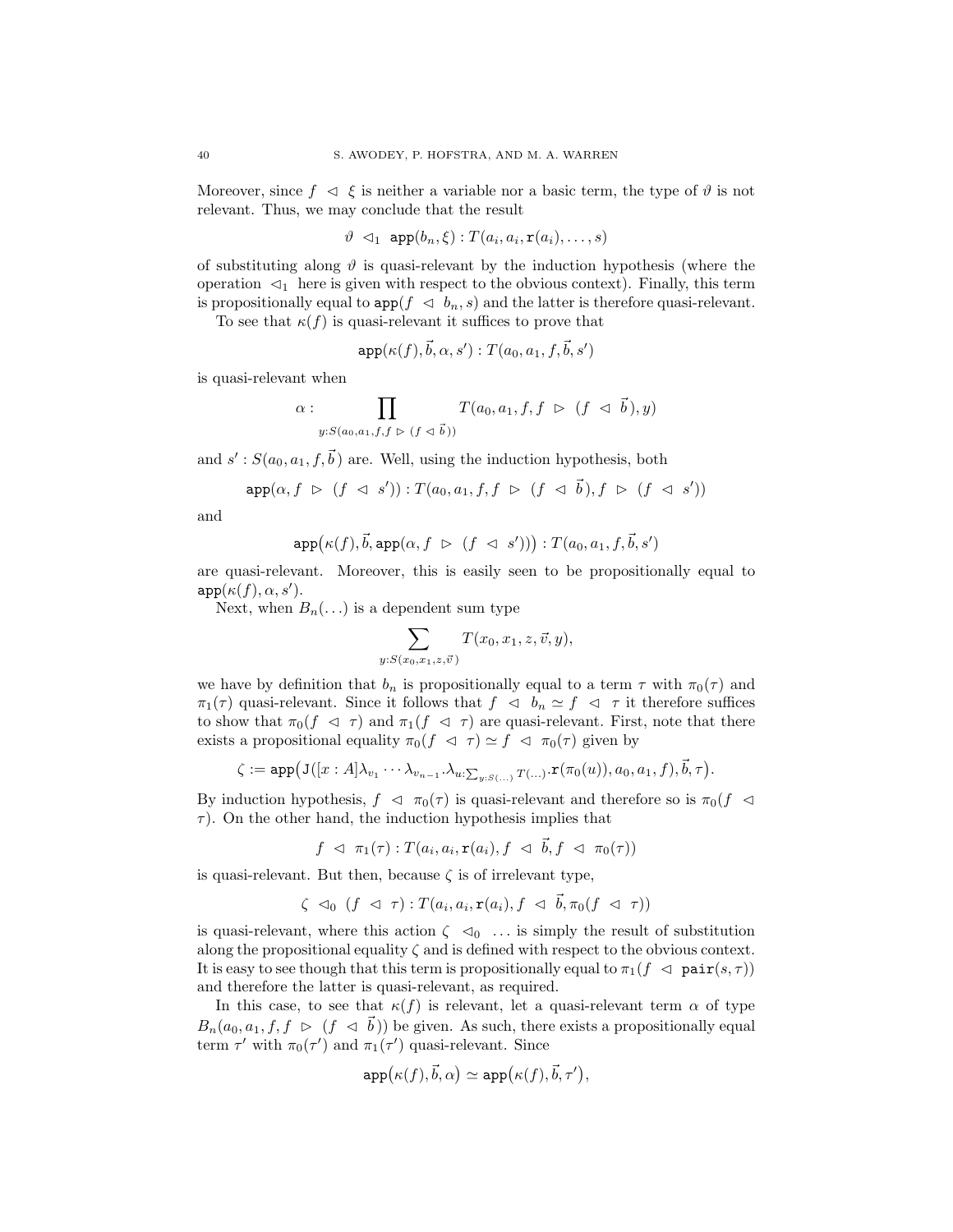it then suffices to show that the term on the right-hand side is quasi-relevant. By induction hypothesis,  $\text{app}(\kappa'(f), \vec{b}, \pi_0(\tau'))$  is quasi relevant, where  $\kappa'(f)$  is the transition term defined with respect to the appropriate context. Thus,  $\pi_0(\text{app}(\kappa(f), \ldots, \tau'))$ is also quasi-relevant since

$$
\pi_0(\text{app}(\kappa(f), \dots, \tau')) \simeq \text{app}(\kappa'(f), \vec{b}, \pi_0(\tau')). \tag{15}
$$

Likewise, we have by definition that

<span id="page-40-2"></span>
$$
\pi_1(\tau'): T(a_0, a_1, f, f \; \rhd \; (f \; \lhd \; \vec{b}), \pi_0(\tau'))
$$

is relevant. Moreover, there exists a propositional equality

$$
f \;\vartriangleright\; \big(f \;\vartriangleleft\; \; \mathtt{app}(\kappa'(f), \vec{b}, \pi_0(\tau'))\big) \simeq \pi_0(\tau)
$$

which we denote by  $\zeta'$ , where this  $\kappa'(f)$  is the transition term defined with respect to the evident context. By the induction hypothesis, and the fact that  $\zeta'$  is quasirelevant, the term

$$
\zeta' \ \lhd_0 \ \pi_1(\tau') : T(a_0, a_1, f, f \; \rhd \; (f \; \lhd \; \vec{b}\,), f \; \rhd \; (f \; \lhd \; \mathtt{app}(\kappa'(f), \vec{b}, \pi_0(\tau')))),
$$

obtained by substituting along the propositional equality  $\zeta'$ , is quasi-relevant. Thus, again by induction hypothesis, the term

$$
\mathtt{app} \bigl( \kappa''(f), \vec{b}, \mathtt{app}(\kappa'(f), \vec{b}, \pi_0(\tau')) , \zeta' \prec_0 \pi_1(\tau') \bigr)
$$

of type  $T(a_0, a_1, f, \vec{b}, \text{app}(\kappa'(f), \vec{b}, \pi_0(\tau'))$  is quasi-relevant, where this  $\kappa''(f)$  is the transition with respect to the obvious extended context ending with a variable declaration of type  $T(\ldots)$ . Finally, substituting along the propositional equality  $\vartheta'$ from [\(15\)](#page-40-2) gives a quasi-relevant term

$$
\vartheta' \ \lhd_0 \ \text{app} \bigl( \kappa''(f), \vec{b}, \text{app}(\kappa'(f), \vec{b}, \pi_0(\tau')) , \zeta' \ \lhd_0 \ \pi_1(\tau') \bigr)
$$

which is propositionally equal to  $\pi_1(\text{app}(\kappa(f), \vec{b}, \tau')).$ 

The proofs, in each of the cases considered above, that the terms  $f \geq d_n$  and  $\nu(f)$  are quasi-relevant are essentially dual to those given for  $f \prec b_n$  and  $\kappa(f)$ .  $\Box$ 

<span id="page-40-3"></span>**Corollary 5.12.** Assume given a relevant term  $x : A \vdash \varphi(x) : B(x, x, r(x))$ *together with terms*  $a, b : A$  *and*  $f : \underline{A}(a, b)$  *assumed to be relevant if they are of relevant type, then*  $J_{[x,y:A,z|B(x,y,z)}([x:A]\varphi(x),a,b,f):B(a,b,f)$  *is relevant when*  $B(a, b, f)$  *is.* 

*Proof.* By Lemma [5.8](#page-35-1) it suffices to prove that  $f \n\triangleright_0 \varphi(a)$  is relevant. The claim is then immediate by Proposition [5.11.](#page-38-1)

<span id="page-40-1"></span><span id="page-40-0"></span>5.8. Proof that  $T_1(G)$  is the free groupoid on G. We are finally in a position to prove the central technical result of the paper:

# Proposition 5.13. *Every term of relevant type is relevant.*

*Proof.* Given a term  $\tau$  of relevant type T, we prove that  $\tau$  is relevant by induction on the derivation of  $\tau$ .

When  $\tau$  is a lambda abstraction  $\lambda_{x:A}.\tau'(x)$  and  $T = \prod_{x:A} S(x)$  the induction hypothesis implies that  $x : A \vdash \tau'(x) : S(x)$  is relevant. Thus, given a quasirelevant term  $a : A$ ,  $app(\tau, a) = \tau'(a)$  is also relevant.

If  $\tau$  is the result  $app(\tau', a)$  of applying the elimination rule for dependent products, then, by induction hypothesis,  $\tau'$  is relevant. We may assume that  $\tau'$  is itself a closed term, for otherwise in order to determine whether  $\tau$  is relevant we would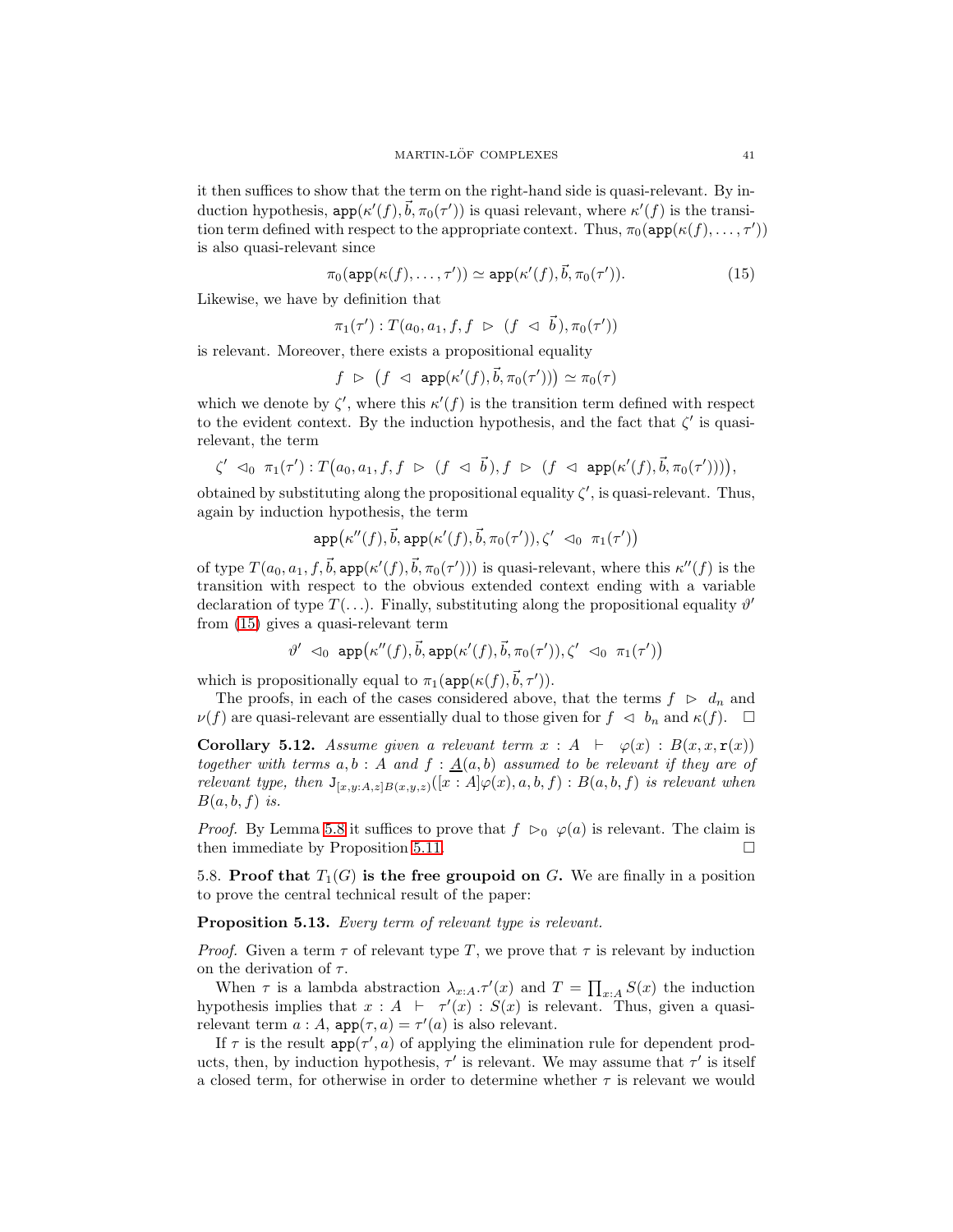first substitute quasi-relevant terms for the free variables. Thus, by the clause in the definition of relevant terms governing terms of dependent product type,  $\tau$  is relevant.

The case where  $\tau$  is an elimination term  $J(\varphi, a, b, f)$  is by the induction hypothesis together with Corollary [5.12.](#page-40-3)

When  $\tau$  is a recursion term  $\texttt{rec}(m, c, \gamma) : T(m)$  it follows from Corollary [B.4](#page-60-20) from Appendix [B](#page-59-0) that m is propositionally equal, via a propositional equality  $\vartheta : \mathbb{N}(m, n)$ , to a canonical numeral  $n = S<sup>n</sup>(0)$ . Now, the recursion term

$$
\mathtt{rec}(\mathtt{n},c,\gamma) = \gamma\big(\mathtt{n}-1,\gamma(\mathtt{n}-2,\cdots\gamma(0,c)\cdots)\big)
$$

is relevant since, by induction hypothesis,  $\gamma(x, y)$  is. Moreover, the result

$$
\vartheta \prec_0 \texttt{rec(n}, c, \gamma) : T(m)
$$

is therefore also relevant, since  $\vartheta$  is of irrelevant type. As such,  $\tau$  is relevant since  $\tau \simeq \vartheta \, \triangleleft_0 \, \text{rec}(n, c, \gamma)$ . To see that there exists such a propositional equality, define the term

$$
\mathtt{J}\big([x:\mathtt{N}]\lambda_v.\lambda_w.r(\mathtt{rec}(x,v,[x',y']\mathtt{app}(w,x',y')),m,\mathtt{n},\vartheta):B(m,\mathtt{n},\vartheta)
$$

with pattern type  $x, y : \mathbb{N}, z : \mathbb{N}(x, y) \vdash B(x, y, z)$ : type given by

$$
\prod_{v: T(\mathbf{0})} \prod_{w: \prod_{u: {\mathbb{R}}} \prod_{u': T(u)} T(\mathbf{S}(u))} \underline{T(x)} \big(\mathbf{rec}(x,v,[x',y']\hat{w}), z \prec_0 \mathbf{rec}(y,v,[x',y']\hat{w})\big),
$$

where  $\hat{w}$  denotes the term  $app(w, x', y')$ . Then the required propositional equality is  $app(\texttt{J}(\lambda_{v}.\lambda_{w}.r(\texttt{rec}(x,v,w)),m,\texttt{n},\vartheta),c,\lambda_{u}.\lambda_{u'}. \gamma(u,u')).$ 

Assume  $\tau$  is a pair term  $\text{pair}(a, s)$  for  $a : A$  and  $s : S(a)$ . Since  $T = \sum_{x : A} S(x)$ it follows from the induction hypothesis that both  $a$  and  $s$  are quasi-relevant. Thus,  $\tau$  is trivially relevant by definition.

When  $\tau$  is an elimination term  $\mathbf{R}(\psi, \tau')$  for dependent sums it follows from the induction hypothesis, and the fact that  $x : A, y : S(x) \vdash T(\text{pair}(x, y))$  is a relevant type since  $T(\tau')$  is, that  $x : A, y : S(x) \vdash \psi(x, y) : T(\text{pair}(x, y))$  is relevant. Moreover, the induction hypothesis also implies that  $\tau'$  is quasi-relevant and we consider the two cases where  $\tau'$  is relevant and where it is of irrelevant type separately. In the first case, it follows that there exists a propositional equality  $\vartheta$ :  $\tau' \simeq \alpha$  such that  $\pi_0(\alpha)$  and  $\pi_1(\alpha)$  are quasi-relevant. As such,  $\psi(\pi_0(\alpha), \pi_1(\alpha))$ is a quasi-relevant term of type  $T(\text{pair}(\pi_0(\alpha), \pi_1(\alpha)))$ . There is a propositional equality  $\operatorname{pair}(\pi_0(\alpha), \pi_1(\alpha)) \simeq \alpha$  given by the elimination term

$$
R([x:A,y:S(x)]\mathbf{r}(\texttt{pair}(x,y)),\alpha): \sum_{x:A}S(x)\big(\texttt{pair}(\pi_0(\alpha),\pi_1(\alpha)),\alpha\big),
$$

which we denote by  $\zeta$ . Thus, the term  $\zeta \leq 1$   $\psi(\pi_0(\alpha), \pi_1(\alpha))$  of type  $T(\alpha)$  is quasi-relevant by Proposition [5.11.](#page-38-1) Finally, passing along the propositional equality  $\vartheta$ gives that

$$
\vartheta \triangleleft_0 (\zeta \triangleleft_1 \psi(\pi_0(\alpha), \pi_1(\alpha))) : T(\tau')
$$

is quasi-relevant and it is easily seen that this term is propositionally equal to  $\tau$ .  $\Box$ 

*Remark.* It is important to note at this point to which specific theories Proposition [5.13](#page-40-1) applies. Clearly it applies to  $\mathbb{T}_{\omega}[G]$  as well as to any theory of the form  $\mathbb{T}_{n}[G]$ for  $n \geq 0$ . Finally, it also applies to any *equational* extension  $\mathbb{T}$ , in the sense of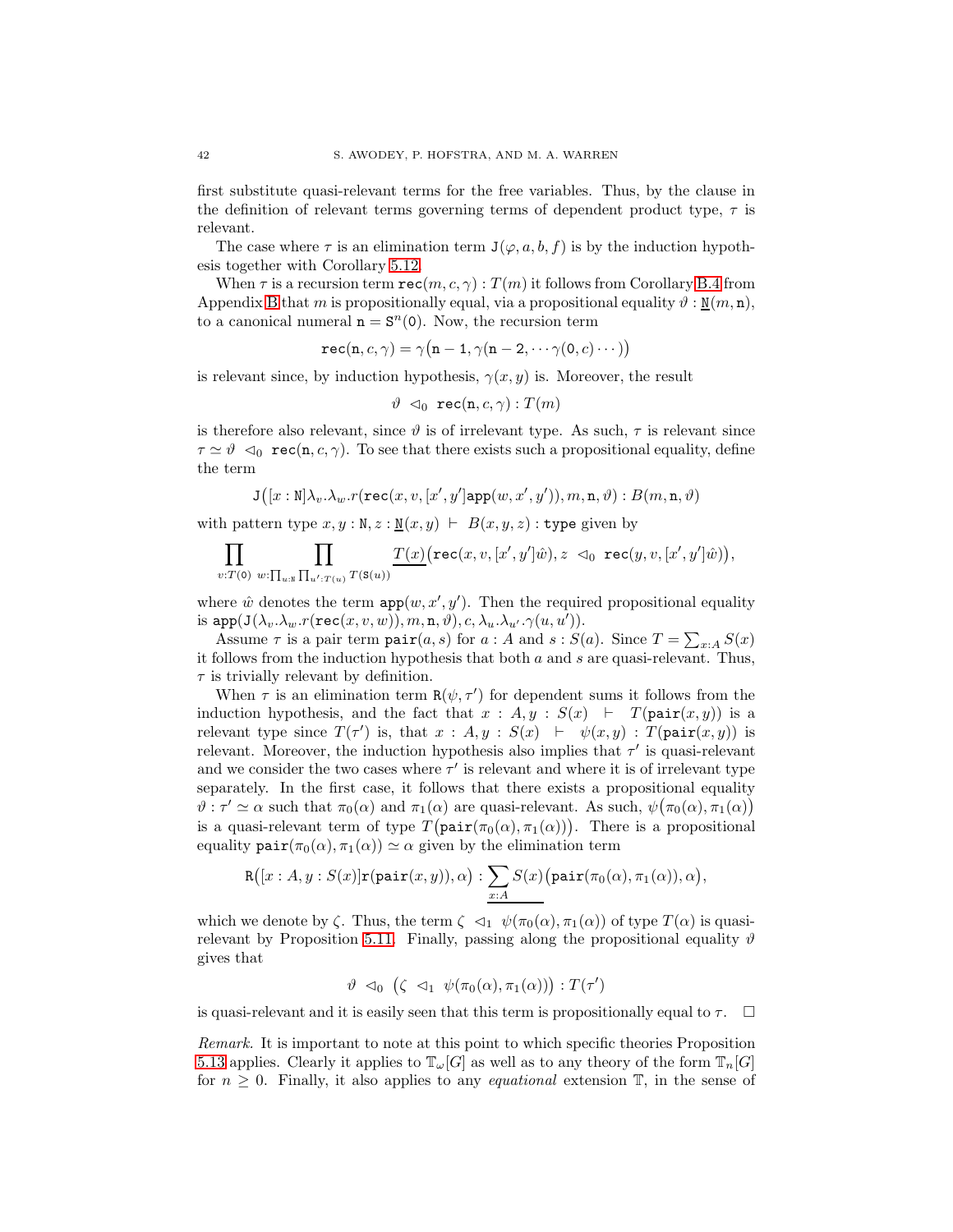Section [2.6,](#page-11-1) of either  $\mathbb{T}_{\omega}[G]$  or  $\mathbb{T}_{n}[G]$  for  $n \geq 0$ . We will use this fact in Section [6](#page-42-0) below.

<span id="page-42-2"></span>The main consequence is the following:

**Theorem 5.14.** Let G be a globular set. Then the comparison functor  $\Phi_G$ :  $\mathcal{F}(G) \to T_1(G)$  *from the free groupoid on the underlying graph of* G *to the free*  $T_1$ -algebra on G is an equivalence of groupoids. This equivalence is natural in G.

*Proof.* In section [5.1](#page-26-0) it has been shown that  $\Phi_G$  has a retraction; as such, it is faithful. Since the closed relevant terms of type  $G$  are, up to propositional equality, exactly the basic terms a for  $a \in G_0$  this proves that the comparison functor  $\Phi_G : \mathcal{F}(G) \to T_1(G)$  is essentially surjective. Since the closed relevant terms of type  $G(a, b)$  are, up to propositional and hence up to definitional equality, exactly the formal composites of basic edges  $h \in G_1$ , this proves that  $\Phi_G$  is full on arrows as well. Naturality is straightforward and is left to the reader.  $\Box$ 

<span id="page-42-0"></span>*Remark.* It is also readily seen that  $\Phi$ <sub>-</sub> constitutes a morphism of monads  $\mathcal{F}(-) \rightarrow$  $T_1(-)$  in Mon(rGSet).

# 6. THE QUILLEN MODEL STRUCTURE ON  $MLCx_1$

In this section we study the general categorical properties of the category  $MLCx_1$ of 1-truncated Martin-Löf complexes. Specifically, we establish (Theorem  $6.22$ ) the existence of a cofibrantly generated Quillen model structure on the category of such complexes which gives a Quillen equivalence with the category of groupoids. Since groupoids are a model of homotopy 1-types it then follows that 1-truncated Martin-Löf complexes are also a model. The model structure on  $MLCx_1$  is obtained by transferring, using a theorem due to Crans [\[4\]](#page-60-14), the model structure on the category of groupoids along the adjunction [\(10\)](#page-26-1). In order to transfer the model structure it is first necessary to understand the behavior of colimits in  $MLCx_1$ . In order to show that one of the hypotheses of the transfer theorem is satisfied it will be necessary to understand in particular the filtered colimits in  $MLCx_1$  and in Section [6.1](#page-42-1) we prove that  $MLCx_1$  has all filtered colimits and that these are created by the forgetful functor  $MLCx_1 \rightarrow rGSet$ . For general colimits — which must also be properly understood in order to apply the transfer theorem — it is convenient to use, instead of  $MLCx_1$ , an equivalent category  $Th_1$ , which has as objects certain 1-truncated type theories. This category is introduced and proved to be equivalent to  $MLCx_1$  in Section [6.2.](#page-44-0) We then explain the construction of general colimits in the category  $\text{Th}_1$  in Section [6.3.](#page-48-0) The adjunction between  $\text{Th}_1$ and Gpd, as well as other issues related to the connection between groupoids and Martin-Löf complexes, is then described in Section [6.4.](#page-50-0) Finally, in Section [6.5](#page-52-0) we complete the proof of Theorem [6.22](#page-55-0) and its corollaries.

<span id="page-42-1"></span>6.1. Filtered colimits in  $MLCx_1$ . The aim of this section is to show that  $MLCx_1$ has all filtered colimits and that these are created by the forgetful functor  $MLCx_1 \rightarrow$ **rGSet**. In order to establish this fact we will show that the functor  $T_1$ : **rGSet**  $\rightarrow$ **rGSet** preserves filtered colimits (i.e.,  $T_1$  is a finitary monad). That  $MLCx_1$  has all filtered colimits which are created by the forgetful functor then follows from the fact that the forgetful functor creates any colimits that are preserved by  $T_1$ . We will use this result in Section [6.5](#page-52-0) in order to establish the existence of a Quillen model structure on  $MLCx_1$ .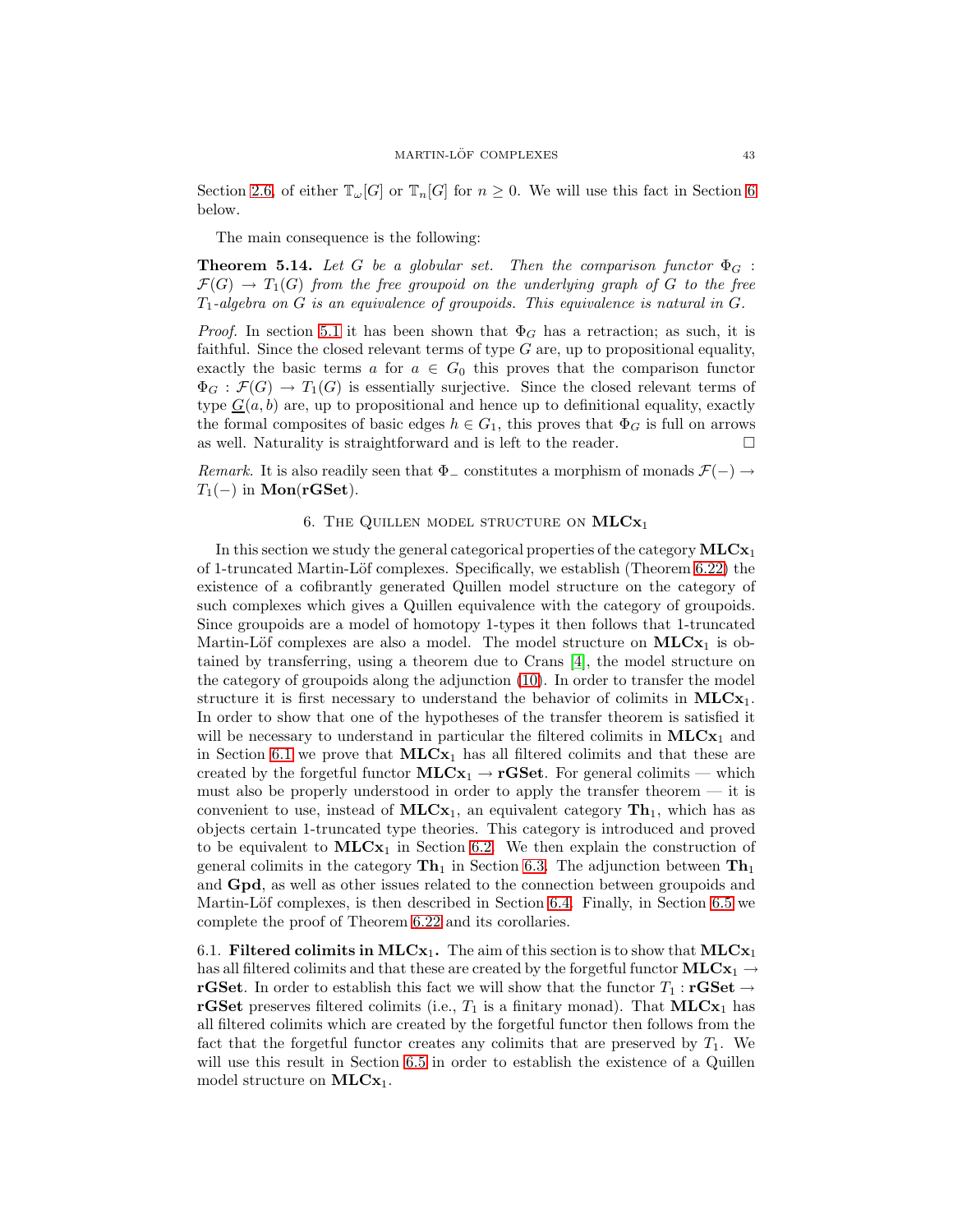Assume given a filtered category I and a functor  $A: \mathcal{I} \to \mathbf{rGSet}$ . Denote by  $A^{\infty}$  the colimit of this functor. By definition, an n-cell of  $A^{\infty}$  is an equivalence class [a] of n-cells of the coproduct  $\coprod_i A(i)$ , where  $a \in A(i)$  is equivalent to  $a' \in A(j)$  if and only if there exist arrows  $\varphi : i \to k$  and  $\varphi' : j \to k$  in  $\mathcal I$  such that

<span id="page-43-1"></span>
$$
A(\varphi)(a) = A(\varphi')(a').
$$

We would like to prove that

$$
T_1(A^{\infty}) \cong \varinjlim_{i} T_1(A(i)). \tag{16}
$$

This will require an analysis of the valid derivations of the theory  $\mathbb{T}_1[A^\infty]$ . To begin with, note that  $\mathbb{T}_1[A^\infty]$  is obtained by augmenting  $\mathbb{T}_1$  with the new basic type  $\ulcorner A^{\infty}$  as well as with basic terms  $\ulcorner [a]\urcorner$  of the appropriate types as described in Section [3.](#page-14-0)

We would like to introduce some operations for manipulating the syntax of this theory. In particular, fixing any object i of  $\mathcal I$ , if  $\tau$  is an expression of the theory  $\mathbb{T}_1[A^{\infty}]$  containing exactly the basic term expressions  $\lceil a_1 \rceil, \ldots, \lceil a_n \rceil$ , where it is possible that  $n = 0$ , then, given any expressions  $e_1, \ldots, e_n$  of  $\mathbb{T}_1[A(i)]$ , we define a new expression

$$
\tau\big\{e_1/\ulcorner[a_1]\urcorner,\ldots,e_n/\ulcorner[a_n]\urcorner\big\}\ \in \operatorname{Exp}_{A(i)}
$$

to be the result of formally substituting  $e_m$  for each occurrence of  $\lceil a_m \rceil$  in  $\tau$  and similarly replacing each occurrence of  $\ulcorner A^{\infty} \urcorner$  with  $\ulcorner A(i) \urcorner$ . The following lemma says that it is always possible, given a sequence of terms of identity type in  $\mathbb{T}_1[A^{\infty}]$ to find an index i and replacement terms in  $\mathbb{T}_1[A(i)]$  which have the same source and target relations as the original terms. In particular, any formal composite in  $\mathbb{T}_1[A^{\infty}]$  already exists at some stage  $\mathbb{T}_1[A(k)]$ .

<span id="page-43-0"></span>**Lemma 6.1.** *Given a list*  $[f_1], \ldots, [f_n]$  *of* 1-cells of  $A^{\infty}$ *, there exists an object* k *of* I and 1-cells  $f'_1, \ldots, f'_n$  *of*  $A(k)$  *such that*  $f'_m \in [f_m]$ *, for*  $m = 1, \ldots, n$ *, and*  $t(f'_m) = s(f'_k)$  when  $t(f_m) = s(f_k)$ , for any  $m, k$ .

*Proof.* A straightforward proof by induction on n using the fact that  $\mathcal I$  is filtered.  $\Box$ 

<span id="page-43-2"></span>**Lemma 6.2.** Assume  $\mathcal{D}$  is a derivation in  $\mathbb{T}_1[A^{\infty}]$  in which exactly the basic term *expressions*  $\lceil a_1 \rceil, \ldots, \lceil a_n \rceil$  *occur. Then there exists an object* k of I together *with cells*  $b_1, \ldots, b_n$  *of*  $A(k)$  *such that*  $b_m \in [a_m]$  *for*  $m = 1, \ldots, n$  *and* 

$$
\mathcal{D}' := \mathcal{D}\{ \ulcorner b_1 \urcorner / \ulcorner [a_1] \urcorner, \ldots, \ulcorner b_n \urcorner / \ulcorner [a_n] \urcorner \}
$$

*is a derivation in*  $\mathbb{T}_1[A(k)]$ *.* 

*Proof.* Use Lemma [6.1,](#page-43-0) regarding vertices as edges via their identity maps, to choose k together with the required terms  $b_1, \ldots, b_n$  in such a way that these terms satisfy the appropriate source and target relations.

<span id="page-43-3"></span>The proof that  $\mathcal{D}\{\ulcorner b_1\urcorner/\ulcorner[a_1]\urcorner, \ldots, \ulcorner b_n\urcorner/\ulcorner[a_n]\urcorner\}$  is a derivation in  $\mathbb{T}_1[A(k)]$  is an induction on D. The non-trivial case of the axioms of  $\mathbb{T}_1[A^{\infty}]$  follows from the fact that  $b_1, \ldots, b_n$  have been chosen in a way compatible with source and target maps. Thus, when  $\lceil f \rceil : \lceil A^{\infty} \rceil \lceil [a] \rceil, \lceil b \rceil \rceil$  is an axiom, it follows that the chosen representatives  $f' \in [f]$ ,  $a' \in [a]$  and  $b' \in [b]$  at stage  $A(k)$  are such that  $f' : a' \to b'$ , and therefore the corresponding judgement is an axiom of  $\mathbb{T}_1[A(k)]$ .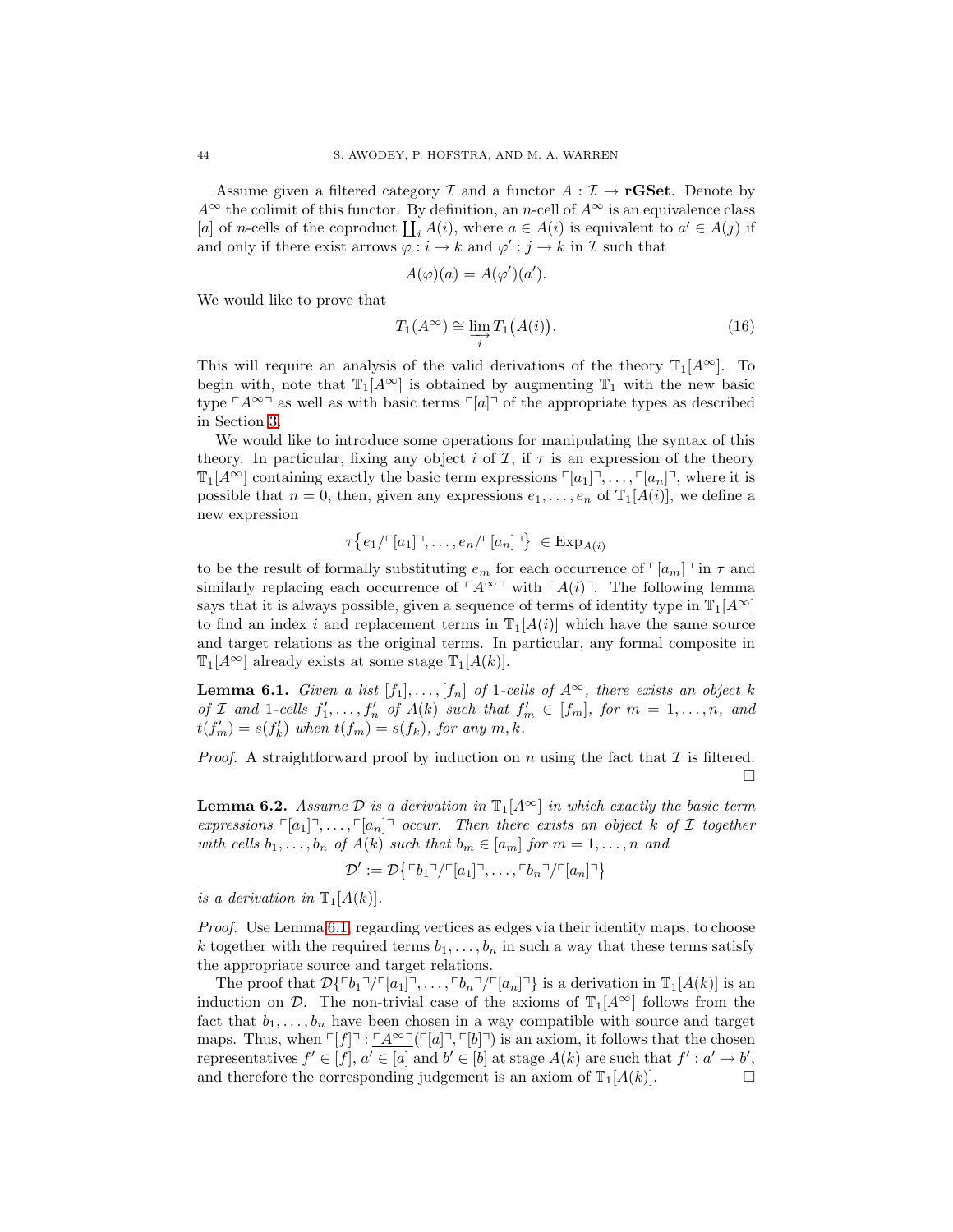**Lemma 6.3.** *Given a filtered category* I *together with a functor*  $A: \mathcal{I} \to \mathbf{r} GSet$ , *there is an isomorphism [\(16\)](#page-43-1) of reflexive globular sets.*

*Proof.* Assume given a reflexive globular set X together with a cocone  $x_i : T_1A(i) \rightarrow$ X. We now describe the induced map  $\xi : T_1 A^{\infty} \to X$ . A vertex of  $T_1 A^{\infty}$  is just a term  $\tau$  of  $\mathbb{T}_1[A^{\infty}]$  and by Lemma [6.2](#page-43-2) there exists some object k of  $\mathcal I$  together with elements  $b_1, \ldots, b_n$  of  $A(k)$  such that

$$
\tau' := \tau\{\ulcorner b_1\urcorner / \ulcorner [a_1]\urcorner, \ldots, \ulcorner b_n\urcorner / \ulcorner [a_n]\urcorner\}
$$

is a vertex of  $T_1A(k)$ , where  $\lceil a_1 \rceil, \ldots, \lceil a_n \rceil$  is a complete list of the basic terms occurring in  $\tau$ . Thus, we define:

$$
\xi(\tau) := x_k(\tau').
$$

This definition is independent of the choice of k and  $b_1, \ldots, b_n$  since given any other choice of  $k'$ ,  $b'_1, \ldots, b'_n$  and corresponding term  $\tau''$ , it follows from the fact that  $\mathcal I$ is filtered that there exists a further object l and maps  $\varphi : k \to l$  and  $\varphi' : k' \to l$ such that  $A(\varphi)(b_m) = A(\varphi')(b'_m)$  for  $m = 1, ..., n$ . Then



commutes. Moreover, it is easily seen, using the description of the action of  $T_1$  on arrows from Section [3,](#page-14-0) that

$$
T_1A(\varphi)(\tau') = T_1A(\varphi')(\tau'').
$$

This definition extends to give an action of  $\xi$  on 1-cells of  $T_1A^{\infty}$ . That  $\xi$  is a map of reflexive globular sets then follows from the same argument showing that it is well-defined.

It is straightforward to verify that each  $x_i$  can be recovered by precomposing  $\xi$ with the map  $T_1A(i) \to T_1A^{\infty}$ . Finally, for uniqueness of  $\xi$ , observe that implicit the construction of  $\xi$  above we have proved that for each cell  $\tau$  of  $T_1A^{\infty}$  there exists some k such that  $\tau$  is in the image of the map  $T_1A(k) \to T_1A^{\infty}$ .

We then have as an immediate consequence of Lemma [6.3](#page-43-3) that the forgetful functor  $MLCx_1 \rightarrow rGSet$  creates filtered colimits and *a fortiori*  $MLCx_1$  has all filtered colimits.

<span id="page-44-0"></span>6.2. Equivalence with the category of theories. It is sometimes more convenient, when studying Martin-Löf complexes, to deal with theories instead of  $T_1$ -algebras. In order to facilitate this approach it is useful to introduce a category of 1-truncated theories which is equilavent to  $MLCx_1$ . Then constructions can be carried out directly in terms of theories which are often simpler to understand than the corresponding algebras.

**Definition 6.4.** The category  $\text{Th}_1$  of  $\mathbb{T}_1$ -theories has as objects theories  $\mathbb{T}'$  such that there exists a reflexive globular set  $G$  and  $T'$  is an equational extension (in the sense of Section [2.6\)](#page-11-1) of  $\mathbb{T}_1[G]$  such that the added equations are only between terms of types of the form  $\underline{G}^{-n}(\ldots)$  for  $n \geq 0$ . The morphisms in  $\mathbf{Th}_1$  are theory **morphisms**, where a theory morphism  $F : \mathbb{T}' \to \mathbb{T}''$  is required to be a map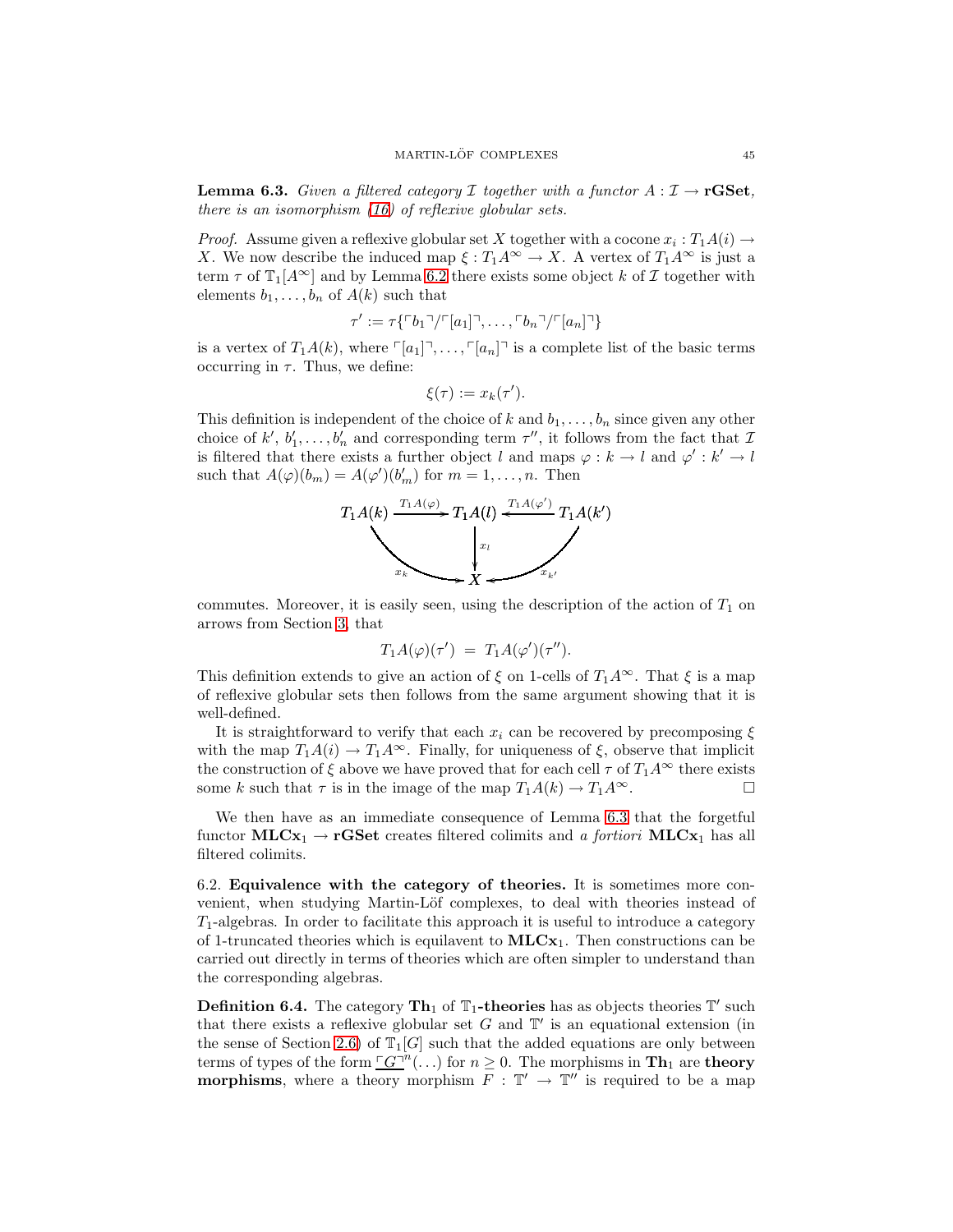$Exp(\mathbb{T}') \rightarrow Exp(\mathbb{T}'')$  of expressions (i.e., it must commute with type and term forming operations and, in particular, it must send the "base-type"  $\ulcorner G \urcorner$  of  $\mathbb{T}'$  to the corresponding "base-type" of  $\mathbb{T}''$ ) which preserves valid judgements.

*Remark.* We will often write objects of  $\mathbf{Th}_1$  in the form  $\mathbb{T}_1[G|E]$  where E is the set of equations defining the theory as an extension of  $\mathbb{T}_1[G]$ .

There is a functor  $\mathbf{B}(-)$ :  $\mathbf{Th}_1 \to \mathbf{MLCx}_1$  which sends a theory  $\mathbb{T}' = \mathbb{T}_1[G|E]$ to the reflexive globular set  $\Gamma(G)_{\mathbb{T}'}$ . For such a theory, the associated action  $\gamma: T_1(\mathbf{B}(\mathbb{T}')) \to \mathbf{B}(\mathbb{T}')$  is defined first on the level of theories as the canonical extension  $\text{Exp}_{\mathbf{B}(\mathbb{T}')} \to \text{Exp}(\mathbb{T}')$  of the map  $\tau \mapsto \tau$ . I.e.,  $\gamma$  scans a term of  $\mathbb{T}_1[\mathbf{B}(\mathbb{T}')]$ for subterms of the form  $\lceil \tau \rceil$  and when it finds one it removes the brackets to give  $\tau.$ 

**Example 6.5.** Given terms  $\beta : \ulcorner G \urcorner, \tau : \ulcorner \underline{G} \urcorner (\ulcorner a \urcorner, \ulcorner b \urcorner)$  and  $\tau' : \ulcorner \underline{G} \urcorner (\ulcorner a \urcorner, \beta)$  of  $\mathbb{T}'$ , we may form the "twisted composite" term in  $\mathbb{T}_1[\mathbf{B}(\mathbb{T}')]$  by first forming the elimination term

$$
x, y: \ulcorner \mathbf{B}(\mathbb{T}') \urcorner, z: \ulcorner \mathbf{B}(\mathbb{T}') \urcorner(x, y) \vdash \ulcorner \mathbf{B}(\mathbb{T}') \urcorner(y, \ulcorner \beta \urcorner) \ulcorner \mathbf{B}(\mathbb{T}') \urcorner(x, \ulcorner \beta \urcorner) : \text{type}
$$
\n
$$
x: \ulcorner \mathbf{B}(\mathbb{T}') \urcorner \vdash \lambda_v. v: \ulcorner \mathbf{B}(\mathbb{T}') \urcorner (\ulcorner \ulcorner b \urcorner \urcorner, x) \ulcorner \mathbf{B}(\mathbb{T}') \urcorner (\ulcorner \ulcorner b \urcorner \urcorner, x)
$$
\n
$$
\vdash \ulcorner \tau \urcorner : \ulcorner \mathbf{B}(\mathbb{T}') \urcorner (\ulcorner \ulcorner a \urcorner \urcorner, \ulcorner \ulcorner b \urcorner \urcorner)
$$
\n
$$
\vdash \mathbf{J}(\lambda_v. v, \ulcorner \ulcorner b \urcorner \urcorner, \ulcorner \beta \urcorner, \ulcorner \tau' \urcorner) : \ulcorner \mathbf{B}(\mathbb{T}') \urcorner (\ulcorner \ulcorner b \urcorner \urcorner, \ulcorner \beta \urcorner) \urcorner \mathbf{B}(\mathbb{T}') \urcorner (\ulcorner \ulcorner b \urcorner \urcorner, \ulcorner \beta \urcorner) \urcorner \mathbf{B}(\mathbb{T}') \urcorner (\ulcorner \ulcorner b \urcorner \urcorner, \ulcorner \beta \urcorner) \urcorner)
$$

and then applying this to  $\lceil \tau'^{\neg} \rceil$  to obtain

$$
\vdash \text{ app}(J(\lambda_v. v, \ulcorner\ulcorner a \urcorner\urcorner, \ulcorner\ulcorner b \urcorner\urcorner, \ulcorner\tau\urcorner), \ulcorner\tau\urcorner) : \ulcorner\mathbf{B}(\mathbb{T}') \urcorner (\ulcorner\ulcorner b \urcorner\urcorner, \ulcorner\beta\urcorner).
$$

The result of applying  $\gamma$  to this term is then

 $app(J(\lambda_v. v, \lceil a \rceil, \lceil b \rceil, \tau), \tau').$ 

The map  $\gamma$  is seen, by induction on derivations, to preserve valid judgements and therefore gives a map of reflexive globular sets. With this definition,  $\gamma$  clearly satisfies the unit law for an action and the multiplication law is easily seen to be satisfied by observing that  $\gamma$  and  $\mu$  do essentially the same thing. E.g., given a term of the form

$$
\theta(\ulcorner\phi_1(\ulcorner\tau_1^1\urcorner,\ldots,\ulcorner\tau_{n_1}^1\urcorner)\urcorner,\ldots,\ulcorner\phi_m(\ulcorner\tau_1^{m}\urcorner,\ldots,\ulcorner\tau^{m_{n_m}}\urcorner)\urcorner),
$$

where we are regarding  $\theta(-)$  and  $\phi_i(-)$  as "contexts" (in the sense of "terms with holes in them" and not variable contexts) and explicitly exhibiting all basic terms occuring in the term (and the basic terms occuring one level down in its basic terms themselves). Then the action of  $\gamma \circ T_1(\gamma)$  is to first erase "inner" brackets to give

$$
\theta(\lceil \phi_1(\tau_1^1,\ldots,\tau_{n_1}^1)\rceil,\ldots,\lceil \phi_m(\tau_1^m,\ldots,\tau^{m_{n_m}})\rceil),
$$

and then to erase the remaining "outer" brackets, leaving

$$
\theta(\phi_1(\tau_1^1,\ldots,\tau_{n_1}^1),\ldots,\phi_m(\tau_1^m,\ldots,\tau^{m_{n_m}})).
$$

On the other hand,  $\gamma \circ \mu$  first erases the "outer" brackets and then the remaining "inner" brackets, which clearly gives the same result. Functoriality of  $B(-)$  is by definition of the algebra actions.

There is also a functor  $\mathbf{T}(-): \mathbf{MLCx}_1 \to \mathbf{Th}_1$  which sends a  $T_1$ -algebra  $(A, \alpha :$  $T_1(A) \to A$ ) to the theory  $\mathbb{T}_1[A|\alpha]$  extending  $\mathbb{T}_1[A]$  by equations of the form

$$
\ulcorner \alpha(\tau) \urcorner = \tau : \ulcorner \underline{A} \urcorner^n (\tau_0^0, \tau_1^0, \ldots, \tau_1^{n-1})
$$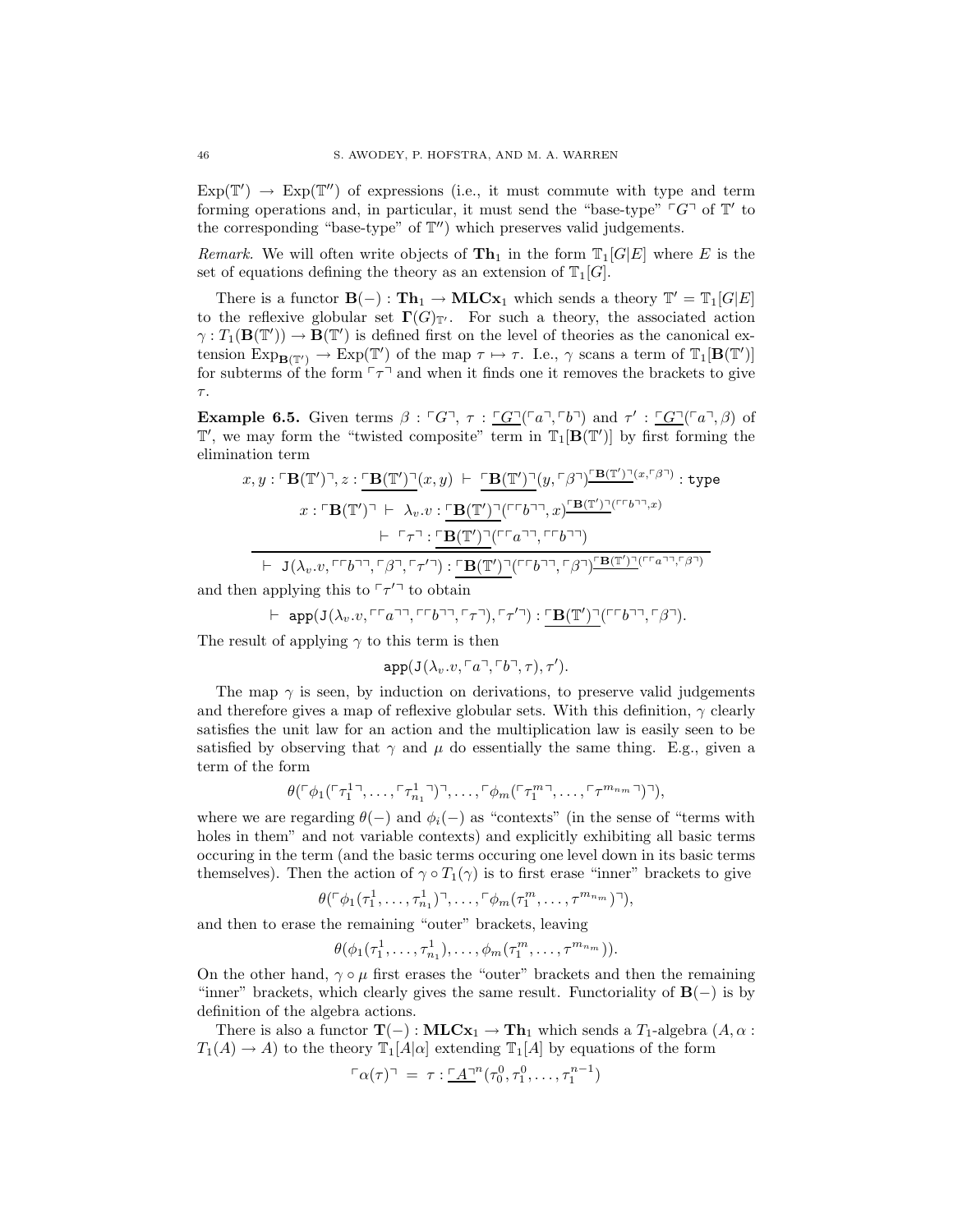for each n-cell  $\tau$  of  $T_1(A)$ , with  $n \geq 0$ . An algebra homomorphism  $f : A \to B$ induces a corresponding morphism of theories as the extension to expressions of the map  $A \to \text{Exp}(\mathbb{T}_1[B|\beta])$  given by  $a \mapsto f(a)$ . This preserves derivable judgements in virtue of the fact that  $f$  is a homomorphism.

When  $(A, \alpha)$  is an algebra, there exists an induced map of theories  $\pi : \mathbb{T}_1[A] \to \mathbb{T}(A)$ which sends a term  $\tau$  of  $\mathbb{T}_1[A]$  to the corresponding term  $\tau$  of  $\mathbb{T}(A)$ . We will now prove two technical lemmata [\(6.6](#page-46-0) and [6.7\)](#page-47-0) which will be used to establish the equivalence of  $MLCx_1$  and  $Th_1$  below.

<span id="page-46-0"></span>**Lemma 6.6.** *If*  $(A, \alpha)$  *is an object of* **MLCx**<sub>1</sub>*, then*  $\pi : \mathbb{T}_1[A] \to \mathbf{T}(A)$  *is surjective in the sense that if a judgement*  $⊢$   $\tau$  : T *is derivable in*  $\mathbf{T}(A)$ *, then there is a judgement*  $\vdash \tau' : T'$  *derivable in*  $\mathbb{T}_1[A]$  *such that*  $\vdash \tau = \tau' : T \text{ in } \mathbf{T}(A)$ *.* 

*Proof.* It will suffice to prove the following claims:

- (1) If T is a type of  $\mathbf{T}(A)$ , then there exists a type T' of  $\mathbb{T}_1[A]$  such that  $T = T'$ in  $\mathbf{T}(A)$ .
- (2) If  $\tau : T$  is derivable in  $\mathbf{T}(A)$  and  $T'$  is any type in  $\mathbb{T}_1[A]$  for which  $T' = T$ in  $\mathbf{T}(A)$ , then there exists a term  $\tau' : T'$  in  $\mathbb{T}_1[A]$  such that  $\tau = \tau'$  in  $\mathbf{T}(A)$ .

We prove both (1) and (2) simultaneously by induction on derivations. The nontrivial step is to verify that condition (2) is satisfied when  $\tau : T$  is obtained as one of the axioms of  $\mathbf{T}(A)$ . When  $T = \ulcorner A \urcorner$  this is trivial, but when  $T = \ulcorner A \urcorner(\ulcorner a \urcorner, \ulcorner b \urcorner)$ and  $\tau = \tau f$  we must verify that, for any choice of type  $\underline{A}(\tau, \tau')$  with  $\tau = \tau a$ and  $\tau' = \tau b$  in  $\mathbf{T}(A)$ , there exists a term of this type which is sent to  $\tau f$ . Here we prove by induction on the derivation of  $\tau = \lceil a \rceil$  in  $\mathbf{T}(A)$  that there exists a term  $\hat{f}$ :  $\underline{A}(\tau, \tau')$  with  $\pi(\hat{f}) = \ulcorner f \urcorner$ . When the equation is obtained by transitivity using  $\tau = v$  and  $v = \lceil a \rceil$ , then, by induction hypothesis, there exist lifts  $\rho: \underline{A}^{\dagger}(\tau, v)$  of  $\mathbf{r}({\lceil}a^{\dagger})$  and  $\rho': \underline{A}^{\dagger}(v, \tau')$  of  $\ulcorner f \urcorner$ . Thus, the composite  $\rho' \cdot \rho$  is the required lift of  $\lceil f \rceil$ . In the case where the equation is by an axiom of the form  $\tau = \sqrt{\alpha(\tau)}$ , we first observe that by Proposition [5.13,](#page-40-1) there exists a basic term  $\lceil c \rceil$  and a propositional equality  $\chi : \tau \to \lceil c \rceil$  in  $\mathbb{T}_1[A]$ . Applying  $\alpha$  gives an edge  $\alpha(\chi) : \alpha(\tau) \to c$  and therefore a term  $\alpha(\chi)$ <sup> $\tau$ </sup>: <u> $\alpha(\tau)$ </u> $\alpha(\tau)$ ,  $\alpha$ <sup> $\tau$ </sup>). We claim that the composite  $\ulcorner \alpha(\chi) \urcorner^{-1} \cdot \chi : \tau \to \ulcorner \alpha(\tau) \urcorner$  is sent to the identity  $\mathbf{r}(\tau)$  in  $\mathbf{T}(A)$ . To see this, note that by the new axioms of  $\mathbf{T}(A)$ ,  $\chi = \lceil \alpha(\chi) \rceil$  and so

$$
\Gamma \alpha(\chi)^{-1} \cdot \chi = T_1(\alpha) \big( \Gamma \chi^{-1} \cdot \Gamma \chi^{-1} \big) = T_1(\alpha) (\mathbf{r}(\Gamma \tau^{-1})) = \mathbf{r}(\Gamma \alpha(\tau)^{-1})
$$

which is equal to  $\mathbf{r}(\tau)$ . Now, the induction hypothesis gives a term  $\rho : \underline{A} \gamma(\tau) \gamma(\tau) \gamma(\tau')$ which is equal in  $\mathbf{T}(A)$  to  $\ulcorner f \urcorner$ . As such,  $\rho \cdot \ulcorner \alpha(\chi)^{\neg -1} \cdot \chi : \ulcorner \underline{A} \urcorner (\tau, \tau')$  is equal in  $\mathbf{T}(A)$  to  $\ulcorner f \urcorner$ , as required. The remaining cases are straightforward. As such, we have completed the proof for step (2) in the case where the term is an axiom.

In each possible remaining cases the proof is essentially the same. As such, we state here only the case for the elimination rule for identity types. In this case, we are given that a judgement  $J(\varphi, a, b, f) : B(a, b, f)$  is derivable in  $T(A)$ . By the induction hypothesis for (1) there exists a type  $x, y : A', z : \underline{A'}(x, y) \vdash B'(x, y, z)$ : type in  $\mathbb{T}_1[A]$  which is sent by  $\pi$  to  $B(x, y, z)$ . By the induction hypothesis for (2), there exist terms  $\varphi'(x) : B'(x, x, r(x))$  and  $f' : \underline{A'}(a', b')$  which are sent to  $\varphi(x)$  and f, respectively. Thus, in  $\mathbb{T}_1[A]$  we may form the term  $J(\varphi', a', b', f') : B'(a', b', f')$ and this term is sent to  $J(\varphi, a, b, f)$ , as required.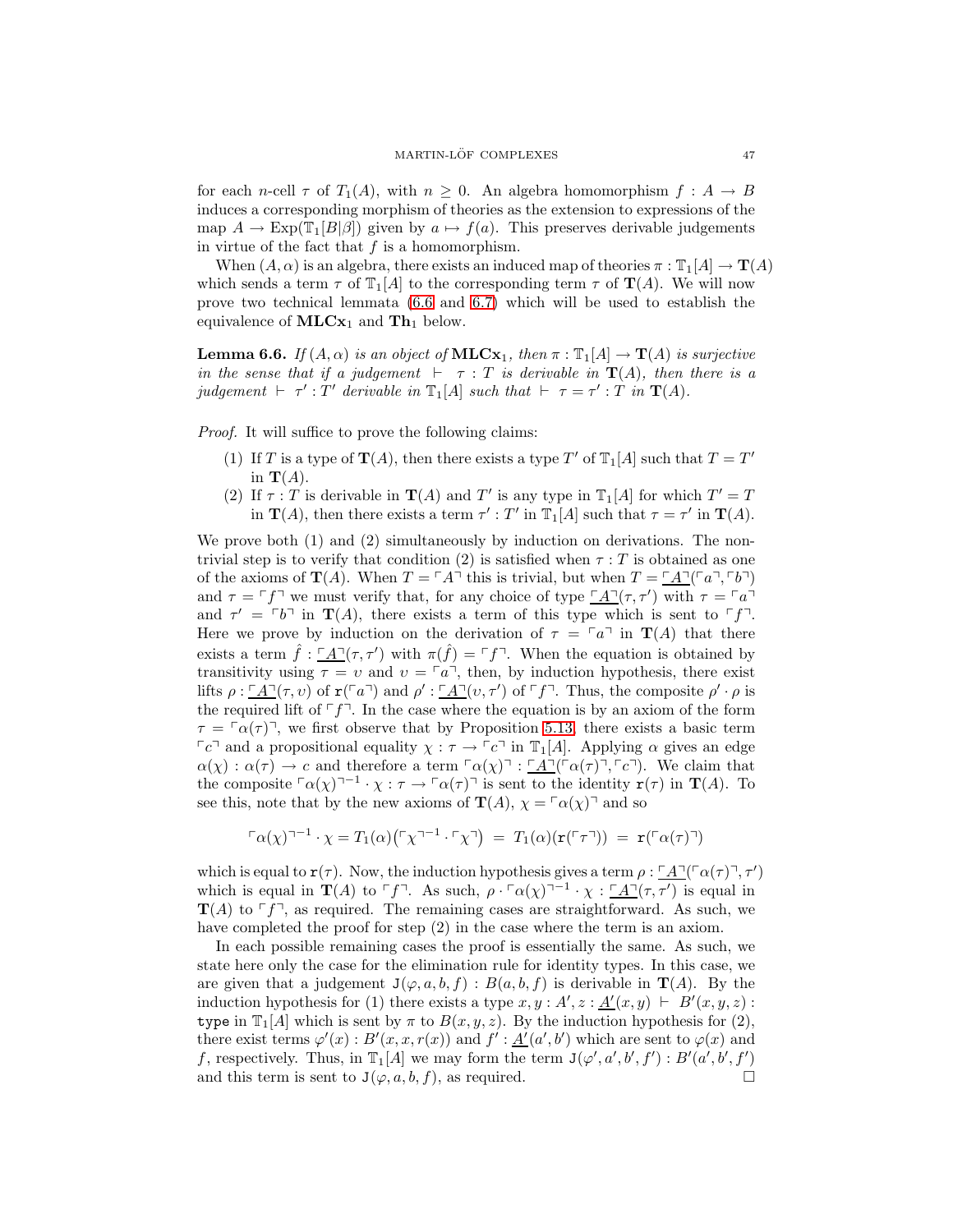*Remark.* Note that most of the work to prove Lemma [6.6](#page-46-0) is devoted to verifying step (2), stated in the proof, for axioms. This is the step which will in general fail for other extensions of  $\mathbb{T}_1[A]$ .

<span id="page-47-0"></span>**Lemma 6.7.** *If*  $\tau$  *and*  $\tau'$  *are terms in*  $T_1(A)$  *such that*  $\tau = \tau'$  *in*  $T(A)$ *, then*  $\gamma(\tau) = \gamma(\tau').$ 

*Proof.* In order to be able to prove the claim by induction on the derivation of  $\tau = \tau'$ it is necessary to reformulate the claim a bit. Namely, we prove by induction on derivations that if  $\tau(x_1, \ldots, x_n)$  and  $\tau'(x_1, \ldots, x_n)$  are terms in context  $\Gamma$  of a type of the form  $\underline{A}^n(\ldots)$ , for  $n \geq 0$ , such that  $\tau(x_1, \ldots, x_n) = \tau'(x_1, \ldots, x_n)$ , then, for any terms  $a_1, \ldots, a_n$ ) such that  $\tau(a_1, \ldots, a_n)$  is in  $T_1(A), \gamma(\tau(a_1, \ldots, a_n)) =$  $\gamma(\tau'(a_1,\ldots,a_n))$ . Formulated in this way, all of the basic cases are trivial. The only case which remains is where the equation is one of the new axioms of  $\mathbb{T}_1[A|\alpha]$ . In this case, we have that  $\tau'$  is of the form  $\lceil \gamma(\tau) \rceil$ . Thus,  $\gamma(\tau') = \gamma(\lceil \gamma(\tau) \rceil)$  which is, since  $\gamma$  is an action, equal to  $\gamma(\tau)$ .

# Proposition 6.8. *The functors* B(−) *and* T(−) *give an equivalence of categories*  $MLCx_1 \simeq Th_1.$

*Proof.* The natural isomorphism  $\varepsilon_A : \mathbf{B}(\mathbf{T}(A)) \to A$ , for  $(A, \alpha)$  a  $T_1$ -algebra, is defined as follows. Given a term  $\tau$  in  $B(T(A))$ , there exists, by Lemma [6.6,](#page-46-0) a corresponding term  $\tau'$  in  $\mathbb{T}_1[A]$  such that  $\tau = \tau'$  in the theory  $\mathbf{T}(A)$ . Then  $\varepsilon(\tau)$ is defined to be  $\alpha(\tau')$ . That this definition is independent of the choice of representative  $\tau'$  is by Lemma [6.7.](#page-47-0) The inverse of  $\varepsilon_A$  is the obvious map which sends a cell a of A to  $\lceil a \rceil$ . Clearly,  $\varepsilon_A \circ \varepsilon_A^{-1}$  is the identity. On the other hand, given  $\tau$  in  $\mathbf{B}(\mathbf{T}(A)), \varepsilon_A^{-1} \circ \varepsilon_A(\tau)$  is the term  $\lceil \gamma(\tau') \rceil$ , where  $\tau'$  is as above. But, by the axioms of  $\mathbf{T}(A)$ , this is equal to  $\tau'$  which is equal, since we are now in  $\mathbf{T}(A)$ , to  $\tau$ . These maps are natural since given an algebra homomorphism  $f : A \to B$  and  $\varepsilon_B^{-1}$  o f sends an element a of A to  $\ulcorner f(a)\urcorner$  which is the same as  $\mathbf{B}(\mathbf{T}(f))(\ulcorner a\urcorner)$  by definition.

Likewise, given a theory  $\mathbb{T}' = \mathbb{T}_1[G|E]$ , the map  $\eta_{\mathbb{T}'} : \mathbb{T}' \to \mathbf{T}(\mathbf{B}(\mathbb{T}'))$  is obtained as the extension to expressions of the assignment  $g \mapsto \ulcorner \ulcorner g \urcorner \urcorner$ . That  $\eta_{\mathbb{T}'}$  preserves valid judgements is proved by induction on derivations. The case of axioms of the form  $\lceil g \rceil$ :  $\lceil G \rceil$  are trivial. To see that equations in E are preserved, first observe that, by definition of the action  $\gamma: T_1(\mathbf{B}(\mathbb{T}')) \to \mathbf{B}(\mathbb{T}')$ , it follows that any term in  $\mathbf{T}(\mathbf{B}(\mathbb{T}'))$  of the form

$$
\theta(\ulcorner \phi_1(\ulcorner g_1^1\urcorner, \ldots, \ulcorner g_{n_1}^1\urcorner) \urcorner, \ldots, \ulcorner \phi_m(\ulcorner g_1^{m\urcorner, \ldots, \ulcorner g_{n_m}^m\urcorner) \urcorner), \tag{17}
$$

where again the  $\theta$  and  $\phi_i$  are "contexts" as above, is equal in  $\mathbf{T}(\mathbf{B}(\mathbb{T}'))$  to the term

$$
\ulcorner \theta(\phi_1(\ulcorner g_1^{1} \urcorner, \ldots, \ulcorner g_{n_1}^{1} \urcorner), \ldots, \phi_m(\ulcorner g_1^{m} \urcorner, \ldots, \ulcorner g^{m_{n_m}} \urcorner)) \urcorner
$$

obtained by removing all of the outer brackets and replacing them with a single bracket around the entire term. Thus, given an equation  $\chi = \chi'$  in E with

<span id="page-47-1"></span>
$$
\chi = \tau({}^{\ulcorner}g_1{}^{\urcorner}, \ldots, {}^{\ulcorner}g_n{}^{\urcorner}), \text{ and}
$$
  

$$
\chi' = \tau'({}^{\ulcorner}g'_1{}^{\urcorner}, \ldots, {}^{\ulcorner}g'_m{}^{\urcorner}),
$$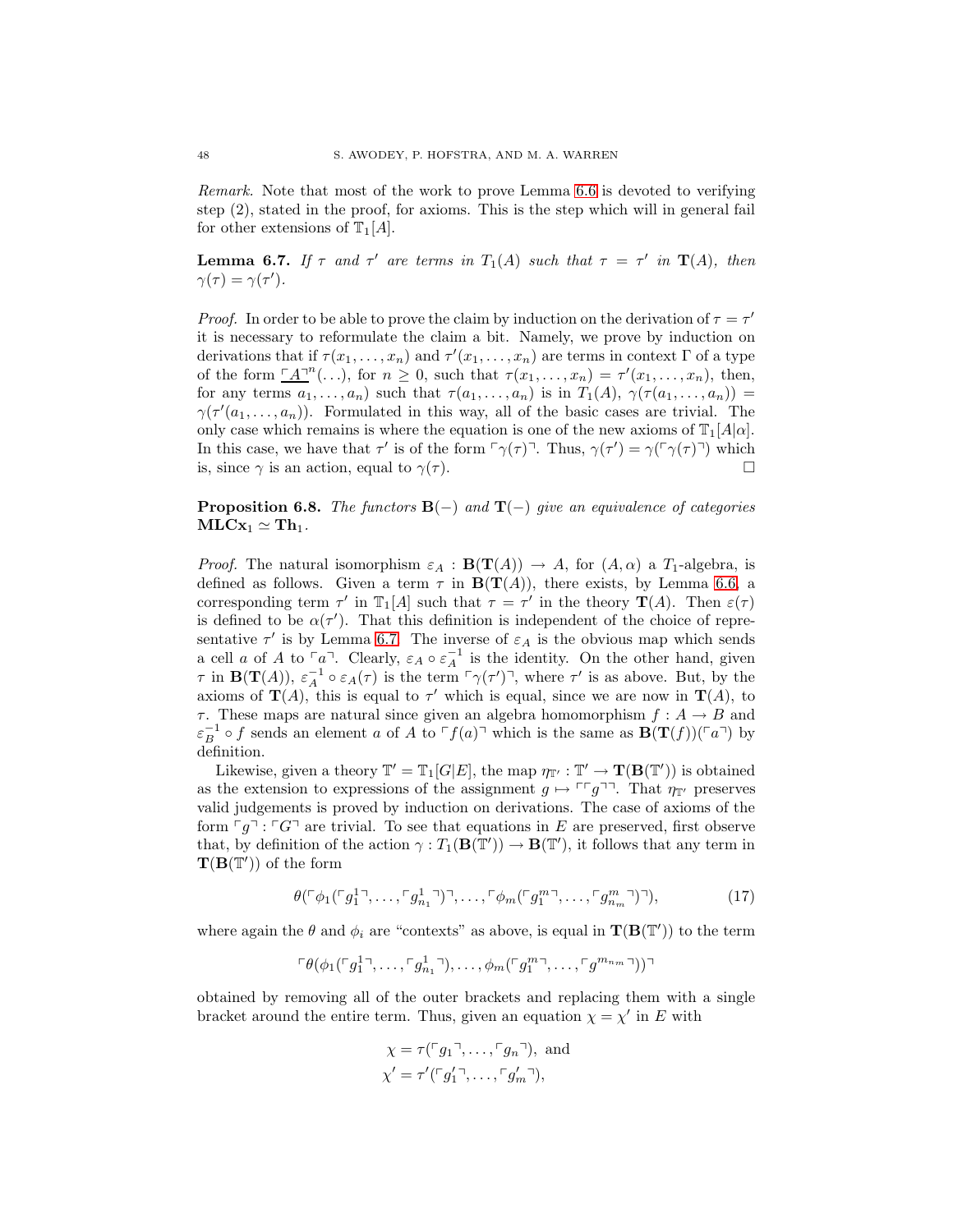we have that  $\eta_{\mathbb{T}'}(\chi)$  is the term

$$
\tau(\ulcorner\ulcorner g_1\urcorner\urcorner,\ldots,\ulcorner\ulcorner g_n\urcorner\urcorner) = \ulcorner\tau(\ulcorner g_1\urcorner,\ldots,\ulcorner g_n\urcorner)\urcorner
$$

$$
= \ulcorner\tau'(\ulcorner g_1'\urcorner,\ldots,\ulcorner g_m'\urcorner)\urcorner
$$

$$
= \tau'(\ulcorner\ulcorner g_1'\urcorner\urcorner,\ldots,\ulcorner\ulcorner g_m'\urcorner\urcorner)
$$

which is  $\eta_{\mathbb{T}'}(\chi')$ . On the other hand, the inverse  $\eta_{\mathbb{T}'}^{-1}$  is defined as the extension to expressions of the assignment  $\tau \mapsto \tau$ . Again, the proof that this preserves valid judgements is by induction on derivations. The new equations of  $T(B(T'))$ are trivially preserved though in virtue of the definition of  $\eta_{\mathbb{T}'}^{-1}$ . It is a trivial consequence of the definition that  $\eta_{\mathbb{T}'}^{-1} \circ \eta_{\mathbb{T}'}$  is the identity. On the other hand, given a term [\(17\)](#page-47-1) the result of applying  $\eta_{\mathbb{T}'} \circ \eta_{\mathbb{T}'}^{-1}$  is

$$
\theta(\phi_1(\ulcorner\ulcorner g_1^{1\lnot\lnot},\ldots,\ulcorner\ulcorner g_{n_1}^{1\lnot\lnot}),\ldots,\phi_m(\ulcorner\ulcorner g_1^{m\lnot\lnot},\ldots,\ulcorner\ulcorner g_{n_m}^{m\lnot\lnot}))
$$

which is equal to [\(17\)](#page-47-1) in virtue of the defining axioms of  $\mathbf{T}(\mathbf{B}(\mathbb{T}'))$ . Naturality of these isomorphisms is straightforward.

<span id="page-48-3"></span>Finally, we relate a useful fact about the objects of  $\mathbf{Th}_1$  that will be employed in the sequel.

**Lemma 6.9.** *If*  $\mathbb{T}_1[G|E]$  *is an object of*  $\mathbf{Th}_1$ *, then there exists a model*  $\llbracket - \rrbracket_{E,0}$  *of*  $\mathbb{T}_1[G|E]$  *such that, for any terms*  $\tau, \tau' : \ulcorner G \urcorner$ , if  $[\![\tau]\!]_{E,0}$  *is equal to*  $[\![\tau']\!]_{E,0}$ , *then*  $\tau \simeq \tau'$  is derivable in  $\mathbb{T}_1[G|E]$ .

*Proof.* Let  $\equiv_E$  be the equivalence relation on the set  $G_0$  of vertices of G generated by identifying elements which are either in the same path component or identified by an equation in E. Then we interpret  $\llbracket \ulcorner G \urcorner \rrbracket_{E,0}$  as the set  $G_0/\equiv_E$  of equivalence classes. Basic terms of type  $\lceil G \rceil$  are interpreted as their equivalence classes and basic terms of the higher-dimensional identity types are interpreted as the equivalence classes of their 0-dimensional endpoints as in Section [4.2.](#page-23-0) The other operations of the theory are also interpreted as usual in a Set based model as described in Section [4.2.](#page-23-0) Now, assume given terms  $\tau$  and  $\tau'$  of type  $\lceil G \rceil$  which are interpreted in the same way. By Proposition [5.13](#page-40-1) it follows that each of these terms are propositionally equal to basic terms  $\lceil a \rceil$  and  $\lceil b \rceil$ , respectively. By definition of the interpretation, it follows that these basic terms are also interpreted in the same way. In particular,  $a \equiv_E b$ . Finally, by definition of the equivalence relation it is clear that a term  $\phi: \underline{\ulcorner G\urcorner(\ulcorner a\urcorner, \ulcorner b\urcorner)}$  exists. Thus,  $\tau \simeq \tau'$ , as required.

<span id="page-48-0"></span>6.3. Construction of colimits. Next we would like to construct coequalizers in  $\mathbf{Th}_1$ . To this end assume given a parallel pair of arrows

<span id="page-48-1"></span>
$$
\mathbb{T}_1[H|F] \xrightarrow{f} \mathbb{T}_1[G|E] \tag{18}
$$

in Th<sub>1</sub>. We then define a theory  $\mathbb{T}_1[G|E, f = g]$  by extending  $\mathbb{T}_1[G|E]$  with axioms of the form

$$
\vdash f(\tau) = g(\tau) : \underline{G}^{-n}(f(\tau)_{0}^{0}, \ldots, f(\tau)_{1}^{n-1})
$$

<span id="page-48-2"></span>for  $\tau$  any term of  $\mathbb{T}_1[H|F]$  of type  $\underline{H}^{-n}(\tau_0^0,\ldots,\tau_1^{n-1})$  for  $n \geq 0$ . There exists an induced quotient map  $q: \mathbb{T}_1[G|E] \to \mathbb{T}_1[G|E, f = g]$  which sends a term  $\tau$  to itself.

**Lemma 6.10.** *Given a parallel pair of arrows* [\(18\)](#page-48-1) in  $\text{Th}_1$ *, the coequalizer of f and* g is  $\mathbb{T}_1[G|E, f = g]$ *.*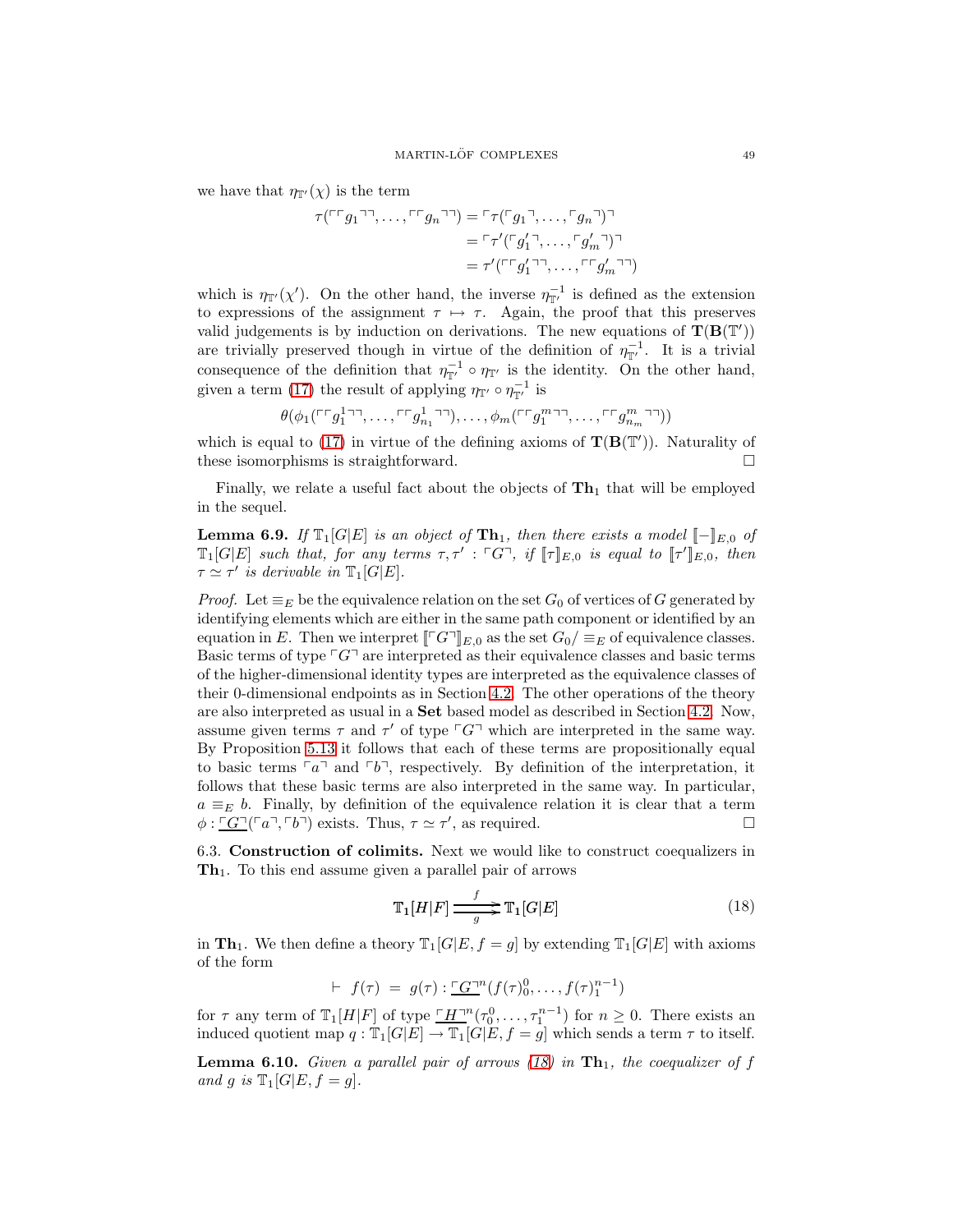*Proof.* Suppose given a theory  $\mathbb{T}' = \mathbb{T}_1[K|I]$  together with a map  $k : \mathbb{T}_1[G|E] \to \mathbb{T}'$ such that  $k \circ f = k \circ g$ . Define a map  $\hat{k} : \mathbb{T}_1[G|E, f = g] \to \mathbb{T}'$  first on the level of expressions as the extension of the map  $a \mapsto k(\ulcorner a \urcorner)$ . This extension has the property that  $k \circ q = k$  in virtue of the fact that, as a map of theories, k commutes with the expression forming operations as well and they are equal on basic terms of  $\mathbb{T}_1[G|E]$ . We now verify that  $\hat{k}$  preserves valid judgements. The proof is by induction on derivations and the only cases which do not follow from the fact that k is a morphism of theories are those axioms of the form  $f(\tau) = g(\tau)$  for  $\tau$  a term of  $\mathbb{T}_1[H|F]$ . Since all of the maps under consideration commute with the expression forming operations it suffices to note that if  $\lceil a \rceil$  is a basic term of  $\mathbb{T}_1[H|F]$ , then  $k(\ulcorner f(a)\urcorner)$  is just  $k \circ f(\ulcorner a\urcorner)$  which is equal to  $k(\ulcorner g(a)\urcorner)$  by hypothesis. Finally, to see that  $\hat{k}$  is the canonical map  $\mathbb{T}_1[G|E, f = g] \to \mathbb{T}'$  with  $\hat{k} \circ q = k$  we observe that any other map h with this property necessarily sends a basic term  $\lceil a \rceil$ of  $\mathbb{T}_1[G|E, f = g]$  to  $k(\ulcorner a\urcorner)$  which is equal to  $k(\ulcorner a\urcorner)$ .

Coproducts are constructed using a similar approach. Namely, given an Iindexed family of theories  $\mathbb{T}^i = \mathbb{T}_1[G_i | E_i]$ , where we assume for the sake of notational simplicity that the globular sets  $G_i$  are pairwise disjoint, we define a new type theory  $\mathbb{T}_1[\coprod_i G_i | (E_i)_i]$  extending  $\mathbb{T}_1[\coprod_i G_i]$ , where this is the coproduct of reflexive globular sets, by adding all of the equations from the sets of equations  $E_i$ . I.e., if an equaton  $\tau = \tau'$  is in  $E_i$  for some index i, then we add the corresponding axioms  $\tau = \tau'$ , which makes sense because any judgement derivable in  $\mathbb{T}^i$  is also derivable in the new theory. The proof of the following lemma is entirely analogous to that of Lemma [6.10](#page-48-2) above and is therefore left to the reader:

<span id="page-49-0"></span>**Lemma 6.11.** *Given an I-indexed family of theories*  $\mathbb{T}^i = \mathbb{T}_1[G_i | E_i]$  *in*  $\mathbf{Th}_1$ *, the coproduct*  $\prod_i \mathbb{T}^i$  *exists and is the theory*  $\mathbb{T}_1[\prod_i G_i | (E_i)_i]$ *.* 

<span id="page-49-1"></span>We mention here several useful facts about the theory  $\coprod_i \mathbb{T}^i.$ 

Lemma 6.12. *Given an* I*-indexed family of theories* T i *, the following hold:*

- (1) If  $\lceil a \rceil$  and  $\lceil b \rceil$  are basic terms of  $\prod_i \mathbb{T}^i$  such that  $\lceil a \rceil = \lceil b \rceil$  is derivable *in*  $\prod_i \mathbb{T}^i$ , then there exists a unique index i such that both  $\lceil a \rceil$  and  $\lceil b \rceil$  are *basic terms of*  $\mathbb{T}^i$  *and*  $\lceil a \rceil = \lceil b \rceil$  *is derivable in*  $\mathbb{T}^i$ *.*
- (2)  $If \ulcorner f \urcorner : \ulcorner \underline{\coprod_i G_i} \urcorner (\ulcorner a \urcorner, \ulcorner b \urcorner)$  *in*  $\coprod_i \mathbb{T}^i$ *, then there exists a unique index i such that*  $\ulcorner f \urcorner : \ulcorner G_i \urcorner (\ulcorner a \urcorner, \ulcorner b \urcorner)$  *in*  $\mathbb{T}_1[G_i | E_i]$ *.*

*Proof.* For (1), we note that, using the interpretation  $[-]_{(E_i)_i,1}$  of  $\prod_i \mathbb{T}^i$  described in Lemma [6.16](#page-51-0) we have by definition of the interpretation that the equivalence class  $[[a]]_{(E_i)_i,0}$  interpreting a term of basic type necessarily consists solely of elements of the same summand  $G_i$ . Thus, that both terms are from the same summand is by Soundness. That  $\lceil a \rceil = \lceil b \rceil$  is derivable in  $\mathbb{T}^i$  follows from Lemma [6.16](#page-51-0) and the fact that, for basic terms from the same summand  $G_i$ , if  $a \equiv_{(E_i)_i,1} b$ , then  $a \equiv_{E_i,1} b$ , by definition of these equivalence relations. (2) is then by similar reasoning since  $[[\ulcorner f\urcorner]_{(E_i)_i,1}]$  is necessarily from the same summand as its domain and codomain.  $\Box$ 

**Proposition 6.13.** *The category* **MLCx**<sub>1</sub> *is bicomplete and the forgetful functor*  $U : MLCx_1 \rightarrow rGSet$  *preserves filtered colimits.* 

*Proof.* Since  $MLCx_1$  is monadic over **rGSet** it follows that it is complete. By Lemmata [6.10](#page-48-2) and [6.11](#page-49-0) it follows that  $MLCx_1$  is cocomplete. The forgetful functor preserves filtered colimits by Lemma [6.3.](#page-43-3)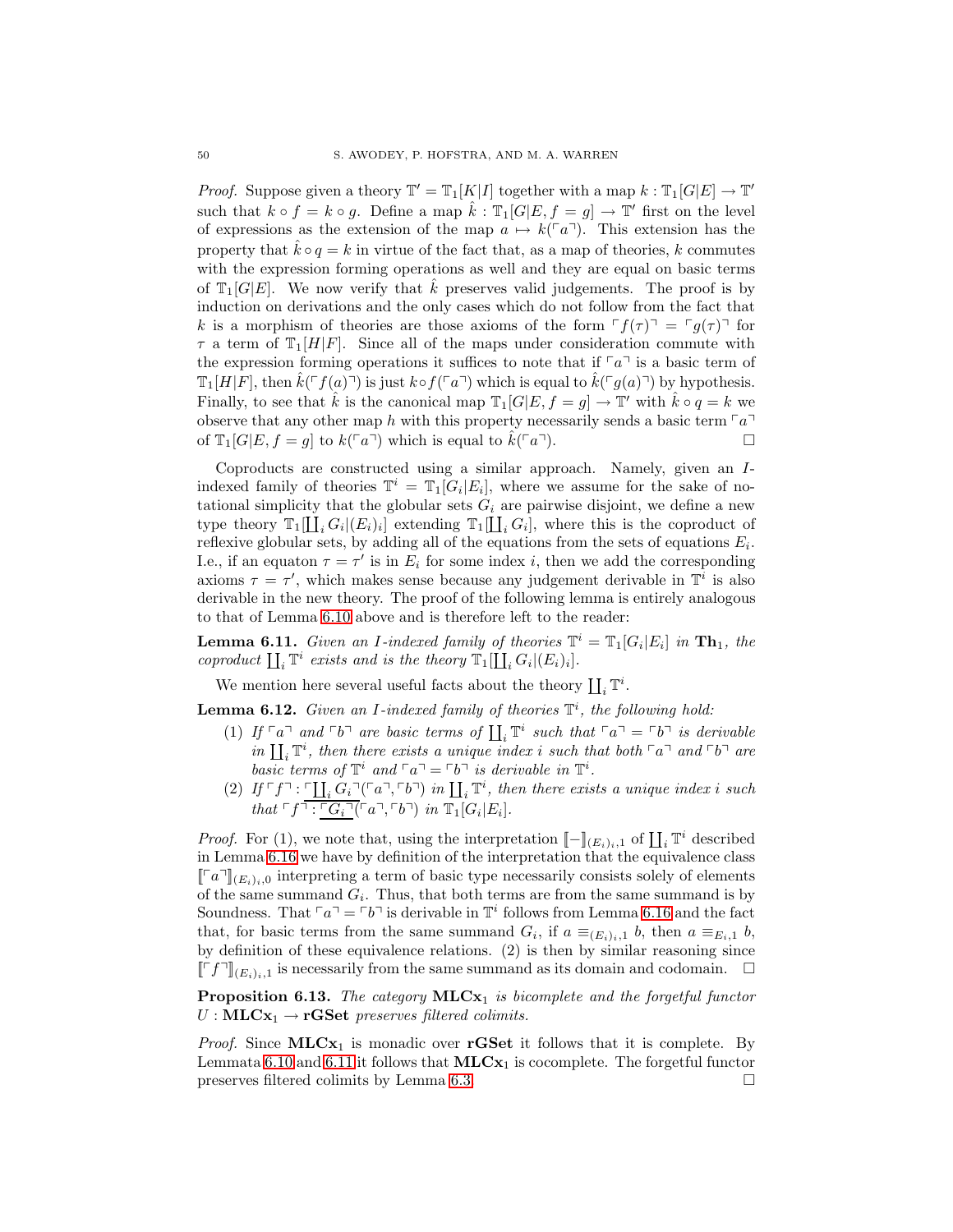<span id="page-50-0"></span>6.4. Connection with groupoids. Theorem [5.14](#page-42-2) shows that free  $T_1$ -algebras are, up to equivalence, free groupoids. This might lead one to conjecture that the category of  $T_1$ -algebras is equivalent to the category of groupoids. However, that is not the case. Let us first consider the comparison functor

$$
MLCx_1 \xrightarrow{\Phi} Gpd.
$$

We recall from Section [5.1](#page-26-0) that this functor regards a  $T_1$ -algebra as a groupoid. I.e., in particular it sends a  $T_1$ -algebra  $(G, \gamma : T_1(G) \to G)$  to

$$
\mathcal{F}(G) \xrightarrow{\Phi_G} T_1(G) \xrightarrow{\gamma} G
$$

which is then an algebra structure for the free groupoid monad (we do not distinguish notationally between groupoids and 1-truncated globular sets whose underlying graphs are groupoids).

Thus every  $T_1$ -algebra G has an underlying groupoid  $\Phi(G)$  - we might call it the fundamental groupoid of G. However, the following example makes clear that different algebras may have the same underlying groupoid.

**Example 6.14.** Consider the following groupoid  $G$ : it has two objects a and b, exactly one arrow  $f: a \to b$  and its inverse  $g: b \to a$ . We may define a  $T_1$ -algebra structure  $\gamma: T_1(G) \to G$  on G as follows: on objects,  $\gamma$  is defined by

$$
\gamma(v) = \begin{cases} a & \text{if } \vdash v = \ulcorner a \urcorner : G \text{ is derivable} \\ b & \text{otherwise} \end{cases}
$$

Thus, all doppelgängers of vertices are sent to  $b$ . On 1-cells we define:

$$
\gamma(w) = \begin{cases}\nf & \text{if } \gamma(s(w)) = a, \gamma(t(w)) = b \\
g & \text{if } \gamma(s(w)) = b, \gamma(t(w)) = a \\
1_a & \text{if } \gamma(s(w)) = a = \gamma(t(w)) \\
1_b & \text{if } \gamma(s(w)) = b = \gamma(t(w))\n\end{cases}
$$

It is readily seen that this is a map of globular sets. To see that it is a  $T_1$ -algebra, we remark that the unit law is trivially satisfied because the algebra map sends any generator  $\lceil v \rceil$  of  $T_1(G)$  to v. For the associativity law, consider an element  $\tau$  of  $T_1^2(G)_0$ ; this is a term of the theory  $\mathbb{T}_1[T_1(G)]$ , which is generated by basic terms of the form  $\lceil \sigma \rceil$ , where  $\sigma$  is a term of the theory  $\mathbb{T}_1[G]$ . Note that on the one hand

$$
(\gamma \circ T_1 \gamma)(\tau) = a \Leftrightarrow T_1 \gamma(\tau) = \ulcorner a \urcorner \Leftrightarrow \tau = \ulcorner \ulcorner a \urcorner \urcorner,
$$

while on the other hand

$$
(\gamma \circ \mu)(\tau) = a \Leftrightarrow \mu(\tau) = \ulcorner a \urcorner \Leftrightarrow \tau = \ulcorner \ulcorner a \urcorner \urcorner,
$$

showing that both maps agree in dimension 0. To show that they agree in dimension 1 as well, one reasons in a similar fashion.

But clearly by symmetry there is another algebra structure on  $G$ , call it  $\delta$ , defined by sending all doppelgängers to a instead of b. The identity map  $G \to G$ is, however, not a map of  $T_1$ -algebras. Indeed, any map of  $T_1$ -algebras commutes with the formation of doppelgängers; for example, if  $k$  is a map of algebras then  $T_1(k)$  must send the doppelgänger  $a\langle f \rangle$  to  $k(a)\langle k(f) \rangle$ , and hence we must have  $k\gamma(a\langle f \rangle) = \delta k(a)\langle k(f) \rangle$ , which is impossible if k is the identity. For the same reason the only other possible map of groupoids, which interchanges  $a$  and  $b$ , cannot be a map of  $T_1$ -algebras.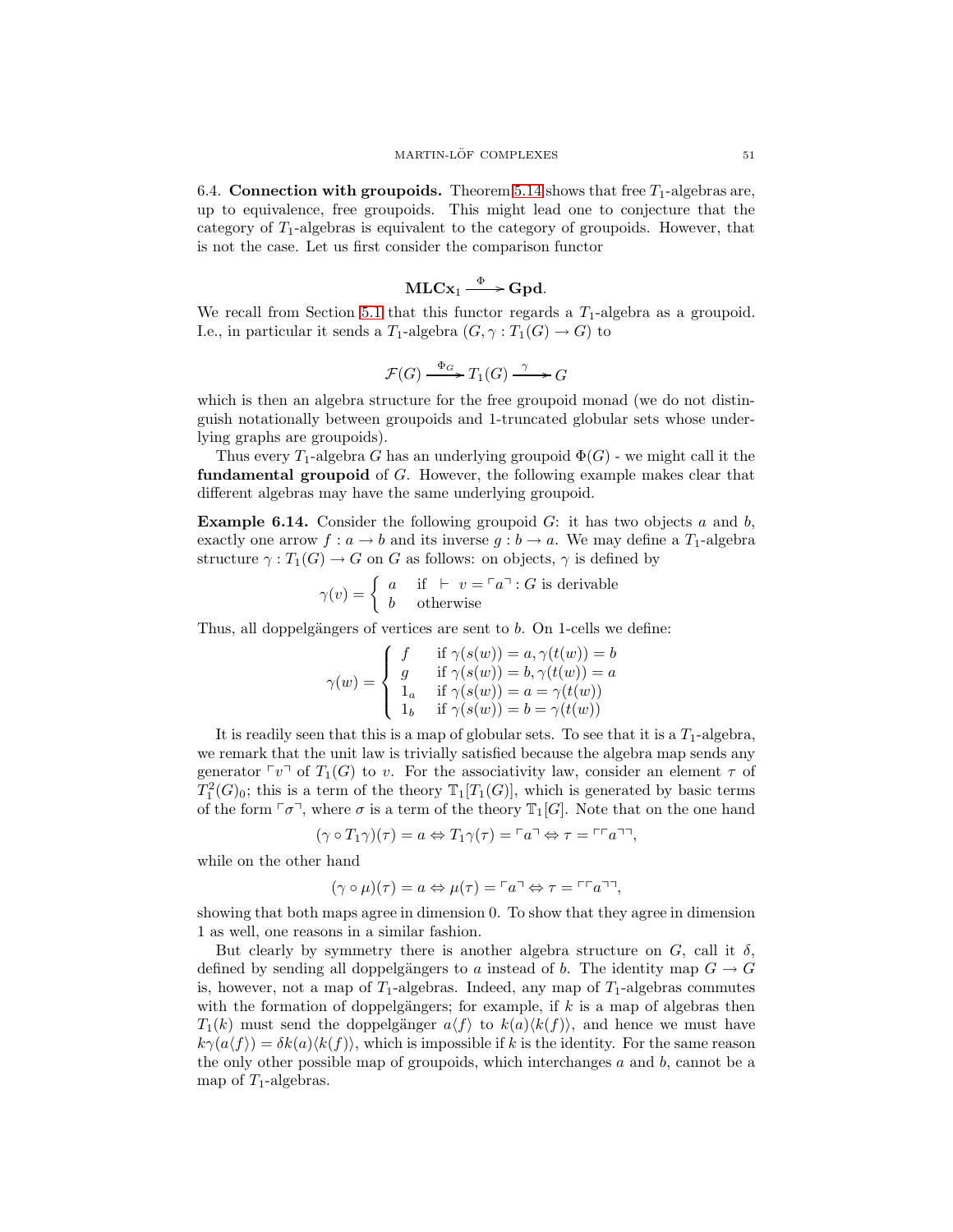Thus  $T_1$ -algebras carry more information than their underlying groupoid, and this information tells us how the formal composites and doppelgängers are interpreted. The fact that non-isomorphic algebras may have the same fundamental groupoid is of course the analogue of the fact that non-homeomorphic topological spaces may have the same fundamental groupoid.

In addition, the above example shows that  $\Phi$  is not a full functor. (However, it is easily seen to be faithful. )

# **Proposition 6.15.** *The functor*  $\Phi : \textbf{MLCx}_1 \rightarrow \textbf{Gpd}$  *has a left adjoint.*

*Proof.* It is convenient to work with the category  $\text{Th}_1$  of theories in place of **MLCx**<sub>1</sub>. In this case,  $\Phi : \textbf{Th}_1 \to \textbf{Gpd}$  sends a theory  $\mathbb{T}' = \mathbb{T}_1[G|E]$  to the resulting groupoid structure on  $\Gamma(G)_{\mathbb{T}'}$  with composition of arrows  $\phi : \tau \to \tau'$  and  $\psi : \tau' \to \tau''$  given by

$$
\psi \circ \phi := \psi \cdot \phi.
$$

On the other hand, every groupoid G determines a theory  $\Psi(G) = \mathbb{T}_1[G] \circ ]$  which extends  $\mathbb{T}_1[G]$  by adding axioms of the form

$$
\vdash \ulcorner g \circ f \urcorner = \ulcorner g \urcorner \ulcorner f \urcorner : \ulcorner G \urcorner (\ulcorner a \urcorner, \ulcorner c \urcorner)
$$

for arrows  $f: a \to b$  and  $g: b \to c$  in G. The left-adjoint  $\Psi: \mathbf{Gpd} \to \mathbf{Th}_1$  then has the obvious action on arrows.

The unit of the adjunction is given at a groupoid G by the map  $\eta_G : G \to \Phi \Psi(G)$ which sends an object a of G to the object  $\lceil a \rceil$  of  $\Phi\Psi(G)$  and an arrow f to  $\lceil f \rceil$ . It is functorial in virtue of the additional axioms of  $\mathbb{T}_1[G] \circ$ .

Likewise, given a theory  $\mathbb{T}' = \mathbb{T}_1[G|E]$ , the counit  $\varepsilon_{\mathbb{T}'} : \Psi \Phi(\mathbb{T}') \to \mathbb{T}'$  is defined as the extension to expressions of the assignment  $\tau \mapsto \tau$ . That this gives a map which preserves valid judgements is by an induction on derivations. In particular, we must verify that if  $\phi : \tau \to \tau'$  and  $\psi : \tau' \to \tau''$  are arrows in  $\Phi(\mathbb{T}')$ , then the judgement  $\vdash \ulcorner \psi \circ \phi \urcorner = \ulcorner \psi \urcorner \ulcorner \phi \urcorner$  of  $\Psi \Phi(\mathbb{T}')$  is preserved by  $\varepsilon_{\mathbb{T}'}$ . This is the case since  $\varepsilon_{\mathbb{T}'}(\ulcorner \psi \circ \phi \urcorner)$  is equal to  $\psi \cdot \phi$  which is also the result of applying  $\varepsilon_{\mathbb{T}'}$  to  $\ulcorner \psi \urcorner \ulcorner \phi \urcorner$ . With these definitions it is easily verified that  $\eta$  and  $\varepsilon$  are natural transformations which satisfy the equations for an adjunction.  $\Box$ 

As we mentioned above,  $\Phi$  is not full and therefore this adjunction is not an equivalence of categories. We see below that it is however a Quillen equivalence. First we collect a useful 1-dimensional analogue of Lemma [6.9.](#page-48-3)

<span id="page-51-0"></span>**Lemma 6.16.** *If*  $\mathbb{T}_1[G|E]$  *is an object of*  $\mathbf{T}\mathbf{h}_1$ *, then there exists a model*  $[-]_{E,1}$  *of*  $\mathbb{T}_1[G|E]$  *such that:* 

- (1) *Given basic terms*  $\lceil a \rceil$  *and*  $\lceil b \rceil$  *of type*  $\lceil G \rceil$ *, if*  $\lceil \lceil a \rceil \rceil_{E,1}$  *is equal to*  $\lceil \lceil b \rceil \rceil_{E,1}$ *, then*  $\lceil a \rceil = \lceil b \rceil$  *is derivable in*  $\mathbb{T}_1[G|E]$ *.*
- (2) *Given basic terms*  $\lceil a \rceil, \lceil b \rceil : \lceil G \rceil$  *and terms*  $\tau, \tau' : \lceil G \rceil (\lceil a \rceil, \lceil b \rceil)$ , if  $\lceil \lceil \rceil_{E,1}$ *is equal to*  $[\![\tau']\!]_{E,1}$ *, then*  $\tau = \tau'$  *is derivable in*  $\mathbb{T}_1[G|E]$ *.*

*Proof.* Let  $\equiv_{E,1}$  be the congruence on the groupoid  $\Phi(\mathbb{T}_1[G|E])$  generated by the equations in E and interpret  $\ulcorner G\urcorner$  as the groupoid  $\Phi(\mathbb{T}_1[G|E])/\equiv_{E,1}$  with terms interpreted as their equivalence classes and the other operations interpreted as in the Hofmann-Streicher [\[8\]](#page-60-9) model summarized in Section [5.2.](#page-28-0) This is clearly a model of the theory. For (1) we note that if  $\lceil a \rceil$  and  $\lceil b \rceil$  are given the same interpretation, then  $a \equiv_{E,1} b$ . But, by definition of  $\equiv_{E,1}$ , this implies that  $a = b$  is derivable. For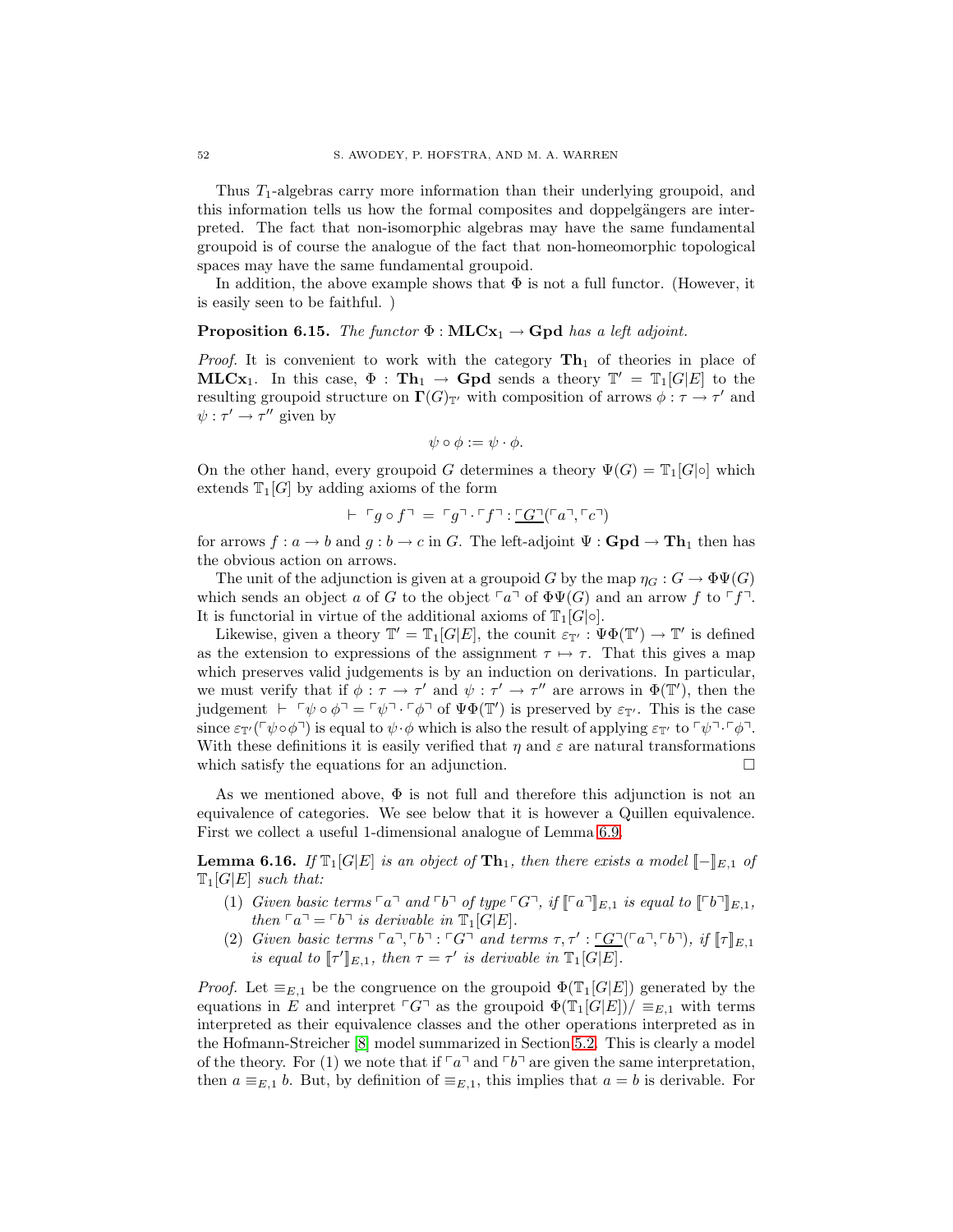(2), given  $\tau$  and  $\tau'$  as in the statement, it follows from Proposition [5.13](#page-40-1) that they are both formal composites. Moreover, formal composites are interpreted by  $[-]_{E,1}$ as the equivalence classes of their corresponding composites in the groupoid and therefore, regarded as genuine composites in the groupoid  $\Phi(\mathbb{T}_1[G|E])$ ,  $\tau \equiv_{E,1} \tau'$ . By definition of  $\equiv_{E,1}$  it then follows that  $\tau = \tau'$ .

The following lemma sheds some more light on the functor  $\Phi$ , but will not be used further.

**Lemma 6.17.** *If*  $(A, \alpha)$  *is a*  $T_1$ *-algebra, then* 

$$
\Phi(T_1^2 A, \mu_{T_1 A}) \xrightarrow{T_1(\alpha)} \Phi(T_1 A, \mu_A) \xrightarrow{\alpha} \Phi(A, \alpha)
$$

*is a coequalizer in* Gpd*.*

*Proof.* Suppose given a functor  $m : \Phi(T_1A) \to M$  in **Gpd** such that  $m \circ \mu_A =$  $m \circ T_1(\alpha)$ . Define  $\tilde{m} : \Phi(A) \to G$  by setting  $\tilde{g}(m) := m(\ulcorner a \urcorner)$  for a any cell of  $\Phi(A)$ . This gives a map of reflexive globular sets which is also a functor since, given  $f: a \to b$  and  $g: b \to c$  in  $\Phi(A)$ ,  $\tilde{m}(g \circ f)$  is equal to  $m(\ulcorner \alpha \ulcorner g \urcorner \ulcorner f \urcorner \urcorner) \urcorner)$  by definition of  $\tilde{m}$  and composition in  $\Phi(A)$ . This in turn is equal to

$$
m \circ T_1(\alpha)(\ulcorner\ulcorner g \urcorner \ulcorner f \urcorner\urcorner) = m \circ \mu_A(\ulcorner\ulcorner g \urcorner \ulcorner f \urcorner\urcorner)
$$

$$
= m(\ulcorner g \urcorner \ulcorner f \urcorner)
$$

which is the same as  $m(\ulcorner g\urcorner \circ \ulcorner f\urcorner)$  where the composition is now in  $\Phi(T_1A)$ . Finally, by functoriality of m this is  $m(\ulcorner g\urcorner) \circ m(\ulcorner f\urcorner)$ , as required. That  $\tilde{m}$  is the canonical map  $\Phi(A) \to M$  with  $\tilde{m} \circ \alpha = m$  follows from the fact that if n is any other functor for which this equation holds, we have

$$
n(a) = n(\alpha \circ \eta_A(a)) = m(\ulcorner a \urcorner) = \tilde{m}(a),
$$

<span id="page-52-0"></span>for a any cell of  $\Phi(A)$ .

6.5. The induced model structure. In this section we will employ Crans's Theorem [\[4\]](#page-60-14) for transferring cofibrantly generated model structures along an adjunction to prove that there exists a cofibrantly generated model structure on  $\mathbf{Th}_1$  and therefore also on  $MLCx_1$ . It will then be a consequence of the construction that the adjunction between the category of groupoids and  $\mathbf{Th}_1$  is in fact a Quillen equivalence. We refer the reader to [\[9\]](#page-60-21) for further details regarding Quillen model categories.

We begin by defining the relevant classes of maps in  $\mathbf{Th}_1$ .

**Definition 6.18.** The weak equivalences, fibrations and cofibrations in  $\text{Th}_1$  are defined as follows:

- f :  $A \rightarrow B$  in Th<sub>1</sub> is a weak equivalence if and only if  $\Phi(f)$  is an equivalence of groupoids;
- $f : A \to B$  is a fibration if and only if  $\Phi(f)$  is an isofibration of groupoids (i.e., given an arrow  $\varphi : b' \to b$  in  $\Phi(B)$  such that  $b = \Phi(f)(a)$ , there exists an arrow  $\varphi' : a' \to a$  in  $\Phi(A)$  with  $\Phi(f)(\varphi') = \varphi$ ; and
- $f: A \to B$  is a **cofibration** if and only if it has the left-lifting property with respect to maps which are simultaneously fibrations and weak equivalences.

<span id="page-52-1"></span>Recall Crans's transfer theorem: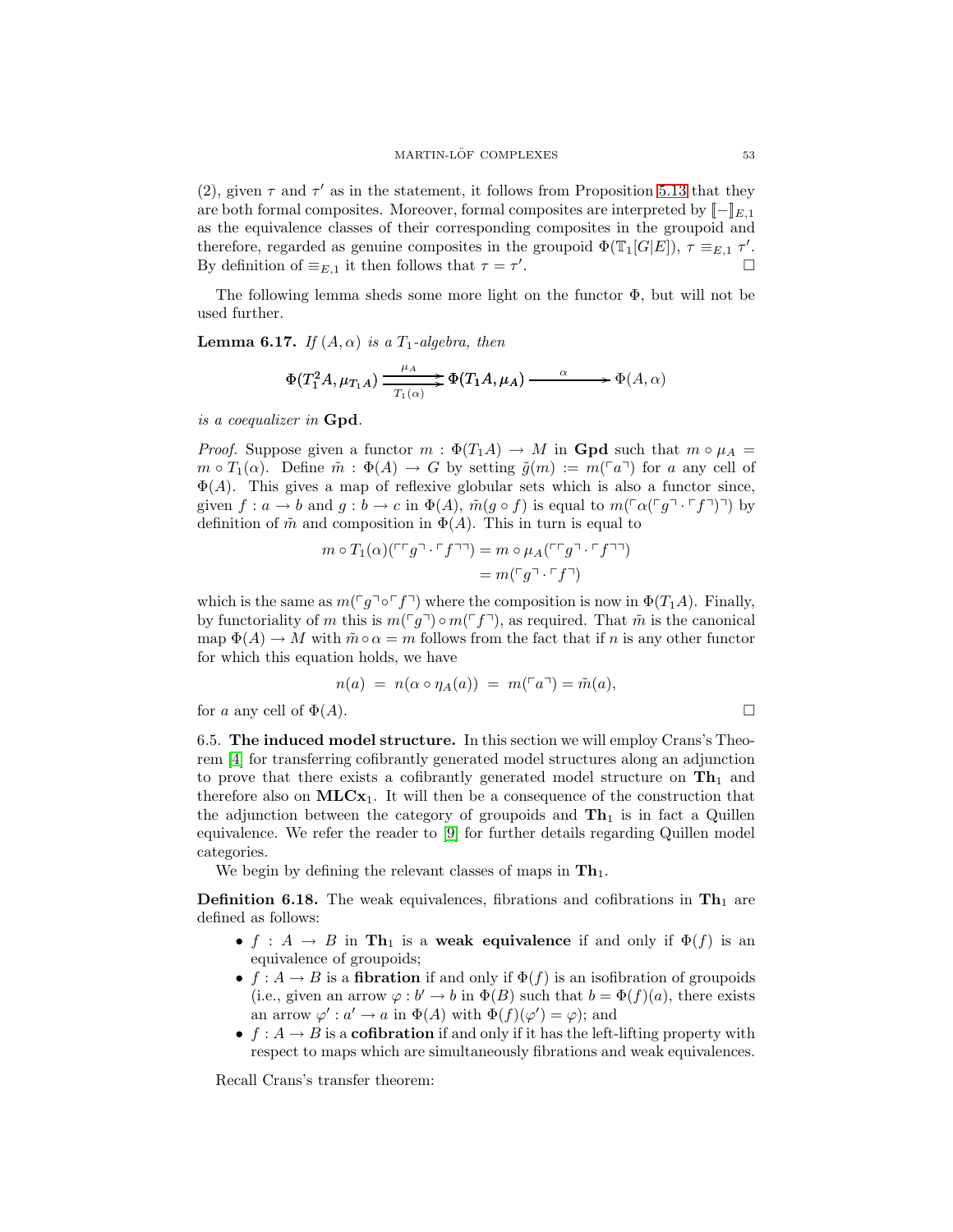Theorem 6.19 (Crans [\[4\]](#page-60-14)). *Given cocomplete categories* C *and* D *with finite limits and an adjunction*  $F \dashv G$  *between them such that*  $F : C \to \mathcal{D}$ , if C is a  $\lambda$ -cofibrantly *generated model category for* λ *and infinite regular cardinal, if*

- (1) F *preserves* λ*-smallness; and*
- (2) *if an arrow*  $f : a \rightarrow b$  *of*  $D$  *is in the saturated class generated by maps of the form*  $F(g)$  *for* g a trivial cofibration in C, then  $G(g)$  is a weak equivalence;

*then there is a model structure on* D *obtained by defining a map* f *to be a weak equivalence or fibration if* G(f) *is a weak equivalence or fibration in* C*, respectively, and to be a cofibration if it has the left lifting property with respect to maps which are simultaneously fibrations and weak equivalences.*

We will apply this theorem to the adjunction



described in Section [6.4](#page-50-0) above. First we will prove that the components of the unit of this adjunction are all weak equivalences in Gpd. This fact will be used to establish the model structure and also to show that the model structure on  $\text{Th}_1$  is Quillen equivalent to the model structure on Gpd.

<span id="page-53-0"></span>**Lemma 6.20.** *If* G *is a groupoid, then the unit*  $\eta_G : G \to \Phi \circ \Psi(G)$  *is a categorical equivalence.*

*Proof.* By definition,  $\Phi \circ \Psi(G)$  is the groupoid obtained from the theory  $\mathbb{T}_1[G] \circ \mathbb{I}$  as described above. Because  $\mathbb{T}_1[G|\circ]$  is obtained as an equational extension of  $\mathbb{T}_1[G]$ , in the sense of Section [2.6,](#page-11-1) it follows that Proposition [5.13](#page-40-1) applies to this theory. Thus we may argue as in the proof of Theorem [5.14](#page-42-2) to see that  $\eta_G$  is full and essentially surjective on objects. Indeed,  $\eta_G$  is also faithful for roughly the same reason. Explicitly, there is a model of the theory  $\mathbb{T}_1[G|\circ]$  obtained from the groupoid model of Hofmann and Streicher [\[8\]](#page-60-9), as described in Section [5.2,](#page-28-0) by interpreting the type  $\lceil G \rceil$  as the groupoid G. It is then easily seen that this interpretation satisfies the additional axioms of  $T_1[G] \circ]$ . Accordingly, there exists a retraction  $\Phi \circ \Psi(G) \to G$  in **Gpd** obtained sending a term  $\tau$  of  $\mathbb{T}_1[G] \circ$  to its interpretation in this model. Thus, the unit is faithful.  $\Box$ 

<span id="page-53-1"></span>Lemma 6.21. All arrows of  $\text{Th}_1$  in the saturated class generated by those homo*morphisms of the form*  $\Psi(g)$  *for*  $g: G \to H$  *a trivial cofibration in* **Gpd** *are weak equivalences as defined above.*

*Proof.* Assume given a morphism  $f : \mathbb{T}' \to \mathbb{T}''$  of theories in the saturated class generated by those  $\Psi(g)$  with g a trivial cofibration of groupoids. We prove by induction on the structure of  $f$  as a member of the saturated class that it is a weak equivalence. First, observe that if  $g: G \to H$  is a trivial cofibration, then it necessarily has a retraction  $g' : H \to G$  which is its quasi-inverse. The property of having a retraction is preserved by  $\Psi$  and is stable under all of the generating operations for the formation of the saturated class. As such, we may always assume that maps in this class are split monomorphisms. In particular, if  $f: \mathbb{T}' \to \mathbb{T}''$  is in the saturated class, then  $\Phi(f)$  is necessarily faithful.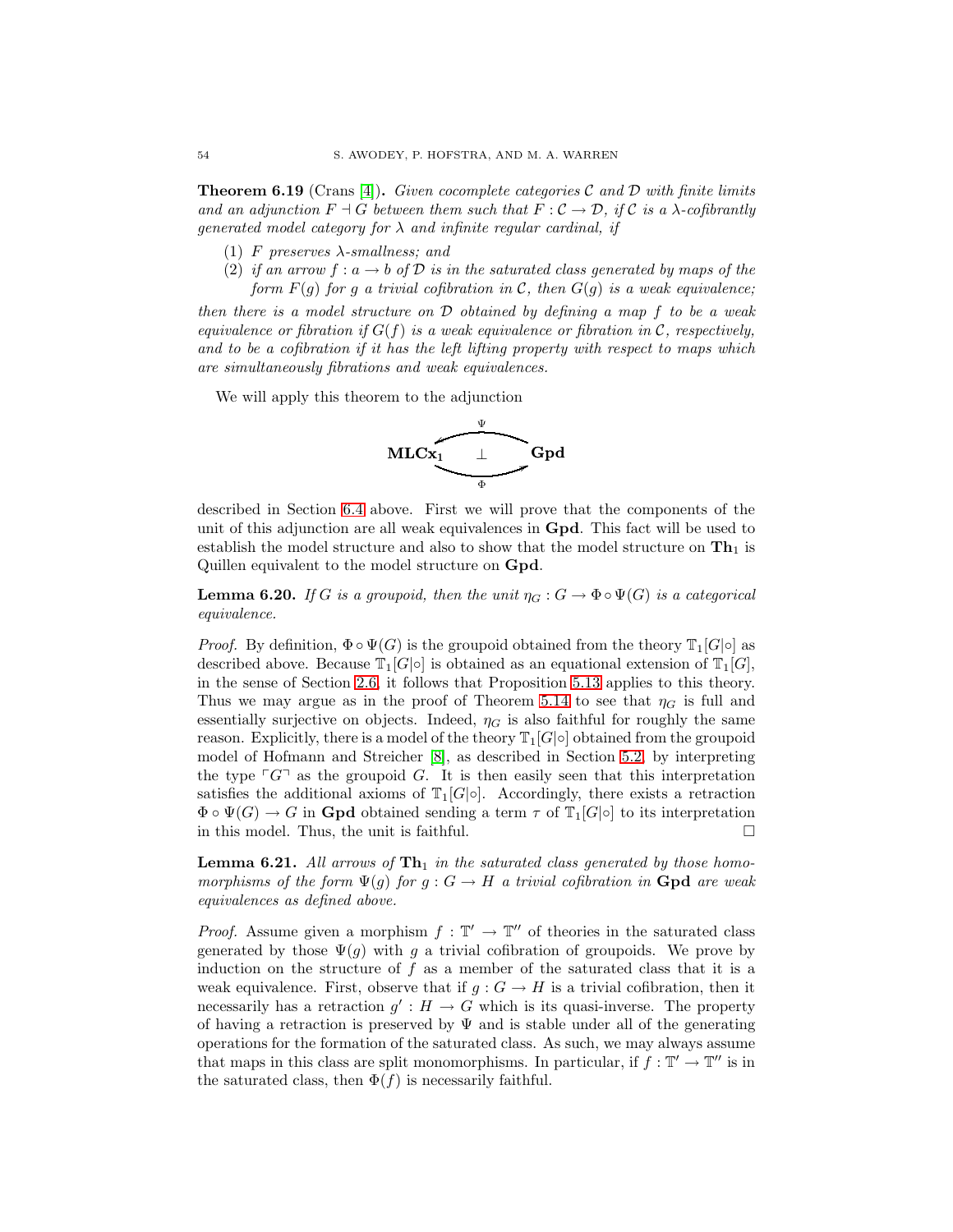In the base case, where  $f = \Psi(g)$  for  $g : G \to H$  a trivial cofibration in **Gpd**, because



commutes and, by Lemma [6.20,](#page-53-0) the two units are also weak equivalences, it follows from "three-for-two" that  $\Psi \circ \Phi(g)$  is also a weak equivalence in **Gpd**.

Next assume f is of the form  $\coprod_i f_i : \coprod_i \mathbb{T}'_i \to \coprod_i \mathbb{T}''_i$  with each  $f_i$  a weak equivalence. To see that  $\Psi(\coprod_i f_i)$  is essentially surjective on objects note that, by Proposition [5.13,](#page-40-1) any vertex  $\tau$  of  $\Psi(\prod_i \mathbb{T}'_i)$  is propositionally equal to a basic term  $\lceil b \rceil$  with b in some  $\mathbb{T}''_i$ . Since  $f_i$  is essentially surjective on objects it follows that there exists some  $\ulcorner a \urcorner$  in  $\mathbb{T}'_i$  with  $\ulcorner b \urcorner \simeq \ulcorner f_i(a) \urcorner$ . Thus,  $\tau$  is isomorphic in  $\Psi(\coprod_i \mathbb{T}''_i)$ to  $\ulcorner f_i(a) \urcorner$  which is in the image of  $\Psi(\coprod_i f_i)$ , as required. To see that  $\Psi(\coprod_i f_i)$ is full note that it suffices, in virtue of Proposition [5.13,](#page-40-1) to prove that it is full on basic terms. I.e., if  $\tau : [f_i(a)^\top \to [f_j(b)^\top \text{ in } \Psi(\coprod_i \mathbb{T}_i'')$ , then there exists some  $\hat{\tau}: \ulcorner a \urcorner \rightarrow \ulcorner b \urcorner$  in  $\coprod_i \mathbb{T}'_i$  such that  $\coprod_i f_i(\hat{\tau}) = \tau$ . Given such a term  $\tau$  it follows from Proposition [5.13](#page-40-1) that  $\tau$  is a formal composite and we may prove the claim by induction on the structure of  $\tau$  as a formal composite. If  $\tau$  is itself a basic term  $\lceil q \rceil$ , then it follows from Lemma [6.12](#page-49-1) that  $i = j$  and there exists a canonical summand  $\mathbb{T}_i''$  such that  $\ulcorner g \urcorner : \ulcorner f_i(a) \urcorner \rightarrow \ulcorner f_i(b) \urcorner$  in  $\mathbb{T}_i''$ . Since  $f_i$  is full it follows that  $\ulcorner g \urcorner = \hat{g}$ for  $\hat{g}: \ulcorner a \urcorner \rightarrow \ulcorner b \urcorner$  a term of  $\mathbb{T}'_i$  with  $f_i(\hat{g}) = \ulcorner g \urcorner$ . Thus,  $\coprod_i f_i(\hat{g}) = \ulcorner g \urcorner$  as required. Next, if  $\tau$  is a composite  $(v' \cdot v)$  for  $v : \ulcorner f_i(a) \urcorner \rightarrow \ulcorner c \urcorner$  and  $v' : \ulcorner c \urcorner \rightarrow \ulcorner f_i(b) \urcorner$ , then it follows from the fact that  $f_i$  is essentially surjective on objects that there exists some  $\ulcorner d \urcorner$  and a term  $\phi : \ulcorner c \urcorner \rightarrow \ulcorner f_i(d) \urcorner$ . Thus, since  $f_i$  is full there exist lifts  $\hat{v}: \ulcorner a \urcorner \rightarrow \ulcorner d \urcorner$  and  $\hat{v}': \ulcorner d \urcorner \rightarrow \ulcorner b \urcorner$  of  $\phi \cdot v$  and  $v' \cdot \phi^{-1}$ , respectively. Thus, since  $f_i$  is a map of theories and thefore preserves composition and inverses,  $\hat{v}' \cdot \hat{v}$  is the required lift of  $\tau$ . Finally, the case where  $\tau$  is an inverse is by a similar argument.

Next, let theories  $\mathbb{T}' = \mathbb{T}_1[G|E], \mathbb{S} = \mathbb{T}_1[H|F]$  and  $\mathbb{S}' = \mathbb{T}_1[K|F']$  and suppose  $f: \mathbb{T}' \to \mathbb{T}''$  is obtained as the pushout of a map  $f': \mathbb{S} \to \mathbb{S}'$  with the property in question as indicated in the following diagram:



Then  $\mathbb{T}''$  is the theory  $\mathbb{T}_1[K+G|F', E, f' = g']$  where the theory is defined by adding the evident axioms to  $\mathbb{T}_1[K+G]$ . Given a basic term  $\lceil c \rceil$  in  $\mathbb{T}'$ , either  $\lceil c \rceil$  is a basic term of either S' or  $\mathbb{T}'$ . If it is in  $\mathbb{T}'$ , then we are done. On the other hand, if  $\lceil c \rceil$ is in S ′ , then it follows from the induction hypothesis that there is a propositional equality  $\varphi: f'(\tau) \to \ulcorner c \urcorner$  in S', for  $\tau$  a term of S. Thus,  $g(\varphi): f \circ g'(\tau) \to \ulcorner c \urcorner$  in  $\mathbb{T}''$ and  $\Psi(f)$  is essentially surjective on objects since, by Proposition [5.13](#page-40-1) every object of  $\Psi(\mathbb{T}^{\prime\prime})$  is isomorphic to a basic term. To see that  $\Psi(f)$  is full it again suffices to prove this for basic terms. I.e., assume given a term  $\tau : \ulcorner a \urcorner \rightarrow \ulcorner b \urcorner$  in  $\mathbb{T}''$  with  $\ulcorner a \urcorner$ and  $\ulcorner b \urcorner$  terms from  $\mathbb{T}'$  (recall that in this situation f just sends a term of  $\mathbb{T}'$  to itself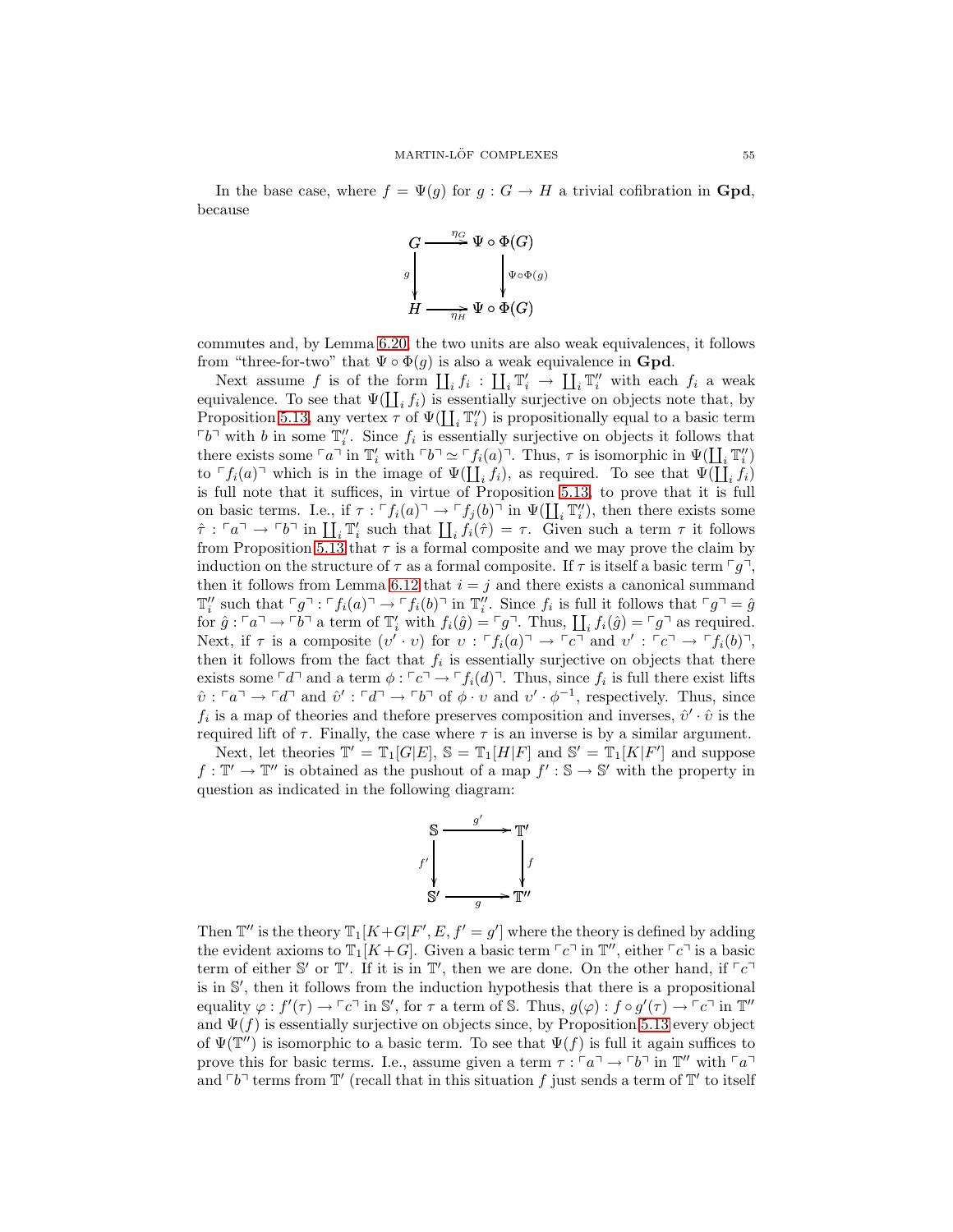in  $\mathbb{T}''$ ). By Proposition [5.13,](#page-40-1)  $\tau$  is a formal composite and we prove the claim by induction on its structure as such. First, when  $\tau$  is a basic term  $\lceil h \rceil$ :  $\lceil a \rceil \rightarrow \lceil b \rceil$ . In this case we have by definition that either  $\ulcorner h \urcorner$  is a term of S' or of T', although it may have a different type in either theory. Assume  $\ulcorner h \urcorner : \ulcorner c \urcorner \rightarrow \ulcorner d \urcorner$  in S' with  $\lceil c \rceil = \lceil a \rceil$  and  $\lceil d \rceil = \lceil b \rceil$  in  $\mathbb{T}''$ . Using the interpretation of  $\mathbb{T}'$  from Lemma [6.16](#page-51-0) it follows that  $a \equiv c$  for the corresponding equivalence relation. Thus, since  $\lceil a \rceil$  is a basic term of  $\mathbb{T}'$  and  $\lceil c \rceil$  is a basic term of S', there exist terms  $\lceil e_1 \rceil, \lceil e_2 \rceil, \ldots, \lceil e_n \rceil$ such that

$$
\ulcorner c \urcorner = f'(\ulcorner e_1 \urcorner)
$$
\n
$$
g'(\ulcorner e_1 \urcorner) = g'(\ulcorner e_2 \urcorner)
$$
\n
$$
f'(\ulcorner e_2 \urcorner) = f'(\ulcorner e_3 \urcorner)
$$
\n
$$
\vdots
$$
\n
$$
f'(\ulcorner e_{n-1} \urcorner) = f'(\ulcorner e_n \urcorner)
$$
\n
$$
g'(\ulcorner e_n \urcorner) = \ulcorner a \urcorner
$$

Similarly, there exist terms  $\lceil e'_1 \rceil, \ldots, \lceil e'_m \rceil$  satisfying the analogous conditions and in particular such that  $f'(\lceil e'_1 \rceil) = \lceil d \rceil$  and  $g'(\lceil e'_m \rceil) = \lceil b \rceil$ . Thus, by induction hypothesis, there exists a term  $\hat{h}: \ulcorner e_1 \urcorner \rightarrow \ulcorner e'_1 \urcorner$  in S such that  $f'(\hat{h}) = \ulcorner h \urcorner$ . Thus,  $g'(\hat{h}) : \ulcorner a \urcorner \rightarrow \ulcorner b \urcorner$  is a term of  $\mathbb{T}'$  and  $g'(\hat{h}) = \ulcorner h \urcorner$  in  $\mathbb{T}''$ .

On the other hand, if  $\ulcorner h \urcorner : \ulcorner c \urcorner \rightarrow \ulcorner d \urcorner$  is in  $\mathbb{T}'$ , then there exist terms  $\ulcorner e_1 \urcorner, \ldots, \ulcorner e_n \urcorner$ and  $\ulcorner e_1' \urcorner, \ldots \ulcorner e_m' \urcorner$  such that

$$
\begin{aligned}\n^c e^{\gamma} &= g'(\ulcorner e_1 \urcorner) \\
f'(\ulcorner e_1 \urcorner) &= f'(\ulcorner e_2 \urcorner) \\
g'(\ulcorner e_2 \urcorner) &= g'(\ulcorner e_3 \urcorner) \\
&\vdots \\
^c(\ulcorner e_{n-1} \urcorner) &= f'(\ulcorner e_n \urcorner) \\
g'(\ulcorner e_n \urcorner) &= \ulcorner a \urcorner\n\end{aligned}
$$

and analogously for the terms  $\lceil e_i' \rceil$  so that, in particular,  $g'(\lceil e'_1 \rceil) = \lceil d \rceil$  and  $g'(\ulcorner e'_m \urcorner) = \ulcorner b \urcorner$ . Since f' is full there exist terms  $\phi_i : e_{i+1} \to e_i$  for  $1 \leq i \leq n-1$ such that  $f'(\phi_i) = \mathbf{r}(f'(\ulcorner e_i \urcorner))$ . Similarly, we have  $\phi'_i : e'_i \to e'_{i+1}$  with  $f'(\phi'_i) =$  $\mathbf{r}(f'(\lceil e'_i \rceil)).$  As such, in  $\mathbb{T}'$  we have the term

f

$$
g'(\phi'_{n-1}) \circ \cdots \circ g'(\phi'_1) \circ \ulcorner h \urcorner \circ g'(\phi_1) \circ \cdots \circ g'(\phi_{n-1}) : \ulcorner a \urcorner \to \ulcorner b \urcorner
$$

which is then easily seen to be equal to  $\ulcorner h \urcorner$  in  $\mathbb{T}''$ , as required. As such, we have completed the proof of the case where  $\tau$  is a basic term. The cases where  $\tau$  is a composite or symmetry term are straightforward generalizations of this case. Thus, we have proved that  $\prod_i f_i$  is a weak equivalence.

Finally, the case where  $f$  is a transfinite composition (which we may take to be, in this case, simply a countable colimit)  $f : A_0 \to \lim_{\longrightarrow i} A_i$  is straightforward using the induction hypothesis and the fact that such colimits are filtered and, by Lemma [6.3](#page-43-3) are created by the forgetful functor  $MLCx_1 \rightarrow rGSet$ .

<span id="page-55-0"></span>With Lemma [6.21](#page-53-1) at our disposal we are now in a position to establish our main theorem regarding the category  $\mathbf{Th}_1$ .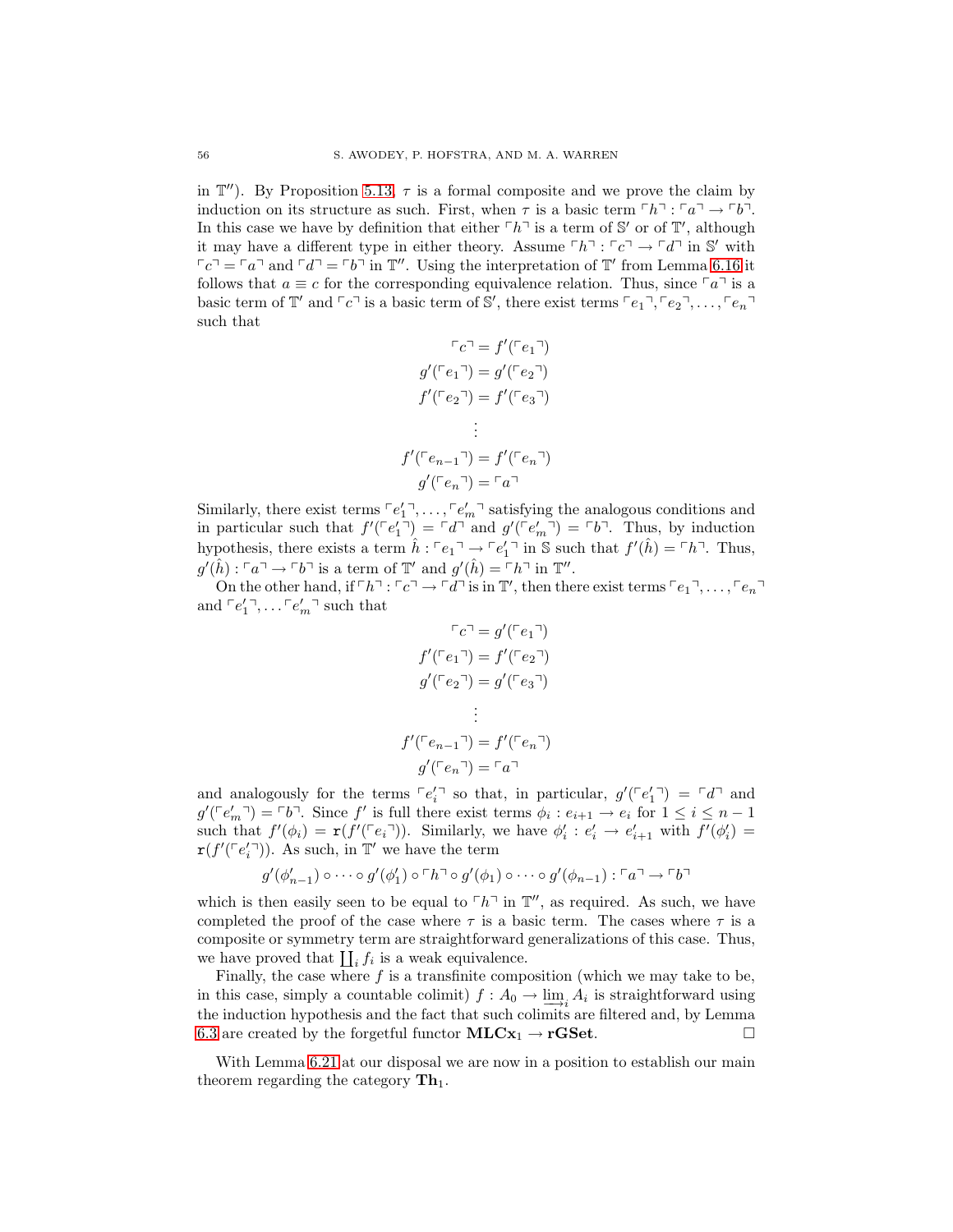**Theorem 6.22.** *There is a model structure on*  $\text{Th}_1$  *in which the weak equivalences, fibrations and cofibrations are as defined above.*

*Proof.* By Lemma [6.21](#page-53-1) the second condition of Crans's Transfer Theorem (stated as [6.19](#page-52-1) above) is satisfied. The first condition is by the fact that the diagram



commutes and the forgetful functors (those with codomain rGSet in the diagram) create filtered colimits.

<span id="page-56-2"></span>Corollary 6.23. *The adjunction*  $\Psi \dashv \Phi$  *between* Gpd *and* Th<sub>1</sub> *is a Quillen equivalence with respect to the standard model structure on* Gpd *and the model structure on*  $\mathbf{Th}_1$  *from Theorem [6.22.](#page-55-0)* 

*Proof.* By Lemma [6.20](#page-53-0) it suffices to prove that if  $\mathbb{T}'$  is an object of  $\mathbf{Th}_1$ , then the counit  $\varepsilon_{\mathbb{T}'} : \Psi \circ \Phi(\mathbb{T}') \to \mathbb{T}'$  is a weak equivalence. However, in general given categories C and D satisfying the conditions of Theorem [6.19,](#page-52-1) if the components of the unit of the adjunction are weak equivalences, then it follows from the three-fortwo property in  $\mathcal C$  and the triangle law for adjunctions that the components of the counit are also weak equivalences.  $\Box$ 

Corollary 6.24. *The* 1*-truncated Martin-L¨of complexes are a model of homotopy* 1*-types.*

*Proof.* By Corollary [6.23](#page-56-2) and the corresponding fact for groupoids we have the following equivalences of categories:

$$
Ho(\mathbf{1}\text{-}\mathbf{Type}) \simeq Ho(\mathbf{Gpd}) \simeq Ho(\mathbf{Th}_1) \simeq Ho(\mathbf{MLCx}_1).
$$

 $\Box$ 

# Appendix A. Rules of type theory

<span id="page-56-0"></span>In this appendix we describe the syntax of the system  $\mathbb{T}_\omega$ . All rules below are stated in an ambient context which is omitted for ease of presentation.

# <span id="page-56-1"></span>A.1. Structural rules.

$$
\frac{\Gamma \vdash \mathcal{J}}{\Delta, \Gamma \vdash \mathcal{J}}
$$
 Weakening

where  $J$  ranges over judgements and we assume without loss of generality that the variables declared in  $\Delta$  and  $\Gamma$  are disjoint.

$$
a: A \t x: A, \Delta \vdash B(x): \text{type}
$$
 Type substitution  
\n
$$
\Delta[a/x] \vdash B(a): \text{type}
$$
 Type substitution  
\n
$$
\frac{a: A \t x: A, \Delta \vdash b(x): B(x)}{\Delta[a/x] \vdash b(a): B(a)}
$$
 Term substitution  
\n
$$
\frac{A: \text{type}}{x: A, \Delta \vdash x: A}
$$
 Variable declaration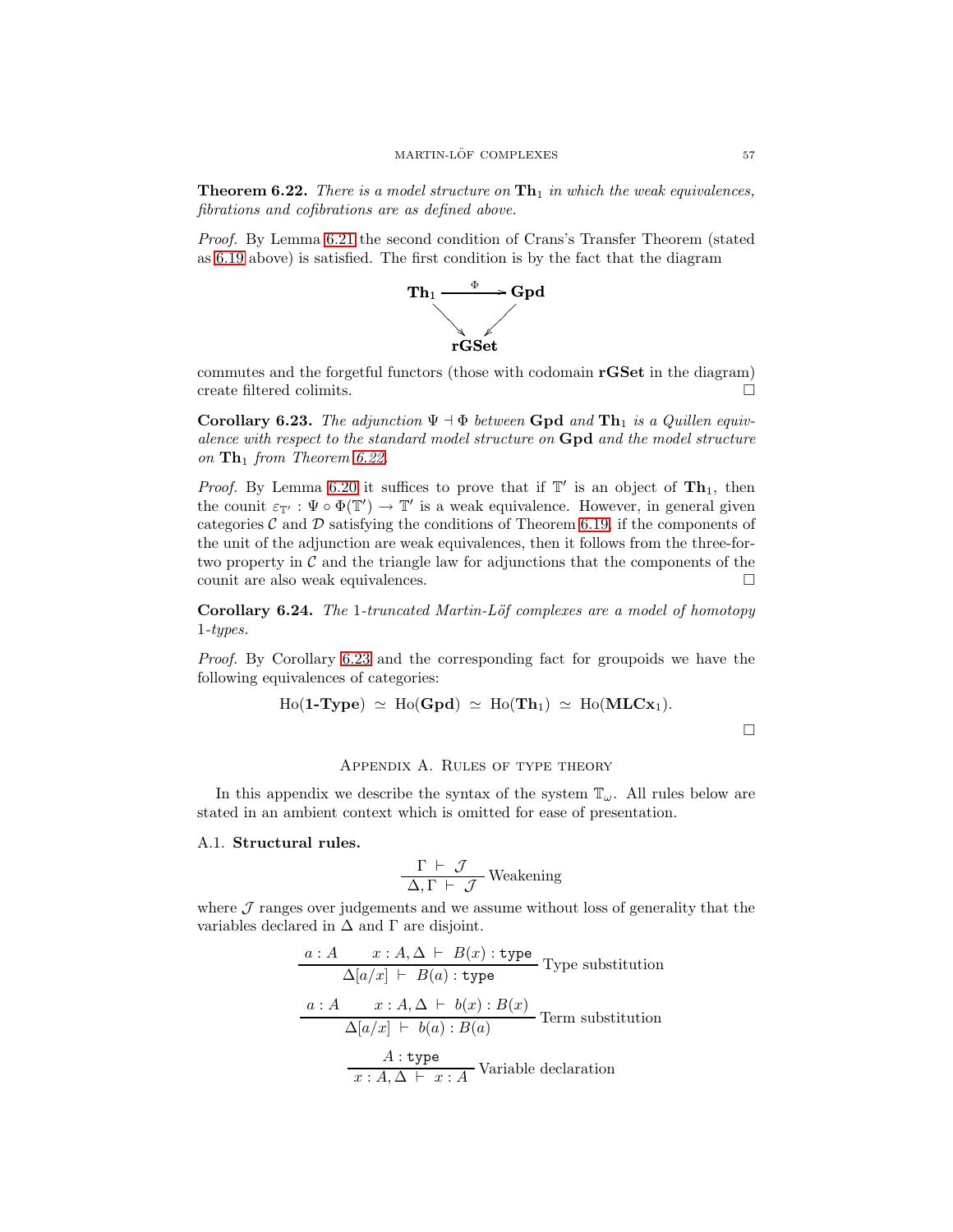<span id="page-57-0"></span>

|  |  |  | A.2. Rules governing definitional equality. |  |
|--|--|--|---------------------------------------------|--|
|--|--|--|---------------------------------------------|--|

| $A:$ type                                                                                         |                        | $A = B : type$      |
|---------------------------------------------------------------------------------------------------|------------------------|---------------------|
| $A = A : \texttt{type}$                                                                           |                        | $B=A:\texttt{type}$ |
|                                                                                                   |                        |                     |
| $A = B$ : type $B = C$ : type                                                                     |                        |                     |
|                                                                                                   | $A = C$ : type         |                     |
|                                                                                                   |                        |                     |
| $\begin{array}{c}\n a:A \\  a=a:A\n\end{array}$ $\begin{array}{c}\n a=b:A \\  b=a:A\n\end{array}$ |                        |                     |
| $\frac{a=b:A}{a=c:A}$                                                                             |                        |                     |
| $a = b : A$ $x : A \vdash B(x) :$ type                                                            |                        |                     |
|                                                                                                   | $B(a) = B(b)$ : type   |                     |
|                                                                                                   |                        |                     |
| $a = b : A$ $x : A \vdash f(x) : B(x)$                                                            |                        |                     |
|                                                                                                   | $f(a) = f(b) : B(a)$   |                     |
|                                                                                                   | $A = B$ : type $a : A$ |                     |
|                                                                                                   | a:B                    |                     |
|                                                                                                   |                        |                     |

# <span id="page-57-1"></span>A.3. Formation rules.

$$
\frac{x:A \vdash B(x) : \text{type}}{\prod_{x:A} B(x) : \text{type}} \prod \text{formation}
$$

$$
\frac{x:A \vdash B(x): \text{type}}{\sum_{x:A} B(x): \text{type}} \sum \text{formation}
$$

$$
\frac{a, b : A}{\vdash A(a, b) : \text{type}} \text{Id formation}
$$

$$
\overline{\phantom{0}}\vdash N: \mathtt{type}^N \text{ formation }
$$

<span id="page-57-2"></span>A.4. Introduction and elimination rules for dependent products.

$$
\frac{x:A \vdash f(x):B(x)}{\lambda_{x:A}f(x): \prod_{x:A}B(x)} \prod \text{introduction}
$$

$$
\frac{f: \prod_{x:A} B(x) \qquad a:A}{\text{app}(f,a): B(a).} \prod \text{elimination}
$$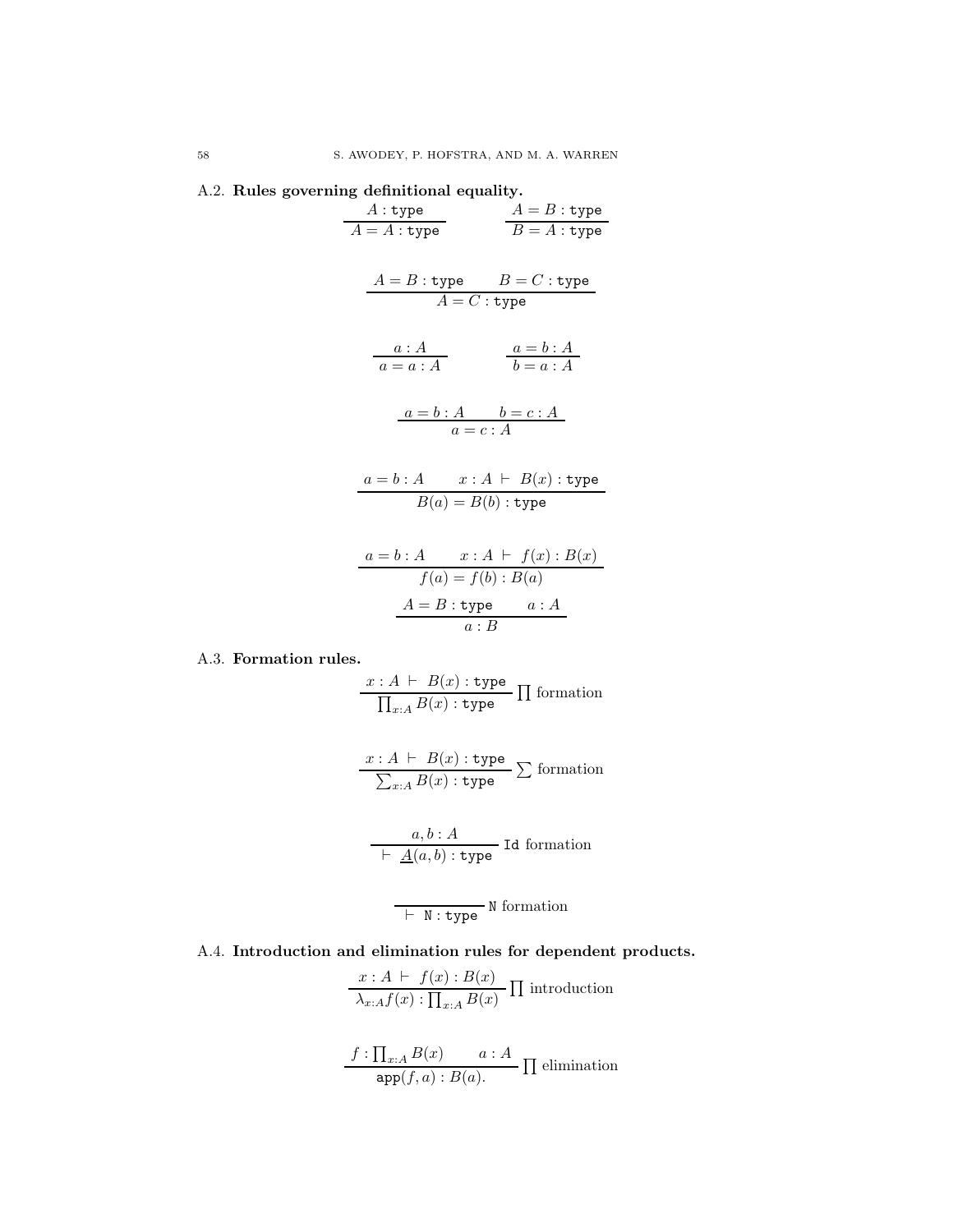<span id="page-58-0"></span>A.5. Introduction and elimination rules for dependent sums.

$$
\frac{a:A \quad b:B(a)}{\text{pair}(a,b): \sum_{x:A} B(x)} \sum \text{introduction}
$$

$$
\frac{\vdash p : \sum_{x:A} B(x) \qquad x : A, y : B(x) \vdash \psi(x, y) : C(\text{pair}(x, y))}{\text{R}([x : A, y : B(x)]\psi(x, y), p) : C(p)} \sum \text{elimination}
$$

<span id="page-58-1"></span>A.6. Introduction and elimination rules for identity types.

$$
\frac{a:A}{r(a): \underline{A}(a,a)}
$$
 Id introduction

$$
x: A, y: A, z: \underline{A}(x, y) \vdash B(x, y, z): \text{type}
$$

$$
x: A \vdash \varphi(x): B(x, x, r(x))
$$

$$
\underline{f: \underline{A}(a, b)}
$$

$$
\overline{J_{[x, y: A, z: \underline{A}(x, y)]B(x, y, z)}([x: A]\varphi(x), a, b, f): B(a, b, f)}
$$
Id elimination

<span id="page-58-2"></span>A.7. Introduction and elimination rules for natural numbers.

 $\overline{0 : N}$  N introduction (i)

$$
\frac{n : N}{S(n) : N}
$$
 N introduction (ii)

$$
\begin{array}{cc}\n n: \texttt{N} & c: C(\texttt{O}) & x: \texttt{N}, y: C(x) \vdash \gamma(x, y): C(\texttt{S}(x)) \\
 \hline\n \texttt{rec}(n, c, [x: \texttt{N}, y: C(x)] \gamma(x, y)): C(n)\n \end{array}\n \texttt{N elimination}
$$

<span id="page-58-3"></span>A.8. Conversion rules.

$$
\frac{\lambda_{x:A}f(x) : \prod_{x:A} B(x) \qquad a:A}{\text{app}(\lambda_{x:A}f(x), a) = f(a) : B(a)} \prod \text{ conversion}
$$

$$
\frac{a:A \qquad b: B(a) \qquad x:A, y:B(x) \vdash \psi(x,y): C\big(\text{pair}(x,y)\big)}{\text{R}\big([x:A,y:B(x)]\psi(x,y),\text{pair}(a,b)\big) \; = \; \psi(a,b): C\big(\text{pair}(a,b)\big)} \sum \text{ conversion}
$$

 $a : A$  Id conversion  ${\tt J}_{[x,y:A,z:\underline{A}(x,y)]B(x,y,z)} \big([x:A]\varphi(x),a,a,r(a)\big) \;=\; \varphi(a) : B\big(a,a,r(a)\big)$ 

$$
\overline{\text{rec}(0, c, [x : N, y : C(x)] \gamma(x, y)) = c : C(0)} \text{ N conversion (i)}
$$

 $n : N$ <br>  ${\tt rec}({\tt S}(n), c, [x : N, y : C(x)] \gamma(x, y)) = \gamma(n, {\tt rec}(c, [x : N, y : C(x)] \gamma(x, y), n)) : C({\tt S}(n))$ <sup>N</sup> conversion (ii)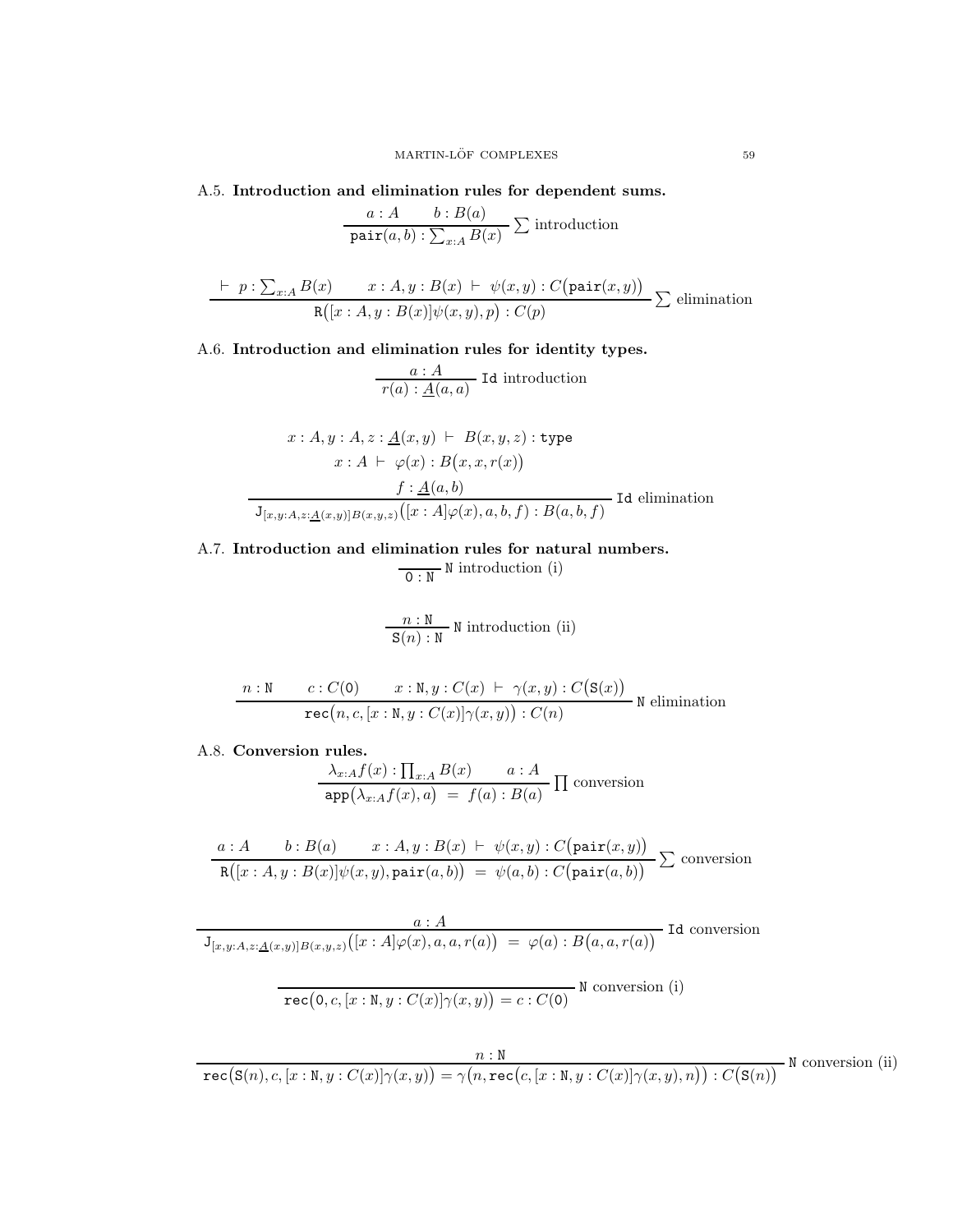# <span id="page-59-0"></span>Appendix B. All terms of type N are propositionally equal to **NUMERALS**

In order to show that all closed terms of type N are propositionally equal to numerals we will employ, as in the results on relevant types and terms in Section [5,](#page-25-0) a logical relations style argument. Recall that a term  $\tau$  of type N is a numeral if it is either 0 or is of the form  $S<sup>n</sup>(0)$  for a natural number *n*.

<span id="page-59-1"></span>**Definition B.1.** A type  $T$  is N-relevant if it is of one of the following forms:

- $\bullet$  T is N.
- T is of the form  $\Pi_{x:A}.S(x)$  and  $x:A \vdash S(x)$  is N-relevant.
- T is of the form  $\Sigma_{x:A}.S(x)$  and either A or  $x:A \vdash S(x)$  is relevant.

A term  $\tau$  of N-relevant type T in the empty context is N-relevant if

- T is N and  $\tau$  is propositionally equal to a numeral.
- T is of the form  $\Pi_{x:A}.S(x)$  and  $\tau$  is propositionally equal to a term  $\tau'$  such that  $app(\tau', a)$  is N-quasirelevant, for all N-quasirelevant terms  $a : A$ , where N-quasirelevant is defined by analogy with the definition of quasirelevant terms in Definition [5.5.](#page-30-1)
- T is of the form  $\Pi_{x:A}.S(x)$  and  $\tau$  is propositionally equal to a term  $\tau'$  such that  $\pi_0(\tau')$  and  $\pi_1(\tau')$  are N-quasirelevant.

A term  $\tau(x_1, \ldots, x_n)$  of N-relevant type  $T(x_1, \ldots, x_n)$  in the non-empty context  $(x_1 : A_1, \ldots, x_n : A_n(x_1, \ldots, x_{n-1}))$  is N-relevant if, for any sequence of closed Nquasirelevant terms  $a_1 : A_1, \ldots, a_n : A_n(a_1, \ldots, a_{n-1}), \tau(a_1, \ldots, a_n)$  is N-quasirelevant.

It is an immediate consequence of Definition [B.1](#page-59-1) that the N-relevant terms possess the same general closure properties as the relevant terms from Section !!!. In order to show that all terms of N-relevant type are N-relevant it is necessary to show first that the N-relevant terms are closed under the formation of elimination terms for identity types and the proof of this fact is analogous to that given for the relevant terms.

# <span id="page-59-2"></span>Proposition B.2. *If* ∆ *is a context*

$$
\Delta = (x_0, x_1 : A, z : A(x_0, x_1), v_1 : B_1(x_0, x_1, z), \dots, v_n : B_n(x_0, x_1, z, v_1, \dots, v_{n-1})),
$$

*then all of the terms*

$$
\Delta \vdash z \vartriangleleft v_n,
$$
  
\n
$$
\Delta_{\sigma} \vdash z \vartriangleright w_n,
$$
  
\n
$$
x_0, x_1 : A, z : A(x_0, x_1) \vdash \kappa_n(z), \text{ and}
$$
  
\n
$$
x_0, x_1 : A, z : A(x_0, x_1) \vdash \nu_n(z)
$$

*are* N-quasirelevant, for  $i = 0, 1$ .

*Proof.* Let N-quasirelevant terms  $a_0, a_1 : A, f : A(a_0, a_1), b_1 : B_1(a_0, a_1, f), \ldots, b_n :$  $B_n(a_0,...,b_{n-1})$  and  $d_1 : B_1(a_i,a_i,r(a_i)),...,d_n : B_n(a_i,...,d_{n-1})$  be given to show that the terms  $f \subset b_n, f \supset d_n, \kappa_n(f)$  and  $\nu_n(f)$  are N-quasirelevant. The proof is by induction on the structure of  $B_n(x_0, x_1, z, v_1, \ldots, v_{n-1})$  as a N-relevant type. (When it is not N-relevant, the claim is trivial.)

First, when  $B_n(x_0, \ldots, x_{n-1})$  is just N itself, we have that  $f \prec b_n \simeq b_n$ and  $f > d_n \simeq d_n$ . Thus, these terms are N-quasirelevant. Likewise,  $\kappa_n(f) \simeq$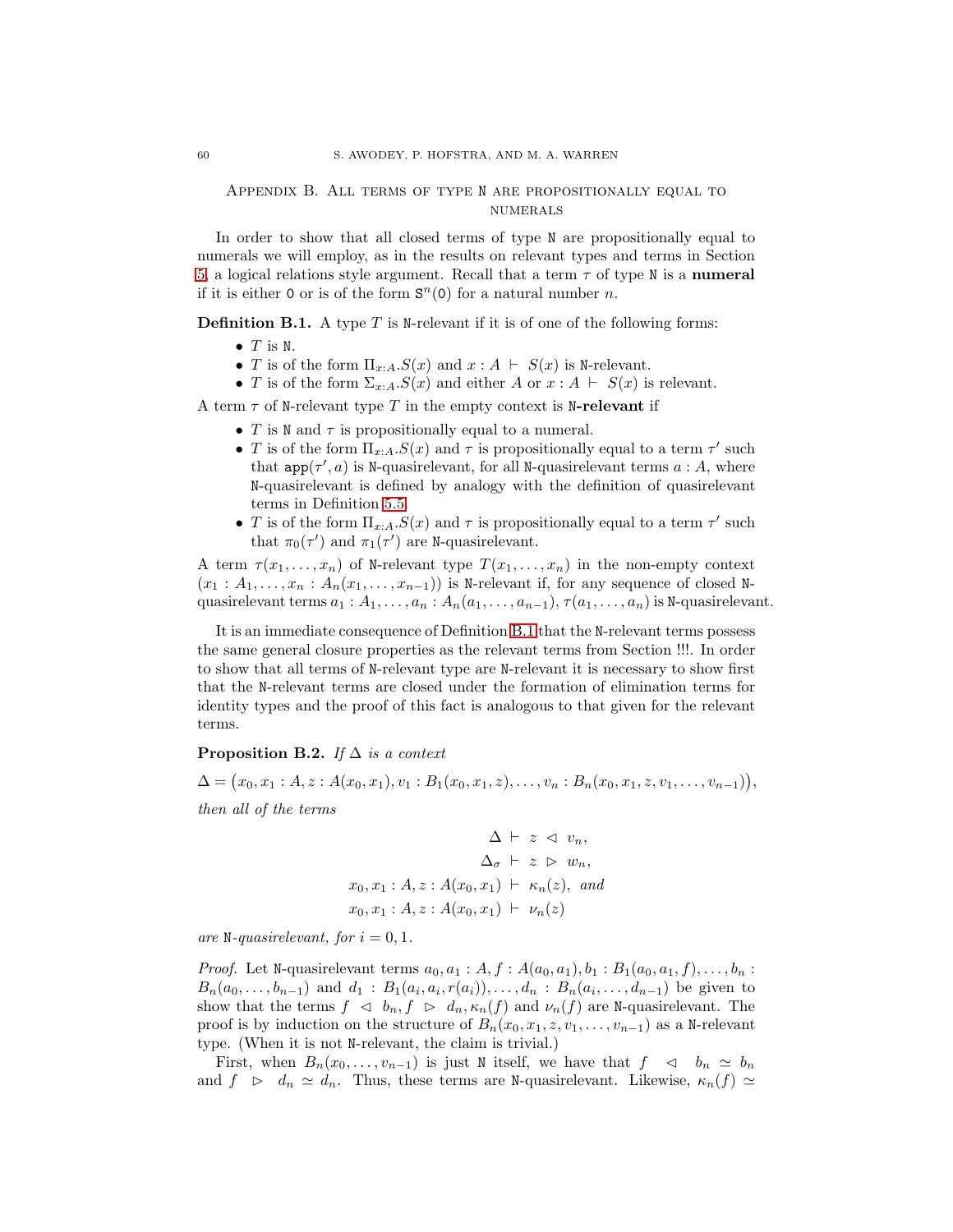$\lambda_{v_1}\cdots\lambda_{v_{n-1}}.\lambda_{y:\mathbb{N}}.y$  and  $\nu_n(f) \simeq \lambda_{w_1}\cdots\lambda_{w_{n-1}}.\lambda_{y:\mathbb{N}}.y$  and these terms are therefore N-relevant.

The remaining cases are proved in precisely the same way as in the proof of Proposition [5.11.](#page-38-1)

Proposition B.3. *All terms of* N*-relevant type are* N*-relevant.*

*Proof.* The proof is essentially the same as the proof of Proposition [5.13](#page-40-1) using Proposition [B.2.](#page-59-2)

<span id="page-60-20"></span>Corollary B.4. *Every closed term of type* N *is propositionally equal to a numeral.*

#### **REFERENCES**

- <span id="page-60-1"></span><span id="page-60-0"></span>1. S. Awodey and M. A. Warren, *Homotopy theoretic models of identity types*, Math. Proc. Camb. Phil. Soc. 146 (2009), 45–55.
- <span id="page-60-11"></span>2. H.-J. Baues, *Homotopy types*, Handbook of Algebraic Topology (I. M. James, ed.), North-Holland, Amsterdam, 1995, pp. 1–72.
- <span id="page-60-14"></span><span id="page-60-5"></span>3. B. van den Berg and R. Garner, *Types are weak* ω*-groupoids*, Submitted, 2009.
- <span id="page-60-6"></span>4. S. E. Crans, *Quillen closed model structures for sheaves*, J. P. Appl. Algebra 101 (1995), 35–57.
- 5. N. Gambino and R. Garner, *The identity type weak factorisation system*, Submitted, on the arXiv as arXiv:0803.4349v1, 2008.
- <span id="page-60-3"></span>6. R. Garner, *Two-dimensional models of type theory*, Math. Structures Comput. Sci. (To appear).
- <span id="page-60-18"></span>7. M. Hofmann, *Syntax and semantics of dependent types*, Semantics and Logics of Computation (P. Dybjer and A. M. Pitts, eds.), Publications of the Newton Institute, Cambridge University Press, Cambridge, 1997, pp. 79–130.
- <span id="page-60-9"></span>8. M. Hofmann and T. Streicher, *The groupoid interpretation of type theory*, Twenty-Five Years of Constructive Type Theory (G. Sambin and J. Smith, eds.), Oxford Logic Guides, vol. 36, Oxford University Press, Oxford, 1998, pp. 83–111.
- <span id="page-60-21"></span>9. M. Hovey, *Model categories*, Math. Surveys and Monogr., vol. 63, American Mathematical Society, Providence, Rhode Island, 1999.
- <span id="page-60-15"></span><span id="page-60-13"></span>10. B. Jacobs, *Categorical Logic and Type Theory*, Elsevier, Amsterdam, 1999.
- 11. A. Joyal and M. Tierney, *Strong stacks and classifying spaces*, Category Theory (Como, 1990) (Berlin), Lecture Notes in Math., vol. 1488, Springer, 1991, pp. 213–236.
- <span id="page-60-17"></span>12. T. Leinster, *Higher Operads, Higher Categories*, London Math. Soc. Lecture Note Ser., no. 298, Cambridge University Press, Cambridge, 2004.
- <span id="page-60-7"></span><span id="page-60-4"></span>13. P. L. Lumsdaine, *Weak* ω*-categories from intensional type theory*, Submitted, 2009.
- 14. P. Martin-L¨of, *An intuitionistic theory of types: predicative part*, Logic Colloquium '73 (Amsterdam) (H. E. Rose and J. C. Shepherdson, eds.), North-Holland, 1975, pp. 73–118.
- <span id="page-60-8"></span>15. B. Nordström, K. Petersson, and J. M. Smith, *Programming in Martin-Löf's type theory. An introduction*, Oxford University Press, 1990.
- <span id="page-60-10"></span>16. R. A. G. Seely, *Locally cartesian closed categories and type theory*, Math. Proc. Camb. Phil. Soc. 95 (1984), 33–48.
- <span id="page-60-19"></span><span id="page-60-16"></span>17. R. Street, *The petit topos of globular sets*, J. P. Appl. Algebra 154 (2000), 299–315.
- 18. T. Streicher, *Investigations Into Intensional Type Theory*, Habilitationsschrift, Ludwig-Maximilians-Universität München, November 1993.
- <span id="page-60-12"></span>19. W. W. Tait, *Intensional interpretations of functionals of finite type I*, J. Symbolic Logic 32 (1967), no. 2, 198–212.
- <span id="page-60-2"></span>20. M. A. Warren, *Homotopy Theoretic Aspects of Constructive Type Theory*, Ph.D. thesis, Carnegie Mellon University, Pittsburgh, USA, 2008.